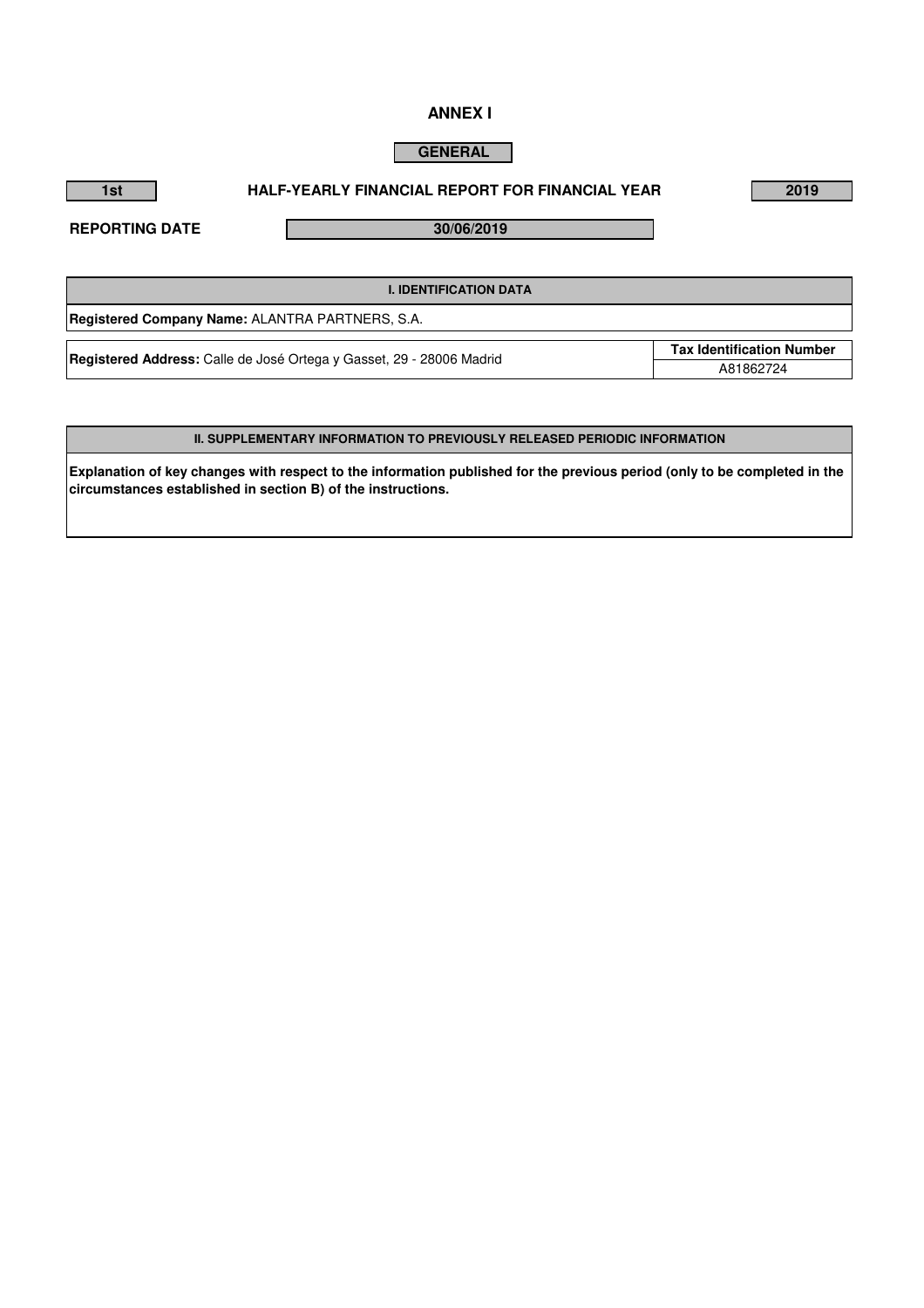#### **III. STATEMENT(S) BY THE PERSON(S) RESPONSIBLE FOR THE INFORMATION**

*To the best of our knowledge, the accompanying condensed annual financial statements, which have been prepared in accordance with applicable accounting principles, give a true and fair view of the assets, liabilities, financial position and profit or loss of the issuer, or of the undertakings included in the consolidated financial statements taken as a whole, and the interim management report includes a fair review of the information required.*

## **Comments on the above statement(s):**

# **Person(s) responsible for this information:**

| Name/Company name                    | <b>Position</b> |
|--------------------------------------|-----------------|
| D. Santiago Eguidazu Mayor           | Chairman        |
| D. Santiago Bergareche Busquet       | Vice Chairman   |
| D. José Javier Carretero Manzano     | Director        |
| D. Luis Carlos Croissier Batista     | <b>Director</b> |
| D. Jorge Mataix Entero               | <b>Director</b> |
| D. José Antonio Abad Zorrilla        | Director        |
| D. Josep Piqué Camps                 | <b>Director</b> |
| D <sup>a</sup> . María Garaña Corces | Director        |
|                                      |                 |

**Signing date of this half-yearly financial report by the corresponding governing body:** 07/23/2019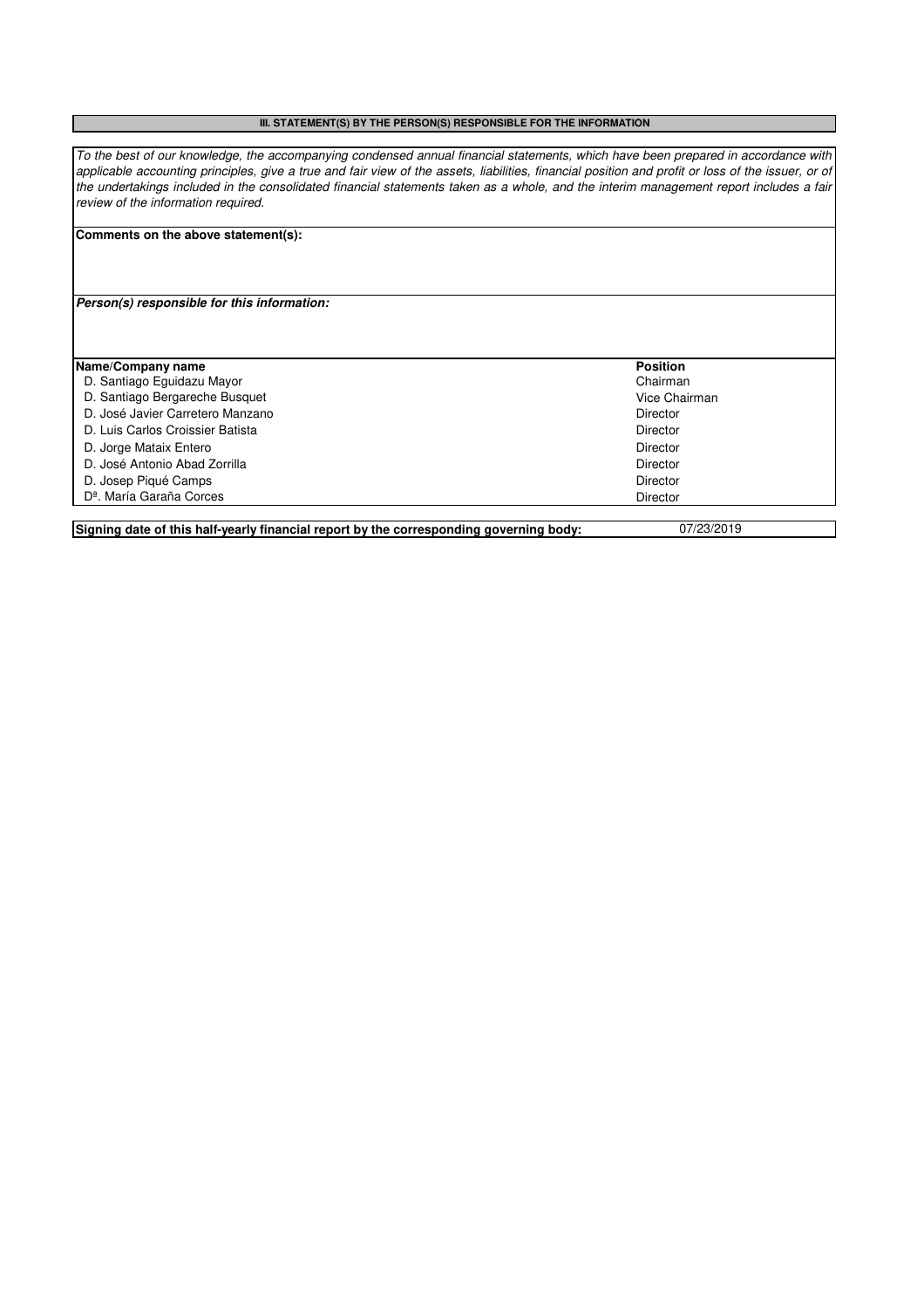# **IV. SELECTED FINANCIAL INFORMATION**

# **1. INDIVIDUAL BALANCE SHEET (PREPARED USING PREVAILING NATIONAL ACCOUNTING STANDARDS)**

|                                                             |      | <b>CURRENT P.</b> | <b>PREVIOUS P.</b> |
|-------------------------------------------------------------|------|-------------------|--------------------|
| <b>ASSETS</b>                                               |      | 30/06/2019        | 31/12/2018         |
| A) NON-CURRENT ASSETS                                       | 0040 | 193,312           | 158,577            |
| 1. Intangible assets:                                       | 0030 | 168               | 149                |
| a) Googwill                                                 | 0031 |                   |                    |
| b) Other intangible assets                                  | 0032 | 168               | 149                |
| 2. Property, plant and equipment                            | 0033 | 1,502             | 126                |
| 3. Investment property                                      | 0034 |                   |                    |
| 4. Long-term investments in group companies and associates  | 0035 | 160,259           | 120,456            |
| 5. Long-term financial investments                          | 0036 | 30,578            | 37,041             |
| 6. Deferred tax assets                                      | 0037 | 805               | 805                |
| 7. Other non-current assets                                 | 0038 |                   |                    |
| A) CURRENT ASSETS                                           | 0085 | 30,852            | 51,200             |
| . Non-current assets held for sale                          | 0050 |                   | 7,853              |
| 2. Inventories                                              | 0055 | ٠                 |                    |
| 3. Trade and other receivables:                             | 0060 | 21,862            | 26,635             |
| a) Trade receivables                                        | 0061 | 11,154            | 23,068             |
| b) Other receivables                                        | 0062 | 481               | 80                 |
| c) Current tax assets                                       | 0063 | 10,227            | 3,487              |
| 4. Short-term investments in group companies and associates | 0064 |                   |                    |
| 5. Short-term financial investments                         | 0070 | 4,175             | 8,113              |
| 6. Prepayments for currents assets                          | 0071 |                   |                    |
| 7. Cash and cash equivalents                                | 0072 | 4,815             | 8,599              |
| <b>TOTAL ASSETS (A+B)</b>                                   | 0100 | 224,164           | 209,777            |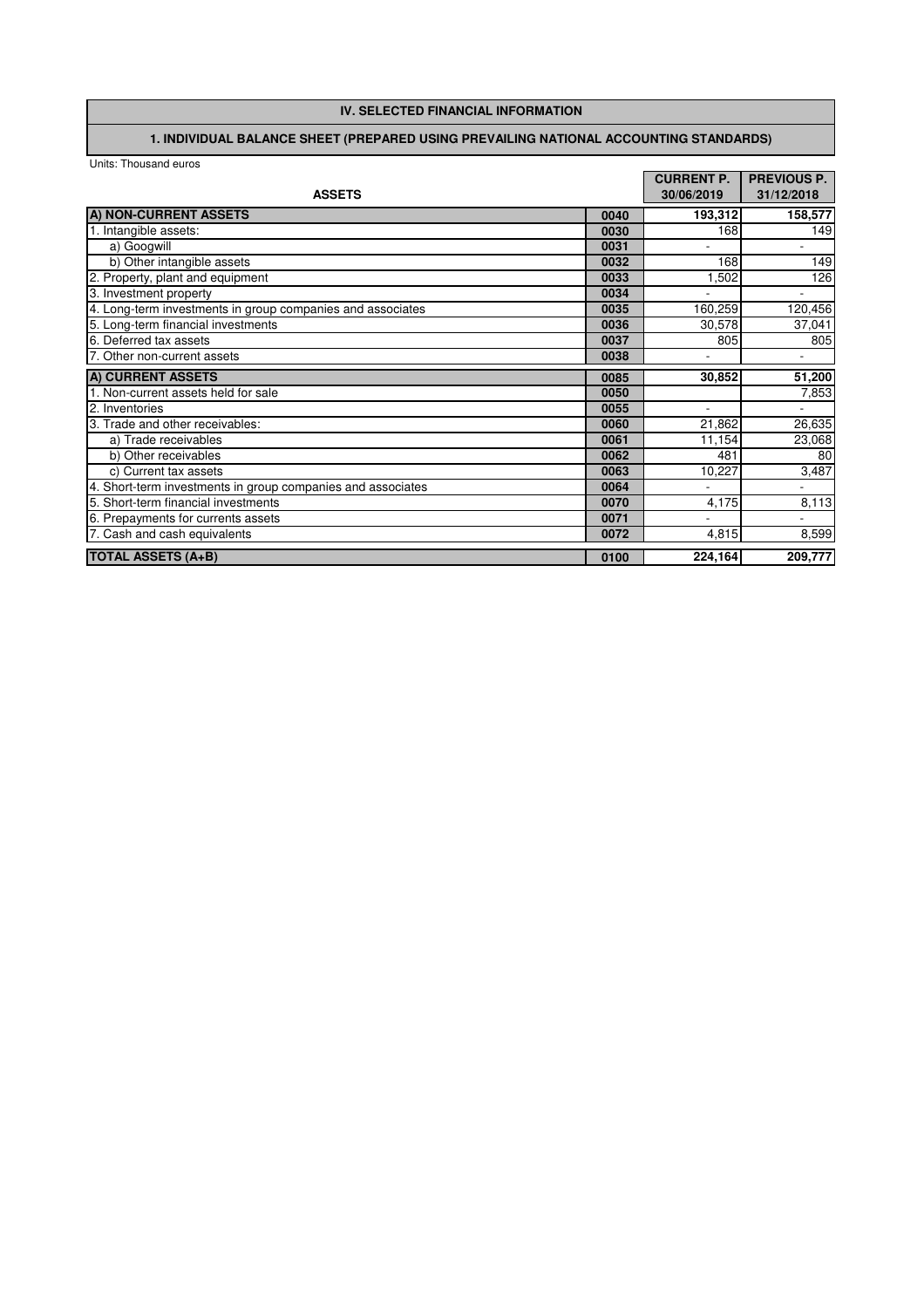|                                                                               |      | <b>CURRENT P.</b>           | <b>PREVIOUS P.</b>       |
|-------------------------------------------------------------------------------|------|-----------------------------|--------------------------|
| <b>EQUITY AND LIABILITIES</b>                                                 |      | 30/06/2019                  | 31/12/2018               |
| A) EQUITY (A.1+A.2+A.3)                                                       | 0195 | 198.512                     | 194,945                  |
| A.1) CAPITAL AND RESERVES                                                     | 0180 | 201,416                     | 197,589                  |
| 1. Capital:                                                                   | 0171 | 115,894                     | 115,894                  |
| a) Authorised capital                                                         | 0161 | 115,894                     | 115,894                  |
| a) Less: Uncalled capital                                                     | 0162 | $\sim$                      | $\overline{\phantom{a}}$ |
| 2. Share premium                                                              | 0172 | 111,863                     | 111,863                  |
| 3. Reserves                                                                   | 0173 | (37, 162)                   | (38, 330)                |
| 4. Less: Treasury stock                                                       | 0174 | (398)                       | (768)                    |
| 5. Prior periods' profit and loss                                             | 0178 | $\sim$                      | $\overline{\phantom{a}}$ |
| 6. Other shareholders contributions                                           | 0179 | $\sim$                      | $\mathbf{r}$             |
| 7. Profit (loss) for the period                                               | 0175 | 18,626                      | 33,978                   |
| 8. Less: Interim dividend                                                     | 0176 | (7, 407)                    | (25,048)                 |
| 9. Other equity instruments                                                   | 0177 |                             |                          |
| A.2) VALUATION ADJUSTMENTS                                                    | 0188 | (2,904)                     | (2,644)                  |
| 1. Available-for-sale financial assets                                        | 0181 | (2,904)                     | (2,644)                  |
| 2. Hedging transactions                                                       | 0182 |                             |                          |
| 3. Other                                                                      | 0183 | $\mathcal{L}^{\mathcal{A}}$ | $\mathcal{L}$            |
| A.3) GRANTS, DONATIONS AND BEQUESTS RECEIVED                                  | 0194 |                             | $\sim$                   |
| <b>B) NON-CURRENT LIABILITIES</b>                                             | 0120 | 3.225                       | 3,199                    |
| 1. Long-term provisions                                                       | 0115 | 534                         | 534                      |
| 2. Long-term debts:                                                           | 0116 | 2,458                       | 2,446                    |
| a) Debt with financial institutions and bonds and other marketable securities | 0131 | 2.458                       | 2.446                    |
| b) Other financial liabilities                                                | 0132 | $\frac{1}{2}$               | ÷,                       |
| 3. Long-term payables to group companies and associates                       | 0117 |                             |                          |
| 4. Deferred tax liabilities                                                   | 0118 | 233                         | 219                      |
| 5. Other non-current liabilities                                              | 0135 | $\overline{\phantom{a}}$    |                          |
| 6. Long-term accrual accounts                                                 | 0119 |                             |                          |
| <b>C) CURRENT LIABILITIES</b>                                                 | 0130 | 22,427                      | 11,633                   |
| 1. Liabilities associated with non-current assets held for sale               | 0121 |                             |                          |
| 2. Short-term provisions                                                      | 0122 | $\omega$                    | $\overline{\phantom{a}}$ |
| 3. Short-term debts:                                                          | 0123 | $\mathbf{r}$                | $\bullet$                |
| a) Debt with financial institutions and bonds and other marketable securities | 0133 | $\mathbf{r}$                | $\overline{\phantom{a}}$ |
| b) Other financial liabilities                                                | 0134 | $\overline{\phantom{a}}$    | $\bullet$                |
| 4. Short-term payables to group companies and associates                      | 0129 | 11,387                      | 1,210                    |
| 5. Trade and other payables:                                                  | 0124 | 11,040                      | 10,423                   |
| a) Suppliers                                                                  | 0125 | 1,697                       | 2,870                    |
| b) Other payables                                                             | 0126 | 9,343                       | 7,553                    |
| c) Current tax liabilities                                                    | 0127 | $\Omega$                    | $\mathbf 0$              |
| 6. Other current liabilities                                                  | 0136 | $\mathbf{r}$                | $\blacksquare$           |
| 7. Current accrual accounts                                                   | 0128 | $\overline{\phantom{a}}$    | $\overline{\phantom{a}}$ |
| <b>TOTAL EQUITY AND LIABILITIES (A+B+C)</b>                                   | 0200 | 224,164                     | 209,777                  |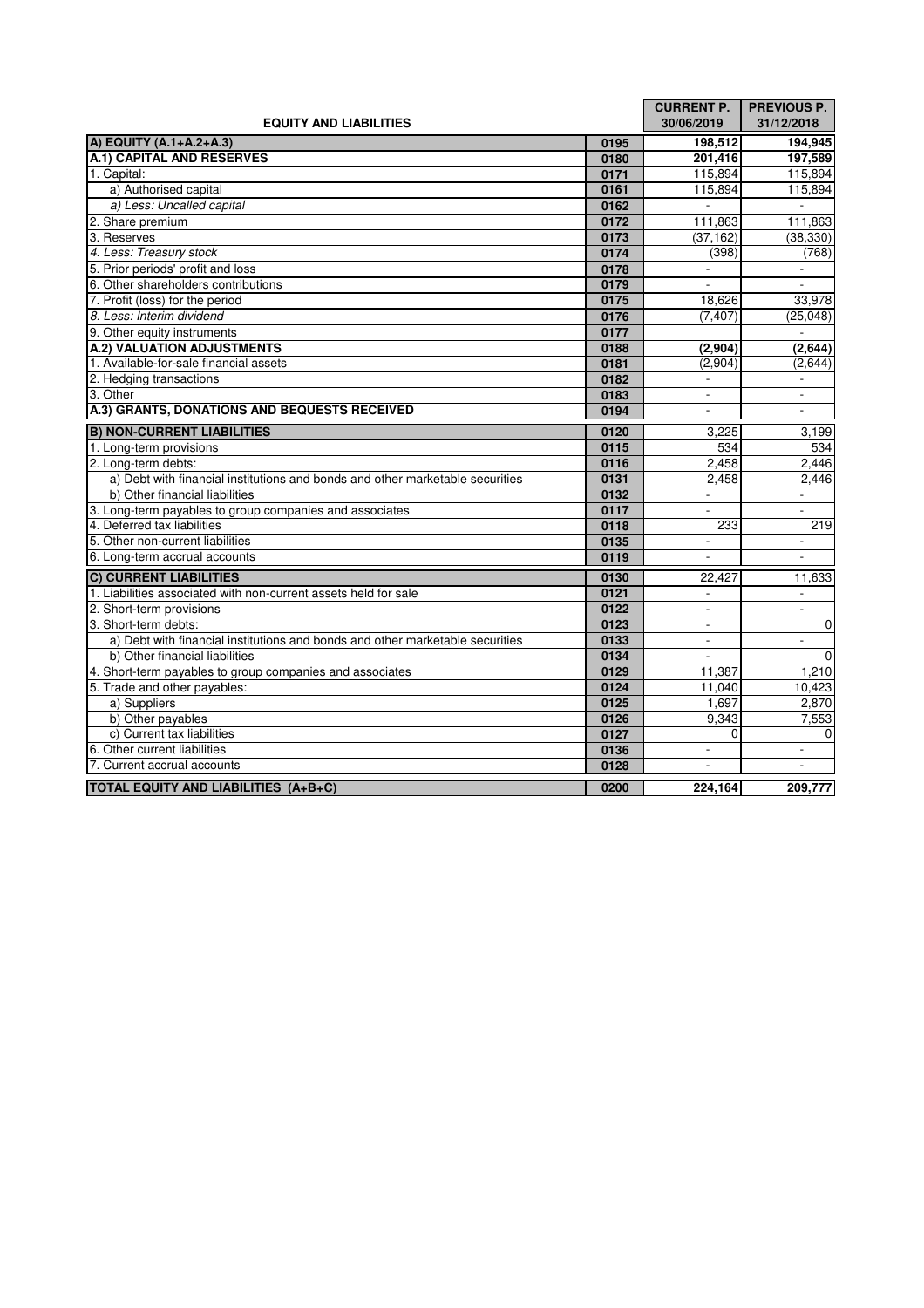#### **IV. SELECTED FINANCIAL INFORMATION 2. INDIVIDUAL PROFIT AND LOSS ACCOUNT (PREPARED USING PREVAILING NATIONAL ACCOUNTING STANDARDS)**

|                                                                            |      | <b>PRESENT CURR.</b><br><b>PERIOD</b><br>(2nd HALF YEAR) | <b>PREVIOUS CURR.</b><br><b>PERIOD</b><br>(2nd HALF YEAR)                             | <b>CURRENT</b><br><b>CUMULATIVE</b><br>30/06/2019 | <b>PREVIOUS</b><br><b>CUMULATIVE</b><br>30/06/2018 |
|----------------------------------------------------------------------------|------|----------------------------------------------------------|---------------------------------------------------------------------------------------|---------------------------------------------------|----------------------------------------------------|
|                                                                            |      | <b>Amount</b>                                            | <b>Amount</b>                                                                         | <b>Amount</b>                                     | <b>Amount</b>                                      |
| (+) Revenue                                                                | 0205 |                                                          |                                                                                       | 22.352                                            | 22,350                                             |
| (+/-) Change in inventories of finished products<br>and work in progress   | 0206 |                                                          |                                                                                       | $\overline{\phantom{a}}$                          |                                                    |
| (+) Own work capitalised                                                   | 0207 |                                                          |                                                                                       | $\blacksquare$                                    | $\overline{\phantom{a}}$                           |
| (-) Suppliers                                                              | 0208 |                                                          |                                                                                       | ٠                                                 |                                                    |
| (+) Other operating revenue                                                | 0209 |                                                          |                                                                                       |                                                   |                                                    |
| (+) Personnel expenses                                                     | 0217 |                                                          |                                                                                       | (8,921)                                           | (2, 290)                                           |
| (+) Other operating expenses                                               | 0210 |                                                          |                                                                                       | (3, 357)                                          | (2,884)                                            |
| (+) Depreciation and amortisation charge                                   | 0211 |                                                          |                                                                                       | (113)                                             | (123)                                              |
| $(+)$ Allocation of grants for non-financial assets<br>and other grants    | 0212 |                                                          |                                                                                       | $\overline{\phantom{a}}$                          | $\overline{\phantom{a}}$                           |
| (+) Reversal of provisions                                                 | 0213 |                                                          |                                                                                       |                                                   |                                                    |
| $(+)/(-)$ Impairment and gain (loss) on disposal of                        | 0214 |                                                          |                                                                                       |                                                   |                                                    |
| non-current assets                                                         |      |                                                          |                                                                                       |                                                   |                                                    |
| $(+/-)$ Other profit (loss)                                                | 0215 |                                                          |                                                                                       |                                                   |                                                    |
| = OPERATING PROFIT (LOSS)                                                  | 0245 |                                                          |                                                                                       | 9,961                                             | 17,053                                             |
| $(+)$ Finance income                                                       | 0250 |                                                          |                                                                                       | 212                                               | 294                                                |
| (-) Finance cost                                                           | 0251 |                                                          |                                                                                       | (41)                                              | (22)                                               |
| $(+/-)$ Changes in fair value of financial instruments                     | 0252 |                                                          |                                                                                       |                                                   |                                                    |
| (+/-) Exchanges differences                                                | 0254 |                                                          |                                                                                       | 15                                                | (42)                                               |
| $(+/-)$ Impairment and gain (loss) on disposal of<br>financial instruments | 0255 |                                                          |                                                                                       | 7.912                                             | 201                                                |
| = NET FINANCE INCOME (COSTS)                                               | 0256 |                                                          |                                                                                       | 8,098                                             | 431                                                |
| = PROFIT (LOSS) BEFORE TAX                                                 | 0265 |                                                          |                                                                                       | 18,059                                            | 17,484                                             |
| $(+/-)$ Income tax expense                                                 | 0270 |                                                          |                                                                                       | 567                                               | 3.557                                              |
| = PROFIT (LOSS) FOR THE PERIOD FROM<br><b>CONTINUING ACTIVITIES</b>        | 0280 |                                                          |                                                                                       | 18.626                                            | 21,041                                             |
|                                                                            |      |                                                          |                                                                                       |                                                   |                                                    |
| $(+/-)$ Profit (loss) from discontinued operations, net<br>of tax          | 0285 |                                                          |                                                                                       |                                                   |                                                    |
| = PROFIT (LOSS) FOR THE PERIOD                                             | 0300 |                                                          |                                                                                       | 18,626                                            | 21,041                                             |
| <b>EARNINGS PER SHARE</b>                                                  |      |                                                          | Amount (X,XX euros)   Amount (X,XX euros)   Amount (X,XX euros)   Amount (X,XX euros) |                                                   |                                                    |

| EARNINGS PER SHARE |      | Amount (X.XX euros) L |  | Amount (X.XX euros)   Amount (X.XX euros)   Amount (X.XX euros) |
|--------------------|------|-----------------------|--|-----------------------------------------------------------------|
| Basic              | 0290 |                       |  |                                                                 |
| <b>Diluted</b>     | 0295 |                       |  |                                                                 |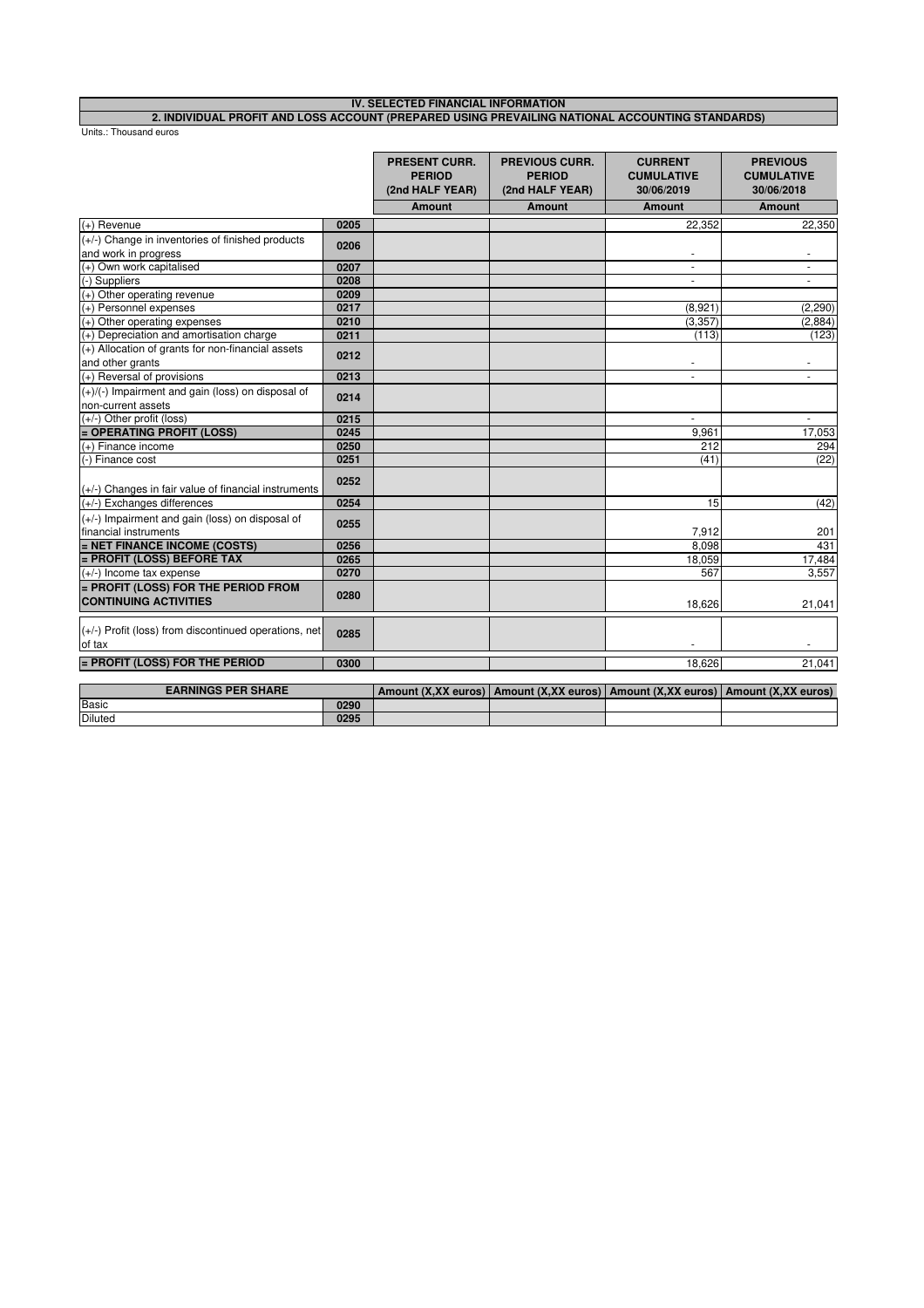# **IV. SELECTED FINANCIAL INFORMATION**

# **3. INDIVIDUAL STATEMENT OF CHANGES IN EQUITY**

#### **a) INDIVIDUAL STATEMENT OF RECOGNISED INCOME AND EXPENSE (PREPARED USING PREVAILING NATIONAL ACCOUNTING STANDARS)**

|                                                                    |      | <b>CURRENT</b><br><b>PERIOD</b><br>30/06/2019 | <b>PREVIOUS</b><br><b>PERIOD</b><br>30/06/2018 |
|--------------------------------------------------------------------|------|-----------------------------------------------|------------------------------------------------|
| A) PROFIT (LOSS) FOR THE PERIOD (from the profit and loss account) | 0305 | 18,626                                        | 21,041                                         |
| <b>B) INCOME AND EXPENSE RECOGNISED DIRECTLY IN EQUITY</b>         | 0310 | (260)                                         | (121)                                          |
| 1. From measurement of financial instruments:                      | 0320 | (345)                                         | (161)                                          |
| a) Available-for-sale financial assets                             | 0321 | (345)                                         | (161)                                          |
| b) Other income/(expenses)                                         | 0323 |                                               |                                                |
| 2. From cash flow hedges                                           | 0330 |                                               |                                                |
| 3. Grants, donations and bequests received                         | 0340 |                                               |                                                |
| 4. From actuarial gains and losses and other adjustments           | 0344 |                                               |                                                |
| 5. Other income and expense recognised directly in equity          | 0343 | ۰                                             |                                                |
| 6. Tax effect                                                      | 0345 | 85                                            | 40                                             |
| C) TRANSFERS TO PROFIT OR LOSS                                     | 0350 |                                               |                                                |
| 1. From measurements of financial instruments:                     | 0355 |                                               |                                                |
| a) Available-for-sale financial assets                             | 0356 |                                               |                                                |
| b) Other income/(expenses)                                         | 0358 |                                               |                                                |
| 2. From cash flow hedges                                           | 0360 |                                               |                                                |
| 3. Grants, donations and bequests received                         | 0366 |                                               |                                                |
| 4. Other income and expense recognised directly in equity          | 0365 |                                               |                                                |
| 5. Tax effect                                                      | 0370 |                                               |                                                |
| <b>TOTAL RECOGNISED INCOME/(EXPENSE) (A+B+C)</b>                   | 0400 | 18,366                                        | 20,920                                         |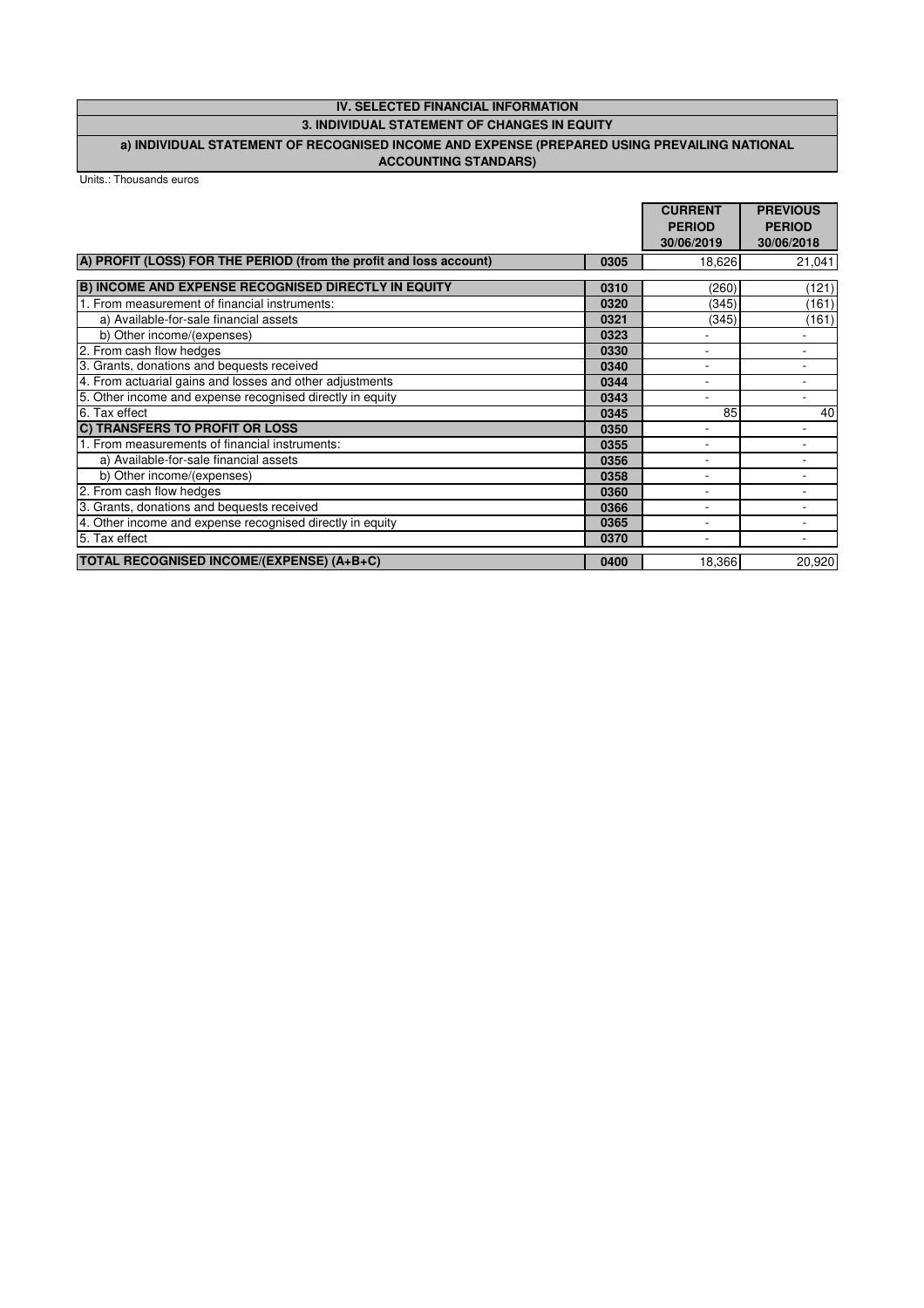|                                                                                                                    |      |                          |                          | <b>IV. SELECTED FINANCIAL INFORMATION</b>    |                                 |                                    |                                 |                          |                          |
|--------------------------------------------------------------------------------------------------------------------|------|--------------------------|--------------------------|----------------------------------------------|---------------------------------|------------------------------------|---------------------------------|--------------------------|--------------------------|
|                                                                                                                    |      |                          |                          | 3. INDIVIDUAL STATEMENT OF CHANGES IN EQUITY |                                 |                                    |                                 |                          |                          |
| b) INDIVIDUAL STATEMENT OF TOTAL CHANGES IN EQUITY (1/2) (PREPARED USING PREVAILING NATIONAL ACCOUNTING STANDARDS) |      |                          |                          |                                              |                                 |                                    |                                 |                          |                          |
| Units.: Thousand euros                                                                                             |      |                          |                          |                                              |                                 |                                    |                                 |                          |                          |
|                                                                                                                    |      |                          |                          |                                              |                                 |                                    |                                 |                          |                          |
|                                                                                                                    |      |                          |                          | <b>Capital and reserves</b>                  |                                 |                                    |                                 | <b>Grants, donations</b> |                          |
| <b>CURRENT PERIOD</b>                                                                                              |      | Capital                  | Share premium<br>(1)     | and Reserves Treasury stock                  | Profit (loss) for<br>the period | Other equity<br><b>instruments</b> | <b>Valuation</b><br>adjustments | and bequests<br>received | <b>Total Equity</b>      |
| Closing balance at 01/01/2019                                                                                      | 3010 | 115,894                  | 48,485                   | (768)                                        | 33,978                          |                                    | (2,644)                         |                          | 194,945                  |
| Adjustments for changes in accounting policy                                                                       | 3011 |                          |                          |                                              |                                 |                                    |                                 | ۰                        |                          |
| Adjustments for errors                                                                                             | 3012 | ٠                        |                          |                                              | $\overline{\phantom{a}}$        | ٠                                  | $\overline{\phantom{a}}$        | $\overline{\phantom{a}}$ | $\overline{\phantom{a}}$ |
| <b>Adjusted opening balance</b>                                                                                    | 3015 | 115,894                  | 48,485                   | (768)                                        | 33,978                          | ۰                                  | (2,644)                         | ۰                        | 194,945                  |
| I. Total recognised income/(expense) in the period                                                                 | 3020 |                          |                          |                                              | 18,626                          | ۰                                  | (260)                           | ۰                        | 18,366                   |
| II. Transactions with shareholders or owners                                                                       | 3025 | ۰                        | (7, 114)                 | 370                                          |                                 |                                    |                                 |                          | (6, 744)                 |
| . Capital increases/(reductions)                                                                                   | 3026 | ۰                        |                          |                                              | ٠                               | ۰                                  | $\overline{\phantom{a}}$        | ۰                        |                          |
| 2. Conversion of financial liabilities into equity                                                                 | 3027 | ٠                        | $\sim$                   | ٠                                            | ٠                               | ۰                                  | ٠                               | ۰                        | $\overline{\phantom{a}}$ |
| 3. Distribution of dividends                                                                                       | 3028 | ٠                        | (7, 407)                 |                                              | ۰                               | ۰                                  |                                 | ۰                        | (7, 407)                 |
| 4. Net trading with treasury stock                                                                                 | 3029 | ٠                        | 293                      | 370                                          | ٠                               |                                    |                                 | ٠                        | 663                      |
| 5. Increases/(reductions) for business combinations                                                                | 3030 | ٠                        |                          |                                              | $\overline{a}$                  | ٠                                  | $\overline{\phantom{a}}$        | $\overline{\phantom{a}}$ |                          |
| 6. Other transactions with shareholders or owners                                                                  | 3032 | $\overline{\phantom{a}}$ | $\overline{\phantom{a}}$ | $\overline{\phantom{a}}$                     | $\overline{a}$                  | ۰                                  | $\overline{\phantom{a}}$        | ٠                        | $\sim$                   |
| III. Other changes in equity                                                                                       | 3035 |                          | 25,923                   | ۰                                            | (33, 978)                       | ۰                                  |                                 | ۰                        | (8,055)                  |
| 1. Equity-settled share-based payments                                                                             | 3036 |                          |                          |                                              |                                 |                                    |                                 |                          |                          |
| 2. Transfers between equity accounts                                                                               | 3037 | ۰                        |                          | $\overline{\phantom{a}}$                     |                                 | ۰                                  |                                 | $\overline{\phantom{a}}$ |                          |
| 3. Other changes                                                                                                   | 3038 |                          | 25,923                   |                                              | (33, 978)                       |                                    |                                 | ۰                        | (8,055)                  |
| Closing balance at 30/06/2019                                                                                      | 3040 | 115,894                  | 67,294                   | (398)                                        | 18,626                          |                                    | (2,904)                         |                          | 198,512                  |

(1) The column of **Share Premium and Reserves**, for the purposes of completing this statement, includes the following balance sheet equity headings: 2. Share premium, 3. Reserves, 5. Profit or loss brought forward, 6. Othe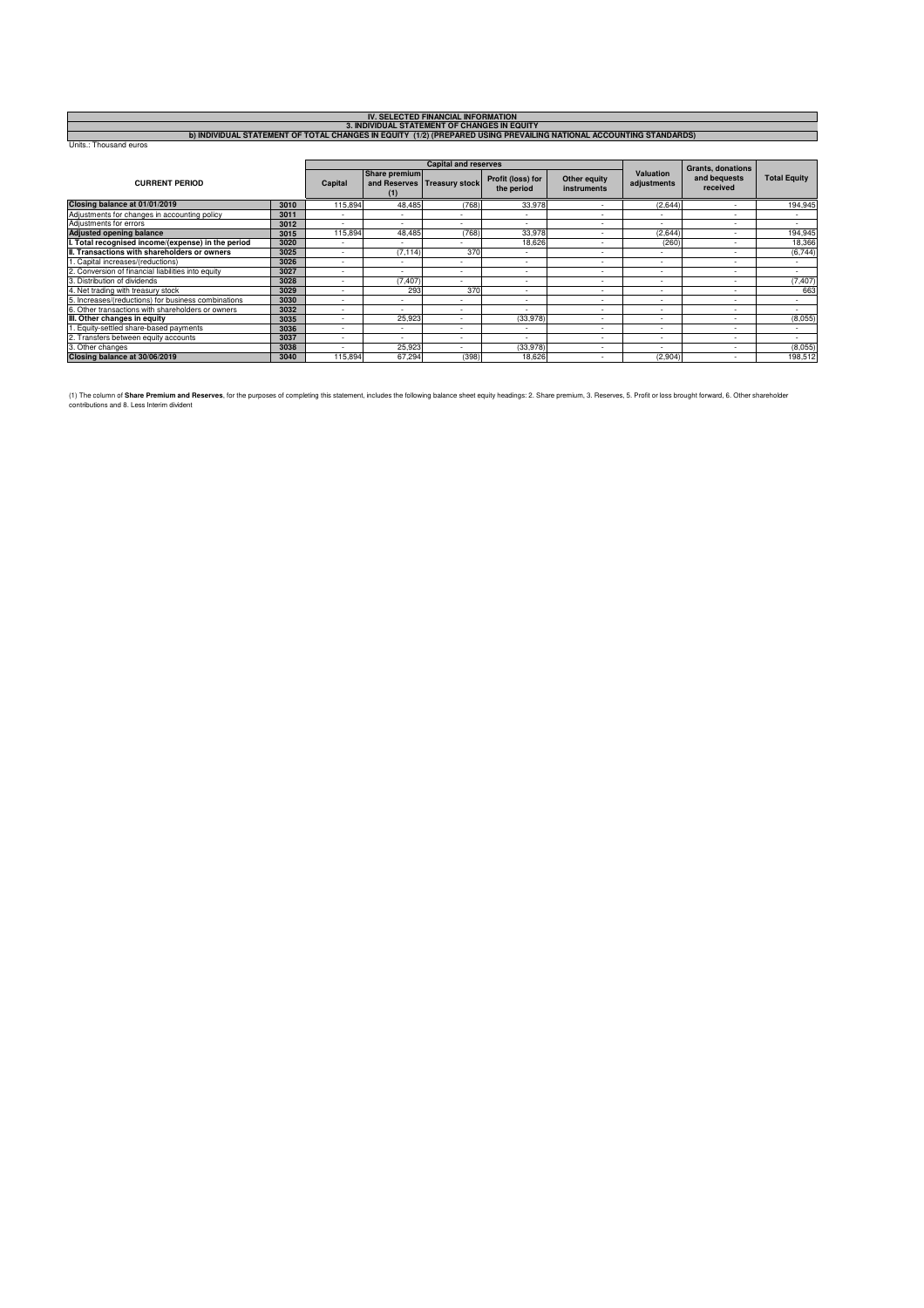| IV. SELECTED FINANCIAL INFORMATION                                                                                 |  |
|--------------------------------------------------------------------------------------------------------------------|--|
| 3. INDIVIDUAL STATEMENT OF CHANGES IN EQUITY                                                                       |  |
| b) INDIVIDUAL STATEMENT OF TOTAL CHANGES IN EQUITY (2/2) (PREPARED USING PREVAILING NATIONAL ACCOUNTING STANDARDS) |  |
| Units.: Thousand euros                                                                                             |  |
|                                                                                                                    |  |

| <b>PERIODO ANTERIOR</b>                             |      |         |                             | <b>Capital and reserves</b> |                                 | <b>Grants, donations</b>    |                          |                          |                     |
|-----------------------------------------------------|------|---------|-----------------------------|-----------------------------|---------------------------------|-----------------------------|--------------------------|--------------------------|---------------------|
|                                                     |      | Capital | <b>Share premium</b><br>(1) | and Reserves Treasury stock | Profit (loss) for<br>the period | Other equity<br>instruments | Valuation<br>adjustments | and bequests<br>received | <b>Total Equity</b> |
| Closing balance at 01/01/2018                       | 3050 | 111.518 | 38,888                      | (1.138)                     | 25.227                          |                             | (2, 335)                 |                          | 172,160             |
| Adjustments for changes in accounting policy        | 3051 |         |                             |                             |                                 |                             |                          |                          |                     |
| Adjustments for errors                              | 3052 | ۰       | $\sim$                      | ۰                           | ۰                               | $\overline{\phantom{a}}$    | ۰                        | $\overline{\phantom{a}}$ | ۰                   |
| <b>Adjusted opening balance</b>                     | 3055 | 111.518 | 38,888                      | (1.138)                     | 25.227                          | $\overline{\phantom{a}}$    | (2.335)                  |                          | 172,160             |
| I. Total recognised income/(expense) in the period  | 3060 |         |                             |                             | 21.041                          |                             | (121)                    |                          | 20,920              |
| II. Transactions with shareholders or owners        | 3065 | ۰       | (6,040)                     | ۰                           |                                 | $\overline{\phantom{a}}$    | ۰                        | $\overline{\phantom{a}}$ | (6,040)             |
| 1. Capital increases/(reductions)                   | 3066 |         | $\sim$                      | ٠                           | ۰                               | ۰.                          | ٠                        | $\overline{\phantom{a}}$ | ۰                   |
| 2. Conversion of financial liabilities into equity  | 3067 | ۰       |                             | ۰                           |                                 | $\overline{\phantom{a}}$    | ۰                        |                          |                     |
| 3. Distribution of dividends                        | 3068 | ۰       | (6,070)                     | ۰                           | ۰                               |                             | ۰                        | $\overline{\phantom{a}}$ | (6,070)             |
| 4. Net trading with treasury stock                  | 3069 | ۰       |                             | ٠                           | ٠                               | ۰                           | ٠                        | $\overline{\phantom{a}}$ | ۰                   |
| 5. Increases/(reductions) for business combinations | 3070 | ۰       |                             |                             |                                 | ۰.                          | ٠                        | $\overline{\phantom{a}}$ |                     |
| 6. Other transactions with shareholders or owners   | 3072 | ۰       | 30                          | ۰                           | ۰                               | $\overline{\phantom{a}}$    | ۰                        |                          | 30.00               |
| III. Other changes in equity                        | 3075 |         | 17.529                      |                             | (25.227)                        |                             | ٠                        |                          | (7,698)             |
| . Equity-settled share-based payments               | 3076 |         |                             |                             |                                 | $\overline{\phantom{a}}$    | ۰                        |                          |                     |
| 2. Transfers between equity accounts                | 3077 | ۰       |                             | ۰                           | ۰                               | $\overline{\phantom{a}}$    | ۰                        | $\overline{\phantom{a}}$ | ۰                   |
| 3. Other changes                                    | 3078 | ۰       | 17,529                      | ۰                           | (25, 227)                       |                             | $\overline{\phantom{a}}$ | $\overline{\phantom{a}}$ | (7,698)             |
| Closing balance at 30/06/2018                       | 3080 | 111,518 | 50,377                      | (1, 138)                    | 21,041                          |                             | (2, 456)                 |                          | 179,342             |

(1) The column of **Share Premium and Reserves**, for the purposes of completing this statement, includes the following balance sheet equity headings: 2. Share premium, 3. Reserves, 5. Profit or loss brought forward, 6. Othe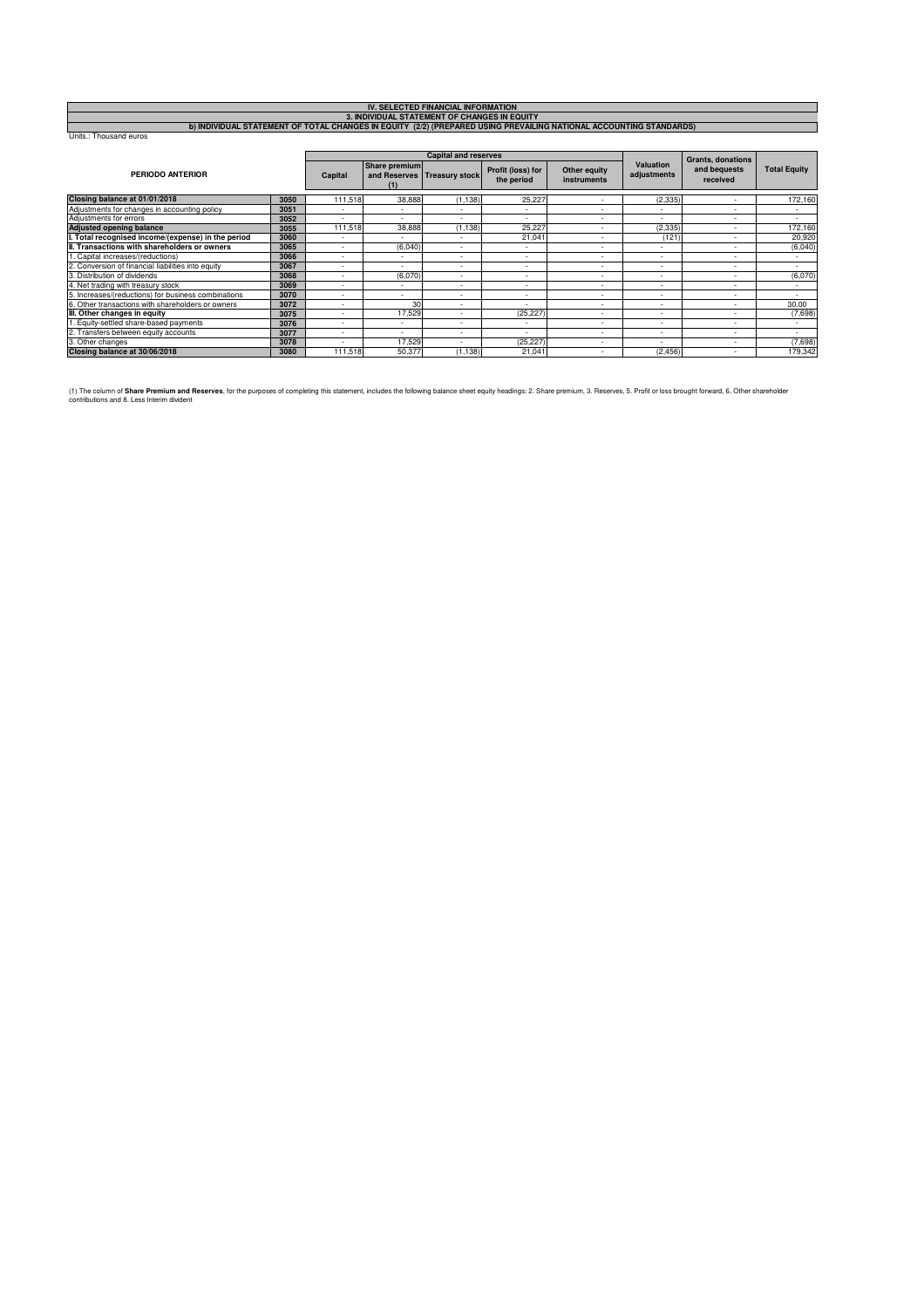| IV. SELECTED FINANCIAL INFORMATION                                                             |                |                 |  |  |  |
|------------------------------------------------------------------------------------------------|----------------|-----------------|--|--|--|
| 4. INDIVIDUAL STATEMENT OF CASH FLOW (PREPARED USING PREVAILING NATIONAL ACCOUNTING STANDARDS) |                |                 |  |  |  |
| Units.: Thousand euros                                                                         |                |                 |  |  |  |
|                                                                                                | <b>CURRENT</b> | <b>PREVIOUS</b> |  |  |  |

|                                                                              |      | <b>PERIOD</b><br>30/06/2019 | <b>PERIOD</b><br>30/06/2018 |
|------------------------------------------------------------------------------|------|-----------------------------|-----------------------------|
|                                                                              |      |                             |                             |
| A) CASH FLOW FROM OPERATING ACTIVITIES (1+2+3+4)                             | 0435 | 39,328                      | 13,302                      |
| 1. Profit (loss) before tax                                                  | 0405 | 18,059                      | 17,484                      |
| 2. Adjustments to profit (loss):                                             | 0410 | 150                         | 123                         |
| (+) Depreciation and amortisation charge                                     | 0411 | 113                         | 123                         |
| (+/-) Other net adjustments to profit (loss)                                 | 0412 | 37                          |                             |
| 3. Changes in working capital                                                | 0415 | 5,624                       | (19, 304)                   |
| 4. Other cash flows from operating activities:                               | 0420 | 15,495                      | 14,999                      |
| $(+)$ Interest paid                                                          | 0421 |                             |                             |
| (+) Dividens received                                                        | 0422 | 14,651                      | 16,067                      |
| (+) Interest received                                                        | 0423 |                             | ÷.                          |
| (+/-) Income tax recovered /(paid)                                           | 0430 | 844                         | (1,068)                     |
| $(+/-)$ Other sums received/(paid) from operating activities                 | 0425 | $\overline{\phantom{a}}$    | $\sim$                      |
| B) CASH FLOWS FROM INVESTING ACTIVITIES (1+2)                                | 0460 | (27, 650)                   | (8,060)                     |
| 1. Payment for investments:                                                  | 0440 | (45, 782)                   | (8, 236)                    |
| (-) Group companies, associates and business units                           | 0441 | (39, 971)                   |                             |
| (-) Property, plant and equipment, intangible assets and investment property | 0442 | (1, 512)                    | (79)                        |
| (-) Other financial assets                                                   | 0443 | (4, 299)                    | (8, 157)                    |
| (-) Non-current assets and liabilities classified as held-for-sale           | 0459 | ÷.                          | ÷.                          |
| (-) Other assets                                                             | 0444 |                             |                             |
| 2. Proceeds from sale of investment:                                         | 0450 | 18,132                      | 176                         |
| (+) Group companies, associates and business units                           | 0451 | 4,067                       | ÷,                          |
| (+) Property, plant and equipment, intangible assets and investment property | 0452 |                             |                             |
| (+) Other financial assets                                                   | 0453 | 14.065                      | 176                         |
| (-) Non-current assets and liabilities classified as held-for-sale           | 0461 |                             |                             |
| $(+)$ Other assets                                                           | 0454 |                             |                             |
| C) CASH FLOW FROM FINANCING ACTIVITIES (1+2+3)                               | 0490 | (15, 462)                   | (13,768)                    |
| 1. Sums received / (paid) in respect of equity instruments                   | 0470 |                             |                             |
| $(+)$ Issuance                                                               | 0471 | $\overline{\phantom{a}}$    | $\sim$                      |
| (-) Redemptions                                                              | 0472 | $\overline{\phantom{a}}$    | $\sim$                      |
| (-) Acquisitions                                                             | 0473 | ٠                           | $\sim$                      |
| (+) Disposal                                                                 | 0474 | $\mathbf{r}$                | ÷.                          |
| (+) Grants, donations and bequests received                                  | 0475 | $\overline{\phantom{a}}$    | $\sim$                      |
| 2. Sums received/ (paid) in respect of financial liability instruments:      | 0480 | $\sim$                      | ÷.                          |
| $(+)$ Issuance                                                               | 0481 |                             |                             |
| (-) Repayment and redemption                                                 | 0482 | ÷.                          |                             |
| 3. Payment of dividents and remuneration on other equity instruments         | 0485 | (15, 462)                   | (13,768)                    |
| D) EFFECT OF FOREIGN EXCHANGE RATE CHANGES                                   | 0492 |                             |                             |
| E) NET INCREASE/(DECREASE) IN CASH AND CASH EQUIVALENTS (A+B+C+D)            | 0495 | (3,784)                     | (8,526)                     |
| F) CASH AND CASH EQUIVALENTS AT THE BEGINNING OF THE PERIOD                  | 0499 | 8,599                       | 18,005                      |
| G) CASH AND CASH EQUIVALENTS AT THE END OF THE PERIOD (E+F)                  | 0500 | 4,815                       | 9,479                       |

#### **COMPONENTS OF CASH AND CASH EQUIVALENTS AT THE END OF THE PERIOD**

|                                                          |      | <b>CURRENT</b><br><b>PERIOD</b><br>30/06/2019 | <b>PREVIOUS</b><br><b>PERIOD</b><br>30/06/2018 |
|----------------------------------------------------------|------|-----------------------------------------------|------------------------------------------------|
|                                                          |      |                                               |                                                |
| (+) Cash on hand and at banks                            | 0550 | 4.815                                         | 9.479                                          |
| (+) Other financial assets                               | 0552 |                                               |                                                |
| (-) Less: Bank overdrafts repayable on demand            | 0553 |                                               |                                                |
| TOTAL CASH AND CASH EQUIVALENTS AT THE END OF THE PERIOD | 0600 | 4.815                                         | 9.479                                          |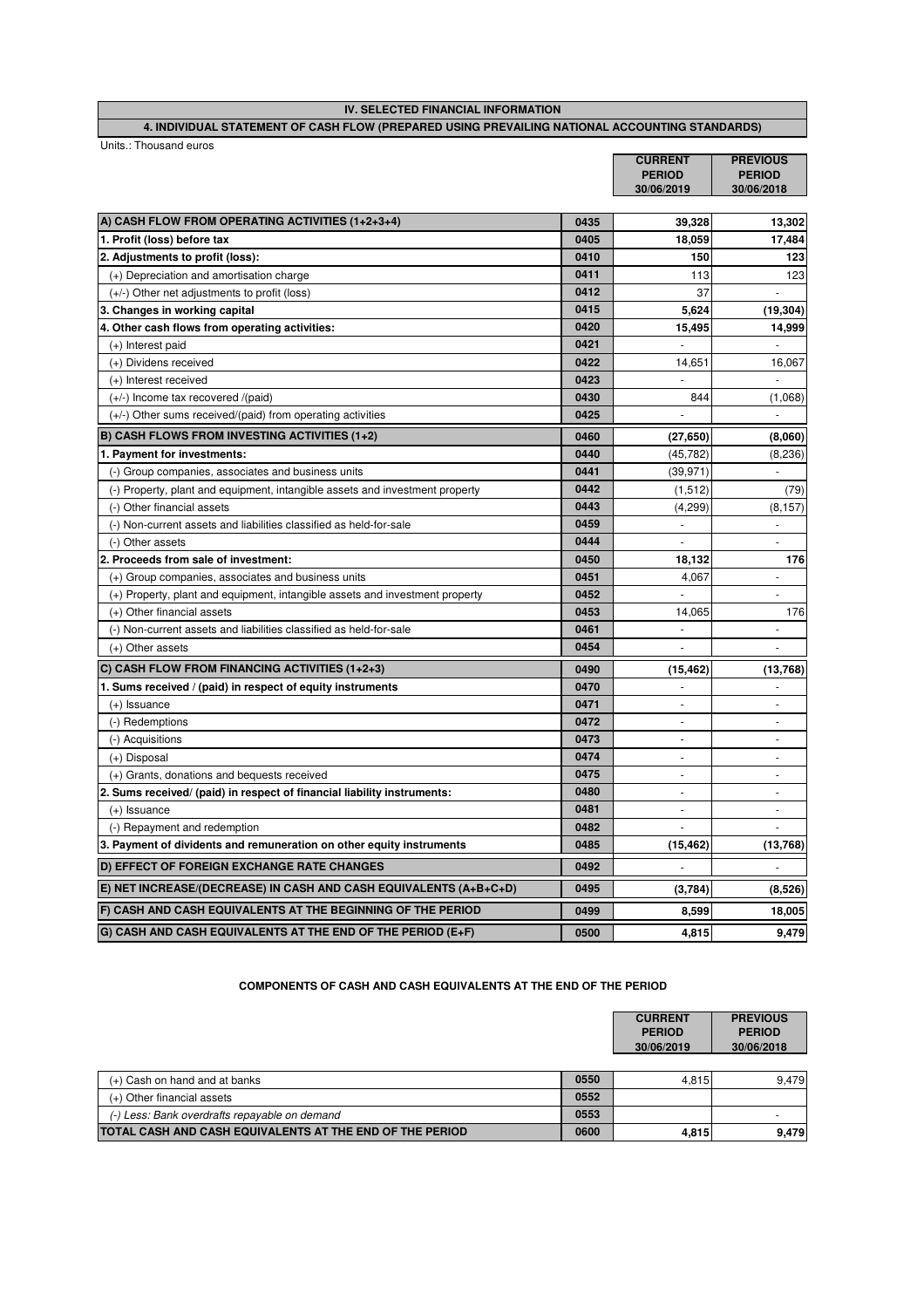# **IV. SELECTED FINANCIAL INFORMATION**

**5. CONSOLIDATED STATEMENT OF FINANCIAL POSITION (1/2) (ADOPTED IFRS)** 

| <b>ASSETS</b>                                        |      | <b>CURRENT PERIOD</b><br>30/06/2019 | PREVIOUS P.<br>31/12/2018    |
|------------------------------------------------------|------|-------------------------------------|------------------------------|
| A) NON-CURRENT ASSETS                                | 1040 | 174,676                             | 137,283                      |
| 1. Intangible assets:                                | 1030 | 71,455                              | 73,926                       |
| a) Goodwill                                          | 1031 | 71,165                              | 73,734                       |
| b) Other intangible assets                           | 1032 | 290                                 | 192                          |
| 2. Property, plant and equipment                     | 1033 | 22,247                              | 2,567                        |
| 3. Investment property                               | 1034 | $\bar{\phantom{a}}$                 |                              |
| 4. Investments accounted for using the equity method | 1035 | 38.996                              | 12,141                       |
| 5. Non-current financial assets                      | 1036 | 40,900                              | 47,471                       |
| a) At fair value through profit or loss              | 1047 | 4,290                               | 14,022                       |
| Of which, "Designated upon initial recognition"      | 1041 |                                     | 12,531                       |
| b) At fair value through other comprehensive income  | 1042 | 31,119                              | 28,136                       |
| Of which, "Designated upon initial recognition"      | 1043 |                                     | 28,136                       |
| c) Al amortised cost                                 | 1044 | 5,491                               | 5,313                        |
| 6. Non-current derivatives                           | 1039 | $\overline{\phantom{a}}$            |                              |
| a) Hedging                                           | 1045 | ÷,                                  | $\qquad \qquad \blacksquare$ |
| b) Other                                             | 1046 |                                     | L,                           |
| 7. Deferred tax assets                               | 1037 | 1,078                               | 1,178                        |
| 8. Other non-current assets                          | 1038 |                                     |                              |
| A) CURRENT ASSETS                                    | 1085 | 142,714                             | 183,659                      |
| 1. Non-current assets held for sale                  | 1050 | $\blacksquare$                      | 12,078                       |
| 2. Inventories                                       | 1055 | $\overline{\phantom{a}}$            |                              |
| 3. Trade and other receivables:                      | 1060 | 43,508                              | 58,681                       |
| a) Trade receivables                                 | 1061 | 29,571                              | 52,105                       |
| b) Other receivables                                 | 1062 | 3,344                               | 1,476                        |
| c) Current tax assets                                | 1063 | 10,593                              | 5,100                        |
| 4. Current financial assets                          | 1070 | 6,038                               | 9,260                        |
| a) At fair value through profit or loss              | 1080 | $\overline{a}$                      | ÷.                           |
| Of which, "Designated upon initial recognition"      | 1081 | $\blacksquare$                      | $\blacksquare$               |
| b) At fair value through other comprehensive income  | 1082 | $\overline{\phantom{a}}$            | $\overline{\phantom{a}}$     |
| Of which, "Designated upon initial recognition"      | 1083 |                                     |                              |
| c) Al amortised cost                                 | 1084 | 6,038                               | 9,260                        |
| 5. Current derivatives                               | 1076 |                                     |                              |
| a) Hedging                                           | 1077 | ÷                                   |                              |
| b) Other                                             | 1078 |                                     |                              |
| 5. Other current assets                              | 1075 | 1,795                               | 1,368                        |
| 6. Cash and cash equivalents                         | 1072 | 91,373                              | 102,272                      |
| <b>TOTAL ASSETS (A+B)</b>                            | 1100 | 317,390                             | 320,942                      |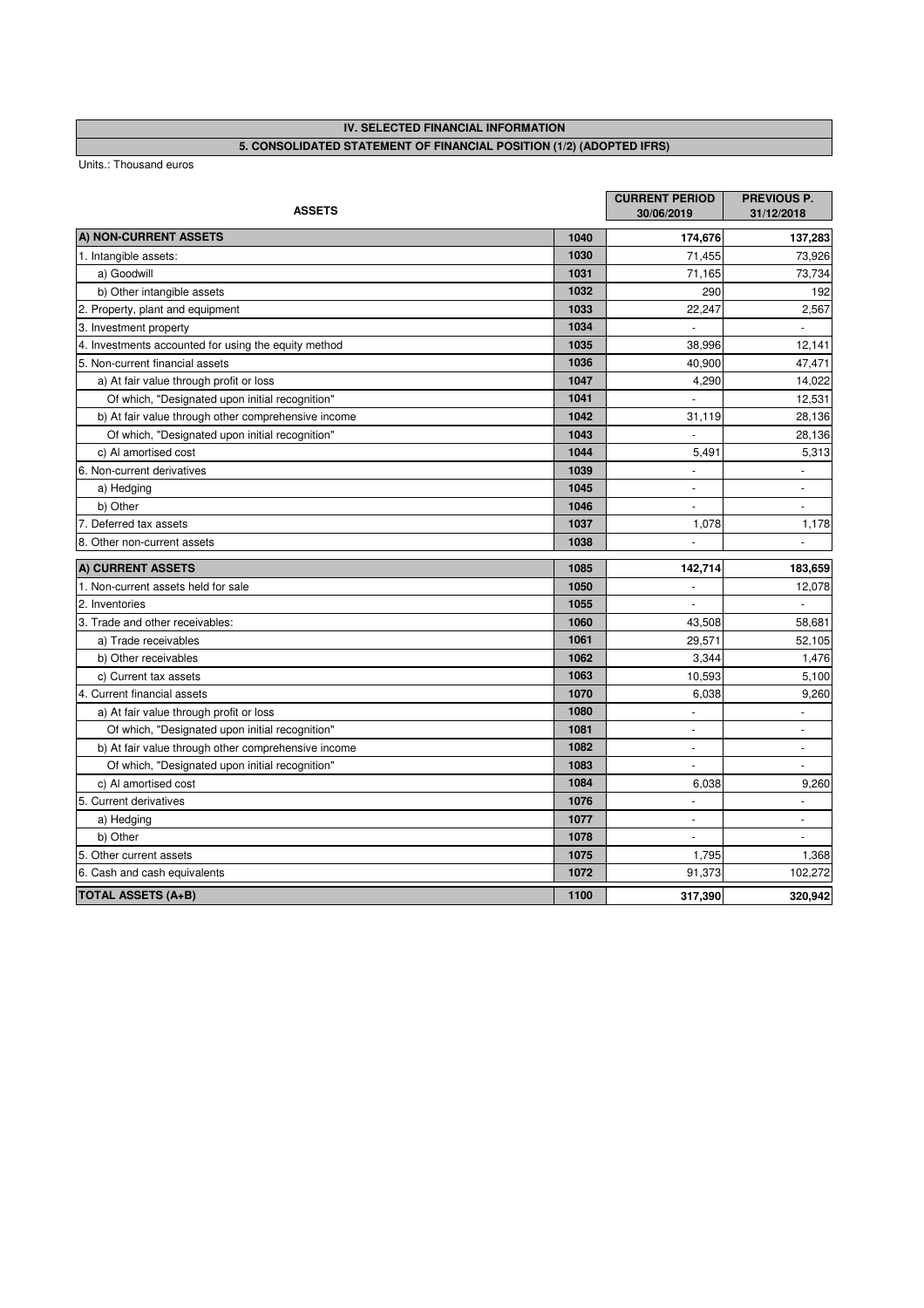**IV. SELECTED FINANCIAL INFORMATION**

# **5. CONSOLIDATED STATEMENT OF FINANCIAL POSITION (2/2) (ADOPTED IFRS)**

| <b>EQUITY AND LIABILITIES</b>                                                       |      | <b>CURRENT PERIOD</b><br>30/06/2019 | PREVIOUS P.<br>31/12/2018 |
|-------------------------------------------------------------------------------------|------|-------------------------------------|---------------------------|
| A) EQUITY (A.1+A.2+A.3)                                                             | 1195 | 215,508                             | 211,277                   |
| A.1) CAPITAL AND RESERVES                                                           | 1180 | 209,577                             | 206,039                   |
| 1. Capital:                                                                         | 1171 | 115,894                             | 115,894                   |
| a) Authorised capital                                                               | 1161 | 115,894                             | 115,894                   |
| a) Less: Uncalled capital                                                           | 1162 |                                     |                           |
| 2. Share premium                                                                    | 1172 | 111,863                             | 111,863                   |
| 3. Reserves                                                                         | 1173 | (32,079)                            | (30, 933)                 |
| 4. Less: Treasury stock                                                             | 1174 | (399)                               | (768)                     |
| 5. Prior periods' profit and loss                                                   | 1178 |                                     |                           |
| 6. Other member contributions                                                       | 1179 |                                     |                           |
| 7. Profit (loss) for the period attributable to the parent                          | 1175 | 21,705                              | 35,031                    |
| 8. Less: Interim dividend                                                           | 1176 | (7, 407)                            | (25, 048)                 |
| 9. Other equity instruments                                                         | 1177 |                                     |                           |
| A.2) ACCUMULATED OTHER COMPREHENSIVE INCOME                                         | 1188 | (3, 194)                            | (3, 541)                  |
| 1. Items that are not reclassified to profit or loss for the period                 | 1186 | (1, 368)                            | (1, 178)                  |
| a) Equity instruments through other comprehensive income                            | 1185 | (1, 368)                            | (1, 178)                  |
| b) Others                                                                           | 1190 | $\sim$                              | $\overline{a}$            |
| 2. Items that may subsequently be reclassified to profit or loss for the period     | 1187 | (1,826)                             | (2, 363)                  |
| a) Hedging transactions                                                             | 1182 | ÷,                                  |                           |
| b) Traslation differences                                                           | 1184 | (1,826)                             | (2, 363)                  |
| c) Share in other comprehensive income for investments in joint ventures and others | 1192 |                                     |                           |
| d) Debt instruments at fair value through other comprehensive income                | 1191 |                                     |                           |
| e) Others                                                                           | 1183 | $\sim$                              |                           |
| EQUITY ATTRIBUTABLE TO THE PARENT COMPANY (A.1+A.2)                                 | 1189 | 206,383                             | 202,498                   |
| A.3) NON-CONTROLLING INTERESTS                                                      | 1193 | 9,125                               | 8,779                     |
| <b>B) NON-CURRENT LIABILITIES</b>                                                   | 1120 | 29,111                              | 17,055                    |
| 1. Grants                                                                           | 1117 |                                     |                           |
| 2. Non-current provisions                                                           | 1115 | 2,257                               | 2,090                     |
| 3. Non-current financial liabilities                                                | 1116 | 25,351                              | 13,499                    |
| a) Debt with financial institucions and bonds and other marketable securities       | 1131 | 2,458                               | 2,446                     |
| b) Other financial liabilities                                                      | 1132 | 22,893                              | 11,053                    |
| 4. Deferred tax liabilities                                                         | 1118 | 1,503                               | 1,466                     |
| 5. Other non-current derivatives                                                    | 1140 | $\overline{\phantom{a}}$            |                           |
| a) Hedging                                                                          | 1141 | $\bar{\phantom{a}}$                 | ÷,                        |
| b) Other                                                                            | 1142 |                                     |                           |
| 6. Other non-current liabilities                                                    | 1135 | $\sim$                              | $\blacksquare$            |
| <b>C) CURRENT LIABILITIES</b>                                                       | 1130 | 72,771                              | 92,610                    |
| 1. Liabilities associated with non-current assets held to sale                      | 1121 |                                     | 11,048                    |
| 2. Current provisions                                                               | 1122 |                                     |                           |
| 3. Current financial liabilities:                                                   | 1123 | 6,392                               | 2,105                     |
| a) Debt with financial institutions and bonds and other marketable securities       | 1133 |                                     |                           |
| b) Other financial liabilities                                                      | 1134 | 6,392                               | 2,105                     |
| 4. Trade and other payables:                                                        | 1124 | 64,742                              | 77,641                    |
| a) Suppliers                                                                        | 1125 | 9,390                               | 6,529                     |
| b) Other payables                                                                   | 1126 | 38,259                              | 58,767                    |
| c) Current tax liabilities                                                          | 1127 | 17,093                              | 12,345                    |
| 5. Current derivatives                                                              | 1145 |                                     |                           |
| a) Hedging                                                                          | 1146 | $\blacksquare$                      |                           |
| b) Other                                                                            | 1147 |                                     |                           |
| 5. Other current liabilities                                                        | 1136 | 1,637                               | 1,816                     |
| <b>TOTAL EQUITY AND LIABILITIES (A+B+C)</b>                                         | 1200 | 317,390                             | 320,942                   |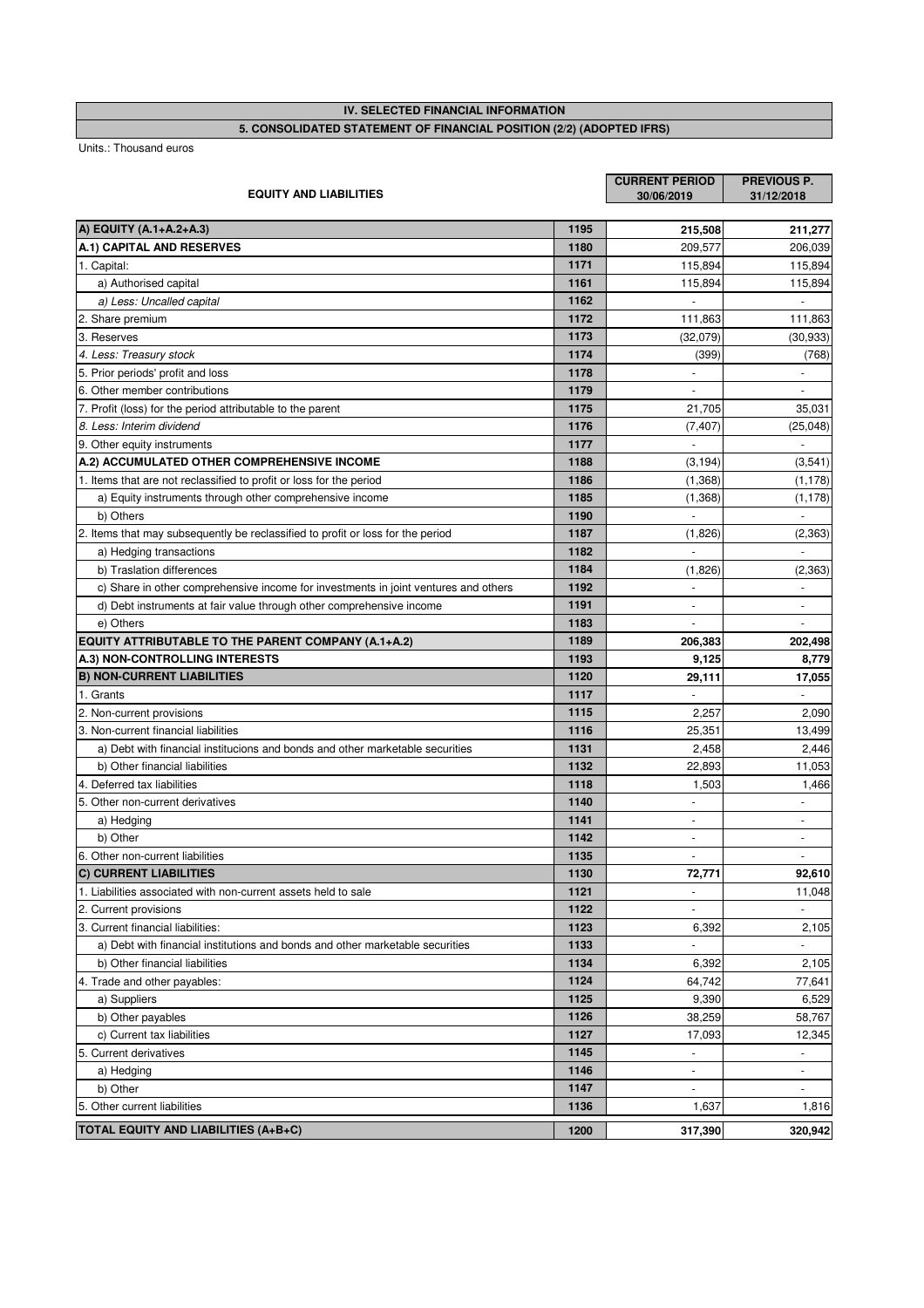|                                                                                                                                                      |      | IV. SELECTED FINANCIAL INFORMATION                       |                                                           |                                                   |                                                    |
|------------------------------------------------------------------------------------------------------------------------------------------------------|------|----------------------------------------------------------|-----------------------------------------------------------|---------------------------------------------------|----------------------------------------------------|
| Units.: Thousand euros                                                                                                                               |      | 6. CONSOLIDATED PROFIT AND LOSS STATEMENT (ADOPTED IFRS) |                                                           |                                                   |                                                    |
|                                                                                                                                                      |      | <b>PRESENT CURR.</b><br><b>PERIOD</b><br>(2nd HALF YEAR) | <b>PREVIOUS CURR.</b><br><b>PERIOD</b><br>(2nd HALF YEAR) | <b>CURRENT</b><br><b>CUMULATIVE</b><br>30/06/2019 | <b>PREVIOUS</b><br><b>CUMULATIVE</b><br>30/06/2018 |
|                                                                                                                                                      |      | <b>Amount</b>                                            | <b>Amount</b>                                             | <b>Amount</b>                                     | Amount                                             |
| $(+)$ Revenue                                                                                                                                        | 1205 |                                                          |                                                           | 81,764                                            | 70,219                                             |
| (+/-) Change in inventories of finished products and work in progress                                                                                | 1206 |                                                          |                                                           | $\sim$                                            | $\overline{\phantom{a}}$                           |
| (+) Own work capitalised                                                                                                                             | 1207 |                                                          |                                                           | $\bar{\mathbb{Z}}$                                | $\omega$                                           |
| (-) Suppliers                                                                                                                                        | 1208 |                                                          |                                                           | $\omega$                                          | $\blacksquare$                                     |
| (+) Other operating revenue                                                                                                                          | 1209 |                                                          |                                                           | 56                                                | $\mathbf{1}$                                       |
| (+) Personnel expenses                                                                                                                               | 1217 |                                                          |                                                           | (53, 425)                                         | (38, 523)                                          |
| (+) Other operating expenses                                                                                                                         | 1210 |                                                          |                                                           | (15,073)                                          | (13,956)                                           |
| (+) Depreciation and amortisation charge                                                                                                             | 1211 |                                                          |                                                           | (2,640)                                           | (527)                                              |
| (+) Allocation of grants for non-financial assets and other grants                                                                                   | 1212 |                                                          |                                                           | $\sim$                                            | $\sim$                                             |
| (+/-) Impairment of non-current assets                                                                                                               | 1214 |                                                          |                                                           | (4, 203)                                          | $\overline{\phantom{a}}$                           |
| (+/-) Gain (loss) on disposal of non-current assets                                                                                                  | 1216 |                                                          |                                                           |                                                   | (2)                                                |
| (+/-) Other profit (loss)                                                                                                                            | 1215 |                                                          |                                                           | ä,                                                | $\blacksquare$                                     |
| = OPERATING PROFIT (LOSS)                                                                                                                            | 1245 |                                                          |                                                           | 6,479                                             | 17,212                                             |
| (+) Finance income                                                                                                                                   | 1250 |                                                          |                                                           | 179                                               | 502                                                |
| a) Interest income calculated using the effective interest rate method                                                                               | 1262 |                                                          |                                                           |                                                   |                                                    |
| b) Other                                                                                                                                             | 1263 |                                                          |                                                           | 179                                               | 502                                                |
| $(+)$ Finance cost                                                                                                                                   | 1251 |                                                          |                                                           | (83)                                              | (53)                                               |
| (+/-) Changes in fair value of financial instruments                                                                                                 | 1252 |                                                          |                                                           | 57                                                | (189)                                              |
| (+/-) Gain (loss) from reclassification of financial assets at amortised<br>cost to financial assets at fair value                                   | 1258 |                                                          |                                                           |                                                   |                                                    |
| (+/-) Gain (loss) from reclassification of financial assets at fair value<br>through other comprehensive income to financial assets at fair<br>value | 1259 |                                                          |                                                           | $\overline{\phantom{a}}$                          |                                                    |
| (+/-) Exchange differences                                                                                                                           | 1254 |                                                          |                                                           | (176)                                             | (57)                                               |
| (+/-) Impairment loss/reversal on financial instruments                                                                                              | 1255 |                                                          |                                                           | 6.071                                             | (2,023)                                            |
| (+/-) Gain (loss) on disposal of financial instruments                                                                                               | 1257 |                                                          |                                                           | 14,943                                            | 107                                                |
| a) Financial instruments at amortised cost                                                                                                           | 1260 |                                                          |                                                           |                                                   | $\overline{a}$                                     |
| b) Other financial instruments                                                                                                                       | 1261 |                                                          |                                                           | 14,943                                            | 107                                                |
| = NET FINANCE INCOME (COSTS)                                                                                                                         | 1256 |                                                          |                                                           | 20,991                                            | (1,713)                                            |
| (+/-) Profit (loss) of equity-accounted investees                                                                                                    | 1253 |                                                          |                                                           | 879                                               | 1,264                                              |
|                                                                                                                                                      |      |                                                          |                                                           |                                                   |                                                    |
| = PROFIT (LOSS) BEFORE TAX                                                                                                                           | 1265 |                                                          |                                                           | 28,349                                            | 16,763                                             |
| (+/-) Income tax expenses                                                                                                                            | 1270 |                                                          |                                                           | (4, 419)                                          | (1,786)                                            |
|                                                                                                                                                      |      |                                                          |                                                           |                                                   |                                                    |
| = PROFIT (LOSS) FOR THE PERIOD FROM CONTINUING ACTIVITIES                                                                                            | 1280 |                                                          |                                                           | 23,930                                            | 14,977                                             |
| $(+/-)$ Profit (loss) for the period from discontinued operations, net of tax                                                                        | 1285 |                                                          |                                                           |                                                   |                                                    |
| = CONSOLIDATED PROFIT (LOSS) FOR THE PERIOD                                                                                                          | 1288 |                                                          |                                                           | 23,930                                            | 14,977                                             |
| a) Profit (loss) attributable to the parent                                                                                                          | 1300 |                                                          |                                                           | 21,705                                            | 13,774                                             |
| b) Profit (loss) attributable to non-controlling interests                                                                                           | 1289 |                                                          |                                                           | 2,225                                             | 1,203                                              |
| <b>EARNINGS PER SHARE</b>                                                                                                                            |      | Amount (X, XX euros)                                     | Amount (X,XX euros)                                       | Amount (X,XX euros)                               | Amount (X, XX euros)                               |
|                                                                                                                                                      | 1290 |                                                          |                                                           |                                                   |                                                    |
| <b>Basic</b>                                                                                                                                         |      |                                                          |                                                           | 0.57                                              | 0.37                                               |
| Diluted                                                                                                                                              | 1295 |                                                          |                                                           | 0.57                                              | 0.37                                               |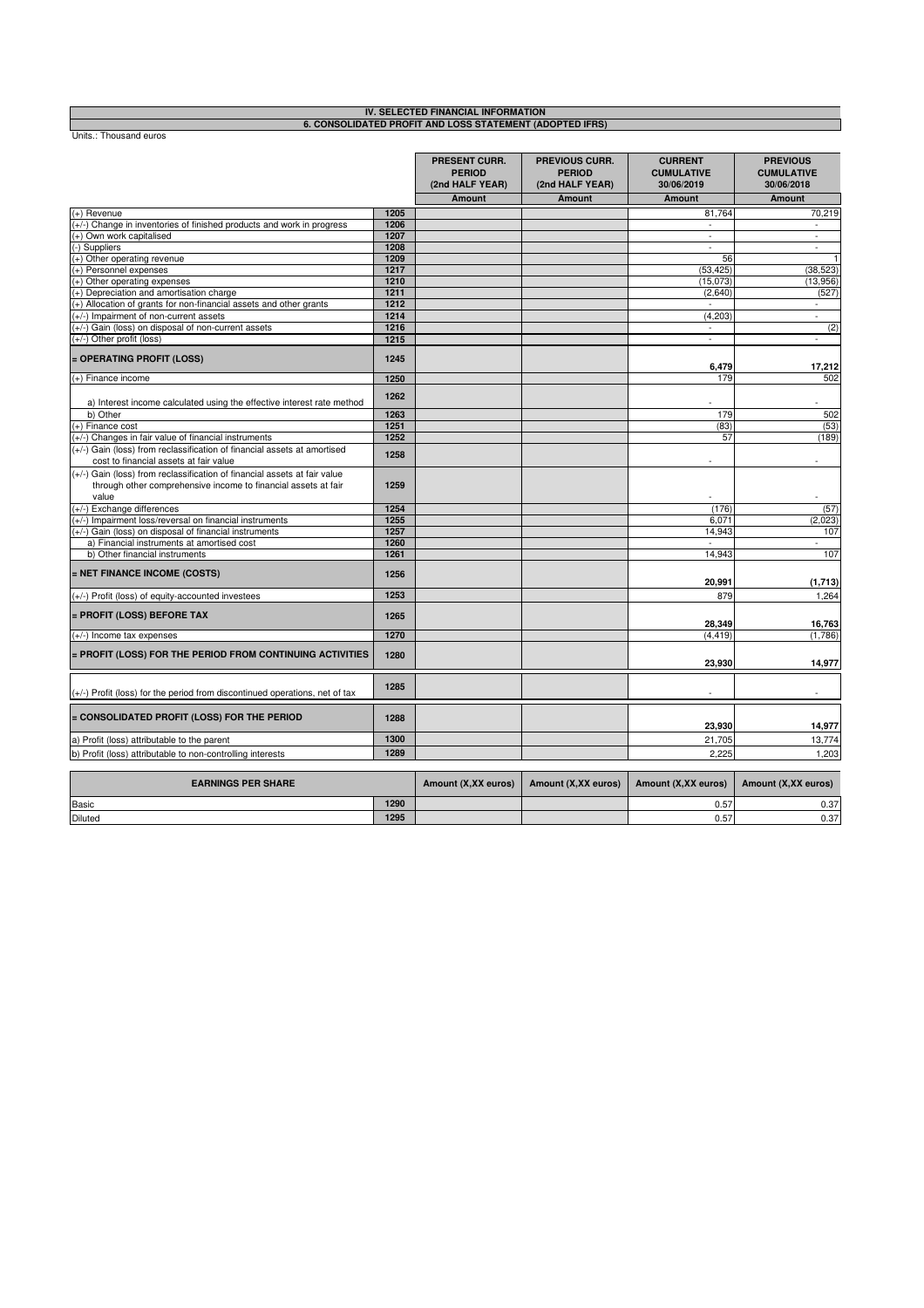# **IV. SELECTED FINANCIAL INFORMATION 7. CONSOLIDATED OTHER COMPREHENSIVE INCOME (ADOPTED IFRS)**

|                                                                                                        |      | <b>PERIOD</b> | <b>PRESENT CURR. PREVIOUS CURR.</b><br><b>PERIOD</b><br>(2nd HALF YEAR)   (2nd HALF YEAR) | <b>CURRENT</b><br><b>PERIOD</b><br>30/06/2019 | <b>PREVIOUS</b><br><b>PERIOD</b><br>30/06/2018 |
|--------------------------------------------------------------------------------------------------------|------|---------------|-------------------------------------------------------------------------------------------|-----------------------------------------------|------------------------------------------------|
| A) CONSOLIDATED PROFIT (LOSS) FOR THE PERIOD (from the profit and loss account)                        | 1305 |               |                                                                                           | 23,930                                        | 14,977                                         |
| B) OTHER COMPREHENSIVE INCOME - ITEMS THAT ARE NOT RECLASSIFIED TO PROFIT OR LOSS:                     | 1310 |               |                                                                                           | (387)                                         | (287)                                          |
| 1. From revaluation/(reserval of revaluation) of property, plant and equipment and intangible assets   | 1311 |               |                                                                                           |                                               |                                                |
| 2. From actuarial gains and losses                                                                     | 1344 |               |                                                                                           |                                               | ۰                                              |
| 3. Share in other comprehensive income of investments in joint ventures and associates                 | 1342 |               |                                                                                           |                                               | $\blacksquare$                                 |
| 4. Equity instruments through other comprehensive income                                               | 1346 |               |                                                                                           | (310)                                         | (193)                                          |
| 5. Other income and expenses that are not reclassified to profit or loss                               | 1343 |               |                                                                                           | $\overline{7}$                                | (197)                                          |
| 6. Tax effect                                                                                          | 1345 |               |                                                                                           | (84)                                          | 103                                            |
| C) OTHER COMPREHENSIVE INCOME - ITEMS THAT MAY SUBSEQUENTLY BE RECLASSIED TO<br><b>PROFIT OR LOSS:</b> | 1350 |               |                                                                                           | 537                                           | 866                                            |
| 1. Hedging transactions                                                                                | 1360 |               |                                                                                           |                                               |                                                |
| a) Valuation gains/(losses)                                                                            | 1361 |               |                                                                                           |                                               | ÷.                                             |
| b) Amounts transferred to profit or loss                                                               | 1362 |               |                                                                                           |                                               | $\overline{\phantom{a}}$                       |
| c) Amounts transferred to initial carrying amount of hedged items                                      | 1363 |               |                                                                                           | ٠                                             | ٠                                              |
| d) Other reclassifications                                                                             | 1364 |               |                                                                                           | ×                                             | ÷.                                             |
| 2. Translation differences                                                                             | 1365 |               |                                                                                           | 537                                           | 889                                            |
| a) Valuation gains/(losses)                                                                            | 1366 |               |                                                                                           | 537                                           | 889                                            |
| b) Amounts transferred to profit or loss                                                               | 1367 |               |                                                                                           |                                               |                                                |
| c) Other reclassifications                                                                             | 1368 |               |                                                                                           |                                               | ٠                                              |
| 3. Share in other comprehensive income of investments in joint ventures and associates:                | 1370 |               |                                                                                           |                                               | ×.                                             |
| a) Valuation gains/(losses)                                                                            | 1371 |               |                                                                                           |                                               | ٠                                              |
| b) Amounts transferred to profit or loss                                                               | 1372 |               |                                                                                           |                                               | ×.                                             |
| c) Other reclassifications                                                                             | 1373 |               |                                                                                           |                                               | ٠                                              |
| 4. Debt instruments at fair value through other comprehensive income                                   | 1381 |               |                                                                                           | ٠                                             | ٠                                              |
| a) Valuation gains/(losses)                                                                            | 1382 |               |                                                                                           | ٠                                             | $\sim$                                         |
| b) Amounts transferred to profit or loss                                                               | 1383 |               |                                                                                           | ٠                                             | $\sim$                                         |
| c) Other reclassifications                                                                             | 1384 |               |                                                                                           |                                               | ٠                                              |
| 5. Other income and expenses that may subsequently be reclassified to profit or loss                   | 1375 |               |                                                                                           |                                               | (23)                                           |
| a) Valuation gains/(losses)                                                                            | 1376 |               |                                                                                           | ×                                             |                                                |
| b) Amounts transferred to profit or loss                                                               | 1377 |               |                                                                                           | ٠                                             | (23)                                           |
| c) Other reclassifications                                                                             | 1378 |               |                                                                                           | ٠                                             | ٠                                              |
| 6. Tax effect                                                                                          | 1380 |               |                                                                                           |                                               |                                                |
| TOTAL COMPRENHENSIVE INCOME FOR THE PERIOD (A+B+C)                                                     | 1400 |               |                                                                                           | 24,080                                        | 15,556                                         |
| a) Attributable to the parent                                                                          | 1398 |               |                                                                                           | 22,052                                        | 14,549                                         |
| a) Attributable to non-controlling interests                                                           | 1399 |               |                                                                                           | 2,028                                         | 1,007                                          |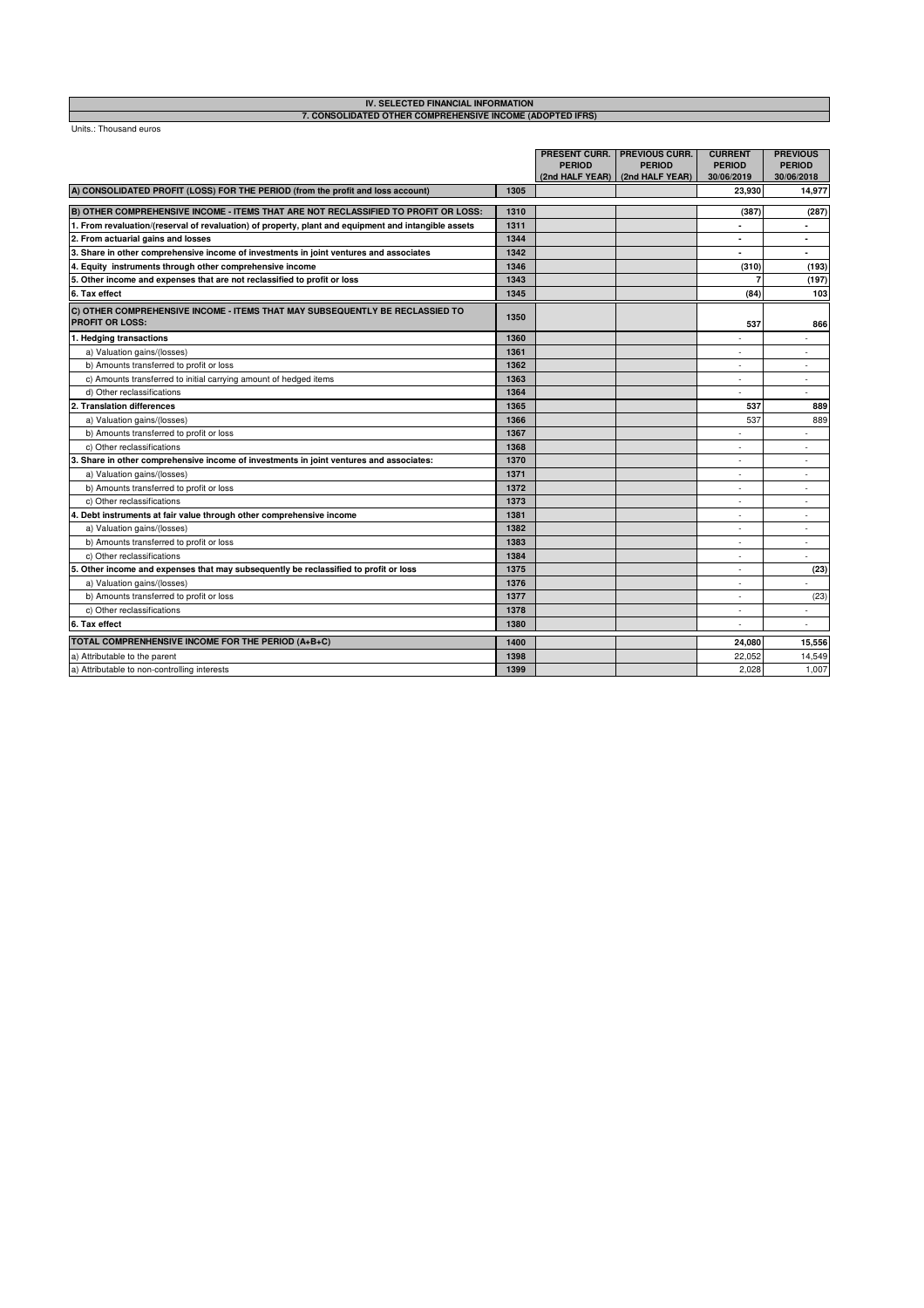#### **8. CONSOLIDATED STATEMENT OF CHANGES IN EQUITY (ADOPTED IFRS) (1/2) IV. SELECTED FINANCIAL INFORMATION**

Units.: Thousand euros

|                                                             |      |                          |                                             |                          | Equity attributable to the parent company                                   |                             |                                 |                                  |                     |
|-------------------------------------------------------------|------|--------------------------|---------------------------------------------|--------------------------|-----------------------------------------------------------------------------|-----------------------------|---------------------------------|----------------------------------|---------------------|
| <b>CURRENT PERIOD</b>                                       |      | Capital                  | <b>Share</b><br>premium and<br>Reserves (1) | <b>Treasury</b><br>stock | Profit (loss) for<br>the period<br>attributable to<br>the parent<br>company | Other equity<br>instruments | <b>Valuation</b><br>adjustments | Non-<br>controlling<br>interests | <b>Total equity</b> |
| Closing balance at 01/01/2019                               | 3110 | 115,894                  | 55,882                                      | (768)                    | 35,031                                                                      | $\blacksquare$              | (3,541)                         | 8,779                            | 211,277             |
| Adjustments for changes in accounting<br>policy             | 3111 | $\sim$                   |                                             |                          |                                                                             |                             |                                 |                                  |                     |
| Adjustments for errors                                      | 3112 |                          |                                             |                          |                                                                             | $\sim$                      |                                 |                                  |                     |
| <b>Adjusted opening balance</b>                             | 3115 | 115,894                  | 55,882                                      | (768)                    | 35,031                                                                      | $\blacksquare$              | (3, 541)                        | 8,779                            | 211,277             |
| I. Total comprehensive income /<br>(expense) for the period | 3120 | ٠                        | ٠                                           | ٠                        | 21,705                                                                      | ٠                           | 347                             | 2,028                            | 24,080              |
| II. Transactions with shareholders or<br>owners             | 3125 |                          | (7, 116)                                    | 369                      | (8,055)                                                                     |                             |                                 | (1,682)                          | (16, 484)           |
| 1. Capital increases/(reductions)                           | 3126 | $\tilde{\phantom{a}}$    |                                             |                          | $\tilde{\phantom{a}}$                                                       | $\sim$                      | $\overline{\phantom{a}}$        |                                  |                     |
| 2. Conversion of financial liabilities into<br>equity       | 3127 | $\sim$                   | ٠                                           | ٠                        |                                                                             | $\overline{\phantom{a}}$    | ٠                               | $\overline{\phantom{a}}$         |                     |
| 3. Distribution of dividends                                | 3128 |                          | (7, 407)                                    |                          | (8,055)                                                                     |                             |                                 |                                  | (15, 462)           |
| 4. Net trading with treasury stock                          | 3129 |                          | 291                                         | 369                      |                                                                             |                             | ä,                              |                                  | 660                 |
| 5. Increases / (decrease) for business<br>combinations      | 3130 | $\sim$                   | ٠                                           |                          | $\sim$                                                                      | $\sim$                      | ٠                               |                                  | $\blacksquare$      |
| 6. Other transactions with shareholders<br>or owners        | 3132 |                          |                                             |                          |                                                                             |                             |                                 | (1,682)                          | (1,682)             |
| III. Other changes in equity                                | 3135 | ٠                        | 23,611                                      | ٠                        | (26, 976)                                                                   | $\overline{\phantom{a}}$    |                                 |                                  | (3, 365)            |
| 1. Equity-settled share-based payment                       | 3136 | $\blacksquare$           | ÷,                                          | $\ddot{\phantom{1}}$     |                                                                             | $\sim$                      | ä,                              |                                  | ä,                  |
| 2. Transfers between equity accounts                        | 3137 | $\overline{\phantom{a}}$ | $\blacksquare$                              | ٠                        |                                                                             | $\overline{\phantom{a}}$    | ÷,                              |                                  | ÷,                  |
| 3. Other changes                                            | 3138 |                          | 23,611                                      | ÷                        | (26, 976)                                                                   | $\sim$                      |                                 |                                  | (3, 365)            |
| Closing balance at 30/06/2019                               | 3140 | 115,894                  | 72,377                                      | (399)                    | 21,705                                                                      |                             | (3, 194)                        | 9,125                            | 215,508             |

(1) The column of **Share Premium and Reserves**, for the purposes of completing this statement, includes the following balance sheet equity headings: 2. Share premium, 3. Reserves, 5. Profit or loss brought<br>forward, 6. Othe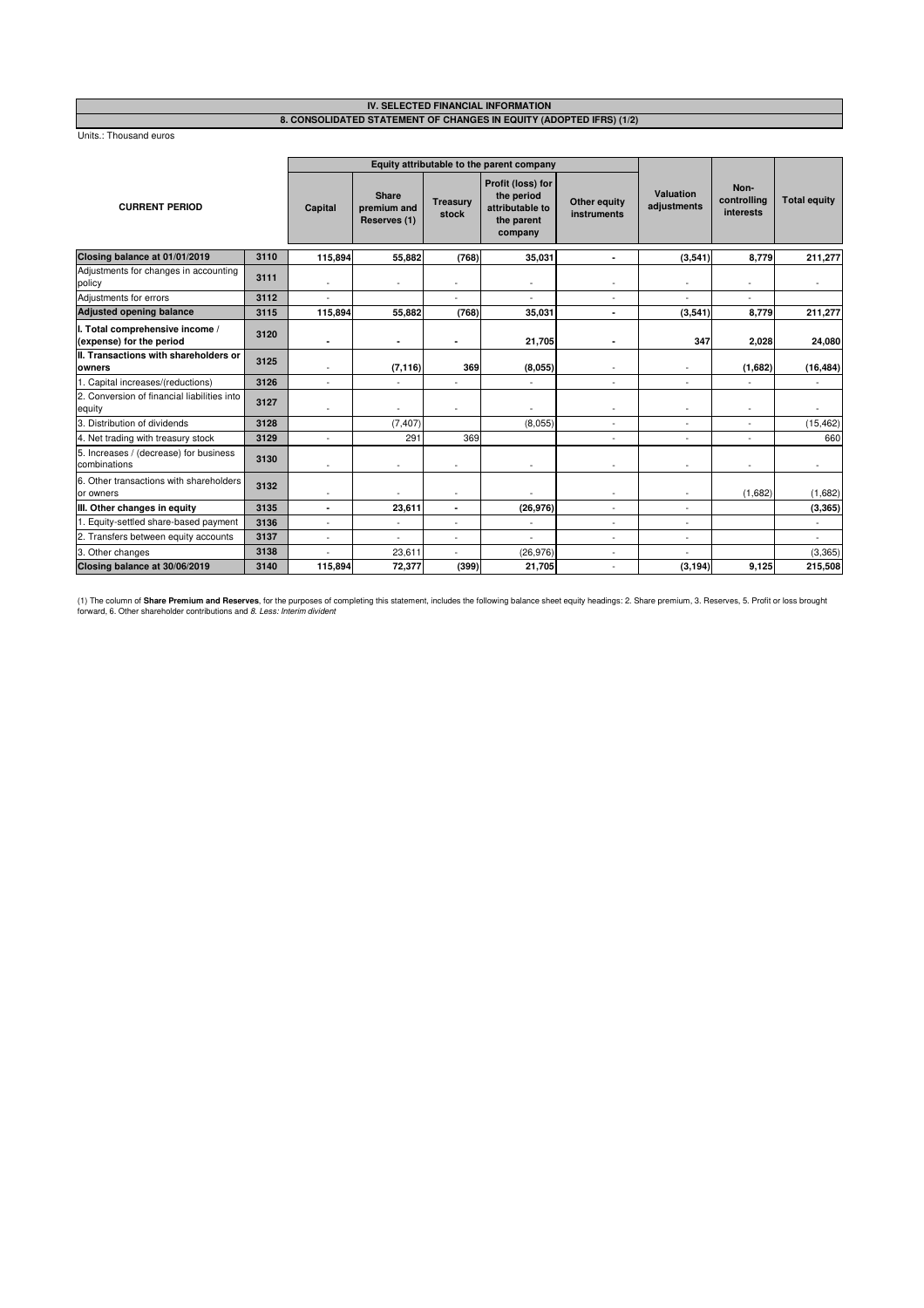#### **IV. SELECTED FINANCIAL INFORMATION 8. CONSOLIDATED STATEMENT OF CHANGES IN EQUITY (ADOPTED IFRS) (2/2)**

Units.: Thousand euros

|                                                             |      |                          |                                      | Equity attributable to the parent company |                                                                             |                             |                          |                                  |                          |
|-------------------------------------------------------------|------|--------------------------|--------------------------------------|-------------------------------------------|-----------------------------------------------------------------------------|-----------------------------|--------------------------|----------------------------------|--------------------------|
| PREVIOUS PERIOD                                             |      | Capital                  | Share<br>premium and<br>Reserves (1) | <b>Treasury</b><br>stock                  | Profit (loss) for<br>the period<br>attributable to<br>the parent<br>company | Other equity<br>instruments | Valuation<br>adjustments | Non-<br>controlling<br>interests | <b>Total equity</b>      |
| Closing balance at 01/01/2018                               | 3150 | 111,518                  | 62,224                               | (1, 138)                                  | 30,316                                                                      | $\ddot{\phantom{1}}$        | $-3,442$                 | 5,936                            | 205,414                  |
| Adjustments for changes in accounting<br>policy             | 3151 |                          | (363)                                | ٠                                         |                                                                             |                             |                          | ٠                                | (363)                    |
| Adjustments for errors                                      | 3152 |                          |                                      |                                           |                                                                             | ÷,                          |                          |                                  |                          |
| <b>Adjusted opening balance</b>                             | 3155 | 111,518                  | 61,861                               | (1, 138)                                  | 30,316                                                                      | ÷,                          | $-3,442$                 | 5,936                            | 205,051                  |
| I. Total comprehensive income /<br>(expense) for the period | 3160 |                          |                                      |                                           | 13,772                                                                      | ٠                           | 777                      | 1,007                            | 15,556                   |
| II. Transactions with shareholders or<br>owners             | 3165 |                          | (6,040)                              |                                           | $\overline{\phantom{a}}$                                                    | ٠                           |                          | 179                              | (5,861)                  |
| 1. Capital increases/(reductions)                           | 3166 | $\overline{\phantom{a}}$ | O                                    |                                           | ٠                                                                           | ÷,                          |                          | ٠                                |                          |
| 2. Conversion of financial liabilities into<br>equity       | 3167 |                          |                                      |                                           |                                                                             |                             |                          |                                  |                          |
| 3. Distribution of dividends                                | 3168 |                          | (6,070)                              | ÷.                                        | $\sim$                                                                      | $\ddot{\phantom{1}}$        |                          |                                  | (6,070)                  |
| 4. Net trading with treasury stock                          | 3169 | $\sim$                   | ä,                                   | $\tilde{\phantom{a}}$                     | $\sim$                                                                      | ÷,                          | $\sim$                   | ٠                                | $\overline{\phantom{a}}$ |
| 5. Increases / (decrease) for business<br>combinations      | 3170 |                          |                                      |                                           | ÷,                                                                          | ÷,                          |                          |                                  |                          |
| 6. Other transactions with shareholders<br>or owners        | 3172 |                          | 30                                   |                                           |                                                                             |                             |                          | 179                              | 209                      |
| III. Other changes in equity                                | 3175 | $\blacksquare$           | 21,821                               | ٠                                         | (30, 316)                                                                   | ۰                           | $\blacksquare$           | ٠                                | (8, 495)                 |
| 1. Equity-settled share-based payment                       | 3176 |                          |                                      |                                           |                                                                             | ä,                          |                          | ä,                               | $\blacksquare$           |
| 2. Transfers between equity accounts                        | 3177 |                          | 22,618                               |                                           | (30, 316)                                                                   | ä,                          |                          |                                  | (7,698)                  |
| 3. Other changes                                            | 3178 |                          | (797)                                |                                           |                                                                             | ä,                          |                          |                                  | (797)                    |
| Closing balance at 30/06/2018                               | 3180 | 111,518                  | 77,642                               | (1, 138)                                  | 13,772                                                                      | $\overline{\phantom{a}}$    | (2,665)                  | 7,122                            | 206,251                  |

(1) The column of **Share Premium and Reserves**, for the purposes of completing this statement, includes the following balance sheet equity headings: 2. Share premium, 3. Reserves, 5. Profit or loss brought<br>forward, 6. Othe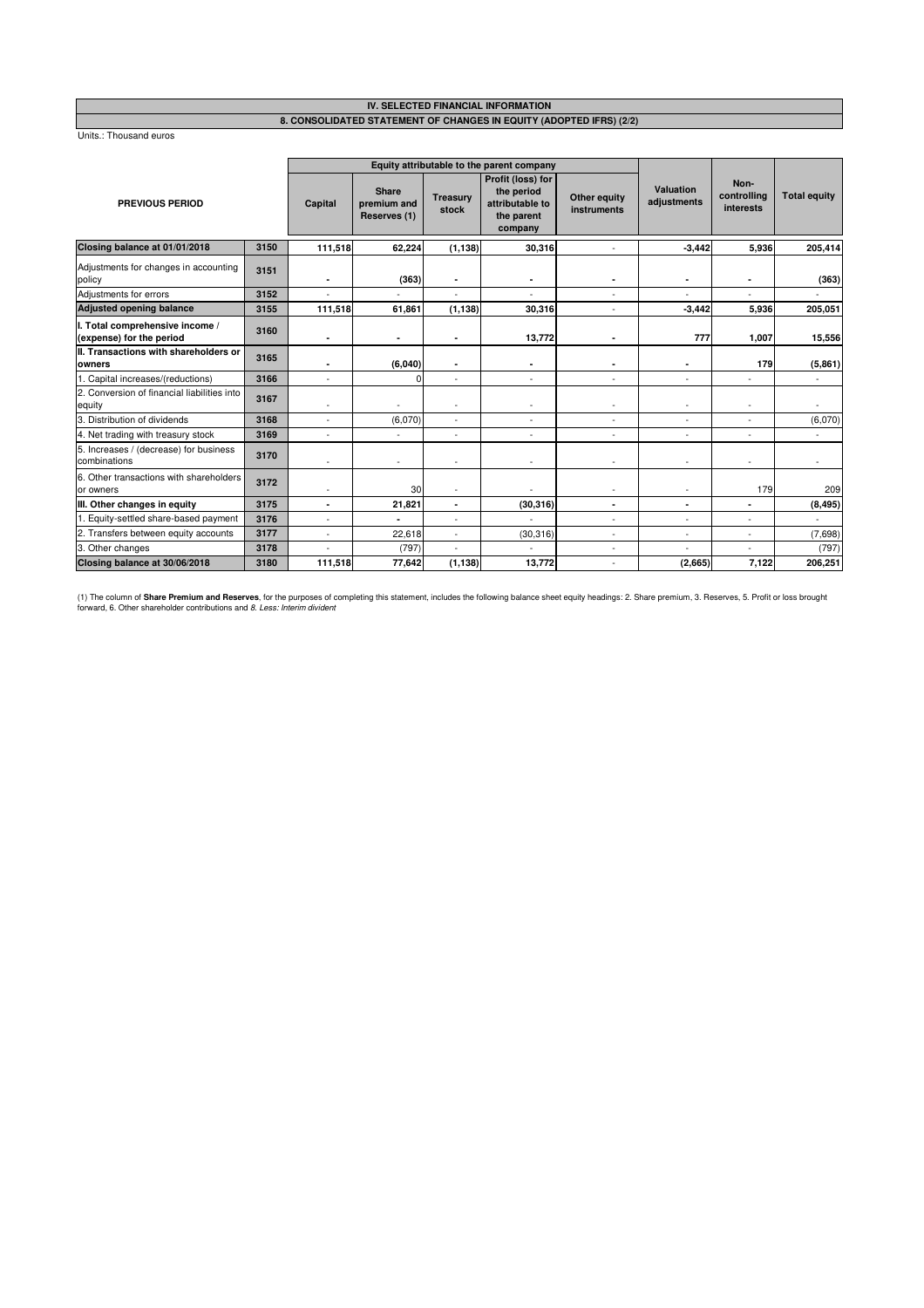| IV. SELECTED FINANCIAL INFORMATION                                         |  |
|----------------------------------------------------------------------------|--|
| 9.A. CONSOLIDATED STATEMENT OF CASH FLOWS (INDIRECT METHOD) (ADOPTED IFRS) |  |

Units: Thousand euros

|                                                                              |      | <b>CURRENT</b><br><b>PERIOD</b><br>30/06/2019 | <b>PREVIOUS</b><br><b>PERIOD</b><br>30/06/2018 |
|------------------------------------------------------------------------------|------|-----------------------------------------------|------------------------------------------------|
| A) CASH FLOWS FROM OPERATING ACTIVITIES (1+2+3+4)                            | 1435 | 5,086                                         | (273)                                          |
| 1. Profit (loss) before tax                                                  | 1405 | 28,349                                        | 16,763                                         |
| 2. Adjustments to profit (loss):                                             | 1410 | (7,580)                                       | 2.076                                          |
| (+) Depreciation and amortisation charge                                     | 1411 | 2,640                                         | 527                                            |
| (+/-) Other net adjustments to profit (loss)                                 | 1412 | (10, 220)                                     | 1,549                                          |
| 3. Changes in working capital                                                | 1415 | 5,955                                         | (18, 474)                                      |
| 4. Other cash flows from operating activities:                               | 1420 | (21, 638)                                     | (638)                                          |
| (+) Interest paid                                                            | 1421 | $\sim$                                        | $\sim$                                         |
| (-) Payment of dividends and remuneration on other equity instruments        | 1430 |                                               |                                                |
| (+) Dividends received                                                       | 1422 | $\overline{a}$                                |                                                |
| (+) Interest received                                                        | 1423 |                                               |                                                |
| (+/-) Income tax recovered/(paid)                                            | 1424 | (1, 356)                                      | (638)                                          |
| (+/-) Other sums received/(paid) from operating activities                   | 1425 | (20, 282)                                     | $\overline{a}$                                 |
| B) CASH FLOWS FROM INVESTING ACTIVITIES (1+2+3)                              | 1460 | (523)                                         | (11, 292)                                      |
| 1. Payments for investments:                                                 | 1440 | (26, 465)                                     | (11, 468)                                      |
| (-) Group companies, associates and business units                           | 1441 | (21, 126)                                     | (707)                                          |
| (-) Property, plant and equipment, intangible assets and investment property | 1442 | (2, 234)                                      | (771)                                          |
| (-) Other financial assets                                                   | 1443 | (3, 105)                                      | (9,979)                                        |
| (-) Non-current assets and liabilities classified as held-for-sale           | 1459 | $\overline{\phantom{a}}$                      | $\sim$                                         |
| (-) Other assets                                                             | 1444 | $\overline{a}$                                | $\overline{\phantom{a}}$                       |
| 2. Proceeds from sale of investments:                                        | 1450 | 25,942                                        | 176                                            |
| (+) Group companies, associates and business units                           | 1451 | 11,877                                        |                                                |
| (-) Property, plant and equipment, intangible assets and investment property | 1452 |                                               |                                                |
| (-) Other financial assets                                                   | 1453 | 14,065                                        | 176                                            |
| (-) Non-current assets and liabilities classified as held-for-sale           | 1461 | $\overline{a}$                                | $\overline{a}$                                 |
| (-) Other assets                                                             | 1454 | $\overline{a}$                                | $\overline{a}$                                 |
| 3. Other cash flows from investing activities:                               | 1455 | $\overline{\phantom{a}}$                      | $\overline{\phantom{a}}$                       |
| (+) Dividends received                                                       | 1456 | $\overline{a}$                                | $\sim$                                         |
| (+/-) Interest received                                                      | 1457 |                                               |                                                |
| (+/-) Other sums received/(paid) from investing activities                   | 1458 | $\overline{a}$                                | ÷                                              |
| C) CASH FLOWS FROM FINANCIAL ACTIVITIES (1+2+3+4)                            | 1490 | (15, 462)                                     | (13,768)                                       |
| 1. Sum received/(paid) in respect of equity instruments                      | 1470 | $\overline{a}$                                |                                                |
| $(+)$ Issuance                                                               | 1471 | $\overline{a}$                                | $\sim$                                         |
| (-) Redemption                                                               | 1472 | $\overline{a}$                                | $\overline{a}$                                 |
| (-) Acquisition                                                              | 1473 | $\overline{a}$                                | $\overline{a}$                                 |
| (+) Disposal                                                                 | 1474 | $\overline{a}$                                | $\sim$                                         |
| 2. Sums received/(paid) in respect of financial liabilities instruments:     | 1480 | $\overline{\phantom{a}}$                      |                                                |
| $(+)$ Issuance                                                               | 1481 | $\overline{a}$                                | ÷,                                             |
| (-) Repayment and redemption                                                 | 1482 | $\overline{a}$                                | ÷                                              |
| 3. Payment of dividends and remuneration on other equity instruments         | 1485 | (15, 462)                                     | (13,768)                                       |
| 4. Other cash flow from financing activities                                 | 1486 | $\overline{a}$                                |                                                |
| (+) Interest paid                                                            | 1487 | $\overline{a}$                                | $\overline{a}$                                 |
| (-) Other sums received/(paid) from financing activities                     | 1488 | $\overline{a}$                                | $\mathbf{r}$                                   |
| D) EFFECT OF CHANGES IN FOREIGN EXCHANGE RATE                                | 1492 |                                               |                                                |
| E) NET INCREASE/(DECREASE)IN CASH AND CASH EQUIVALENTS (A+B+C+D)             | 1495 | (10, 899)                                     | (25, 333)                                      |
| F) CASH AND CASH EQUIVALENTS AT THE BEGINNING OF THE PERIOD                  | 1499 | 102,272                                       | 104,408                                        |
| G) CASH AND CASH EQUIVALENTS AT THE END OF THE PERIOD (E+F)                  | 1500 | 91,373                                        | 79,075                                         |

| COMPONENTS OF CASH AND CASH EQUIVALENTS AT THE END OF THE PERIOD |      | <b>CURRENT</b><br><b>PERIOD</b><br>30/06/2019 | <b>PREVIOUS</b><br><b>PERIOD</b><br>30/06/2018 |
|------------------------------------------------------------------|------|-----------------------------------------------|------------------------------------------------|
| (+) Cash on hand and at banks                                    | 1550 | 91.373                                        | 79.075                                         |
| (+) Other financial assets                                       | 1552 | $\overline{\phantom{a}}$                      |                                                |

1553<br>1600 91,373 79,075 **91,373** 

This template of the consolidated statement of cash flow (indirect method) allows the alternatives for classifying interest and dividents, both received and paid, provided for in<br>the adopted IFRS. Each of the above items s

**TOTAL CASH AND CASH EQUIVALENTS AT THE END OF THE PERIOD**

*(-) Less: banks overdrafts repayable on demand*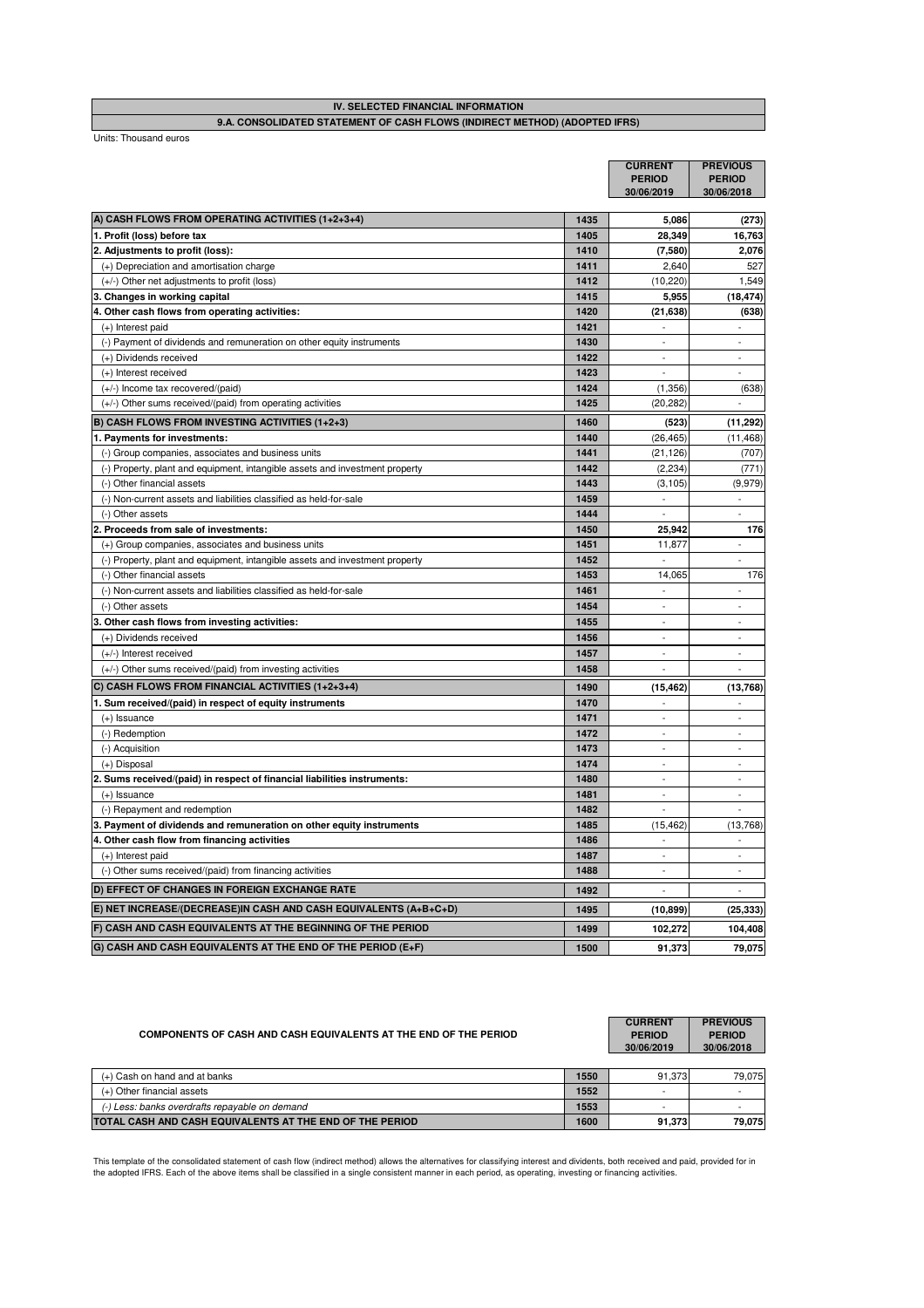## **9.B. CONSOLIDATED STATEMENT OF CASH FLOWS (DIRECT METHOD) (ADOPTED IFRS) IV. SELECTED FINANCIAL INFORMATION**

Units: Thousand euros

|                                                                                  |      | <b>CURRENT</b> | <b>PREVIOUS</b> |
|----------------------------------------------------------------------------------|------|----------------|-----------------|
|                                                                                  |      | <b>PERIOD</b>  | <b>PERIOD</b>   |
|                                                                                  |      | 31/12/2018     | 31/12/2017      |
| A) CASH FLOW FROM OPERATING ACTIVITIES (1+2+3+4)                                 | 8435 |                |                 |
| (+) Proceeds from operating activities                                           | 8410 |                |                 |
| (-) Payments to suppliers and to personnel for operating expenses                | 8411 |                |                 |
| (-) Interest paid                                                                | 8421 |                |                 |
| (-) Payment of dividends and remuneration on other equity instruments            | 8422 |                |                 |
| (+) Dividends received                                                           | 8430 |                |                 |
| (+) Interest received                                                            | 8423 |                |                 |
| (+/-) Income tax recovered / (paid)                                              | 8424 |                |                 |
| $(+/-)$ Other sums received / (paid) from operating activities                   | 8425 |                |                 |
| B) CASH FLOW FROM INVESTING ACTIVITIES (1+2+3)                                   | 8460 |                |                 |
| 1. Payments for investments:                                                     | 8440 |                |                 |
| (-) Group companies, associates and business units                               | 8441 |                |                 |
| (-) Property, plant and equipment, intangible assets and investment property     | 8442 |                |                 |
| (-) Other financial assets                                                       | 8443 |                |                 |
| (-) Non-current assets and liabilities classified as held for sale               | 8459 |                |                 |
| (-) Other assets                                                                 | 8444 |                |                 |
| 2. Proceeds from sale of investments:                                            | 8450 |                |                 |
| (-) Group companies, associates and business units                               | 8451 |                |                 |
| (-) Property, plant and equipment, intangible assets and investment property     | 8452 |                |                 |
| (-) Other financial assets                                                       | 8453 |                |                 |
| (-) Non-current assets and liabilities classified as held for sale               | 8461 |                |                 |
| (-) Other assets                                                                 | 8454 |                |                 |
| 3. Other cash flows from investing activities                                    | 8455 |                |                 |
| (+) Dividends received                                                           | 8456 |                |                 |
| (+) Interest received                                                            | 8457 |                |                 |
| (+/-) Other sums received/(paid) from investing activities                       | 8458 |                |                 |
| C) CASH FLOW FROM FINANCING ACTIVITIES (1+2+3+4)                                 | 8490 |                |                 |
| 1. Sums received/(paid) in respect of equity instruments:                        | 8470 |                |                 |
| $(+)$ Issuance                                                                   | 8471 |                |                 |
| (-) Redemption                                                                   | 8472 |                |                 |
| (-) Acquisition                                                                  | 8473 |                |                 |
| (+) Disposal                                                                     | 8474 |                |                 |
| 2. Sums received/(paid) in respect of financial liabilities instruments:         | 8480 |                |                 |
| $(+)$ Issuance                                                                   | 8481 |                |                 |
| (-) Repayment and redemption                                                     | 8482 |                |                 |
| 3. Payment of dividends and remuneration on other equity instruments             | 8485 |                |                 |
| 4. Other cash flow from financing activities                                     | 8486 |                |                 |
| (+) Interest paid                                                                | 8487 |                |                 |
| (-) Other sums received/(paid) from financing activities                         | 8488 |                |                 |
| D) EFFECT OF FOREIGN EXCANGE RATE FLUCTUATIONS ON CASH AND CASH EQUIVALENTS HELD | 8492 |                |                 |
| E) NET INCREASE/(DECREASE)IN CASH AND CASH EQUIVALENTS (A+B+C+D)                 | 8495 |                |                 |
| F) CASH AND CASH EQUIVALENTS AT THE BEGINNING OF THE PERIOD                      | 8499 |                |                 |
| G) CASH AND CASH EQUIVALENTS AT THE END OF THE PERIOD (E+F)                      | 8500 |                |                 |
|                                                                                  |      |                |                 |

| COMPONENTS OF CASH AND CASH EQUIVALENTS AT THE END OF THE PERIOD |      | <b>CURRENT</b><br><b>PERIOD</b><br>31/12/2018 | <b>PREVIOUS</b><br><b>PERIOD</b><br>31/12/2017 |
|------------------------------------------------------------------|------|-----------------------------------------------|------------------------------------------------|
| (+) Cash on hand and at banks                                    | 8550 |                                               |                                                |
| (+) Other financial assets                                       | 8552 |                                               |                                                |
| (-) Less: banks overdrafts repayable on demand                   | 8553 |                                               |                                                |
| TOTAL CASH AND CASH EQUIVALENTS AT THE END OF THE PERIOD         | 8600 |                                               |                                                |

This template of the consolidated statement of cash flow (indirect method) allows the alternatives for classifying interest and dividents, both received and paid, provided for in the<br>adopted IFRS. Each of the above items s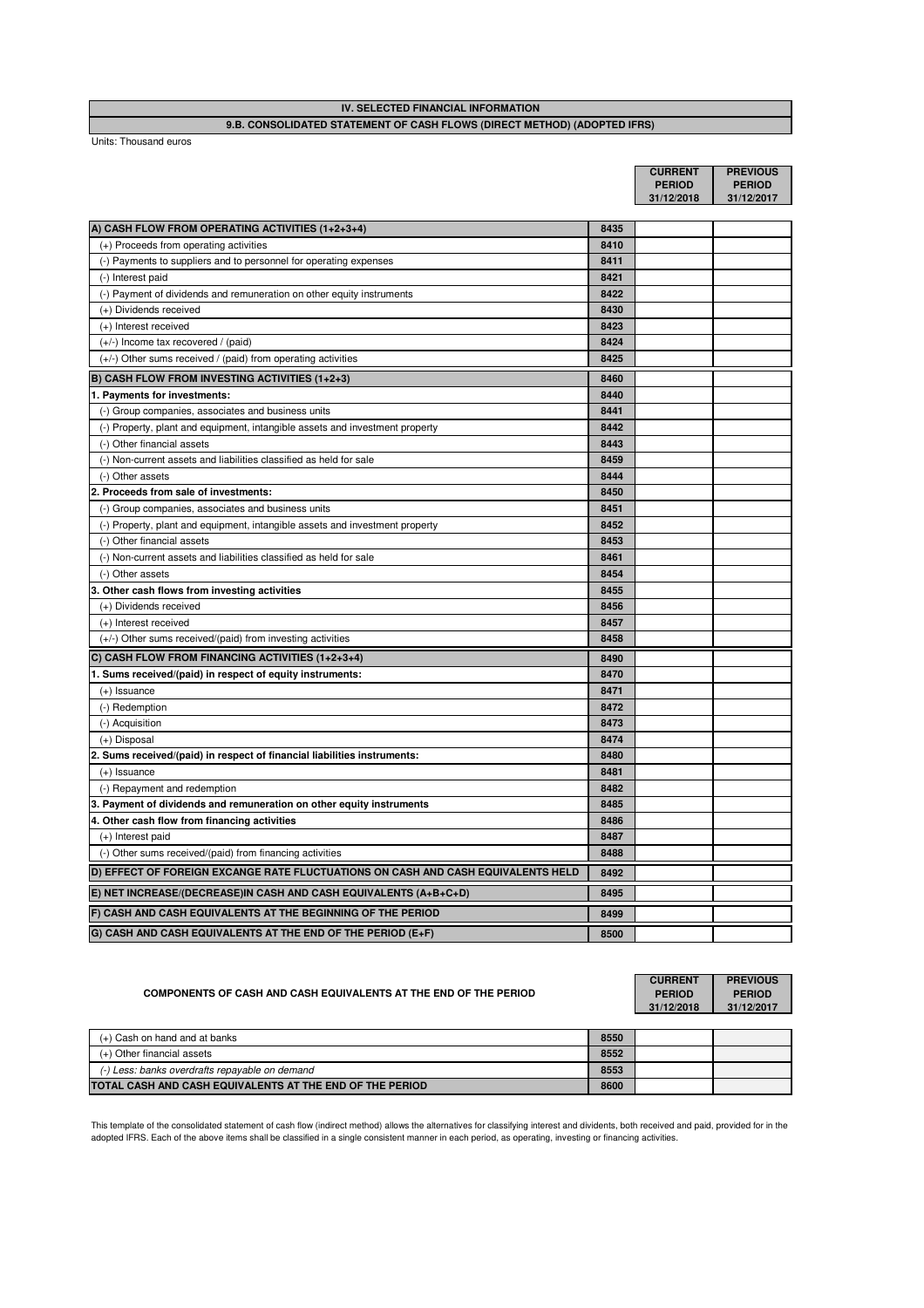| IV. SELECTED FINANCIAL INFORMATION                       |      |                          |                                            |                  |                          |                                                   |                  |  |  |  |
|----------------------------------------------------------|------|--------------------------|--------------------------------------------|------------------|--------------------------|---------------------------------------------------|------------------|--|--|--|
| <b>10. DIVIDENDS PAID</b>                                |      |                          |                                            |                  |                          |                                                   |                  |  |  |  |
|                                                          |      |                          |                                            |                  |                          |                                                   |                  |  |  |  |
|                                                          |      |                          | <b>CURRENT PERIOD</b>                      |                  |                          | <b>PREVIOUS PERIOD</b>                            |                  |  |  |  |
|                                                          |      | $\epsilon$ /share (X,XX) | Amount<br>(thousand euros) to be delivered | $N2$ . of shares | $\epsilon$ /share (X,XX) | <b>Amount</b><br>(thousand euros) to be delivered | $N°$ . of shares |  |  |  |
| Ordinary shares                                          | 2158 | 0.41                     | 15.462                                     |                  | 0.37                     | 13.768                                            |                  |  |  |  |
| Other shares (non-voting shares, redeemable shares, etc) | 2159 |                          |                                            |                  |                          |                                                   |                  |  |  |  |
| <b>Total dividends paid</b>                              | 2160 |                          |                                            |                  |                          |                                                   |                  |  |  |  |
| a) Dividends charged to profit and loss                  | 2155 | 0.41                     | 15,462                                     |                  | 0.37                     | 13.768                                            |                  |  |  |  |
| b) Dividends charged to reserves or share premium        | 2156 |                          |                                            |                  |                          |                                                   |                  |  |  |  |
| c) Dividends in kind                                     | 2157 |                          |                                            |                  |                          |                                                   |                  |  |  |  |
| d) Flexible payment                                      | 2154 |                          |                                            |                  |                          |                                                   |                  |  |  |  |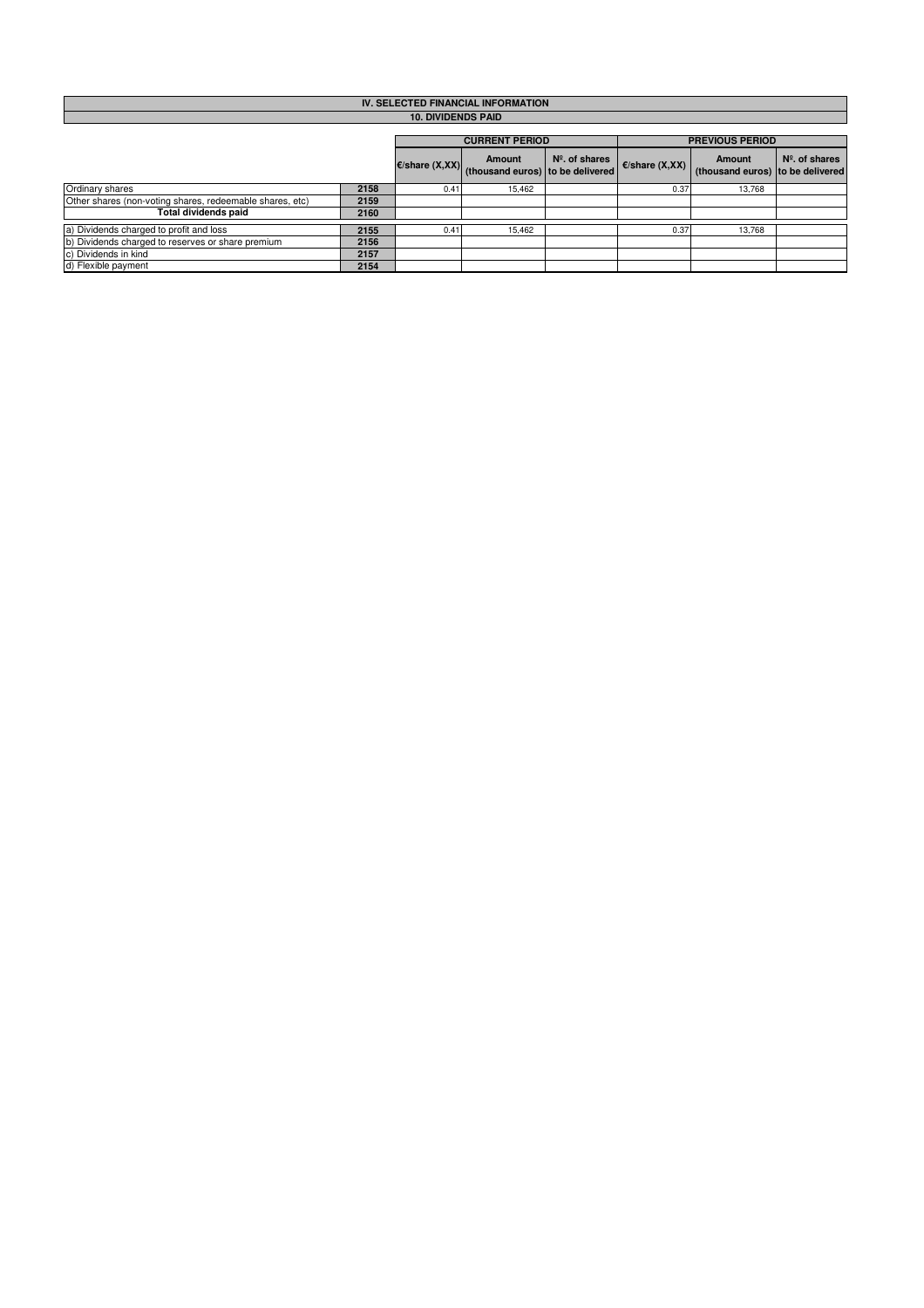## **IV. SELECTED FINANCIAL INFORMATION 11. Segment information**

r

|                        |                                                                                                        | Distribution of revenue by geographic area |                                  |        |        |  |  |  |
|------------------------|--------------------------------------------------------------------------------------------------------|--------------------------------------------|----------------------------------|--------|--------|--|--|--|
|                        |                                                                                                        | <b>INDIVIDUAL</b>                          | <b>CONSOLIDATED</b>              |        |        |  |  |  |
| <b>GEOGRAPHIC AREA</b> | <b>PREVIOUS</b><br><b>CURRENT</b><br><b>CURRENT</b><br><b>PERIOD</b><br><b>PERIOD</b><br><b>PERIOD</b> |                                            | <b>PREVIOUS</b><br><b>PERIOD</b> |        |        |  |  |  |
| Spanish market         | 2210                                                                                                   | 22,352                                     | 22,350                           | 32,928 | 38,264 |  |  |  |
| International markets: | 2215                                                                                                   |                                            |                                  | 48,836 | 31,955 |  |  |  |
| a) European Union      | 2216                                                                                                   |                                            | ۰                                | 39,790 | 30,165 |  |  |  |
| a.1) Euro Area         | 2217                                                                                                   |                                            |                                  | 16,708 | 21,436 |  |  |  |
| a.2) Non-Euro Area     | 2218                                                                                                   |                                            |                                  | 23,082 | 8,729  |  |  |  |
| b) Other               | 2219                                                                                                   | 9,046                                      |                                  |        |        |  |  |  |
| <b>TOTAL</b>           | 2220                                                                                                   | 22,352<br>22,350<br>81,764                 |                                  |        |        |  |  |  |

|                                     |      |                                 | <b>CONSOLIDATED</b>                      |                                 |                                  |  |  |  |
|-------------------------------------|------|---------------------------------|------------------------------------------|---------------------------------|----------------------------------|--|--|--|
|                                     |      |                                 | <b>Ordinary revenue</b><br>Profit (loss) |                                 |                                  |  |  |  |
| <b>SEGMENTS</b>                     |      | <b>CURRENT</b><br><b>PERIOD</b> | <b>PREVIOUS</b><br><b>PERIOD</b>         | <b>CURRENT</b><br><b>PERIOD</b> | <b>PREVIOUS</b><br><b>PERIOD</b> |  |  |  |
| <b>Investment Banking</b>           | 2221 | 59,576                          | 45,978                                   | 8,748                           | 3,962                            |  |  |  |
| <b>Asset Management</b>             | 2222 | 21,703                          | 23,656                                   | 6,502                           | 6,733                            |  |  |  |
| Structure                           | 2223 | 485                             | 585                                      | (3, 125)                        | (1, 552)                         |  |  |  |
| Portfolio                           | 2224 |                                 |                                          | 641                             | 4,686                            |  |  |  |
| Rest                                | 2225 |                                 | ۰                                        | 8,939                           | (57)                             |  |  |  |
|                                     | 2226 |                                 | ۰                                        |                                 |                                  |  |  |  |
|                                     | 2227 |                                 |                                          |                                 |                                  |  |  |  |
|                                     | 2228 |                                 |                                          | ۰                               |                                  |  |  |  |
|                                     | 2229 |                                 |                                          |                                 |                                  |  |  |  |
|                                     | 2230 | $\overline{\phantom{0}}$        | ٠                                        | $\overline{\phantom{0}}$        | ۰                                |  |  |  |
| <b>TOTAL of reportable segments</b> | 2235 | 81,764                          | 70,219                                   | 21,705                          | 13,772                           |  |  |  |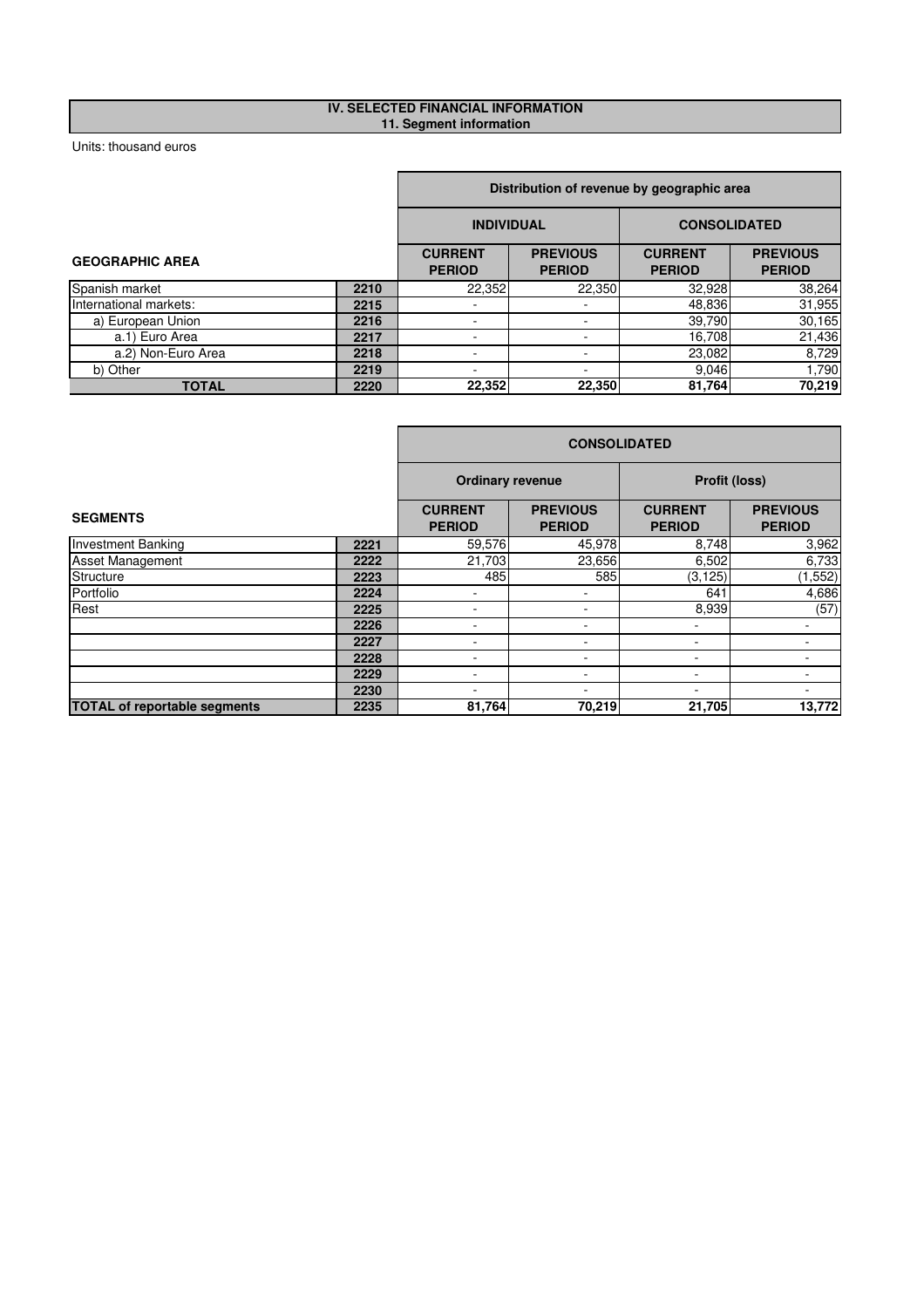# **IV. SELECTED FINANCIAL INFORMATION 12. AVERAGE WORKFORCE**

|                          |                                 | <b>INDIVIDUAL</b>                |                                 |                                  | <b>CONSOLIDATED</b> |
|--------------------------|---------------------------------|----------------------------------|---------------------------------|----------------------------------|---------------------|
|                          | <b>CURRENT</b><br><b>PERIOD</b> | <b>PREVIOUS</b><br><b>PERIOD</b> | <b>CURRENT</b><br><b>PERIOD</b> | <b>PREVIOUS</b><br><b>PERIOD</b> |                     |
| <b>AVERAGE WORKFORCE</b> | 2295                            | 48                               | 41                              | 533                              | 431                 |
| Men                      | 2296                            | nn                               |                                 | 380                              | 307                 |
| Women                    | 2297                            | 26                               | 24 <sub>1</sub>                 | 153                              | 124                 |

#### **IV. SELECTED FINANCIAL INFORMATION 13. REMUNERATION RECEIVED BY DIRECTORS AND MANAGERS**

| <b>DIRECTORS:</b>                                                |                                 |                                  |     |  |  |  |
|------------------------------------------------------------------|---------------------------------|----------------------------------|-----|--|--|--|
| Item of remuneration:                                            | <b>CURRENT</b><br><b>PERIOD</b> | <b>PREVIOUS</b><br><b>PERIOD</b> |     |  |  |  |
| Remuneration for membership on the board and/or board committees | 2310                            |                                  |     |  |  |  |
| <b>Salaries</b>                                                  | 2311                            | 1741                             | 185 |  |  |  |
| Variable remuneration in cash                                    | 2312                            | 86                               | 91  |  |  |  |
| Share-based remuneation systems                                  | 2313                            |                                  |     |  |  |  |
| <b>Termination benefits</b>                                      | 2314                            |                                  |     |  |  |  |
| Long-term savings systems                                        | 2315                            |                                  |     |  |  |  |
| Other items                                                      | 2316                            |                                  |     |  |  |  |
| <b>TOTAL</b>                                                     | 2320                            | 260                              | 276 |  |  |  |

| Amount (thousand euros)<br><b>MANAGERS:</b> |      |                |                 |  |  |
|---------------------------------------------|------|----------------|-----------------|--|--|
|                                             |      | <b>CURRENT</b> | <b>PREVIOUS</b> |  |  |
|                                             |      | <b>PERIOD</b>  | <b>PERIOD</b>   |  |  |
| Total remuneration paid to managers         | 2325 | .891<br>2.434  |                 |  |  |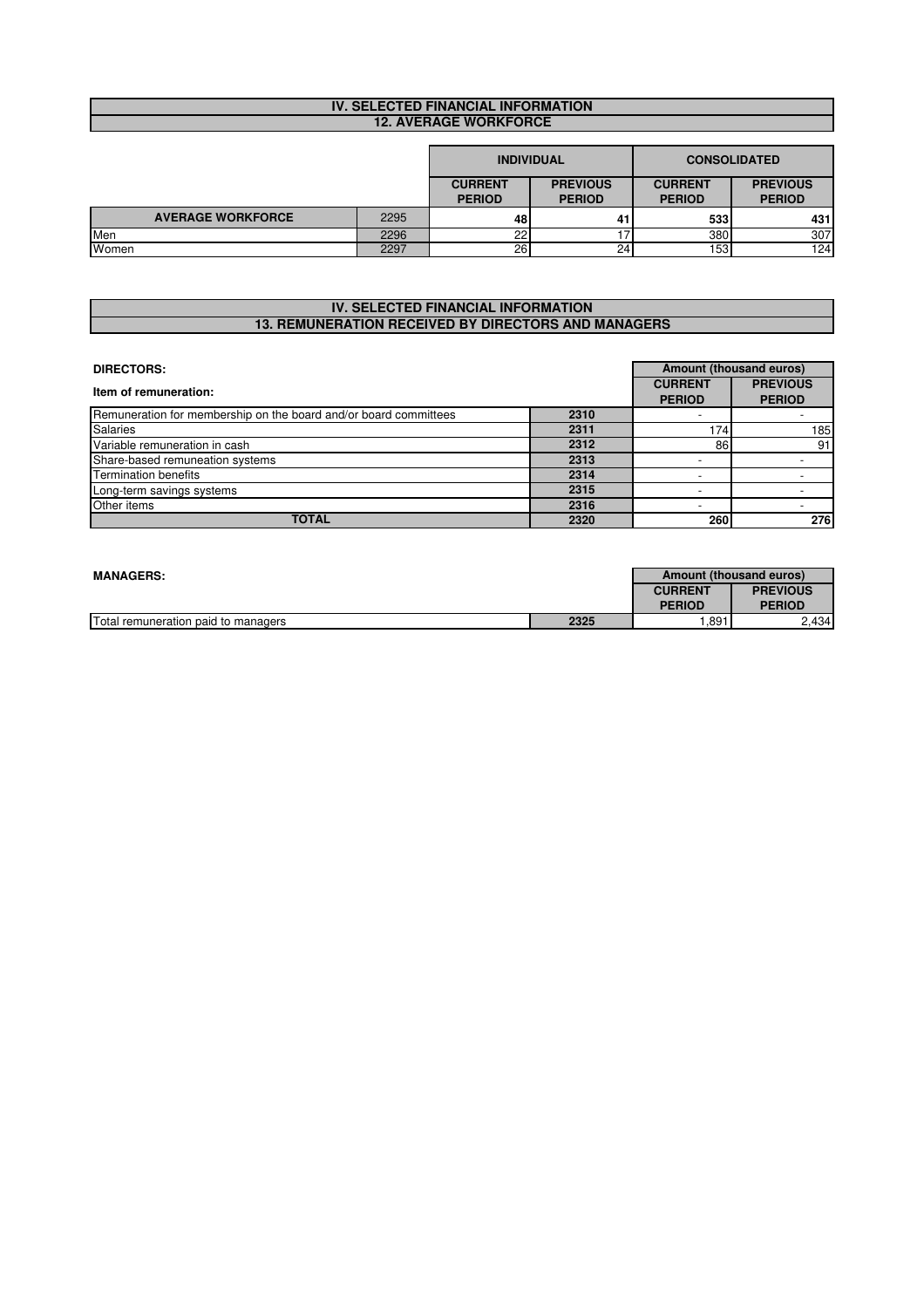#### **IV. SELECTED FINANCIAL INFORMATION 14. RELATED-PARTY TRANSACTIONS AND BALANCES (1/2)**

|                              |      | <b>CURRENT PERIOD</b>       |                                  |                                            |                          |              |  |  |
|------------------------------|------|-----------------------------|----------------------------------|--------------------------------------------|--------------------------|--------------|--|--|
| <b>EXPENSES AND REVENUE:</b> |      | Significant<br>shareholders | <b>Directors and</b><br>managers | Group employees,<br>companies and entities | Other related<br>parties | <b>Total</b> |  |  |
| 1) Finance costs             | 2340 |                             |                                  |                                            |                          |              |  |  |
| 2) Leases                    | 2343 |                             |                                  | $\overline{\phantom{a}}$                   |                          |              |  |  |
| 3) Services received         | 2344 |                             | $\overline{\phantom{a}}$         | 1331                                       |                          | 138          |  |  |
| 4) Purchase of inventories   | 2345 |                             | $\overline{\phantom{a}}$         | $\overline{\phantom{a}}$                   |                          |              |  |  |
| 5) Other expenses            | 2348 |                             |                                  | $\overline{\phantom{a}}$                   |                          |              |  |  |
| <b>EXPENSES (1+2+3+4+5)</b>  | 2350 |                             |                                  | 133                                        | 5.00                     | 138          |  |  |
| 6) Finance income            | 2351 |                             | -                                | 21                                         |                          | 21           |  |  |
| 7) Dividends received        | 2354 |                             | $\sim$                           | $\overline{\phantom{a}}$                   |                          |              |  |  |
| 8) Services rendered         | 2356 | 214                         | $\overline{\phantom{a}}$         | 423                                        |                          | 637          |  |  |
| 9) Sale of inventories       | 2357 | $\overline{\phantom{a}}$    | $\overline{\phantom{a}}$         | $\overline{\phantom{a}}$                   |                          |              |  |  |
| 10) Other income             | 2359 |                             |                                  | $\overline{\phantom{a}}$                   |                          |              |  |  |
| REVENUE (6+7+8+9+10)         | 2360 | 214                         | -                                | 444                                        |                          | 658          |  |  |

|                                                                     |      | <b>CURRENT PERIOD</b>              |                                  |                                            |                          |              |  |
|---------------------------------------------------------------------|------|------------------------------------|----------------------------------|--------------------------------------------|--------------------------|--------------|--|
| <b>OTHER TRANSACTIONS:</b>                                          |      | <b>Significant</b><br>shareholders | <b>Directors and</b><br>managers | Group employees,<br>companies and entities | Other related<br>parties | <b>Total</b> |  |
| Financing agreements: loans and capital<br>contributions (lender)   | 2372 |                                    |                                  |                                            |                          |              |  |
| Financing agreements: loans and capital<br>contributions (borrower) | 2375 |                                    |                                  |                                            |                          |              |  |
| Collateral and guarantees given                                     | 2381 |                                    |                                  |                                            |                          |              |  |
| Collateral and guarantees received                                  | 2382 |                                    |                                  |                                            |                          |              |  |
| Commitments assumed                                                 | 2383 |                                    |                                  |                                            |                          |              |  |
| Dividends and other earnings distributed                            | 2386 |                                    |                                  |                                            |                          |              |  |
| <b>Other transactions</b>                                           | 2385 |                                    |                                  |                                            |                          |              |  |

|                                        |      |                                    | <b>CURRENT PERIOD</b>     |                                            |                          |              |  |  |
|----------------------------------------|------|------------------------------------|---------------------------|--------------------------------------------|--------------------------|--------------|--|--|
| <b>BALANCES ON THE REPORTING DATE:</b> |      | <b>Significant</b><br>shareholders | Directors and<br>managers | Group employees,<br>companies and entities | Other related<br>parties | <b>Total</b> |  |  |
| 1) Trade receivables                   | 2341 |                                    | $\overline{\phantom{a}}$  | 963                                        |                          | 963          |  |  |
| 2) Loans and credit given              | 2342 |                                    |                           | 4.497                                      |                          | 4,497        |  |  |
| 3) Other receivables                   | 2346 |                                    | $\overline{\phantom{a}}$  | $\overline{\phantom{a}}$                   |                          |              |  |  |
| <b>TOTAL RECEIVABLES (1+2+3)</b>       | 2347 |                                    |                           | 5,460                                      |                          | 5,460        |  |  |
| 4) Trade payables                      | 2352 |                                    | $\sim$                    |                                            |                          |              |  |  |
| 5) Loans and credit received           | 2353 |                                    |                           |                                            |                          |              |  |  |
| 6) Other payment obligations           | 2355 |                                    |                           | 1.230                                      |                          | 1,230        |  |  |
| TOTAL PAYABLES (4+5+6)                 | 2358 |                                    | -                         | 1,230                                      |                          | 1,230        |  |  |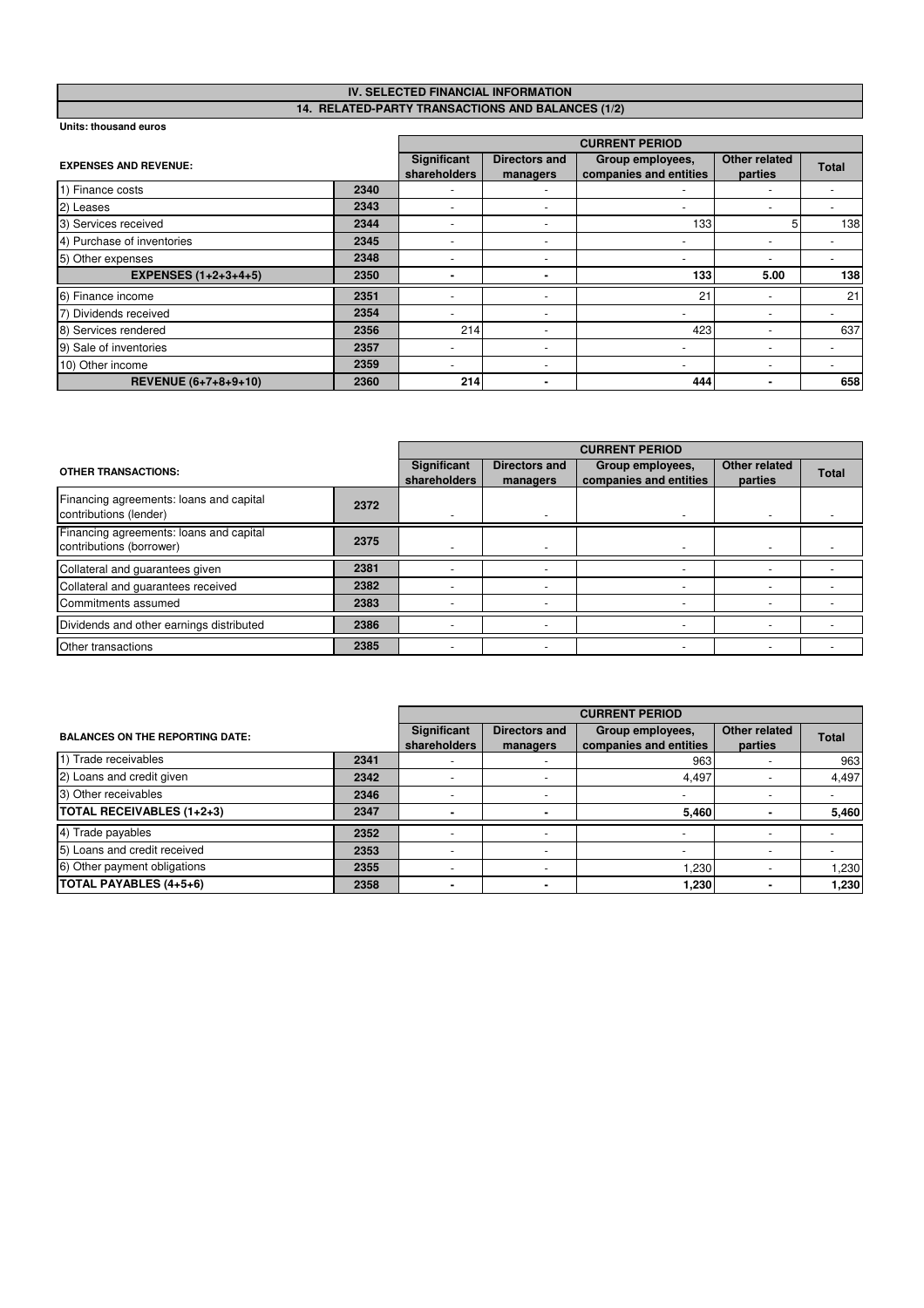#### **IV. SELECTED FINANCIAL INFORMATION 14. RELATED-PARTY TRANSACTIONS AND BALANCES (2/2)**

|                              |      |                             |                                  | <b>PREVIOUS PERIOD</b>                     |                          |              |
|------------------------------|------|-----------------------------|----------------------------------|--------------------------------------------|--------------------------|--------------|
| <b>EXPENSES AND REVENUE:</b> |      | Significant<br>shareholders | <b>Directors and</b><br>managers | Group employees,<br>companies and entities | Other related<br>parties | <b>Total</b> |
| 1) Finance costs             | 6340 |                             |                                  |                                            |                          |              |
| 2) Leases                    | 6343 |                             | -                                | $\overline{\phantom{a}}$                   |                          |              |
| 3) Services received         | 6344 |                             | $\overline{\phantom{a}}$         | 238                                        |                          | 238          |
| 4) Purchase of inventories   | 6345 |                             | $\overline{\phantom{a}}$         | $\overline{\phantom{a}}$                   |                          |              |
| 5) Other expenses            | 6348 |                             | $\overline{\phantom{a}}$         | $\overline{\phantom{a}}$                   |                          |              |
| <b>EXPENSES (1+2+3+4+5)</b>  | 6350 |                             |                                  | 238                                        |                          | 238          |
| 6) Finance income            | 6351 |                             | -                                | 22                                         |                          | 22           |
| 7) Dividends received        | 6354 |                             | $\sim$                           |                                            |                          |              |
| 8) Services rendered         | 6356 | 688                         | $\overline{\phantom{a}}$         | 532                                        |                          | 1,220        |
| 9) Sale of inventories       | 6357 | $\overline{\phantom{a}}$    | $\overline{\phantom{a}}$         |                                            |                          |              |
| 10) Other income             | 6359 |                             |                                  | 14                                         |                          | 14           |
| REVENUE (6+7+8+9+10)         | 6360 | 688                         | -                                | 568                                        |                          | 1,256        |

|                                                                     |      |                                    | <b>PREVIOUS PERIOD</b>           |                                            |                          |              |  |  |
|---------------------------------------------------------------------|------|------------------------------------|----------------------------------|--------------------------------------------|--------------------------|--------------|--|--|
| <b>OTHER TRANSACTIONS:</b>                                          |      | <b>Significant</b><br>shareholders | <b>Directors and</b><br>managers | Group employees,<br>companies and entities | Other related<br>parties | <b>Total</b> |  |  |
| Financing agreements: loans and capital<br>contributions (lender)   | 6372 |                                    |                                  |                                            |                          |              |  |  |
| Financing agreements: loans and capital<br>contributions (borrower) | 6375 |                                    |                                  |                                            |                          |              |  |  |
| Collateral and guarantees given                                     | 6381 |                                    |                                  |                                            |                          |              |  |  |
| Collateral and guarantees received                                  | 6382 |                                    |                                  |                                            |                          |              |  |  |
| Commitments assumed                                                 | 6383 |                                    |                                  |                                            |                          |              |  |  |
| Dividends and other earnings distributed                            | 6386 |                                    |                                  |                                            |                          |              |  |  |
| <b>Other transactions</b>                                           | 6385 |                                    |                                  |                                            |                          |              |  |  |

|                                        |      | <b>PREVIOUS PERIOD</b>             |                                  |                                            |                          |              |  |  |  |
|----------------------------------------|------|------------------------------------|----------------------------------|--------------------------------------------|--------------------------|--------------|--|--|--|
| <b>BALANCES ON THE REPORTING DATE:</b> |      | <b>Significant</b><br>shareholders | <b>Directors and</b><br>managers | Group employees,<br>companies and entities | Other related<br>parties | <b>Total</b> |  |  |  |
| 1) Trade receivables                   | 6341 |                                    | $\overline{\phantom{a}}$         | 1,331                                      |                          | 1,331        |  |  |  |
| 2) Loans and credit given              | 6342 |                                    |                                  | 3.106                                      |                          | 3,106        |  |  |  |
| 3) Other receivables                   | 6346 |                                    | $\overline{\phantom{a}}$         | $\overline{\phantom{a}}$                   |                          |              |  |  |  |
| <b>TOTAL RECEIVABLES (1+2+3)</b>       | 6347 |                                    |                                  | 4,437                                      |                          | 4,437        |  |  |  |
| 4) Trade payables                      | 6352 |                                    | $\overline{\phantom{a}}$         | $\overline{\phantom{a}}$                   |                          |              |  |  |  |
| 5) Loans and credit received           | 6353 |                                    |                                  |                                            |                          |              |  |  |  |
| 6) Other payment obligations           | 6355 |                                    | $\sim$                           | 4.343                                      |                          | 4,343        |  |  |  |
| TOTAL PAYABLES (4+5+6)                 | 6358 |                                    |                                  | 4,343                                      |                          | 4,343        |  |  |  |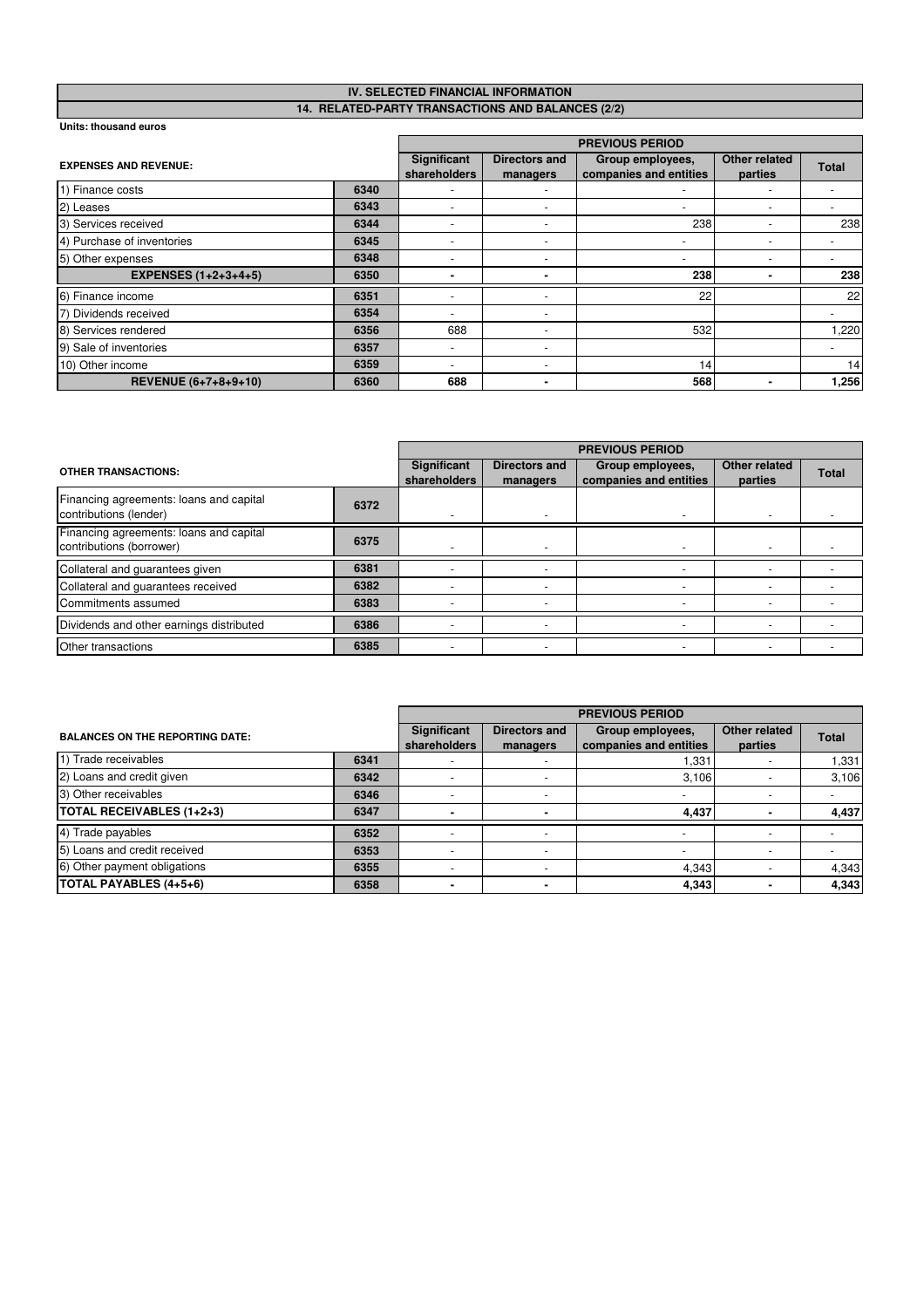Notes to the Condensed Interim Consolidated Financial Statements for the half-year period from 1 January to 30 June 2019

*Translation of a report originally issued in Spanish and prepared in accordance with the regulatory financial reporting framework applicable to the Group in Spain. The English version is only a translation of the original in Spanish for information purposes. In case of discrepancy, the Spanish version shall prevail.*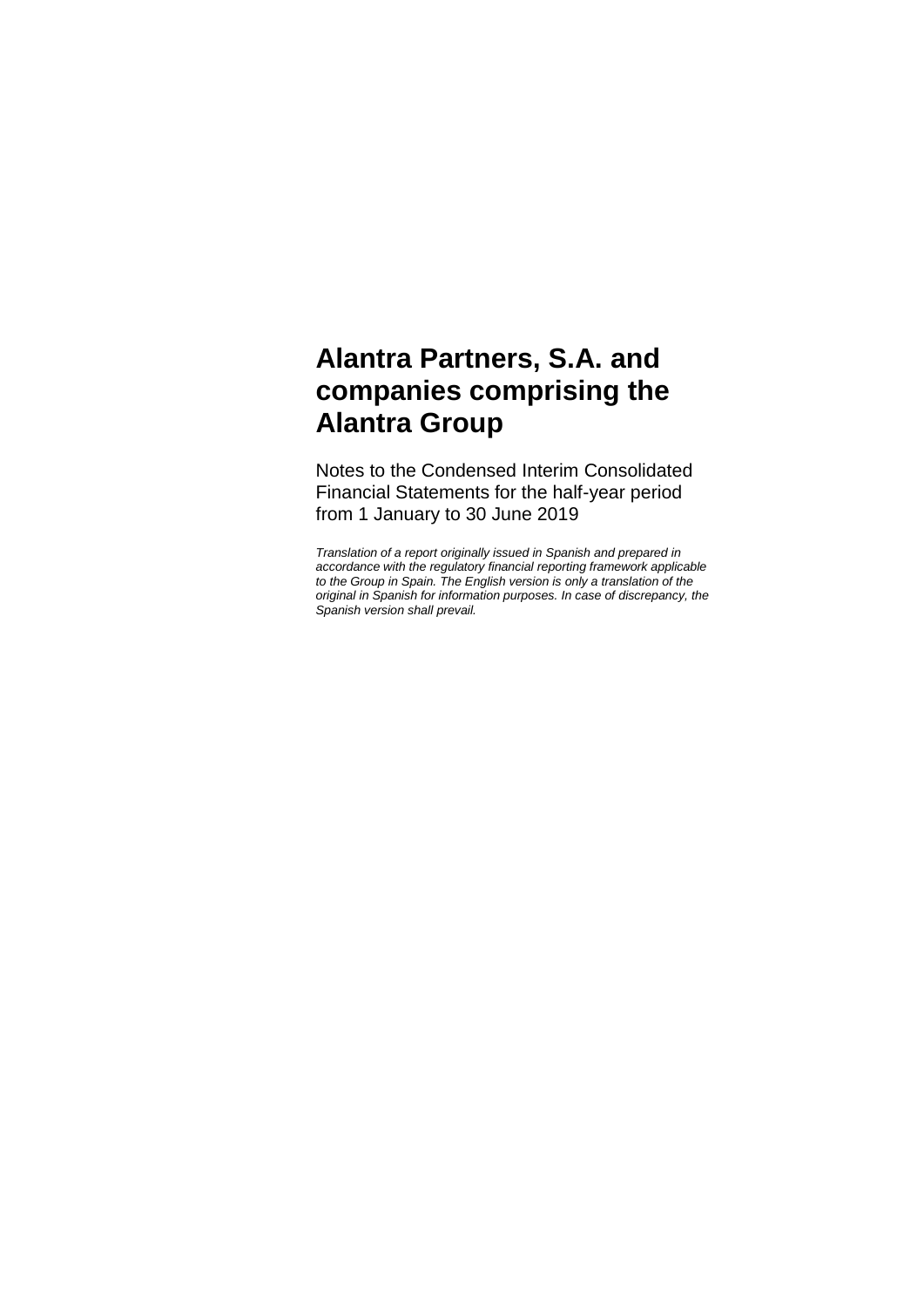#### **CONSOLIDATED STATEMENT OF FINANCIAL POSITION AT 30 JUNE 2019 AND 31 DECEMBER 2018**

(Thousand euros)

|                                                   | 30/06/2019  |                |                                                                              | 30/06/2019  |                |
|---------------------------------------------------|-------------|----------------|------------------------------------------------------------------------------|-------------|----------------|
| <b>ASSETS</b>                                     | (Unaudited) | 31/12/2018 (*) | <b>LIABILITIES</b>                                                           | (Unaudited) | 31/12/2018 (*) |
|                                                   |             |                |                                                                              |             |                |
| <b>NON-CURRENT ASSETS</b>                         | 174,676     | 137,283 EQUITY |                                                                              | 215,508     | 211,277        |
| Intangible assets -                               | 71.455      |                | 73.926 CAPITAL AND RESERVES -                                                | 209,577     | 206.039        |
| Goodwill                                          | 71,165      |                | 73,734 Capital -                                                             | 115,894     | 115,894        |
| Other intangible assets                           | 290         | 192            | Authorised capital                                                           | 115,894     | 115,894        |
| Property, plant and equipment                     | 22,247      | 2.567          | Less: Uncalled capital                                                       |             |                |
| Investments accounted for using the equity method | 38,996      |                | 12,141 Share premium                                                         | 111,863     | 111,863        |
| <b>Non-current financial assets</b>               | 40.900      |                | 47.471 Reserves                                                              | (32,079)    | (30, 933)      |
| At fair value through profit or loss              | 4,290       |                | 14,022 Less: Treasury stock                                                  | (399)       | (768)          |
| At fair value through other comprehensive income  | 31,119      |                | 28,136 Profit (loss) for the period attributable to the parent               | 21,705      | 35,031         |
| At amortised cost                                 | 5,491       |                | 5.313 Less: Interim dividend                                                 | (7, 407)    | (25, 048)      |
| Deferred tax assets                               | 1,078       |                | 1,178 Other equity instruments                                               |             |                |
|                                                   |             |                |                                                                              |             |                |
|                                                   |             |                | ACCUMULATED OTHER COMPREHENSIVE INCOME -                                     | (3, 194)    | (3, 541)       |
|                                                   |             |                | Items that are not reclassified to profit or loss for the period             | (1, 368)    | (1, 178)       |
|                                                   |             |                | Equity instruments through other comprehensive income                        | (1,368)     | (1, 178)       |
|                                                   |             |                | Items that may subsequently be reclassified to profit or loss for the period | (1,826)     | (2, 363)       |
|                                                   |             |                | <b>Translation differences</b>                                               | (1,826)     | (2, 363)       |
|                                                   |             |                | EQUITY ATTRIBUTABLE TO THE PARENT                                            | 206,383     | 202,498        |
|                                                   |             |                | <b>NON-CONTROLLING INTERESTS</b>                                             | 9,125       | 8,779          |
|                                                   |             |                | <b>NON-CURRENT LIABILITIES</b>                                               | 29,111      | 17,055         |
|                                                   |             |                | <b>Non-current provisions</b>                                                | 2,257       | 2,090          |
|                                                   |             |                | <b>Non-current financial liabilities</b>                                     | 25,351      | 13,499         |
|                                                   |             |                | Debt with financial institutions and bonds and other marketable securities   | 2,458       | 2,446          |
|                                                   |             |                | Other financial liabilities                                                  | 22,893      | 11,053         |
|                                                   |             |                | <b>Deferred tax liabilities</b>                                              | 1,503       | 1,466          |
| <b>CURRENT ASSETS</b>                             | 142,714     | 183,659        | <b>Other non-current liabilities</b>                                         |             | $\sim$         |
| Non-current assets held for sale                  |             | 12,078         |                                                                              |             |                |
| Trade and other receivables                       | 43,508      | 58,681         | <b>CURRENT LIABILITIES</b>                                                   | 72,771      | 92,610         |
| Trade receivables                                 | 29,571      | 52.105         | Liabilities associated with non-current assets held for sale                 |             | 11,048         |
| Other receivables                                 | 3.344       | 1.476          | Current financial liabilities                                                | 6,392       | 2,105          |
| Current tax assets                                | 10,593      | 5.100          | Debt with financial institutions and bonds and other marketable securities   |             |                |
| <b>Current financial assets</b>                   | 6,038       | 9,260          | Other financial liabilities                                                  | 6,392       | 2,105          |
| At fair value through profit or loss              |             |                | Trade and other payables                                                     | 64,742      | 77,641         |
| At fair value through other comprehensive income  |             |                | Suppliers                                                                    | 9,390       | 6,529          |
| At amortised cost                                 | 6,038       |                | 9,260 Other payables                                                         | 38,259      | 58,767         |
| Other current assets                              | 1,795       |                | 1,368 Current tax liabilities                                                | 17,093      | 12,345         |
| Cash and cash equivalents                         | 91,373      |                | 102,272 Other current liabilities                                            | 1,637       | 1,816          |
| <b>TOTAL ASSETS</b>                               | 317,390     | 320,942        | <b>TOTAL EQUITY AND LIABILITIES</b>                                          | 317,390     | 320,942        |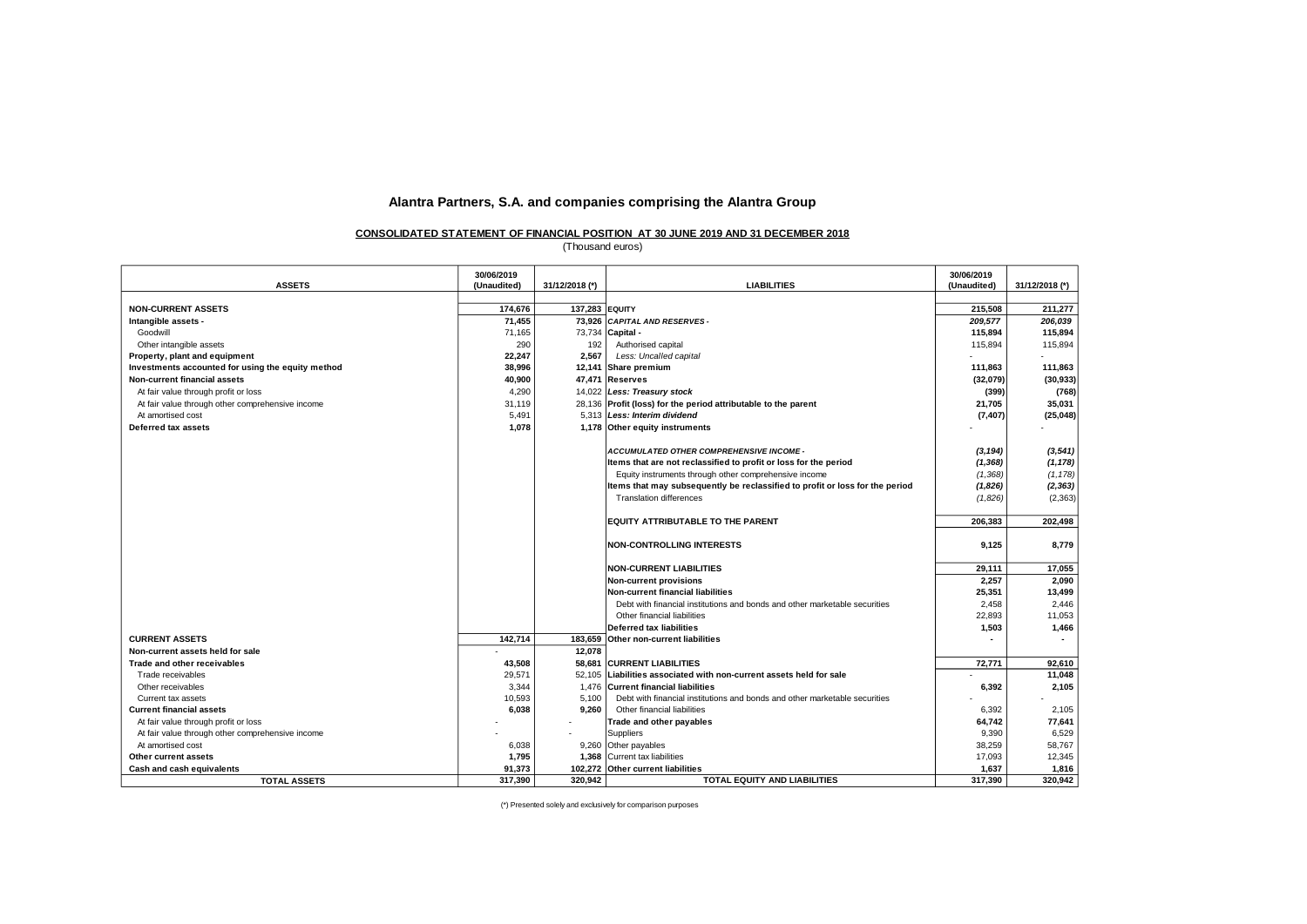# **CONSOLIDATED PROFIT AND LOSS STATEMENTS**

# **FOR THE SIX MONTH PERIODS ENDED 30 JUNE 2019 AND 2018**

(Thousand euros)

|                                                                                   | 30/06/2019      | 30/06/2018     |
|-----------------------------------------------------------------------------------|-----------------|----------------|
|                                                                                   | (Unaudited)     | (Unaudited)    |
|                                                                                   |                 |                |
| Revenue                                                                           | 81,764          | 70,219         |
| Other operating revenue                                                           | 56              | 1              |
| Other current revenues<br><b>Personnel expenses</b>                               | 56<br>(53, 425) | 1<br>(38, 523) |
| Other operating expenses                                                          | (15,073)        | (13,956)       |
| <b>Amortisation charge</b>                                                        | (2,640)         | (528)          |
| <b>Depreciation</b>                                                               | (4, 203)        | $-2$           |
| Impairment and gain (loss) on disposal of fixed assets                            |                 |                |
| Other profit (loss)                                                               |                 |                |
|                                                                                   |                 |                |
| <b>OPERATING PROFIT (LOSS)</b>                                                    | 6,479           | 17.211         |
| <b>Finance income</b>                                                             | 179             | 502            |
| <b>Finance costs</b>                                                              | (83)            | (53)           |
| Changes in fair value of financial instruments                                    | 57              | (189)          |
| Gain (loss) from reclassification of financial assets at amortised cost           |                 |                |
| to financial assets at fair value                                                 |                 |                |
| Gain (loss) from reclassification of financial assets at fair value through other |                 |                |
| comprehensive income to financial assets at fair value                            |                 |                |
| <b>Exchange differences</b>                                                       | (176)           | (57)           |
| Impairment loss/reversal on financial instruments                                 | 6,071           | (2,023)        |
| Gain (loss) on disposal of financial instruments                                  | 14,943          | 107            |
| Financial instruments at amortised cost                                           |                 | $\blacksquare$ |
| Other financial instruments                                                       | 14,943          | 107            |
| <b>NET FINANCE INCOME (COSTS)</b>                                                 | 20,991          | (1,713)        |
| Profit (loss) of equity-accounted investees                                       | 879             | 1,264          |
|                                                                                   |                 |                |
| <b>PROFIT (LOSS) BEFORE TAX</b>                                                   | 28,349          | 16,762         |
| Income tax expense                                                                | (4, 419)        | (1,786)        |
| PROFIT (LOSS) FOR THE PERIOD FROM CONTINUING ACTIVITIES                           | 23,930          | 14,976         |
|                                                                                   |                 |                |
| Profit (loss) for the period from discontinued operations, net of tax             |                 |                |
| <b>CONSOLIDATED PROFIT (LOSS) FOR THE PERIOD</b>                                  | 23,930          | 14,976         |
|                                                                                   |                 |                |
| Profit (loss) attributable to the parent                                          | 21,705          | 13,772         |
| Profit (loss) attributable to non-controlling interests                           | 2,225           | 1,204          |
|                                                                                   |                 |                |
| <b>EARNINGS PER SHARE</b>                                                         |                 |                |
| <b>Basic</b>                                                                      | 0.57            | 0.37           |
| <b>Diluted</b>                                                                    | 0.57            | 0.37           |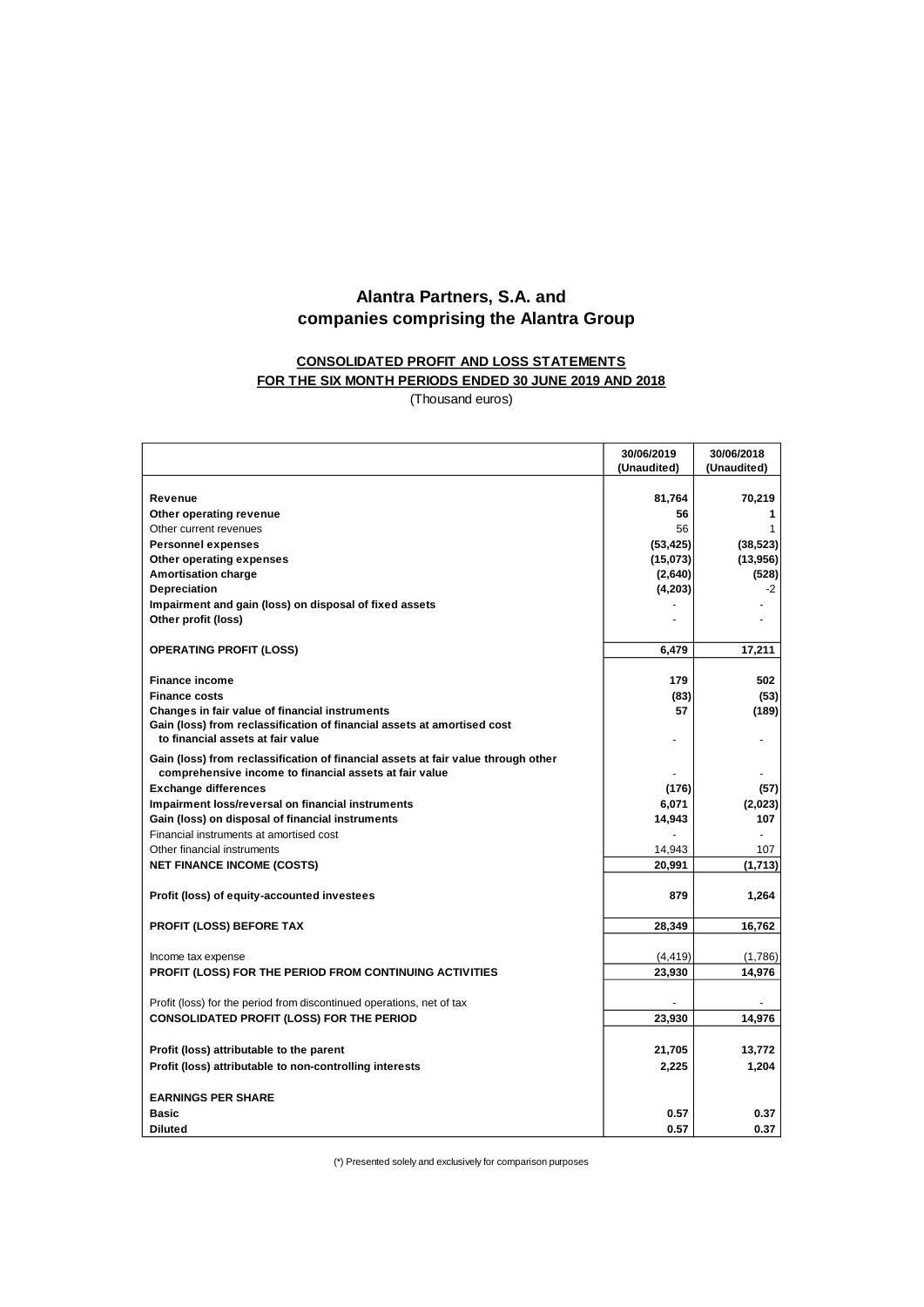# **CONSOLIDATED OTHER COMPREHENSIVE INCOME**

# **FOR THE SIX MONTH PERIODS ENDED 30 JUNE 2019 AND 2018**

(Thousand euros)

|                                                                                                      | 30/06/2019<br>(Unaudited) | 30/06/2018<br>(Unaudited) |
|------------------------------------------------------------------------------------------------------|---------------------------|---------------------------|
|                                                                                                      |                           |                           |
| <b>CONSOLIDATED PROFIT (LOSS) FOR THE PERIOD</b>                                                     | 23.930                    | 14.976                    |
| OTHER COMPREHENSIVE INCOME – ITEMS THAT ARE NOT RECLASSIFIED TO PROFIT OR LOSS                       | (387)                     | (287)                     |
| From revaluation/(reversal of revaluation) of property, plant and equipment and intangible<br>assets |                           |                           |
| From actuarial gains and losses                                                                      |                           |                           |
| Share in other comprehensive income of investments in joint ventures and associates                  |                           |                           |
| Equity instruments through other comprehensive income                                                | (310)                     | (193)                     |
| Other income and expenses that are not reclassified to profit or loss                                | $\overline{7}$            | (197)                     |
| <b>Tax effect</b>                                                                                    | (84)                      | 103                       |
| OTHER COMPREHENSIVE INCOME – ITEMS THAT MAY SUBSEQUENTLY BE RECLASSIFIED TO<br><b>PROFIT OR LOSS</b> | 537                       | 866                       |
| <b>Hedging transactions:</b>                                                                         |                           |                           |
| Valuation gains/(losses)                                                                             |                           |                           |
| Amounts transferred to profit or loss                                                                |                           |                           |
| Amounts transferred to initial carrying amount of hedged items                                       |                           |                           |
| Other reclassifications                                                                              |                           |                           |
| <b>Translation differences:</b>                                                                      | 537                       | 889                       |
| Valuation gains/(losses)                                                                             | 537                       | 889                       |
| Amounts transferred to profit or loss                                                                |                           |                           |
| Other reclassifications                                                                              |                           |                           |
| Share in other comprehensive income of investments in joint ventures and associates:                 |                           |                           |
| Valuation gains/(losses)                                                                             |                           |                           |
| Amounts transferred to profit or loss                                                                |                           |                           |
| Other reclassifications                                                                              |                           |                           |
| Debt instruments at fair value through other comprehensive income:                                   |                           |                           |
| Valuation gains/(losses)                                                                             |                           |                           |
| Amounts transferred to profit or loss                                                                |                           |                           |
| Other reclassifications                                                                              |                           |                           |
| Other income and expenses that may subsequently be reclassified to profit or loss:                   |                           | (23)                      |
| Valuation gains/(losses)                                                                             |                           |                           |
| Amounts transferred to profit or loss                                                                |                           | (23)                      |
| Other reclassifications                                                                              |                           |                           |
| <b>Tax effect</b>                                                                                    |                           |                           |
| TOTAL COMPREHENSIVE INCOME FOR THE PERIOD                                                            | 24,080                    | 15,555                    |
| Attributable to the parent                                                                           | 22,052                    | 14,548                    |
| Attributable to non-controlling interests                                                            | 2,028                     | 1,007                     |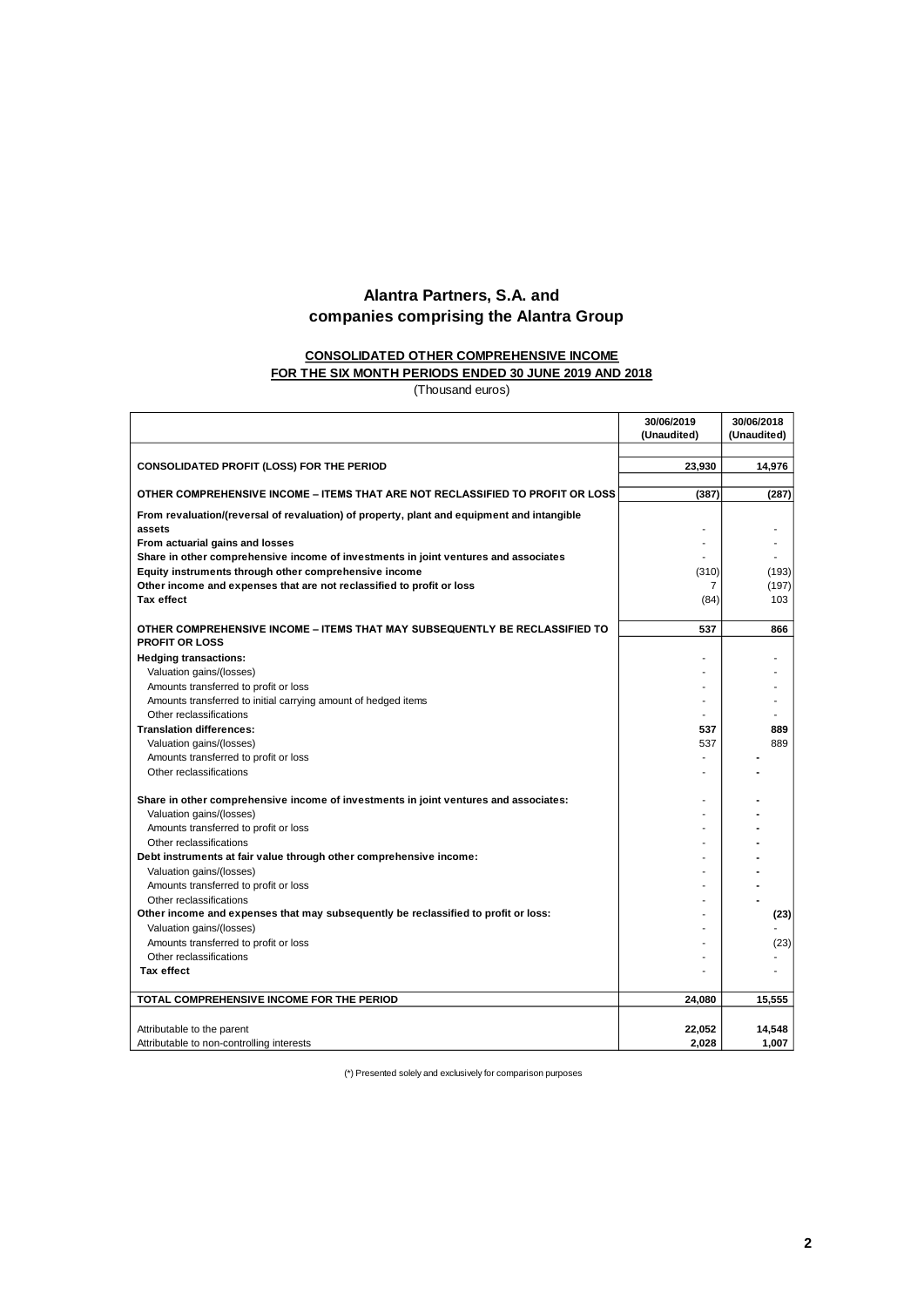# **FOR THE SIX MONTH PERIODS ENDED 30 JUNE 2019 AND 2018 CONSOLIDATED STATEMENT OF TOTAL CHANGES IN EQUITY**

Thousand euros)

|                                                         | Equity attributable to the parent |                                         |                          |                                                               |                             |                          |                              |                          |
|---------------------------------------------------------|-----------------------------------|-----------------------------------------|--------------------------|---------------------------------------------------------------|-----------------------------|--------------------------|------------------------------|--------------------------|
|                                                         | <b>Capital and Reserves</b>       |                                         |                          |                                                               |                             |                          |                              |                          |
|                                                         | Capital                           | Share<br>premium and<br><b>Reserves</b> | Treasury<br>stock        | Profit (loss) for<br>the period attributable<br>to the parent | Other equity<br>instruments | Valuation<br>adjustments | Non-controlling<br>interests | <b>Total Equity</b>      |
|                                                         |                                   |                                         |                          |                                                               |                             |                          |                              |                          |
| CLOSING BALANCE AT 31 DECEMBER 2018 (*)                 | 115.894                           | 55,882                                  | (768)                    | 35,031                                                        | $\overline{\phantom{a}}$    | (3, 541)                 | 8,779                        | 211,277                  |
| Adjustments for changes in accounting policy (note 2.4) | $\sim$                            |                                         |                          |                                                               | $\sim$                      | $\overline{\phantom{a}}$ |                              | $\overline{\phantom{a}}$ |
| Adiustments for errors                                  | $\sim$                            |                                         |                          |                                                               | $\overline{\phantom{a}}$    | $\overline{\phantom{a}}$ |                              | $\sim$                   |
| ADJUSTED OPENING BALANCE AT 1 JANUARY 2019 (*)          | 115.894                           | 55,882                                  | (768)                    | 35,031                                                        |                             | (3, 541)                 | 8.779                        | 211,277                  |
| Total comprehensive income for the period               | $\overline{\phantom{0}}$          |                                         |                          | 21,705                                                        |                             | 347                      | 2,028                        | 24,080                   |
| Transactions with shareholders or owners:               |                                   |                                         |                          |                                                               |                             |                          |                              |                          |
| - Capital increases/(reductions)                        |                                   |                                         |                          |                                                               |                             | $\overline{\phantom{a}}$ |                              |                          |
| - Conversion of financial liabilities into equity       |                                   |                                         |                          |                                                               | $\overline{\phantom{a}}$    | $\overline{\phantom{a}}$ | $\overline{\phantom{a}}$     |                          |
| - Distribution of dividends                             |                                   | (7, 407)                                |                          | (8,055)                                                       |                             | $\overline{\phantom{a}}$ |                              | (15, 462)                |
| - Net trading with treasury stock                       |                                   | 291                                     | 369                      |                                                               |                             |                          |                              | 660                      |
| - Increases/(decrease) for business combinations        |                                   |                                         |                          |                                                               |                             | $\overline{\phantom{a}}$ |                              | $\sim$                   |
| - Other transactions with shareholders or owners        |                                   |                                         |                          |                                                               |                             |                          | (1,682)                      | (1,682)                  |
| Other changes in equity                                 |                                   |                                         |                          |                                                               |                             |                          |                              |                          |
| - Equity-settled share-based payment                    |                                   |                                         |                          |                                                               |                             | $\overline{\phantom{a}}$ |                              |                          |
| - Transfers between equity accounts                     | $\overline{\phantom{a}}$          |                                         |                          | $\overline{\phantom{a}}$                                      | $\overline{\phantom{a}}$    | $\overline{\phantom{a}}$ | $\overline{\phantom{a}}$     |                          |
| - Other changes                                         |                                   | 23,611                                  | $\overline{\phantom{a}}$ | (26,976)                                                      | $\cdot$                     | $\overline{\phantom{a}}$ |                              | (3, 365)                 |
| CLOSING BALANCE AT 30 JUNE 2019 (*) (**)                | 115,894                           | 72,377                                  | (399)                    | 21,705                                                        |                             | (3, 194)                 | 9,125                        | 215,508                  |

|                                                   | Equity attributable to the parent |                          |                          |                         |                |                          |                          |                          |
|---------------------------------------------------|-----------------------------------|--------------------------|--------------------------|-------------------------|----------------|--------------------------|--------------------------|--------------------------|
|                                                   | <b>Capital and Reserves</b>       |                          |                          |                         |                |                          |                          |                          |
|                                                   |                                   | Share                    |                          | Profit (loss) for       |                | Valuation                | Non-controlling          | <b>Total Equity</b>      |
|                                                   |                                   | premium and              | Treasury                 | the period attributable | Other equity   | adjustments              | interests                |                          |
|                                                   | Capital                           | <b>Reserves</b>          | stock                    | to the parent           | instruments    |                          |                          |                          |
|                                                   |                                   |                          |                          |                         |                |                          |                          |                          |
| CLOSING BALANCE AT 31 DECEMBER 2017 (*)           | 111,518                           | 62,226                   | (1, 138)                 | 30,316                  |                | (3, 442)                 | 5,936                    | 205,416                  |
| Adjustments for changes in accounting policy      | $\overline{\phantom{a}}$          | (363)                    | $\overline{\phantom{0}}$ |                         | $\sim$         | $\overline{\phantom{0}}$ | $\overline{\phantom{a}}$ | (363)                    |
| Adjustments for errors                            | $\overline{\phantom{0}}$          |                          |                          |                         |                | $\overline{\phantom{0}}$ |                          | $\overline{\phantom{0}}$ |
| ADJUSTED OPENING BALANCE AT 1 JANUARY 2018 (*)    | 111,518                           | 61,863                   | (1, 138)                 | 30,316                  |                | (3, 442)                 | 5,936                    | 205,053                  |
| Total comprehensive income for the period         | $\overline{\phantom{a}}$          |                          |                          | 13,772                  | $\sim$         | 776                      | 1,007                    | 15,555                   |
| Transactions with shareholders or owners:         |                                   |                          |                          |                         |                |                          |                          |                          |
| - Capital increases/(reductions)                  |                                   |                          |                          |                         |                | $\overline{\phantom{a}}$ |                          |                          |
| - Conversion of financial liabilities into equity |                                   |                          | $\overline{\phantom{a}}$ |                         |                | $\overline{\phantom{a}}$ | $\overline{\phantom{a}}$ |                          |
| - Distribution of dividends                       |                                   | (6,070)                  |                          |                         |                | $\overline{\phantom{a}}$ | $\overline{\phantom{a}}$ | (6,070)                  |
| - Net trading with treasury stock                 |                                   |                          |                          |                         |                | $\overline{\phantom{a}}$ | $\overline{\phantom{a}}$ |                          |
| - Increases/(decrease) for business combinations  |                                   |                          |                          |                         |                | $\overline{\phantom{a}}$ |                          |                          |
| - Other transactions with shareholders or owners  |                                   | 30                       |                          |                         |                | $\overline{\phantom{a}}$ | 179                      | 209                      |
| Other changes in equity                           |                                   |                          |                          |                         |                |                          |                          |                          |
| - Equity-settled share-based payment              |                                   |                          |                          |                         |                | $\overline{\phantom{a}}$ |                          |                          |
| - Transfers between equity accounts               | $\overline{\phantom{a}}$          | $\overline{\phantom{0}}$ | $\sim$                   |                         | <u>. на п</u>  | $\overline{\phantom{a}}$ | $\overline{\phantom{0}}$ |                          |
| - Other changes                                   | $\overline{\phantom{0}}$          | 21,819                   | ۰                        | (30, 316)               | $\blacksquare$ | $\overline{\phantom{a}}$ |                          | (8, 497)                 |
| CLOSING BALANCE AT 31 JUNE 2018 (*)               | 111,518                           | 77,642                   | (1, 138)                 | 13,772                  |                | (2,666)                  | 7,122                    | 206,250                  |

(\*) Presented solely and exclusively for comparison purposes

(\*\*) Unaudited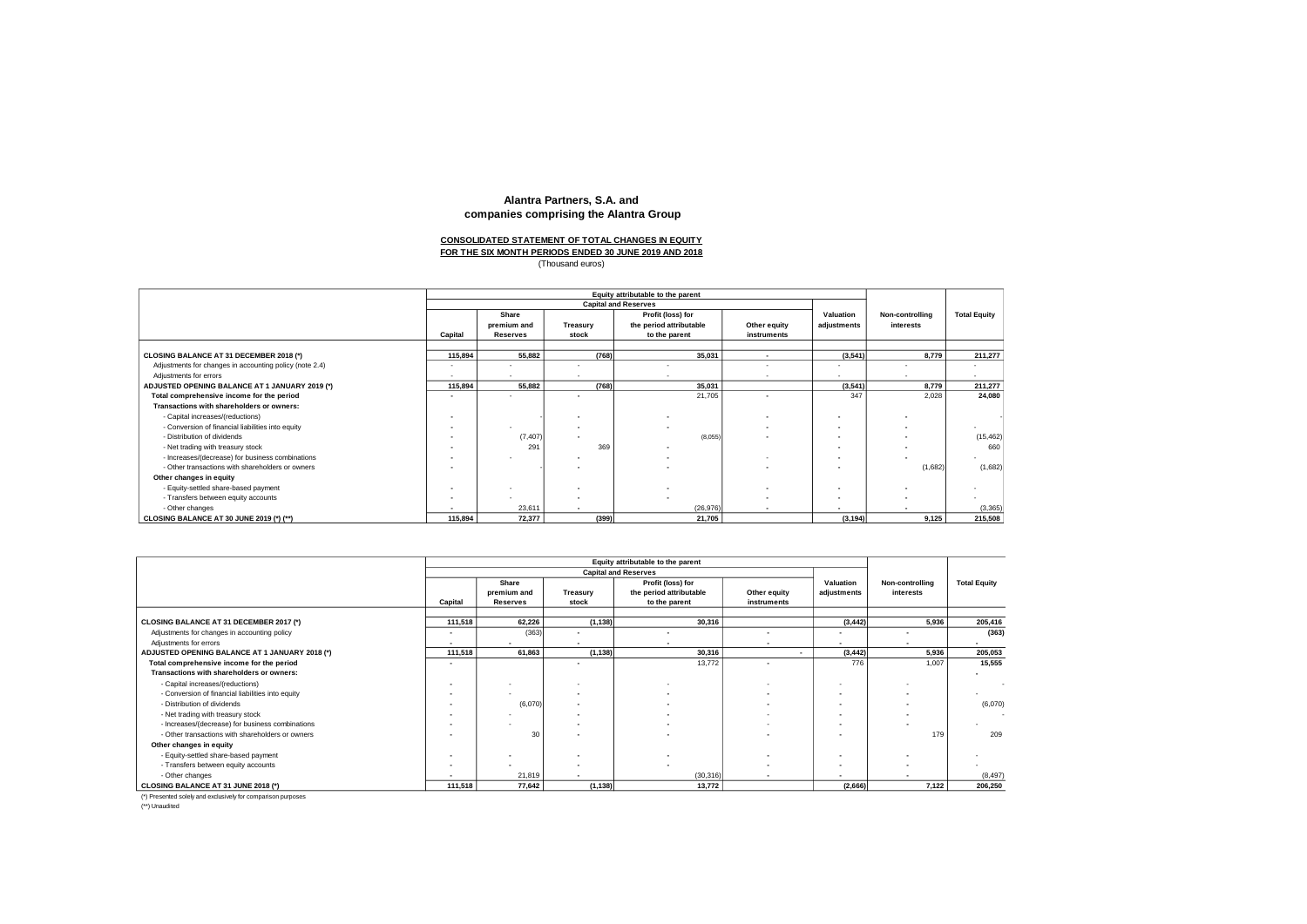#### **CONSOLIDATED STATEMENT OF CASH FLOWS FOR THE SIX MONTH PERIODS ENDED 30 JUNE 2019 AND 2018**

(Thousand euros)

|                                                                                                        | 30/06/2019<br>(Unaudited) | 30/06/2018  |
|--------------------------------------------------------------------------------------------------------|---------------------------|-------------|
|                                                                                                        |                           | (Unaudited) |
| <b>CASH FLOWS FROM OPERATING ACTIVITIES:</b>                                                           | 5,086                     | (274)       |
| Profit (loss) before tax                                                                               | 28,349                    | 16,762      |
| Adjustments to profit (loss):                                                                          | (7, 580)                  | 2,077       |
| - Depreciation and amortisation charge                                                                 | 2,640                     | 528         |
| - Other net adjustments to profit (loss)                                                               | (10, 220)                 | 1,549       |
| Changes in working capital                                                                             | 5,955                     | (18, 475)   |
| Other cash flows from operating activities:                                                            | (21, 638)                 | (638)       |
| - Interest paid                                                                                        |                           |             |
| - Payment of dividends and remuneration on other equity instruments                                    |                           |             |
| - Dividends received                                                                                   |                           |             |
| - Interest received                                                                                    |                           |             |
| - Income tax recovered/(paid)                                                                          | (1, 356)                  | (638)       |
| - Other sums received/(paid) from operating activities                                                 | (20, 282)                 |             |
| CASH FLOWS FROM INVESTMENT ACTIVITIES:                                                                 | (523)                     | (11, 291)   |
| Payments for investments:                                                                              | (26, 465)                 | (11, 467)   |
| - Group companies, associates and business units                                                       | (21, 126)                 | (707)       |
| - Property, plant and equipment, intangible assets and investment property                             | (2, 234)                  | (770)       |
| - Other financial assets                                                                               | (3, 105)                  | (9,979)     |
| - Non-current assets and liabilities classified as held-for-sale                                       |                           |             |
| - Other assets                                                                                         |                           | (11)        |
| Proceeds from sale of investments:                                                                     | 25,942                    | 176         |
| - Group companies, associates and business units                                                       | 11,877                    |             |
| - Property, plant and equipment, intangible assets and investment property<br>- Other financial assets |                           | 176         |
|                                                                                                        | 14,065<br>$\overline{a}$  |             |
| - Non-current assets and liabilities classified as held-for-sale                                       |                           |             |
| - Other assets<br>Other cash flows from investing activities:                                          |                           |             |
| - Dividends received                                                                                   |                           |             |
| - Interest received                                                                                    |                           |             |
| - Other sums received/(paid) from investing activities                                                 |                           |             |
| <b>CASH FLOWS FROM FINANCIAL ACTIVITIES:</b>                                                           | (15, 462)                 | (13, 768)   |
| Sum received/(paid) in respect of equity instruments                                                   |                           |             |
| - Issuance                                                                                             |                           |             |
| - Redemption                                                                                           |                           |             |
| - Acquisition                                                                                          |                           |             |
| - Disposal                                                                                             |                           |             |
| Sums received/(paid) in respect of financial liabilities instruments:                                  |                           |             |
| - Issuance                                                                                             |                           |             |
| - Repayment and redemption                                                                             |                           |             |
| Dividends paid and payments on other equity instruments                                                | (15, 462)                 | (13,768)    |
| Other cash flows from financing activities:                                                            |                           |             |
| - Interest paid                                                                                        |                           |             |
| - Other sums received/(paid) from financing activities                                                 |                           |             |
| EFFECT OF CHANGES IN FOREIGN EXCHANGE RATE                                                             |                           |             |
| NET INCREASE/(DECREASE) IN CASH AND CASH EQUIVALENTS                                                   | (10, 899)                 | (25, 333)   |
| Cash and equivalents, opening balances                                                                 | 102,272                   | 104,408     |
| Cash and equivalents, closing balances                                                                 | 91,373                    | 79,075      |
| Cash on hand and at banks                                                                              | 91,373                    | 79,075      |
| Other financial assets                                                                                 |                           |             |
| Less: bank overdrafts repavable on demand                                                              |                           |             |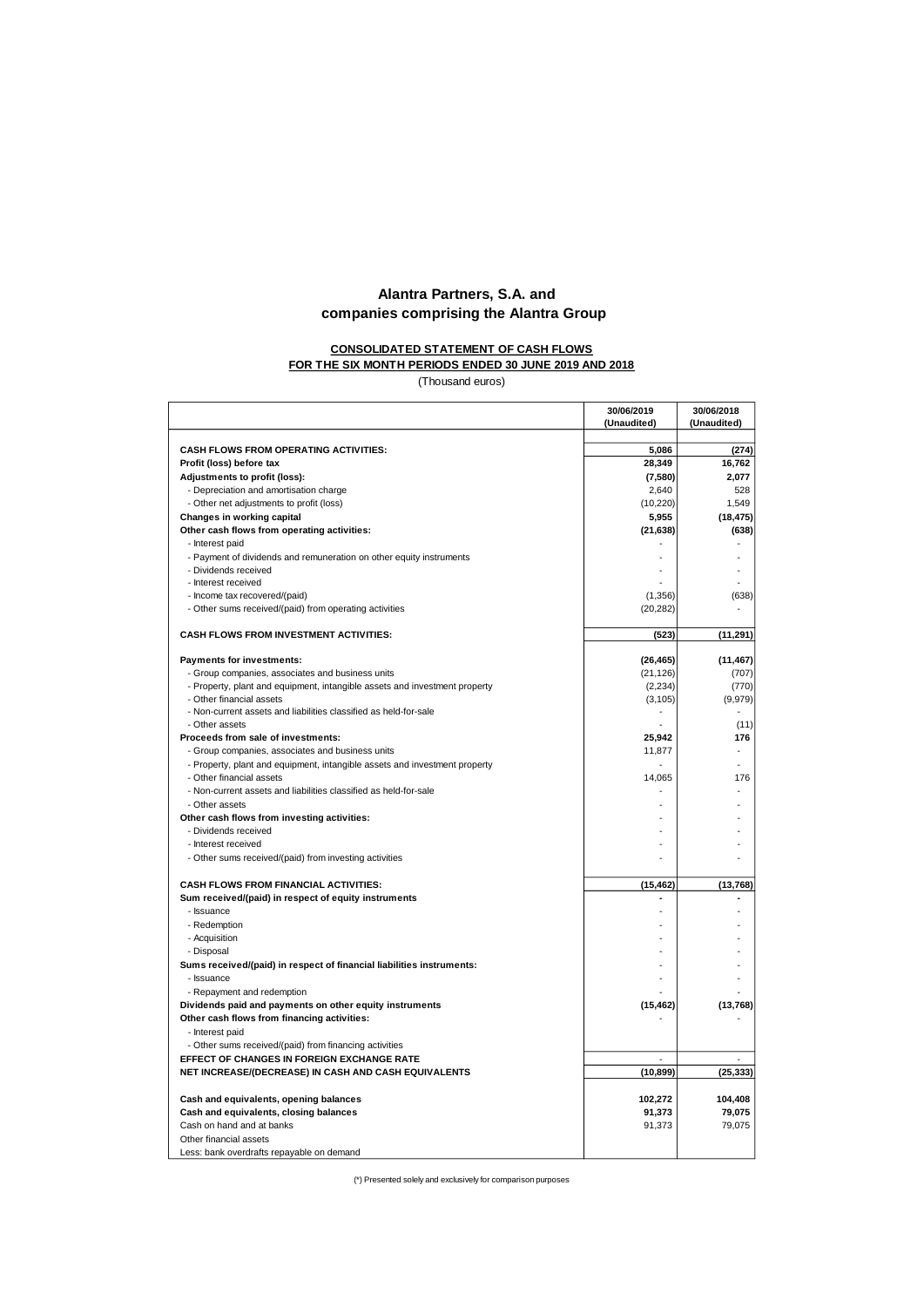Notes to the Condensed Interim Consolidated Financial Statements for the half-year period from 1 January to 30 June 2019

## **1. Description of the Alantra Group**

Alantra Partners, S.A. (hereinafter, the Company) was incorporated on 11 November 1997 as Dinamia Capital Privado, Sociedad de Capital Riesgo, S.A. The deed for the takeover of N Más Uno IBG, S.A. (hereinafter, N+1 IBG) by the Company was entered in the Madrid Companies Registry on 20 July 2015. This transaction resulted in N Más Uno IBG, S.A. ceasing to exist and the Company changing its name to Nmás1 Dinamia, S.A., also losing its status as a private equity firm. As a result of the Group changing its name, the Company adopted its current name on 4 January 2017 (further information provided hereon).

The Company's corporate purpose therefore encompasses the following activities:

- 1. Provision of financial advisory services.
- 2. Management of any property or assets, in accordance with any prevailing legal requirements.
- 3. Acquisition and holding of shares and equity stakes in other companies whose corporate purpose is, pursuant to any prevailing legal requirements, financial brokerage, management of any type of asset including investment funds or portfolios of any type, and provision of all types of investment services.
- 4. Acquisition, holding and disposal of shares or equity stakes in any type of company; granting participating loans or other forms of finance to any type of company; investment in any securities or financial instruments, assets, movable property or real estate, or rights, in accordance with any prevailing legal requirements, in order to generate a return on said shares or equity stakes in companies and investments.

The activities comprising the corporate purpose may be performed by the Company in whole or in part, or indirectly through ownership of shares or equity stakes in companies with an identical or similar corporate purpose.

At 31 December 2018, the Company carried out its business in Spain from its offices at calle Padilla, 17 in Madrid. In 2018, the Company resolved to relocate its head office in the first quarter of 2019. At 30 June 2019 the Company carries out its business from its new offices at calle José Ortega y Gasset, 29 in Madrid.

The Bylaws and other public information may be consulted at the Company's registered office and on its website (www.alantra.com).

The Company is the parent of a group (hereinafter, the Group or the Alantra Group) comprising various companies carrying out financial advisory and consultancy services to businesses and institutions in Spain and abroad. They also provide investment and associated services; advice on asset management; advice, administration and management for private equity firms, collective investment schemes (hereinafter, CISs) and companies involved in acquiring direct stakes in companies (see Note 2.5). At 30 June 2019 and 31 December 2018, the Group has a branch office in China, another one in Italy and one more in United Kingdom.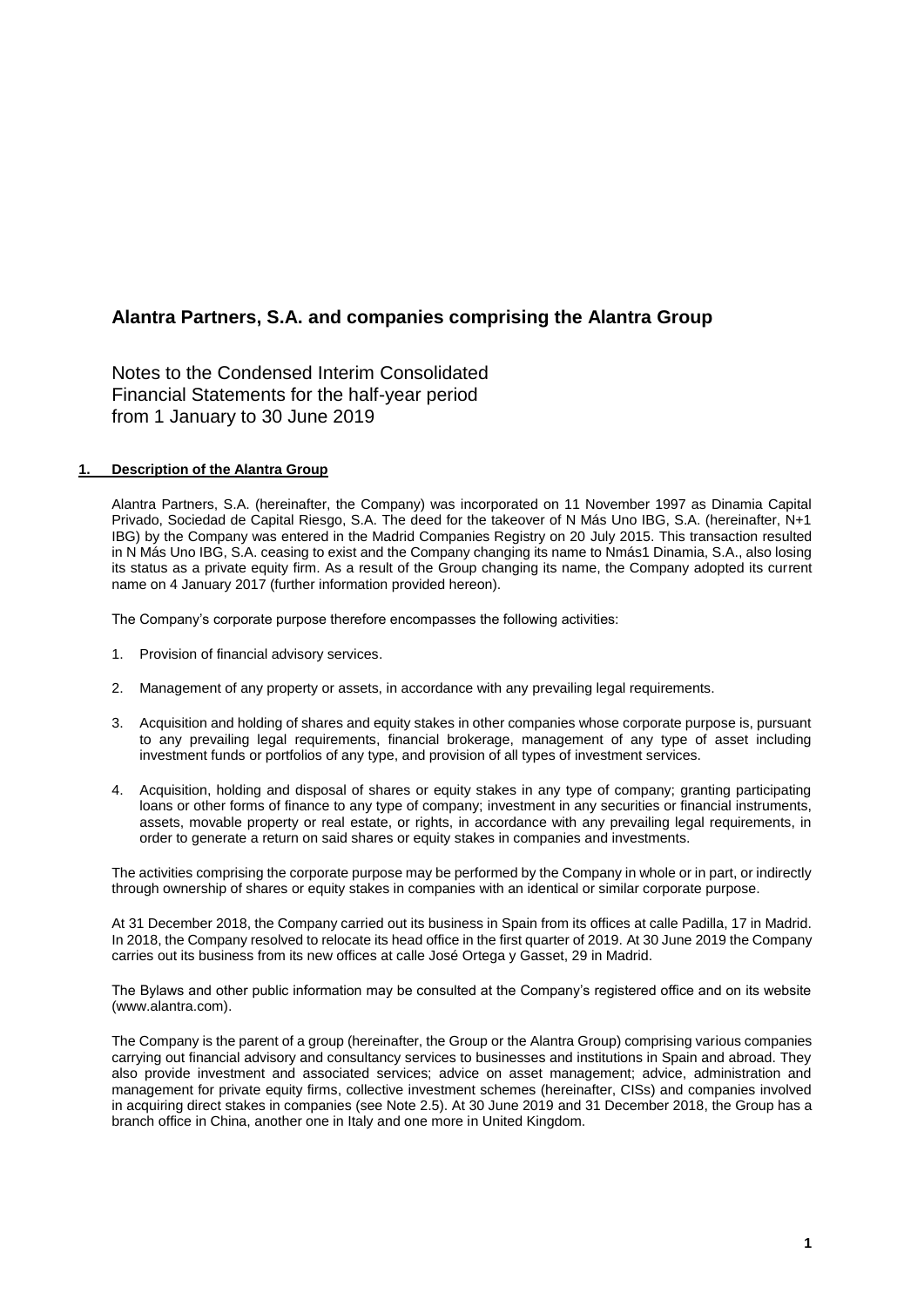On 26 September 2016 the Company issued a Material Disclosure (*hecho relevante*) to the Spanish securities exchange authority, the Comisión Nacional del Mercado de Valores (CNMV), regarding the change in the trademark of the Group it heads. Since that date, the subsidiaries in the Alantra Group have approved the respective changes to their corporate names in order to replace "N+1", "Nmás1" or "Nplusone" with "Alantra". With respect to the Company, on 4 January 2017 there was entered in the Companies Registry the change of name from Nmás1 Dinamia, S.A. to Alantra Partners, S.A., previously approved by the General Meeting of 13 December 2016. With this new trademark (and registered corporate name), the Alantra Group (formerly known as the N+1 Group) has set the goal of creating a single distinctive mark that identifies a new stage in its development as a company with a strong international focus.

On 29 July 2015, the Company's 17,390,984 new shares were admitted to trading on the Madrid and Barcelona stock exchanges through the Spanish electronic trading platform (*Sistema de Interconexión Bursátil*). These shares were issued for exchange in the Takeover and added to the shares that the Company already had in circulation. Since that date, the Alantra Group's activity described in the paragraph above is therefore performed within a group whose parent is a listed company.

Alantra Equities, Sociedad de Valores, S.A. was incorporated on 10 January 2011. It was solely owned by Nmás1 Research, S.L. (both companies were subsequently merged to create Alantra Equities, Sociedad de Valores, S.A. – see Note 2.5.). Since then, N+1 IBG regained its previous status as parent of a consolidable group of investment services companies. After the Merger, the Alantra Group continued to be a consolidable group of investment services companies and the Company become the parent thereof.

Details of subsidiaries, jointly-controlled entities and associates at 30 June 2019, and relevant information thereon, are provided below: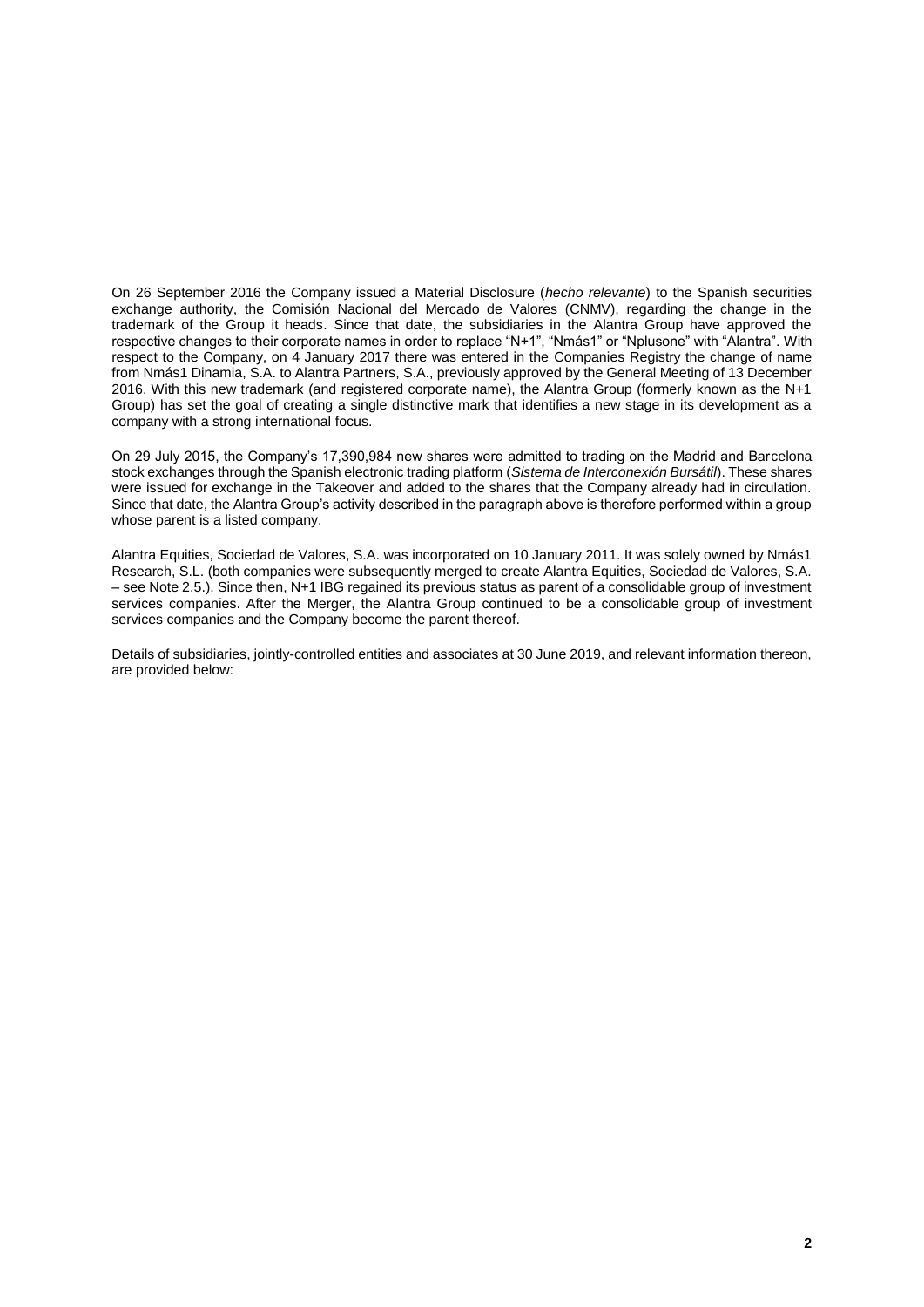|                                                                          |                   |                                                                               | % Shareholding |          |
|--------------------------------------------------------------------------|-------------------|-------------------------------------------------------------------------------|----------------|----------|
| Present name                                                             | Registered office | Activity                                                                      | Direct         | Indirect |
|                                                                          |                   |                                                                               |                |          |
| <b>Controlling Company:</b>                                              |                   |                                                                               | n/a            | n/a      |
| Alantra Partners, S.A.                                                   | Madrid            | Financial advisory and consultancy services                                   |                |          |
|                                                                          |                   |                                                                               |                |          |
| Subsidiaries:                                                            |                   |                                                                               |                |          |
| Alantra International Corporate Advisory, S.L.U. (5) (14)                | Madrid            | Holding, usufruct and disposal of shares and stakes in non-listed companies   | 100.00         |          |
| Alantra Corporate Finance, S.A.U. (5)                                    | Madrid            | Financial advisory and consultancy services                                   |                | 100.00   |
| Alantra Corporate Portfolio Advisors, S.L. (9) (19) (20)                 | Madrid            | Financial advisory and consultancy services                                   |                | 60.00    |
| UDA Real Estate Data, S.L. (20) (22)                                     | Madrid            | Intermediation in the sale, leasing, transfer and acquisition of real estate  |                | 56.67    |
| Alantra Corporate Portfolio Advisors International Limited (1) (14) (18) |                   |                                                                               |                |          |
| (19)                                                                     | London            | Financial advisory and consultancy services                                   |                | 42.00    |
| Alantra Corporate Portfolio Advisors (Ireland) Limited (formerly Alantra | Dublin            | Financial advisory and consultancy services                                   |                | 42.00    |
| Ireland Corporate Finance Limited) (14)                                  |                   |                                                                               |                |          |
| Alantra s.r.l. (5) (18)                                                  | Milan             | Financial advisory and consultancy services                                   | 40.00          | 60.00    |
| Alantra Corporate Portfolio Advisors (Italy), s.r.l. (1) (18)            | Milan             | Financial advisory and consultancy services                                   |                | 42.00    |
| Alantra Deutschland GmbH (5)                                             | Frankfurt         | Financial advisory                                                            |                | 100,00   |
| Alantra France Corporate Finance SAS (5) (4)                             | Paris             | Financial advisory                                                            | 21.00          | 79.00    |
| Quattrocento, S.A.S. (2) (4)                                             | Paris             | Holding, usufruct and disposal of shares and stakes in non-listed companies   | 100.00         |          |
| Alantra U.S. Corporation LLC (5)                                         | Wilmington        | Financial advisory                                                            |                | 100.00   |
| Alantra, LLC (10)                                                        | Boston            | Financial advisory                                                            |                | 100.00   |
|                                                                          |                   |                                                                               |                |          |
| Downer & Company, S.A.S. (11)                                            | Paris             | Financial advisory                                                            |                | 100.00   |
| C.W. Downer & Co. India Advisors LLP (11)                                | Mumbay            | Financial advisory                                                            |                | 99.00    |
| Partnersalantra Portugal LDA (5)                                         | Lisbon            | Financial advisory                                                            |                | 85.00    |
| Alantra Nordics AB (5)                                                   | Stockholm         | Financial advisory                                                            |                | 80.00    |
| Alantra Corporate Finance, B.V. (5)                                      | Amsterdam         | Financial advisory                                                            |                | 100.00   |
| Alantra Greece Corporate Advisors, S.A. (5)                              | Athens            | Financial advisory                                                            |                | 87.50    |
| Alantra Chile SPA (5) (13)                                               | Santiago de Chile | Financial advisory                                                            |                | 100.00   |
| Alantra Belgium, NV (5) (15)                                             | Amberes           | Financial advisory and consultancy services                                   |                | 85.00    |
| Alantra Austria & CEE GmbH (5)                                           | Vienna            | Financial advisory                                                            |                | 70.00    |
| Alantra AG (5)                                                           | Zurich            | Financial advisory and consultancy services                                   | 55.00          | 25.00    |
| Alantra Corporate Finance México, S.A. de C.V. (1) (5)                   | Mexico            | Financial advisory                                                            |                | 99.99    |
|                                                                          |                   |                                                                               |                |          |
| Alantra Investment Managers, S.L.U. (7) (12) (17)                        | Madrid            | Financial advisory                                                            | 100.00         |          |
| Alantra Private Equity Advisor, S.A.U. (7)                               | Madrid            | Financial advisory and consultancy services                                   |                | 100.00   |
| Nmás1 Private Equity International S.à.r.I (7)                           | Luxembourg        | General Partner of private equity investment firms                            |                | 100.00   |
| Alantra Capital Privado, S.G.E.I.C., S.A.U. (7)                          | Madrid            | Administration and management of venture capital firms                        |                | 100.00   |
| Alantra Private Equity Servicios, S.L.U. (3)                             | Madrid            | Financial advisory and consultancy services                                   |                | 100.00   |
| Mercapital Private Equity, S.G.E.I.C., S.A.U. (7)                        | Madrid            | Administration and management of venture capital firms                        |                | 100.00   |
| Paulonia Servicios de Gestión, S.L.U. (8)                                | Madrid            | Financial advisory                                                            |                | 100.00   |
| Partilonia Administración, S.L.U. (8)                                    | Madrid            | Financial advisory                                                            |                | 100.00   |
| Mideslonia Administración, S.L.U. (8)                                    | Madrid            | Financial advisory                                                            |                | 100.00   |
| Flenox, S.L.U. (8)                                                       | Madrid            | Financial advisory                                                            |                | 100.00   |
| Alteralia Management S.à.r.l. (7)                                        | Luxembourg        | General Partner of investment vehicles                                        |                | 100.00   |
| Alteralia II Management S.à.r.l. (7)                                     | Luxembourg        | General Partner of investment vehicles                                        |                | 100.00   |
|                                                                          |                   |                                                                               |                | 100.00   |
| Brooklin Buy-Out Limited (7)                                             | Dublin            | General Partner of investment vehicles                                        |                |          |
| Alantra EQMC Asset Management, S.G.I.I.C., S.A. (7) (12)                 | Madrid            | Administration and management of CISs                                         |                | 60.00    |
| EQMC GP LLC (12)                                                         | Wilmington        | General Partner of investment vehicles                                        |                | 60.00    |
| Alantra Asset Management, S.G.I.I.C, S.A.U.                              | Madrid            | Administration and management of CISs                                         | 100.00         |          |
| QMC Directorship, S.L.U. (6)                                             | Madrid            | Acquisition, holding, usufruct and disposal of shares and stakes of all kinds |                | 100.00   |
| Baruch Inversiones, S.L.                                                 | Madrid            | Holding, usufruct and disposal of shares and stakes in non-listed companies   | 46.56          |          |
| Alantra Corporate Finance China, S.A.U. (formerly Alantra Equity and     |                   |                                                                               |                |          |
| Credit Management, S.A.U.)                                               | Madrid            | Investment and associated services                                            | 100.00         |          |
| Alantra Debt Solutions, S.L.                                             | Madrid            | Investment and associated services                                            | 75.00          |          |
| Alantra Infrastructure, S.L.U.                                           | Madrid            | Holding, usufruct and disposal of shares and stakes in non-listed companies   | 100.00         |          |
| Alantra Equities, Sociedad de Valores, S.A.                              | Madrid            | Investment and associated services                                            | 50.01          |          |
| Alantra REIM, S.L.U.                                                     | Madrid            | Acquisition, holding, lease, operation and disposal of real estate            | 100.00         |          |
| Alantra Dinamia Portfolio II, S.L.                                       | Madrid            | Holding, usufruct and disposal of shares and stakes in non-listed companies   | 100.00         |          |
| Alantra Capital Markets, Sociedad de Valores, S.A.U.                     | Madrid            | Investment and associated services                                            | 100.00         |          |
| Alantra Corporate Finance, LLP                                           | Birmingham        | Financial advisory                                                            | 100.00         |          |
| Alantra Investment Advisory (Shanghai) Co. Ltd (16) (21)                 | Shanghai          | Financial advisory                                                            |                | 100.00   |
| AInt Corporate Portfolio Advisors (Portugal) Lda. (19) (20)              | Lisbon            | Financial advisory                                                            |                | 51.00    |
|                                                                          |                   |                                                                               |                |          |

(1) Companies incorporated in 2018.<br>(2) Companies acquired in 2018.<br>
(4) Alanta Central Privato S. G.E.U.C., S.A.U. is sole shareholder of Alanta Private Equity Servicios, S.L.U.<br>
(4) On 25 July 2018, Alanta Parmes, S.A. a

(15) Following the capital increase carried out on 29 May 2018 and the acquisition of a further 10% interest by Alantra International Corporate Advisory, S.L.U. on 11 July 2018, the ownership interest in this company was 8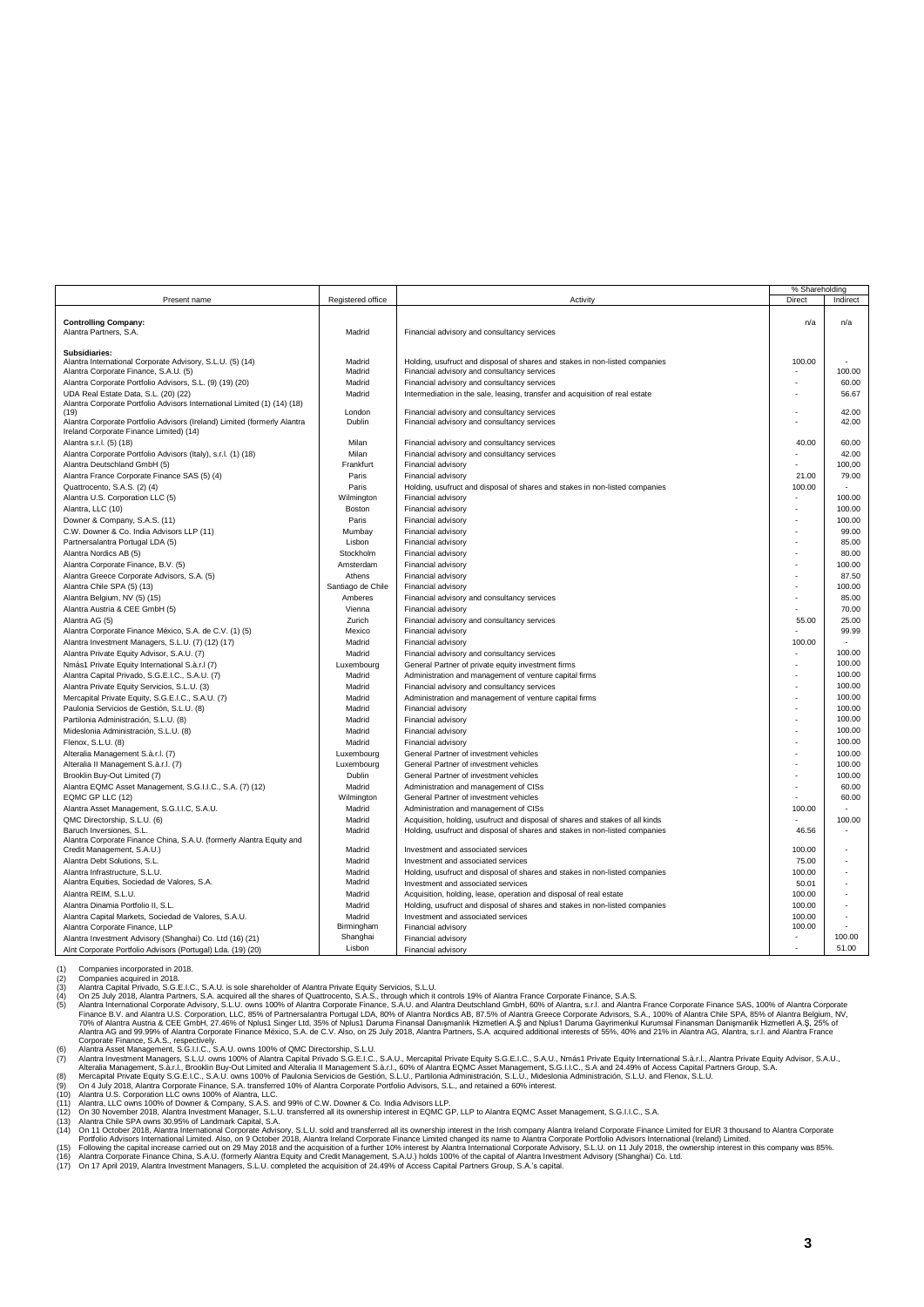- 
- (18) On 4 February 2019, Alantra, c.r.l. (Italy) transferred 100% of its stake in Alantra Corporate Portfolio Advisor (Italy) s.r.l. to Alantra Corporate Portolio Advisors International Limited.<br>(19) On 14 February 2019, A
- 
- (22) Companies acquired in 2019.

#### Listed below are the jointly controlled and associate companies at 30 June 2019, together with the key information on those entities:

|                                                                                                                                                    | % Shareholding           |          |
|----------------------------------------------------------------------------------------------------------------------------------------------------|--------------------------|----------|
| Present name<br>office<br>Activity                                                                                                                 | Direct                   | Indirect |
|                                                                                                                                                    |                          |          |
| Participaciones en empresas multigrupo                                                                                                             |                          |          |
| Alpina Real Estate GP I, S.A., in liquidation<br>Luxembourg<br>Silent Partner of a limited joint-stock partnership                                 | 50.00                    |          |
| Alpina Real Estate GP II, S.A., in liquidation<br>Silent Partner of a limited joint-stock partnership<br>Luxembourg                                | 50.00                    |          |
| Alpina Real Estate GP, S.A., in liquidation<br>Silent Partner of a limited joint-stock partnership<br>Luxembourg                                   | 50.00                    |          |
| Phoenix Recovery Management, S.L.<br>Acquisition, administration and Management of movable assets, securities portfolios and investments<br>Madrid | 50.00                    |          |
| Tertenia Directorship, S.L. (1)<br>Madrid<br>Acquisition, holding, lease, operation and disposal of real estate                                    |                          | 50.00    |
|                                                                                                                                                    |                          |          |
| Participaciones en empresas asociadas                                                                                                              |                          |          |
| Nplus1 Singer Ltd (2)<br>Holding, usufruct and disposal of shares and stakes in non-listed companies<br>London                                     |                          | 27.46    |
| Nplus1 Singer Advisory LLP (3)<br>Financial advisory and consultancy services<br>London                                                            |                          | 27.46    |
| Nplus1 Singer Capital Markets Ltd (3)<br>Investment and associated services<br>London                                                              |                          | 27.46    |
| Financial advisory services<br>Landmark Capital, S.A. (4)<br>Santiago de Chile                                                                     |                          | 30.95    |
| Financial advisory services<br>Landmark Capital Assesoria Empresarial Ltda. (5)<br>Sao Paulo                                                       |                          | 30.95    |
| Financial advisory services<br>Landmark Capital Argentina SRL (5)<br><b>Buenos Aires</b>                                                           |                          | 30.94    |
| Financial advisory services<br>Landmark Capital Colombia SAS (5)<br>Bogota                                                                         |                          | 30.95    |
| Nplus1 Daruma Finansal Danışmanlık Hizmetleri A.Ş. (2)<br>Istanbul<br>Financial advisory and consultancy services                                  |                          | 35.00    |
| Nplus1 Daruma Gayrimenkul Kurumsal Finansman Danismanlik                                                                                           |                          |          |
| Hizmetleri A.S. (2)<br>Financial advisory and consultancy services<br>Istanbul                                                                     | $\overline{\phantom{a}}$ | 35.00    |
| Nplus 1 Daruma Turizm Yatırım Finansal Dan.Hiz.A.Ş (6)<br>Financial advisory and consultancy services<br>Istanbul                                  |                          | 28.00    |
| Alantra Wealth Management, Agencia de Valores, S.A. (7)<br>Investment and associated services<br>Madrid                                            | 24.99                    |          |
| Alantra Wealth Management Gestión, S.G.I.I.C., S.A. (7)<br>Madrid<br>Administration and management of CISs                                         | 24.99                    |          |
| Access Capital S.A. (8) (9)                                                                                                                        |                          | 12.21    |
| Access Capital Partners Group S.A. (8) (9) (10)<br>Administration and management of CISs<br>France                                                 |                          | 24.49    |
|                                                                                                                                                    |                          |          |

(1) Incorporated and acquired by Alantra REIM, S.L.U. in 2018.

22) Alantra International Corporate Advisory, S.L.U. owns 100% of Alantra Corporate Finance, S.A.U. and Alantra Description, LLC, as the State Scotter Finance B.V. and Alantra U.S. Corporation, LLC, as 56 of Partnersalantr

(3) Nplus1 Singer Ltd owns 100% of Nplus1 Singer Advisory LLP and Nplus1 Singer Capital Markets Ltd.

(4) Alantra Chile SPA owns 30.95% of Landmark Capital, S.A.

- (5) Landmark Capital, S.A. owns 100% of Landmark Capital Assesoria Empresarial Ltda., 99.96% of Landmark Capital Argentina SRL and 100% of Landmark Capital Colombia SAS.
- (6) Nplus1 Daruma Gayrimenkul Kurumsal Finansman Danişmanlik Hizmetleri A.Ş. owns 80% of Nplus 1 Daruma Turizm Yatırım Finansal Dan.Hiz.A.Ş
- 7) On 14 December 2018, Alantra Partners, S.A. and Grupo Mutua reached an agreement for the acquisition by Grupo Mutua of approximately 25% of the capital of Alantra Wealth Management Agencia de Valores, S.A. and<br>Alantra W
- (8) On 17 April 2019, Alantra Investment Managers, S.L.U. completed the acquisition of 24.49% of Access Capital Partners Group, S.A.'s capital.
- ,9) Alantra Investment Managers, S.L.U. owns 100% of Alantra Capital Privado S.G.E.I.C., S.A.U., Mercapital Private Equity S.G.E.I.C., S.A.U., Nomás1 Private Equity International S.à.r.I., Alantra Private Equity Advisor, S Group, S.A.

(10) Access Capital S.A. owns 67.5% of Access Capital Partners Group, S.A.

## **2. Basis of presentation of the summarized consolidated interim financial statements and other information**

#### *2.1 Basis of presentation of the condensed consolidated interim financial statements*

In accordance with Regulation (EC) No. 1606/2012 of the European Parliament and of the Council of 19 July 2002, all companies governed by the laws of a Member State of the European Union and whose securities are traded on a regulated market in any European Union country must file consolidated financial statements in accordance with the International Financial Reporting Standards ("IFRS") as adopted by the European Union ("IFRS-EU").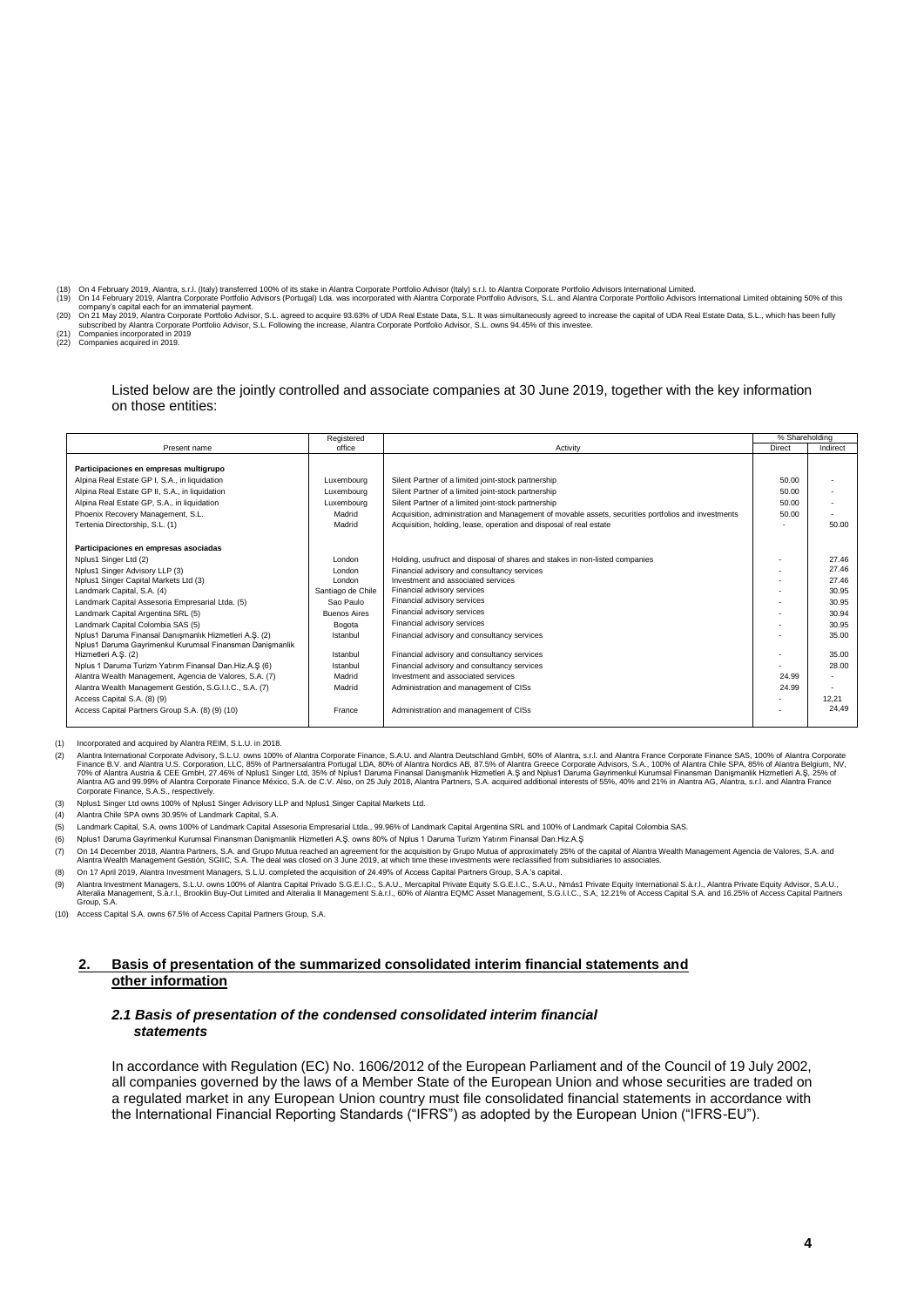The takeover of N+1 IBG (legal acquiree) by the Company (legal acquirer) described in Note 1 resulted in the formation of a listed group of investment firms, which was therefore required in 2015 to prepare for the first-time consolidated financial statements pursuant to IFRS-EU.

The accompanying condensed interim consolidated financial statements were prepared in accordance with the regulatory framework applicable to the Group, which is established in the Spanish Commercial Code and corporate law, and therefore, pursuant to the International Financial Reporting Standards as adopted by the European Union ("IFRS-EU").

The accompanying condensed interim consolidated financial statements as at and for the year ended 31 December 2018 were prepared based on IAS 34 "Interim financial reporting" for the preparation of condensed interim financial statements. In accordance with IAS 34, the financial reporting is solely intended to provide an update on the latest complete set of annual consolidated financial statements, focusing on new activities, events and circumstances that took place during the first half of the year and not duplicating information previously reported in the latest annual consolidated financial statements. These consolidated interim financial statements do not therefore include all the information required in complete consolidated financial statements prepared in accordance with International Financial Reporting Standards. Consequently, for an appropriate understanding of them, they should be read in conjunction with the Alantra Group's consolidated financial statements for the year ended 31 December 2018. The consolidated annual financial statements of the Alantra Group for the year ended 31 December 2018 were approved by shareholders at the General Meeting held on 29 April 2019 and filed with the Madrid Companies Register.

These condensed interim consolidated financial statements were prepared from the Company's accounting records and the individual records of the companies that comprise the Group and are presented in accordance with the financial reporting framework applicable to the Group.

The directors of the Group's parent company are responsible for the information contained in these condensed interim consolidated financial statements.

The Group's consolidated financial statements for 2018 were prepared in accordance with International Financial Reporting Standards as adopted by the European Union and in keeping, basically, with the general format in CNMV Circular 3/2018, of 28 June 2018, on periodic reporting by issuers with securities admitted to trading on regulated markets in the form of six-monthly financial reports, interim management statements and, if appropriate, quarterly financial reports, and subsequent amendments thereto.

# *2.2 Comparación de la información*

In accordance with the requirements of commercial legislation, the information set out in these condensed consolidated interim financial statements and in the explanatory notes at 31 December 2018 (audited) and 30 June 2018 (unaudited) has been prepared in accordance with the standards in force in 2018 and is presented solely for the purposes of comparison together with the information at 30 June 2019 (unaudited).

#### *2.3 Non-mandatory accounting policies applied*

No non-mandatory accounting principles have been applied. Furthermore, these condensed interim consolidated financial statements were prepared from the Company's accounting records and the individual records of the companies that comprise the Group taking into account all the mandatory accounting principles and standards with a significant effect thereon. No mandatory accounting principle has been omitted.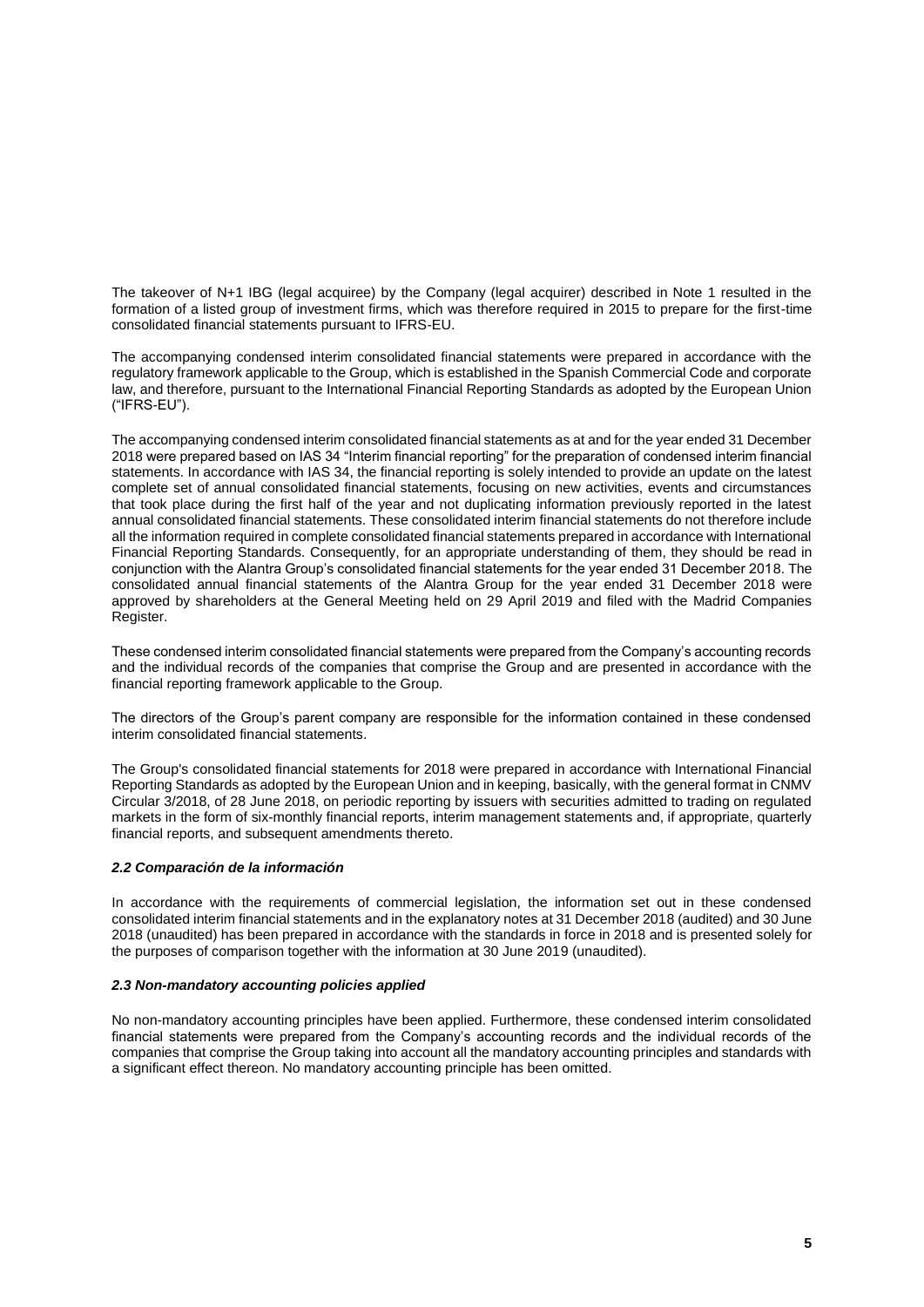#### *2.4 Main regulatory changes taking place between 1 January and 30 June 2019*

*Principle standards, amendments to the existing standards and interpretations of standards entering into force in 2019:*

The following amendments to the IFRS and interpretations thereof took effect in 2019, some of which have had an impact on the Alantra Group's condensed consolidated interim financial statements.

- **IFRS 16 "Leases".** It entered into force on 1 January 2019 and replaces IAS 17 and the current associated interpretations.

The main novelty is that there will be a single accounting model for lessees, which will include all leases that have an impact similar to current finance leases (the asset will be depreciated due to wear and tear and the financial expense at the amortised cost of the liability) in the statement of financial position (with some limited exceptions). There are substantially no changes in lessor accounting, so that lessors will continue to apply a model similar to that prescribed by IAS 17.

IFRS 16 is based on a control model for identifying leases and draws a distinction between leases of an identified asset and contracts to receive services. It includes certain practical expedients and allows shortterm leases and leases of low-value assets to be accounted for directly as an expense.

The distinction between finance and operating leases is eliminated as there is a single lease accounting model in which all leases are recognised in the consolidated statement of financial position (an asset and an associated liability are recognised).

Entities must measure the lease liabilities at the present value of their lease payments. These liabilities will include fixed payments and in-substance fixed payments, as well as variable lease payments that depend on an index or a rate (such as a consumer price index or a reference interest rate). Lease liabilities do not include variable payments linked to future performance or use of an underlying asset (for example, variable payments dependent on sales).

An entity may initially apply IFRS 16 using a full retrospective approach or a cumulative catch-up approach. If the entity elects to apply the second approach, it shall not restate comparative information, and shall recognise the cumulative effect of initially applying the Standard as an adjustment to the opening balance of equity at the date of initial application.

The Group has opted to apply the modified retrospective approach, which involves recognising lease liabilities for an amount equivalent to the present value of future payments committed at 1 January 2019. Regarding assets, it has been decided to recognise right-of-use assets for an amount equal to the lease liabilities. The options for leases stipulated in the standard have also been applied, which allow for lease liabilities and right-of-use assets not to be recognised on the statement of financial position in the case of low-value lease agreements and short-term leases.

- **Amendment of IFRS 9 "Prepayment features with negative compensation".** This amendment introduces changes to the SPPI test (solely payments of principal and interest) to allow, under certain circumstances, assets that are repaid early by the borrower and which involve the payment of compensation reflecting the changes in interest rates to be measured at amortised cost subject to the rest of the criteria established by IFRS 9.

This amendment is applicable to all years commencing as from 1 January 2019, although early adoption was allowed.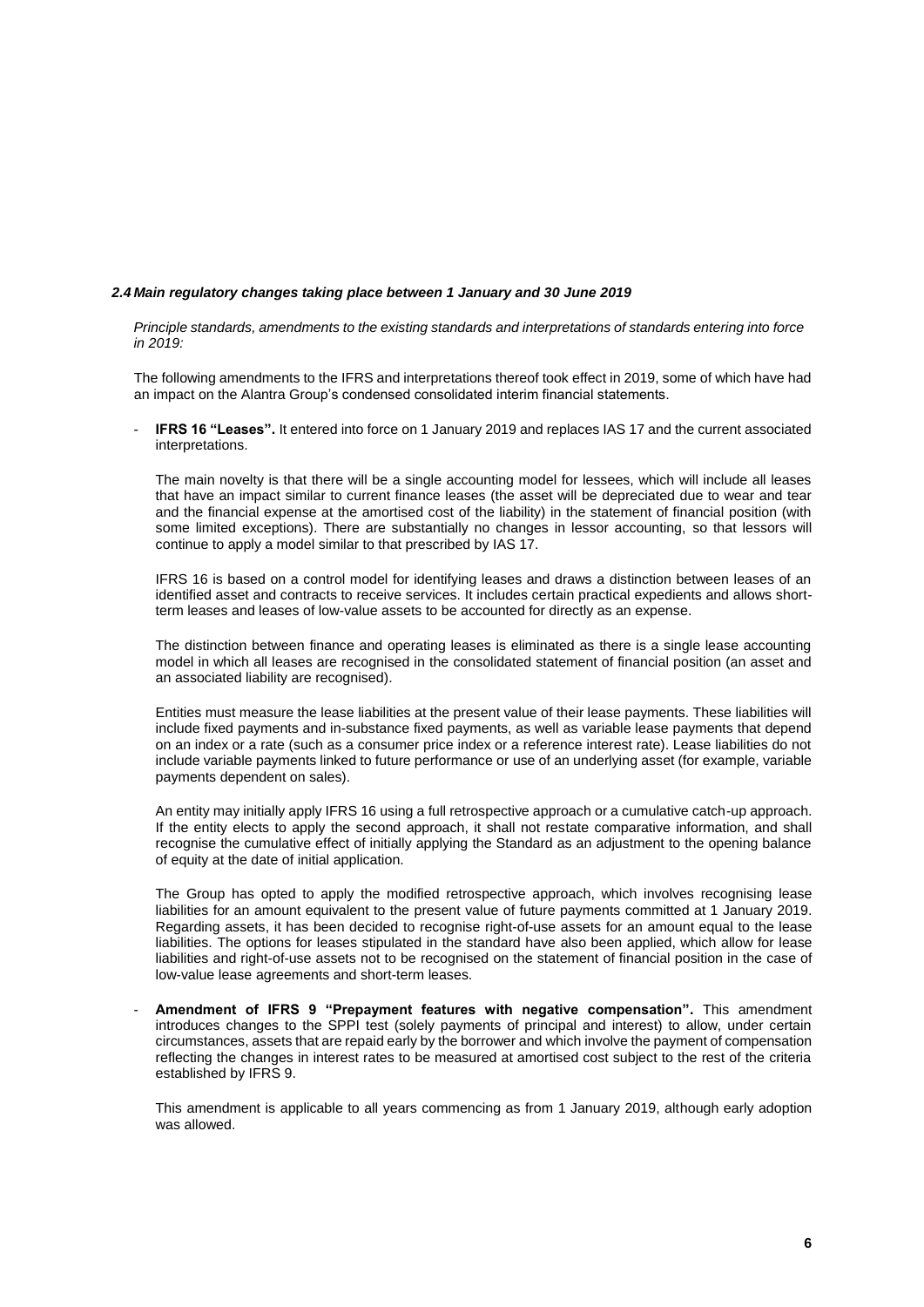- **IFRIC 23 "Uncertainty over income tax treatments".** This interpretation clarifies how the recognition and measurement criteria established by IAS 12 should be applied when there is uncertainty regarding the acceptance by tax authorities of a certain tax treatment used by the Company. The company must determine whether it will consider each tax treatment involving uncertainty separately or together with others based on an approach that allows for the best prediction as to the final outcome of the uncertainty and analysing whether the uncertainty will affect its financial statements. The company must also evaluate if the tax authorities will accept a certain tax treatment assuming that the authorities will review all tax items and will have access and knowledge of all related information. Finally, the interpretation requires that the company consistently apply judgments in the estimates of current and deferred taxes and that it reassess those judgments and estimates when there are changes in the facts and circumstances. The effect of those changes must be recognised as a change in estimates. This interpretation is applicable in all years commencing as from 1 January 2019.
- **Amendment of IAS 28 "Non-current interests in associates and joint Ventures"**. Clarifies that IFRS 9 must be applied to non-current interests in associates and joint ventures if the equity method is not applied. This amendment is applicable in all years commencing as from 1 January 2019.
- **Improvements to IFRS Cycle 2015-2017**. Incorporates minor amendments to a number of standards (IFRS 3, IFRS 11, IAS 12 and IAS 23). The amendments are effective for periods beginning on or after 1 January 2019.
- **Amendment of IAS 19 "Modification, reduction or liquidation of a plan"**. Based on the proposed amendments, when there is a change in a defined benefit plan (due to a modification, reduction or liquidation), the Company will use discounted assumptions when determining the cost of services and the net interest for the period after the plan is changed. The amendments are effective in all periods commencing as from 1 January 2019.

*The main standards, amendments to existing standards and interpretations of standards that have not entered into force at 30 June 2019:*

The standards, amendments and interpretations not yet approved for use in the European Union are set out below:

- Definition of a Business (Amendments to IFRS 3). This amendment provides clarifications on the definition of a business and will be applicable for reporting periods beginning on or after 1 January 2020.
- **Definition of Material (Amendments to IAS 1 and IAS 8).** This amendment is intended to align the definition of material with the definition in the conceptual framework and will be applicable for reporting periods beginning on or after 1 January 2020.
- **IFRS 17 "Insurance contracts"**. Replaces IFRS 4. Covers the principles for recognising, measuring, reporting and disclosing insurance contracts in order for the Company to provide relevant and reliable information that allows users of the financial information to determine the effect that the contracts have on the company's financial statements. This standard will be applicable in years commencing 1 January 2021 (date of first application), although the presentation of comparative information is mandatory (the transition date is 1 January 2020). Early application is allowed provided that on the date of first application IFRS 15 and IFRS 19 are also applied. IFRS 17 must be applied retroactively unless impractical.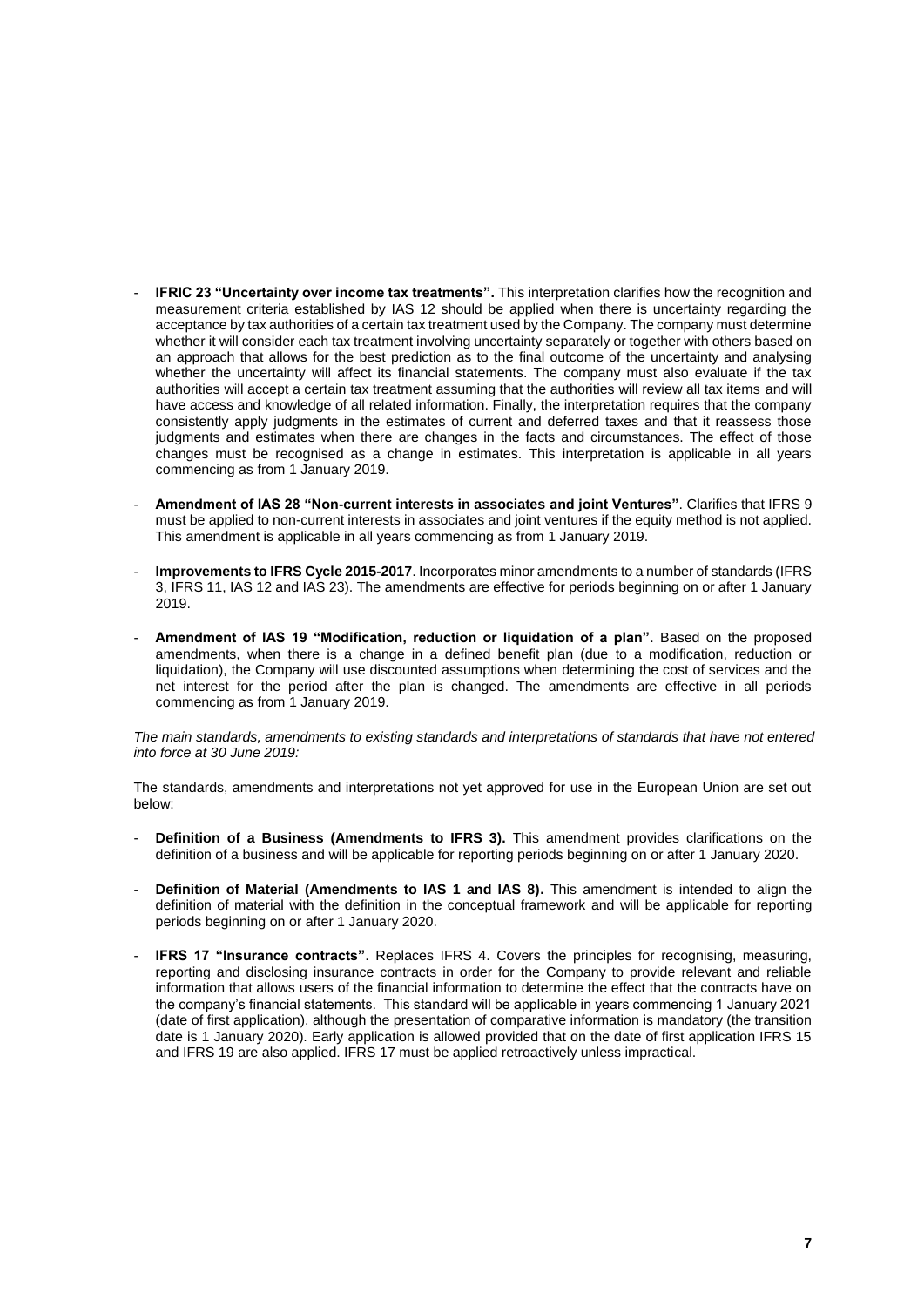#### *2.5 Basis of consolidation*

#### *2.5.1. Subsidiaries*

Subsidiaries are defined as entities over which the Group has the capacity to exercise control; control is, in general but not exclusively, presumed to exist when the Company owns directly or indirectly 50% or more of the voting rights of the investee or, even if this percentage is lower or zero, when, for example, there are other circumstances or agreements that give the Company control. A company has control over another investee when it is exposed or has rights to variable returns from its involvement with the investee, and when it has the ability to use its power to affect its returns, even if the aforesaid percentage stake is not held.

The financial statements of the Group's subsidiaries are fully consolidated as per prevailing accounting standards. The following criteria, inter alia, were therefore adopted during consolidation:

- 1. All material balances and results of transactions carried out between consolidated companies, along with the material results of internal transactions that did not involve third parties were eliminated on consolidation.
- 2. Minority shareholders' shares in the equity and results of consolidated subsidiaries are shown under "Noncontrolling interests" in the consolidated statement of financial position and under "Profit (loss) attributable to noncontrolling interests" in the consolidated profit and loss statement, respectively.
- 3. On acquisition, the assets, liabilities and contingent liabilities of a subsidiary are recognised at their fair value at the date of acquisition. Any excess of the cost of acquisition over the fair value of the identifiable net assets acquired is recognised as goodwill. Any negative differences are taken to income on the acquisition date.
- 4. When control over an associate is acquired, the investment prior to the date of acquisition is measured at fair value. Any positive or negative differences compared to the carrying amount are recognised under the line item "Gain (loss) on disposal of financial instruments - Other financial instruments" in the consolidated profit and loss statement.
- 5. Any changes in the equity of consolidated subsidiaries as from the date of acquisition that are not due to changes in the percentages of capital held or percentage share of results, or to changes in their valuation adjustments are recognised under "Reserves" in the consolidated statement of financial position.

#### *Loss of control over a subsidiary*

When control over a subsidiary is lost, for consolidation purposes only, the profit or loss recognised in the separate financial statements of the company reducing its equity interest must be adjusted as per the following criteria:

- a. The amount relating to the reserves in consolidated companies generated since acquisition is taken to reserves in the company, reducing its equity interest.
- b. The amount relating to income and expenses generated by the subsidiary during the year until the date control is lost is presented based on its substance.
- c. The amounts relating to income and expenses recognised directly in the subsidiary's equity since the acquisition date that have not been taken to consolidated profit or loss are reclassified based on their substance. Associated translation differences are recognised under "Translation differences" in the consolidated profit and loss statement.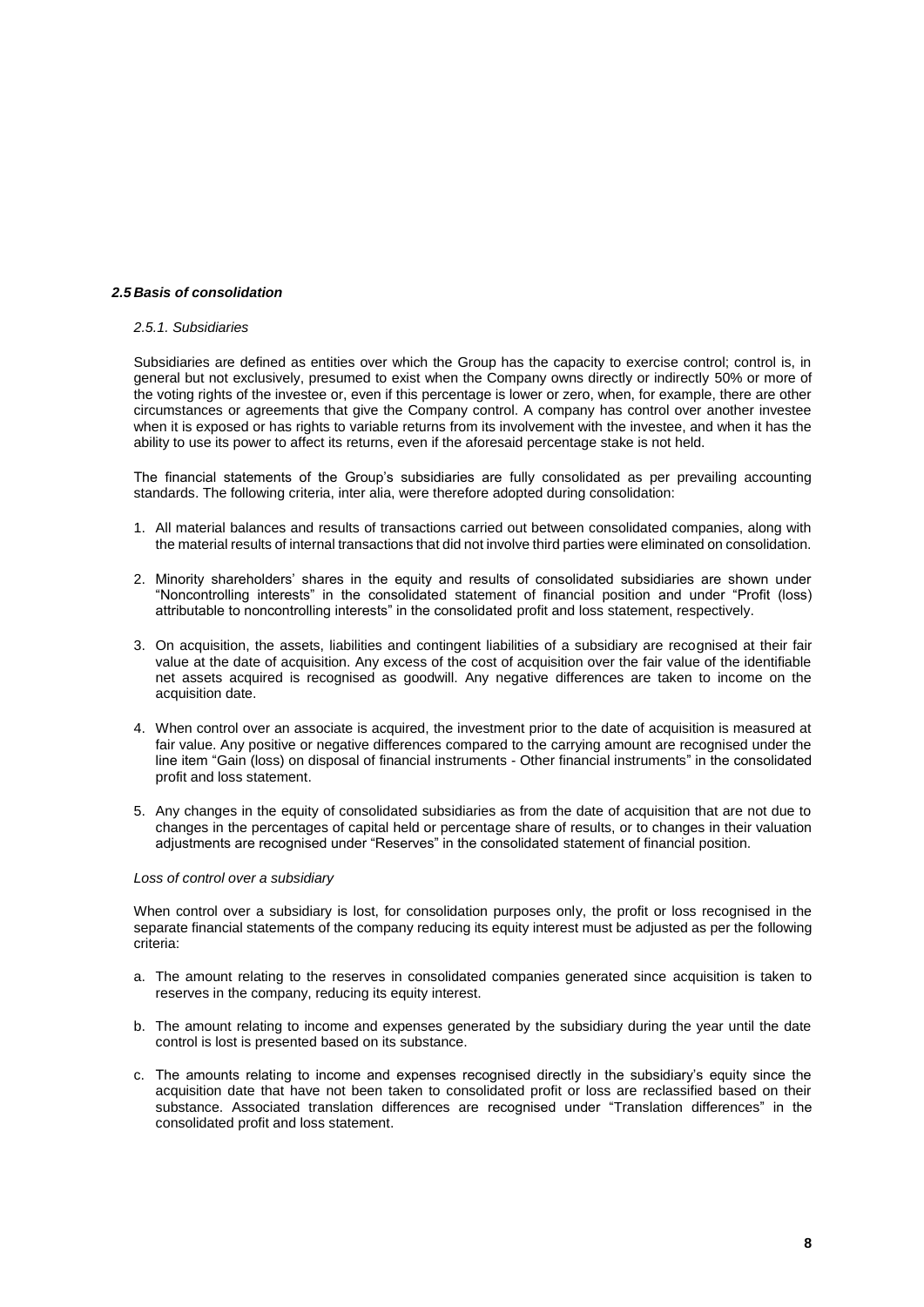d. Any profit or loss existing after such adjustments have been made is recognised in the consolidated profit and loss statement.

If control is lost without divestment of the equity interest in the subsidiary, the result of the transaction is also presented in the consolidated profit and loss statement.

On the other hand, if the subsidiary in question becomes a jointly-controlled entity or associate, it is consolidated using the equity method on initial recognition at the fair value of the shareholding retained at said date. The balancing entry of the adjustment needed to measure the new equity interest at fair value is recognised as per the criteria described in the previous points.

Lastly, and for consolidation purposes only, an adjustment must be recognised in the consolidated profit and loss statement to recognise non-controlling interests of income and expenses generated by the subsidiary during the year until the date control is lost, and in the income and expenses recognised directly in Equity transferred to profit and loss statement.

#### *2.5.2. Jointly-controlled entities*

A jointly-controlled entity is an entity which, not being a subsidiary, is jointly controlled by the Group and one or more companies not related to the Group. This heading includes joint ventures. Joint ventures are contractual arrangements whereby two or more entities ("venturers") undertake an economic activity or hold assets so that any strategic financial or operating decisions affecting them requires the unanimous consent of all venturers, and those operations and assets are not part of any financial structure other than those of the venturers. Jointlycontrolled entities are measured using the equity method, as defined in prevailing accounting standards and below.

#### *2.5.3. Associates*

Associates are defined as companies over which the Company is in a position to exercise significant influence, but not control or joint control. This influence is usually evidenced by a direct or indirect holding of 20% or more of the investee's voting rights, unless it can be clearly demonstrated that such influence does not exist. Associates are measured using the equity method, as defined in prevailing accounting standards.

On acquisition, associates are recognised at fair value under "Investments accounted for using the Equity method" in the consolidated statement of financial position. Fair value is equal to the share of the investee's equity held, excluding any treasury shares. Goodwill generated due to any excess of the cost of acquisition over the fair value of the identifiable net assets acquired is recognised as part of the value of the equity interest held under "Investments accounted for using the equity method" and not separately under "Intangible assets -Goodwill".

Associates were consolidated using the equity method. Investments in associates were therefore measured for an amount equivalent to the Group's share of the associates' capital, after taking into account the dividends received and other equity eliminations. The profit or loss of associates is recognised for an amount equal to the percentage of equity held under "Profit (loss) of equity - accounted investees" in the consolidated profit and loss statement. If, as a result of losses incurred by an associate, its equity were negative, the investment would be presented in the Group's consolidated statement of financial position with a zero value, unless the Group is obliged to give it financial support.

Pursuant to prevailing accounting rules, when there is evidence of impairment of investments in associates, the amount of the impairment is estimated as the negative difference between the recoverable amount (calculated as the higher of fair value of the investment less costs to sell and value in use; value in use is defined as the present value of the cash flows expected to be received on the investment in the form of dividends and those from its sale or other disposal) and the carrying amount. Unless there is better evidence of the recoverable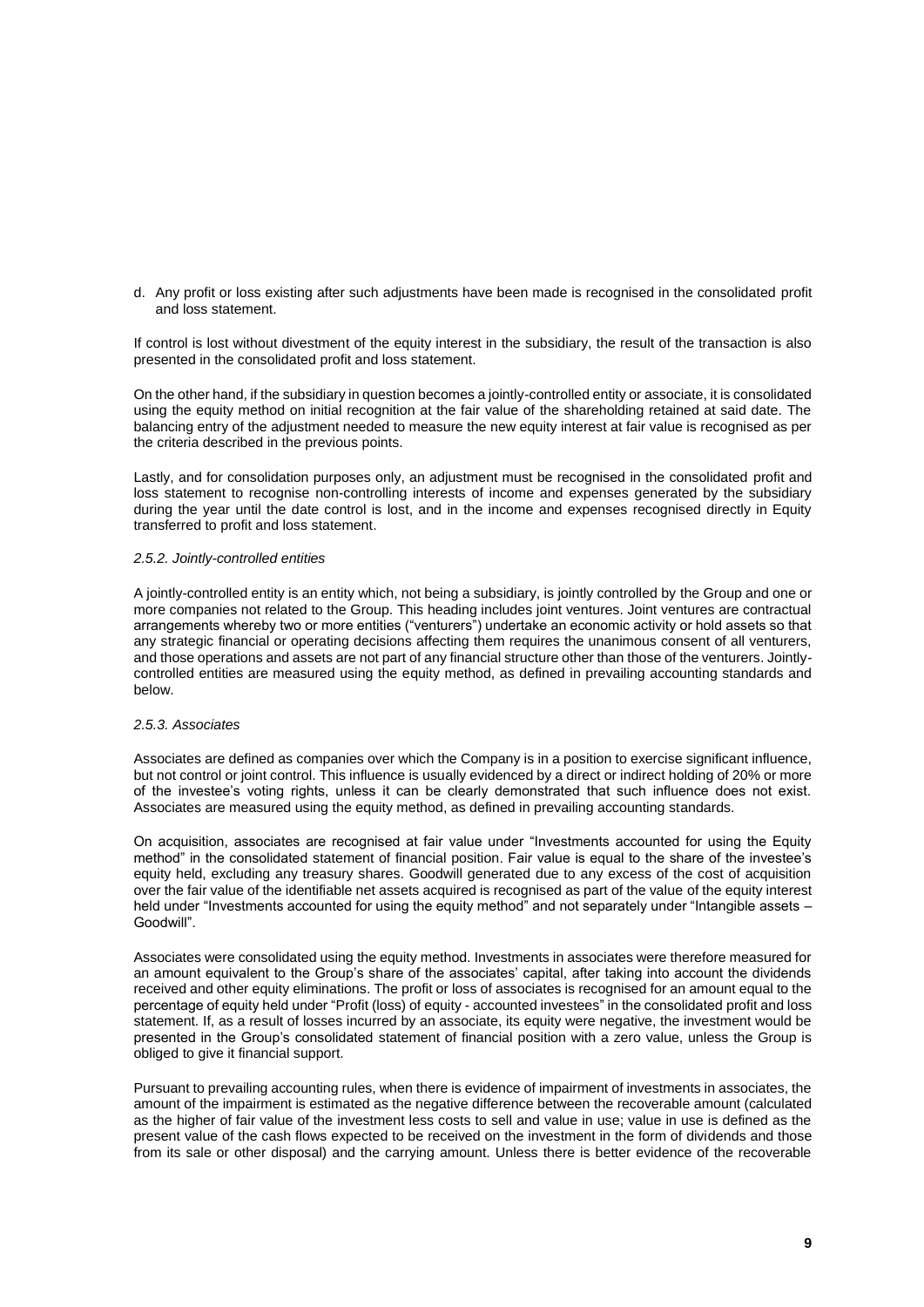amount of the investment, the estimate of impairment of this asset class is based on the equity of the investee (consolidated where applicable) adjusted for unrealised gains at the date of measurement. Losses due to impairment of these investments are recognised under "Impairment loss/reversal on financial instruments" in the consolidated profit and loss statement. The reversal of any impairment loss is limited to the carrying amount of the investment that would have been recognised at the reversal date had no impairment loss been recognised.

In accordance with IAS 28, any investments in associates held indirectly through private equity firms, investment funds, unit trusts or similar entities are not accounted for using the equity method. Since Alantra Dinamia Portfolio II, S.L. is considered to be an "investment firm" for the purposes defined in IFRS 10, this entity is classified in this group and therefore the investees over which the Group has significant influence through the subsidiary Alantra Dinamia Portfolio II, S.L. are excluded from the requirement to be accounted for using the equity method. These investees are measured at fair value through profit and loss and recognised under "Noncurrent financial assets – At fair value thorough profit or loss" in the consolidated statement of financial position.

#### *2.5.4 CISs and private equity firms*

Where the Group incorporates entities or holds stakes in them in order to provide its customers with access to certain investments, consideration is given pursuant to internal criteria and procedures and considering IFRS 10 as to whether the Group controls them and therefore, whether or not they should be consolidated. These methods and procedures take into consideration, inter alia, the risks and rewards retained by the Group, including all material items such as guarantees given or losses associated with the collection of receivables retained by the Group. These entities include CISs and private equity firms managed by the Group, which are not consolidated as the stipulations on the Group's control over them are not met. Specifically, the Group acts as an agent not a principal because it does so in the name of and to the benefit of investors or parties concerned (the principal or principals) and therefore, does not control said undertakings or vehicles when it exercises its decision-making powers.

In the case of both subsidiaries and jointly-controlled entities and associates, the results of companies acquired during the year are included in the consolidated profit and loss statement from the date of acquisition to year-end. Similarly, the results of subsidiaries disposed of during the year are included in the consolidated profit and loss statement from the beginning of the year to the date of disposal.

In the case of Group companies whose accounting and measurement methods differ from those of the parent, adjustments based on the Group's criteria were made upon consolidation in order to present the consolidated financial statements on a like-for-like basis.

Details of consolidated companies and the most relevant information thereon at 30 June 2019 and 31 December 2018, including the most relevant disclosures on acquisitions and disposals in the period are provided below: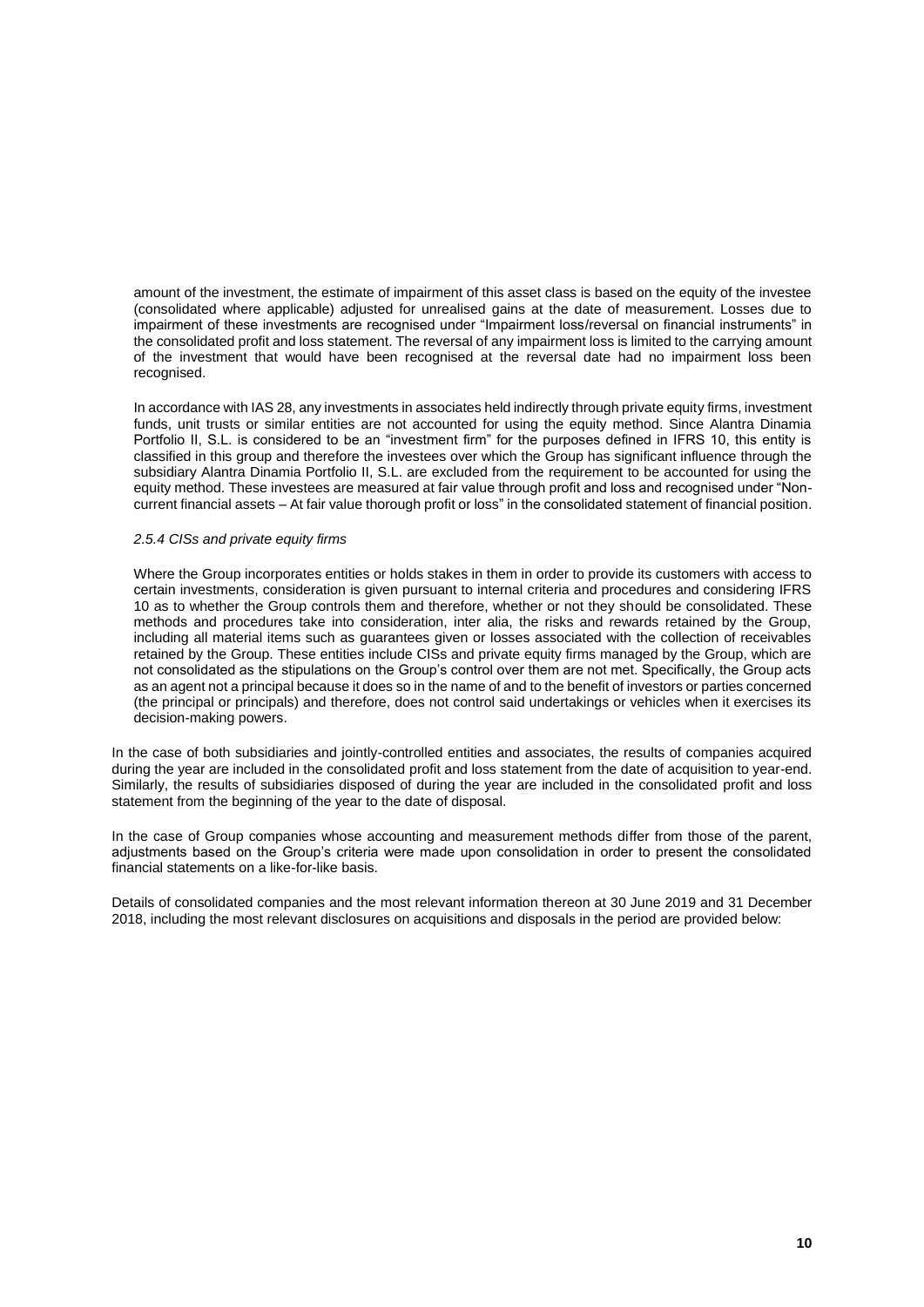### *Investments in Group companies at 30 June 2019:*

|                                                                                                   |        |                          | Thousands of Euros |                |                          |                                                     |                |                |               |            |  |
|---------------------------------------------------------------------------------------------------|--------|--------------------------|--------------------|----------------|--------------------------|-----------------------------------------------------|----------------|----------------|---------------|------------|--|
|                                                                                                   |        | % Shareholding           |                    |                |                          | Figures for each Company as at 30 June 2019 (1) (2) |                |                |               |            |  |
|                                                                                                   |        |                          |                    | Reserves       |                          |                                                     |                |                | Profit (Loss) |            |  |
|                                                                                                   |        |                          |                    | and            |                          |                                                     |                |                |               |            |  |
|                                                                                                   |        |                          | Share              | Share          | Valuation                | Interim                                             | Total          | Total          |               |            |  |
|                                                                                                   | Direct | Indirect                 | Capital            | Premium        | Adjustments              | Dividens                                            | Assets         | Liabilities    | Operating     | Net        |  |
|                                                                                                   |        |                          |                    |                |                          |                                                     |                |                |               |            |  |
| Alantra Corporate Finance China S.A.U. (formerly Alantra Equity and Credit<br>Management, S.A.U.) | 100%   | $\overline{\phantom{a}}$ | 60                 | 112            |                          |                                                     | 464            | 293            | (1)           | (1)        |  |
| Alantra Investment Managers, S.L.U.                                                               | 100%   |                          | 343                | 19.751         | 24                       |                                                     | 25.728         | 685            | 4.910         | 4.925      |  |
| Alantra Capital Privado, S.G.E.I.C., S.A.U.                                                       |        | 100%                     | 311                | 687            | (184)                    |                                                     | 8,563          | 6,326          | 1,898         | 1,423      |  |
| Alantra Private Equity Servicios, S.L.U.                                                          |        | 100%                     | 3                  | 168            |                          |                                                     | 161            |                | (13)          | (10)       |  |
| Nmás1 Private Equity International S.à.r.l.                                                       |        | 100%                     | 41                 | (41)           |                          |                                                     | 6              | 6              | 28            | 29         |  |
| Alantra Private Equity Advisor, S.A.U.                                                            |        | 100%                     | 60                 | (42)           |                          |                                                     | 18             |                |               |            |  |
| Mercapital Private Equity S.G.E.I.C., S.A.U.                                                      |        | 100%                     | 301                | 60             |                          |                                                     | 525            | 154            | 10            | 10         |  |
| Paulonia Servicios de Gestión, S.L.U.                                                             |        | 100%                     | 5                  | (4)            |                          |                                                     | $\overline{4}$ | 3              |               |            |  |
| Partilonia Administración, S.L.U.                                                                 |        | 100%                     | $\Delta$           | (1)            |                          |                                                     | 3              | $\mathbf{1}$   |               |            |  |
| Mideslonia Administración, S.L.U.                                                                 |        | 100%                     | 5                  | (3)            |                          |                                                     | $\overline{4}$ | $\overline{c}$ |               |            |  |
| Flenox, S.L.U.                                                                                    |        | 100%                     | 6                  | (5)            | $\overline{a}$           |                                                     | $\Delta$       | 3              |               |            |  |
| <b>EQMC GP LLC</b>                                                                                |        | 60%                      |                    | 15             | (2)                      |                                                     | $\overline{7}$ |                | (6)           | (6)        |  |
| Alteralia Management, S.á.r.l.                                                                    |        | 100%                     | 13                 | (12)           |                          |                                                     | 850            | 860            | (11)          | (11)       |  |
| <b>Brooklin Buv-Out Limited</b>                                                                   |        | 100%                     | 3                  |                |                          |                                                     | 112            | 109            |               |            |  |
| Alteralia II Management, S.á.r.l.                                                                 |        | 100%                     | 12                 | (8)            |                          |                                                     | 1.046          | 1,062          | (20)          | (20)       |  |
| Alantra Infrastructure, S.L.U.                                                                    | 100%   |                          | 60                 | 112            |                          |                                                     | 462            | 291            | (1)           | (1)        |  |
| Alantra International Corporate Advisory, S.L.U.                                                  | 100%   |                          | 118                | 47.630         | $\overline{a}$           |                                                     | 58.046         | 1.108          | 9.247         | 9.190      |  |
| Alantra Corporate Finance, S.A.U.                                                                 |        | 100%                     | 61                 | 63             |                          | (2,500)                                             | 12,825         | 10,295         | 5,871         | 4,906      |  |
| Alantra Corporate Portfolio Advisors, S.L.                                                        |        | 60%                      | 8                  | 8,342          |                          |                                                     | 16,294         | 6,472          | 230           | 1,472      |  |
| UDA Real Estate Data, S.L.<br>Alantra Deutschland GmbH                                            |        | 56.67%<br>100%           | 5<br>25            | 1.588<br>4.544 | ٠                        |                                                     | 1.610<br>8.720 | 3.415          | 17<br>7.654   | 17<br>736  |  |
| Alantra s.r.l.                                                                                    | 40%    | 60%                      | 100                | 1,008          |                          |                                                     | 4,278          | 2,890          | 453           | 280        |  |
| Alantra France Corporate Finance SAS                                                              | 21%    | 79%                      | 936                | 1.595          |                          |                                                     | 8.729          | 5.020          | 1.426         | 1,178      |  |
| Alantra Corporate Finance, B.V.                                                                   |        | 100%                     | 15                 | (561)          |                          |                                                     | 343            | 1.118          | (640)         | (229)      |  |
| Partnersalantra Portugal LDA                                                                      |        | 85%                      | 33                 | 740            |                          |                                                     | 870            | 214            | (76)          | (117)      |  |
| Alantra Nordics AB                                                                                |        | 80%                      | 26                 | 392            | (27)                     |                                                     | 1.430          | 542            | 640           | 497        |  |
| Alantra Greece Corporate Advisors, S.A.                                                           |        | 87.50%                   | 50                 | 538            |                          |                                                     | 1.757          | 1.440          | (271)         | (271)      |  |
| Alantra Chile SPA                                                                                 |        | 100%                     | 4.877              | (2,005)        | (496)                    |                                                     | 1.650          | 25             | 234           | (751)      |  |
| Alantra U.S. Corporation LLC                                                                      |        | 100%                     | 25.771             | 1.194          | (546)                    |                                                     | 28.070         | 1.652          | (1)           | (1)        |  |
| Alantra, LLC                                                                                      |        | 100%                     | 2.938              | 1.069          | 111                      |                                                     | 42,607         | 38,019         | 485           | 470        |  |
| Alantra Belgium, NV                                                                               |        | 85%                      | 500                | (187)          |                          |                                                     | 98             | 32             | (248)         | (247)      |  |
| Alantra Corporate Portfolio Advisors (Ireland) Limited (formerly Alantra Ireland                  |        | 42%                      |                    | 265            |                          |                                                     | 894            | 575            | 54            | 54         |  |
| Corporate Finance Limited)                                                                        |        |                          |                    |                |                          |                                                     |                |                |               |            |  |
| AInt Corporate Portfolio Advisors (Portugal) Lda                                                  |        | 51%                      | 3                  |                |                          |                                                     | 97             | 246            | (152)         | (152)      |  |
| Alantra Austria & CEE GmbH                                                                        |        | 70%                      | 117                | (238)          |                          |                                                     | 501            | 730            | (107)         | (108)      |  |
| Alantra Equities, Sociedad de Valores, S.A.                                                       | 50.01% |                          | 2.000              | 850            |                          |                                                     | 3.089          | 356            | (153)         | (117)      |  |
| Alantra Asset Management, S.G.I.I.C., S.A.U.                                                      | 100%   |                          | 300                | 750            |                          |                                                     | 8.693          | 4.663          | 3.981         | 2.980      |  |
| QMC Directorship, S.L.U.<br>Baruch Inversiones, S.L.                                              | 46.56% | 100%                     | 3<br>28            | 6<br>1.713     | $\overline{\phantom{a}}$ |                                                     | 37<br>7.249    | 13<br>5.432    | 21            | 15         |  |
| Alantra Debt Solutions, S.L.                                                                      | 75%    |                          | $\overline{4}$     | -1             | 81                       |                                                     | 2,370          | 1,852          | (5)<br>685    | (5)<br>513 |  |
| Alantra REIM, S.L.U.                                                                              | 100%   |                          | 10                 | 498            |                          |                                                     | 1.411          | 845            | 76            | 58         |  |
| Alantra Dinamia Portfolio II, S.L.                                                                | 100%   |                          | 100                | 20             | 1.699                    |                                                     | 4.026          | 1.732          | (7)           | 475        |  |
| Alantra Capital Markets, S.V., S.A.U.                                                             | 100%   |                          | 730                | 11.414         |                          |                                                     | 13.064         | 1,145          | (285)         | (225)      |  |
| Alantra Corporate Finance, LLP                                                                    | 100%   |                          | 934                | 3,986          | (95)                     |                                                     | 11.712         | 5.547          | 1.343         | 1.340      |  |
| Alantra EQMC Asset Management, S.G.I.I.C., S.A.                                                   |        | 60%                      | 125                | 500            |                          |                                                     | 5,615          | 3,388          | 2.142         | 1,602      |  |
| Alantra Corporate Portfolio Advisors International Limited                                        |        | 42%                      | 2,252              | 692            | (80)                     |                                                     | 13,723         | 8,753          | 2,607         | 2,106      |  |
| Quattrocento, S.A.S.                                                                              | 100%   |                          |                    | 179            |                          |                                                     | 216            | 36             |               |            |  |
| Alantra Corporate Finance México, S.A. de C.V.                                                    |        | 99.99%                   |                    | (42)           | (1)                      |                                                     | 61             | 139            | (37)          | (36)       |  |
| Alantra Corporate Portfolio Advisors (Italy), s.r.l.                                              |        | 100%                     | 10                 |                |                          |                                                     | 41             | 161            | (130)         | (130)      |  |
| Alantra AG                                                                                        | 55%    | 25%                      | 164                | 579            | 75                       |                                                     | 2.846          | 1.454          | 732           | 574        |  |
|                                                                                                   |        |                          |                    |                |                          |                                                     |                |                |               |            |  |

(1) Figures not audited.

(2) Figures from separate financial statements except for Alantra, LLC.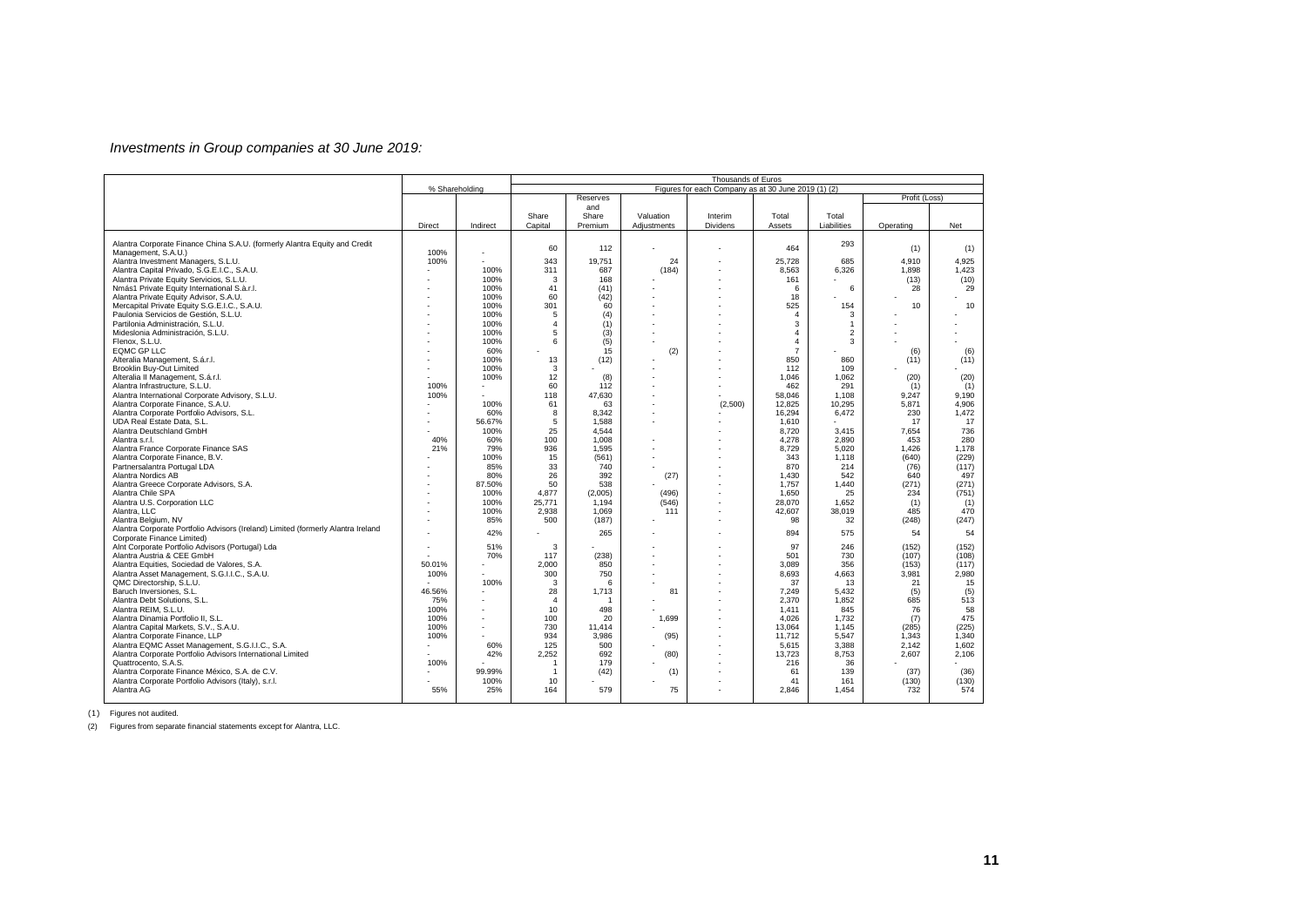### *Investments in group companies at 31 December 2018:*

|                                                                                                                                                                                                                                                                                                                                                                                                                                                                                                                                                                                                                                                                                                                                                                                                                                                                                                                                                                                                                                                                                                                                                                                                                                                                                                                                                                                                                                                                                                    |                                                                           |                                                                                                                                                                                                                                                           | Thousands of euros<br>Figures for each company as at 31 December 2018 (1)                                                                                                                                                    |                                                                                                                                                                                                                                                      |                                                                                  |                                        |                                                                                                                                                                                                                                                                                                         |                                                                                                                                                                                                                                                                                   |                                                                                                                                                                                                                                                                                        |                                                                                                                                                                                                                                                                       |  |  |  |
|----------------------------------------------------------------------------------------------------------------------------------------------------------------------------------------------------------------------------------------------------------------------------------------------------------------------------------------------------------------------------------------------------------------------------------------------------------------------------------------------------------------------------------------------------------------------------------------------------------------------------------------------------------------------------------------------------------------------------------------------------------------------------------------------------------------------------------------------------------------------------------------------------------------------------------------------------------------------------------------------------------------------------------------------------------------------------------------------------------------------------------------------------------------------------------------------------------------------------------------------------------------------------------------------------------------------------------------------------------------------------------------------------------------------------------------------------------------------------------------------------|---------------------------------------------------------------------------|-----------------------------------------------------------------------------------------------------------------------------------------------------------------------------------------------------------------------------------------------------------|------------------------------------------------------------------------------------------------------------------------------------------------------------------------------------------------------------------------------|------------------------------------------------------------------------------------------------------------------------------------------------------------------------------------------------------------------------------------------------------|----------------------------------------------------------------------------------|----------------------------------------|---------------------------------------------------------------------------------------------------------------------------------------------------------------------------------------------------------------------------------------------------------------------------------------------------------|-----------------------------------------------------------------------------------------------------------------------------------------------------------------------------------------------------------------------------------------------------------------------------------|----------------------------------------------------------------------------------------------------------------------------------------------------------------------------------------------------------------------------------------------------------------------------------------|-----------------------------------------------------------------------------------------------------------------------------------------------------------------------------------------------------------------------------------------------------------------------|--|--|--|
|                                                                                                                                                                                                                                                                                                                                                                                                                                                                                                                                                                                                                                                                                                                                                                                                                                                                                                                                                                                                                                                                                                                                                                                                                                                                                                                                                                                                                                                                                                    | % Shareholding                                                            |                                                                                                                                                                                                                                                           |                                                                                                                                                                                                                              |                                                                                                                                                                                                                                                      |                                                                                  |                                        |                                                                                                                                                                                                                                                                                                         |                                                                                                                                                                                                                                                                                   | Profit/(Loss) (5)                                                                                                                                                                                                                                                                      |                                                                                                                                                                                                                                                                       |  |  |  |
|                                                                                                                                                                                                                                                                                                                                                                                                                                                                                                                                                                                                                                                                                                                                                                                                                                                                                                                                                                                                                                                                                                                                                                                                                                                                                                                                                                                                                                                                                                    |                                                                           |                                                                                                                                                                                                                                                           |                                                                                                                                                                                                                              | Reserves<br>and                                                                                                                                                                                                                                      |                                                                                  |                                        |                                                                                                                                                                                                                                                                                                         |                                                                                                                                                                                                                                                                                   |                                                                                                                                                                                                                                                                                        |                                                                                                                                                                                                                                                                       |  |  |  |
|                                                                                                                                                                                                                                                                                                                                                                                                                                                                                                                                                                                                                                                                                                                                                                                                                                                                                                                                                                                                                                                                                                                                                                                                                                                                                                                                                                                                                                                                                                    | Direct                                                                    | Indirect                                                                                                                                                                                                                                                  | Share<br>capital                                                                                                                                                                                                             | share<br>premium                                                                                                                                                                                                                                     | Valuation<br>adjustments                                                         | Interim<br>dividends                   | Total<br>assets                                                                                                                                                                                                                                                                                         | Total<br>liabilities                                                                                                                                                                                                                                                              | Operating                                                                                                                                                                                                                                                                              | Net                                                                                                                                                                                                                                                                   |  |  |  |
| Alantra Equity and Credit Management, S.A.U. (2)<br>Alantra Investment Managers, S.L.U. (2)<br>Alantra Capital Privado, S.G.E.I.C., S.A.U. (3)<br>Alantra Private Equity Servicios, S.L.U. (2)<br>Nmás1 Private Equity International S.à.r.l. (2)<br>Alantra Private Equity Advisor, S.A.U.(2)<br>Mercapital Private Equity S.G.E.I.C., S.A.U. (3)<br>Paulonia Servicios de Gestión, S.L.U. (2)<br>Partilonia Administración, S.L.U. (2)<br>Mideslonia Administración, S.L.U. (2)<br>Flenox, S.L.U. (2)<br>EQMC GP LLC (2)<br>Alteralia Management, S.á.r.l. (2)<br>Brooklin Buy-Out Limited (3)<br>Alteralia II Management, S.á.r.l. (2)<br>Alantra Infrastructure, S.L.U. (2)<br>Alantra International Corporate Advisory, S.L.U. (3)<br>Alantra Corporate Finance, S.A.U. (3)<br>Alantra Corporate Portfolio Advisors, S.L. (3)<br>Alantra Deutschland GmbH (3)<br>Alantra s.r.l. (2)<br>Alantra France Corporate Finance SAS (3)<br>Alantra Corporate Finance, B.V. (2)<br>Partnersalantra Portugal LDA (2)<br>Alantra Nordics AB (2)<br>Alantra Greece Corporate Advisors, S.A. (2)<br>Alantra Chile SPA (2)<br>Alantra U.S. Corporation LLC (2)<br>Alantra, LLC (4)<br>Alantra Belgium, NV (3)<br>Aantra Corporate Portfolio Advisors (Ireland) Limited (formerly Alantra Ireland Corporate<br>Finance Limited) (2)<br>Alantra Austria & CEE GmbH (2)<br>Alantra Equities, Sociedad de Valores, S.A. (3)<br>Alantra Asset Management, S.G.I.I.C., S.A.U. (3)<br>QMC Directorship, S.L.U. (2) | 100%<br>100%<br>100%<br>100%<br>40%<br>21%<br>50.01%<br>100%              | $\overline{\phantom{a}}$<br>100%<br>100%<br>100%<br>100%<br>100%<br>100%<br>100%<br>100%<br>100%<br>60%<br>100%<br>100%<br>100%<br>100%<br>60%<br>100%<br>60%<br>79%<br>100%<br>85%<br>80%<br>87.50%<br>100%<br>100%<br>100%<br>85%<br>42%<br>70%<br>100% | 60<br>343<br>311<br>3<br>41<br>60<br>301<br>5<br>$\overline{4}$<br>5<br>6<br>13<br>3<br>12<br>6<br>118<br>61<br>8<br>25<br>100<br>936<br>15<br>33<br>26<br>50<br>4.877<br>25,771<br>2.938<br>500<br>117<br>2.000<br>300<br>3 | 405<br>751<br>562<br>188<br>(70)<br>(40)<br>60<br>(3)<br>(1)<br>(2)<br>(4)<br>15<br>(17)<br>4,439<br>43,359<br>63<br>5.498<br>2,378<br>19<br>166<br>845<br>212<br>42<br>(334)<br>(1, 282)<br>(175)<br>1.490<br>9<br>(67)<br>614<br>1.032<br>750<br>5 | (2)<br>(167)<br>(2)<br>$\overline{a}$<br>(11)<br>(496)<br>(708)<br>(7)<br>$\sim$ | (2,500)<br>(3,000)<br>(155)<br>(2,000) | 513<br>3,409<br>7,555<br>172<br>6<br>18<br>686<br>$\Delta$<br>3<br>$\Delta$<br>3<br>$\overline{7}$<br>141<br>116<br>414<br>4,471<br>65,336<br>13,297<br>22.221<br>15,002<br>5,317<br>6,623<br>644<br>1.292<br>1.544<br>3,039<br>2.407<br>27,899<br>40,715<br>442<br>605<br>390<br>4.020<br>7.160<br>144 | 54<br>3,394<br>6<br>301<br>3<br>$\overline{\phantom{a}}$<br>$\mathbf{1}$<br>$\overline{2}$<br>141<br>113<br>392<br>5<br>11,276<br>8,852<br>10.913<br>10,433<br>4.226<br>4.092<br>1.190<br>520<br>698<br>2.451<br>34<br>1,642<br>37.197<br>128<br>371<br>512<br>785<br>6.028<br>71 | (8)<br>4,812<br>4,483<br>(26)<br>28<br>(3)<br>33<br>(1)<br>(1)<br>(6)<br>$5\overline{5}$<br>$\mathbf{1}$<br>10<br>(5)<br>11,537<br>8,133<br>8.654<br>7,654<br>1,783<br>2.140<br>(1,406)<br>580<br>820<br>1,122<br>121<br>1,041<br>(684)<br>(193)<br>511<br>(853)<br>268<br>2.777<br>88 | (6)<br>4,817<br>3,455<br>(19)<br>29<br>$\frac{2}{24}$<br>(1)<br>(1)<br>(6)<br>$\mathbf{A}$<br>10<br>21<br>10,583<br>4,321<br>5.802<br>5,166<br>972<br>1.429<br>(1,406)<br>527<br>789<br>872<br>(726)<br>1,369<br>(903)<br>(195)<br>456<br>(853)<br>203<br>2.082<br>65 |  |  |  |
| Baruch Inversiones, S.L.(2)<br>Alantra Debt Solutions, S.L. (2)<br>Alantra REIM, S.L.U. (2)<br>Alantra Dinamia Portfolio II, S.L. (2)<br>Alantra Wealth Management Gestión, S.G.I.I.C., S.A. (3)<br>Alantra Wealth Management, A.V., S.A. (3)<br>Alantra Capital Martkets, S.V., S.A.U. (3)<br>Alantra Corporate Finance, LLP (formerly Catalyst Corporate Finance, LLP) (3)<br>Alantra EQMC Asset Management, S.G.I.I.C., S.A. (3)<br>Alantra Corporate Portfolio Advisors International Limited (2)<br>Quattrocento, S.A.S. (2)                                                                                                                                                                                                                                                                                                                                                                                                                                                                                                                                                                                                                                                                                                                                                                                                                                                                                                                                                                  | 46.56%<br>75%<br>100%<br>100%<br>50.01%<br>50.01%<br>100%<br>100%<br>100% | $\overline{\phantom{a}}$<br>60%<br>42%                                                                                                                                                                                                                    | 28<br>$\overline{4}$<br>10<br>100<br>543<br>380<br>730<br>926<br>125<br>2.252<br>$\overline{1}$                                                                                                                              | (189)<br>498<br>20<br>132<br>1,150<br>1.416<br>3,316<br>475<br>309<br>181                                                                                                                                                                            | 85<br>1.636<br>(81)<br>(18)                                                      | (15, 852)<br>(1,000)                   | 9.616<br>1.790<br>1,982<br>3,331<br>2.986<br>4,826<br>3.825<br>14,047<br>7,019<br>7.866<br>194                                                                                                                                                                                                          | 7.790<br>1,128<br>996<br>864<br>2.210<br>3,215<br>1.604<br>5,951<br>3,611<br>5.037<br>17                                                                                                                                                                                          | (1, 412)<br>876<br>600<br>38<br>107<br>83<br>132<br>3,924<br>3,884<br>680<br>(5)                                                                                                                                                                                                       | 17.754<br>657<br>478<br>1.711<br>101<br>81<br>75<br>3,935<br>2,808<br>286<br>(5)                                                                                                                                                                                      |  |  |  |
| Alantra Corporate Finance México, S.A. de C.V. (2)<br>Alantra Corporate Portfolio Advisors (Italy), s.r.l. (2)<br>Alantra AG (2)                                                                                                                                                                                                                                                                                                                                                                                                                                                                                                                                                                                                                                                                                                                                                                                                                                                                                                                                                                                                                                                                                                                                                                                                                                                                                                                                                                   | 55%                                                                       | 99.99%<br>100%<br>25%                                                                                                                                                                                                                                     | $\overline{1}$<br>10<br>164                                                                                                                                                                                                  | 578                                                                                                                                                                                                                                                  | 109                                                                              |                                        | 116<br>10<br>5,931                                                                                                                                                                                                                                                                                      | 156<br>2.603                                                                                                                                                                                                                                                                      | (37)<br>3.147                                                                                                                                                                                                                                                                          | (41)<br>2.477                                                                                                                                                                                                                                                         |  |  |  |

(1) Figures from separate annual financial statements except for Alantra, LLC.

(2) Companies whose annual financial statements are not audited, although they are submitted to a limited review for the purposes of an audit of the consolidated financial statements.

(3) Companies whose annual financial statements are subject to statutory audit by Deloitte.

(4) Company whose annual financial statements are subject to an audit of consolidated financial statements.

(5) The profit or loss of each entity for the whole of 2018 is included, irrespective of the date on which it was included in the Group..

(6)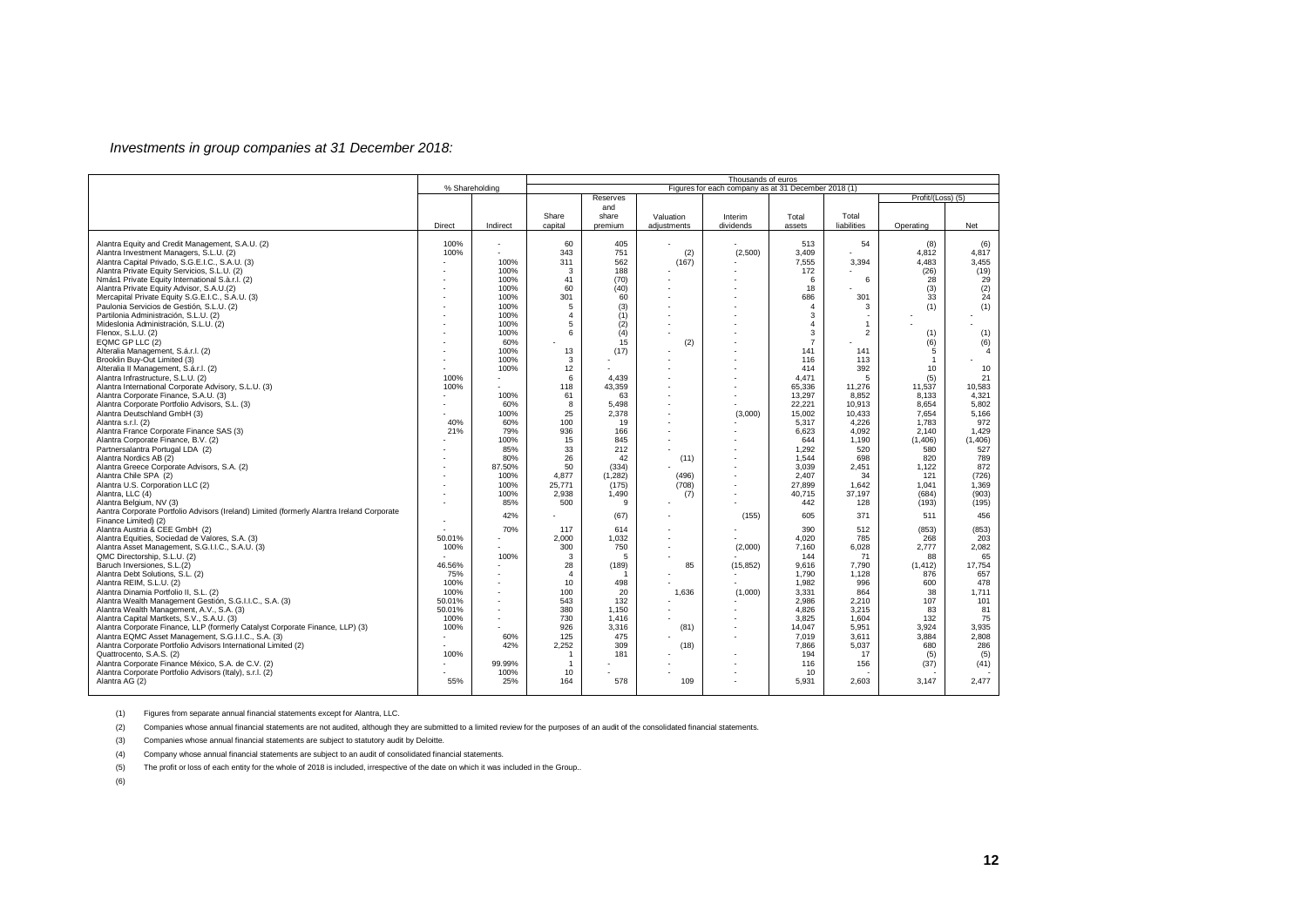### *Interests in associates and jointly-controlled entities at 30 June 2019:*

|                                                                                                                                                                                                                                                                                                                                                                                                            |                          |                                                                                               |                                                               |                                     | Thousands of Euros                  |                                        |                                    |                                                     |                                             |                                                                        |                                       |                                           |  |
|------------------------------------------------------------------------------------------------------------------------------------------------------------------------------------------------------------------------------------------------------------------------------------------------------------------------------------------------------------------------------------------------------------|--------------------------|-----------------------------------------------------------------------------------------------|---------------------------------------------------------------|-------------------------------------|-------------------------------------|----------------------------------------|------------------------------------|-----------------------------------------------------|---------------------------------------------|------------------------------------------------------------------------|---------------------------------------|-------------------------------------------|--|
|                                                                                                                                                                                                                                                                                                                                                                                                            |                          |                                                                                               |                                                               |                                     |                                     |                                        |                                    | Figures for each Company as at 30 June 2019 (1) (2) |                                             |                                                                        |                                       |                                           |  |
|                                                                                                                                                                                                                                                                                                                                                                                                            |                          |                                                                                               |                                                               |                                     |                                     | Reserves                               |                                    |                                                     |                                             |                                                                        | Profit (loss)                         |                                           |  |
|                                                                                                                                                                                                                                                                                                                                                                                                            | % Shareholding<br>Direct | Indirect                                                                                      | Carrying<br>Amount<br>$(*)$                                   | Accumulated<br>Impairment (*)       | Share<br>Capital                    | and<br>Share<br>Premium                | Valuation<br>Adjustment            | Interim<br>Dividends                                | Total<br>Assets                             | Total<br>Liabilties                                                    | Operating                             | Net                                       |  |
| Holdings in jointly controlled enterprises:<br>Alpina Real Estate GP I, S.A., in liquidation<br>Alpina Real Estate GP II, S.A., in liquidation<br>Alpina Real Estate GP, S.A., in liquidation<br>Phoenix Recovery Management, S.L.<br>Tertenia Directorship, S.L.                                                                                                                                          | 50%<br>50%<br>50%<br>50% | $\blacksquare$<br>$\overline{\phantom{a}}$<br>$\overline{\phantom{a}}$<br>50%                 | 65<br>16<br>102<br>$\sim$                                     | (43)                                | 31<br>31<br>31                      | 14<br>120<br>218<br>224                | $\overline{\phantom{a}}$<br>$\sim$ | . .<br>. .                                          | 75<br>206<br>466<br>792<br>78               | 30<br>55<br>222<br>541<br>75                                           | $\binom{4}{31}$<br>(1)                | $(1)$<br>$(5)$<br>23<br>(1)               |  |
| Holdings in associates:<br>Nplus1 Singer Ltd<br>Landmark Capital, S.A.<br>Alantra Wealth Management Gestión, S.G.I.I.C., S.A.<br>Alantra Wealth Management, A.V., S.A.<br>Access Capital Partners Group, S.A.<br>Nplus1 Daruma Finansal Danışmanlık Hizmetleri A.Ş.<br>Nplus1 Daruma Gayrimenkul Kurumsal Finansman Danişmanlik Hizmetleri<br>A.S.<br>Nolus1 Daruma Turizm Yatırım Finansal Dan, Hiz, A, S | . .<br>24.99%<br>24.99%  | 27.46%<br>30.95%<br>$\overline{\phantom{a}}$<br>$\overline{\phantom{a}}$<br>35%<br>35%<br>28% | 6,081<br>4,525<br>1.000<br>2,926<br>18,997<br>470<br>35<br>13 | (3, 431)<br>$\sim$<br>(470)<br>(35) | 128<br>1,082<br>543<br>380<br>5.661 | 30,091<br>781<br>130<br>1,143<br>(283) | (2,489)<br>(16)<br>(225)           | $\sim$<br>$\sim$<br>. .<br>$\sim$                   | 37,061<br>2,884<br>1.834<br>3,426<br>26,017 | 6,566<br>1.346<br>1.179<br>1,869<br>19,102<br>$\overline{\phantom{a}}$ | 3,499<br>(309)<br>(18)<br>34<br>2,716 | 2,765<br>(309)<br>$^{(18)}_{34}$<br>1,762 |  |

(\*) In the separate financial statements of the company holding the equity interest.

(1) Figures from separate annual financial statements, except for Nplus1 Singer Ltd, Landmark Capital, S.A. and Access Capital Partners Group S.A., which are from consolidated accounts.<br>(2) Figures not audited.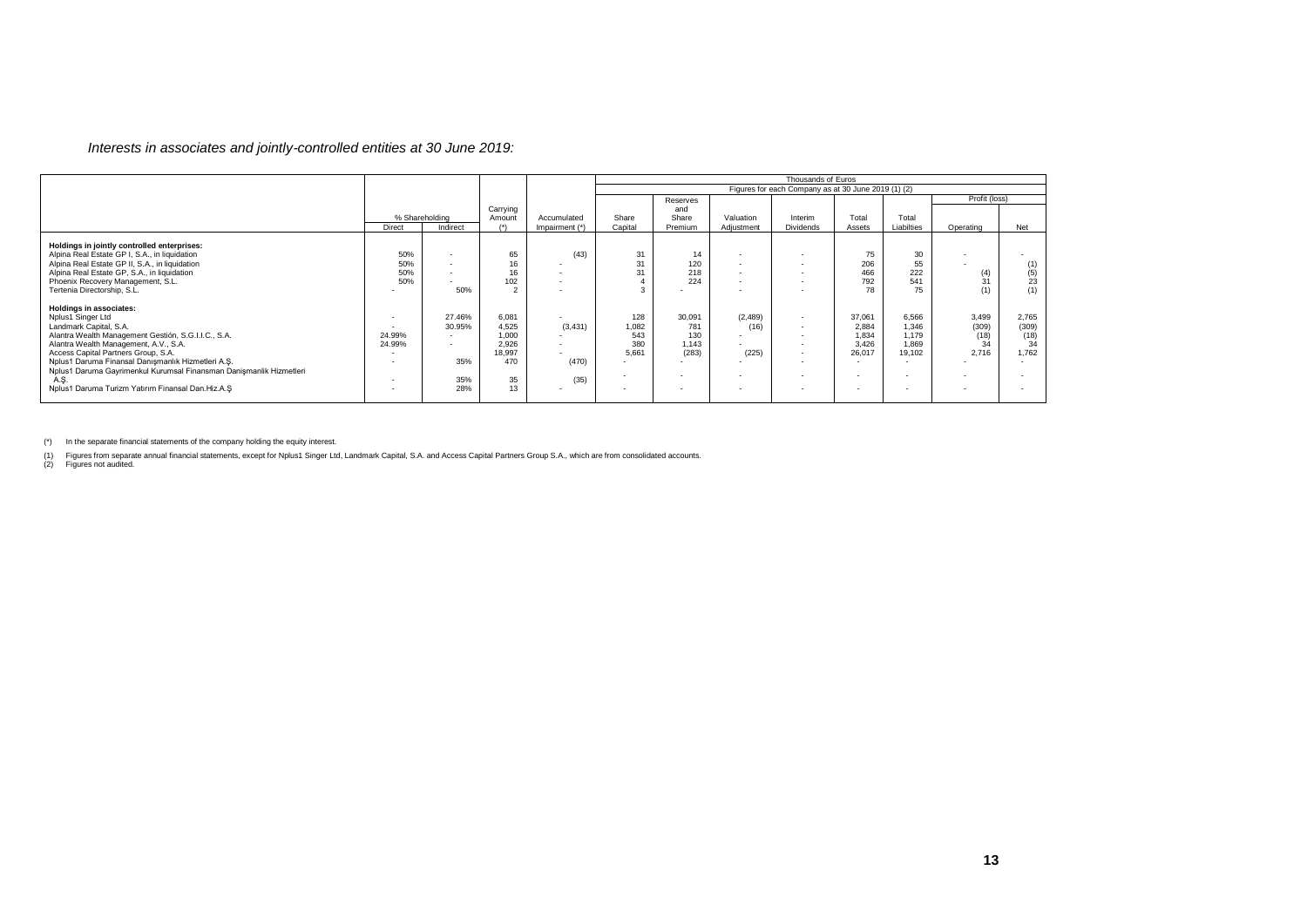### *Interests in associates and jointly-controlled entities at 31 December 2018:*

|                                                                                                                                                                                                                                                                                       |                          |                                       |                                                   |                                                                                               |              | Thousands of euros<br>Figures for each company as at 31 December 2018 (1) |                  |           |                               |                             |                                     |                         |
|---------------------------------------------------------------------------------------------------------------------------------------------------------------------------------------------------------------------------------------------------------------------------------------|--------------------------|---------------------------------------|---------------------------------------------------|-----------------------------------------------------------------------------------------------|--------------|---------------------------------------------------------------------------|------------------|-----------|-------------------------------|-----------------------------|-------------------------------------|-------------------------|
|                                                                                                                                                                                                                                                                                       |                          |                                       |                                                   |                                                                                               |              | Reserves                                                                  |                  |           |                               |                             | Profit/(Loss)(4)                    |                         |
|                                                                                                                                                                                                                                                                                       |                          | % Shareholding                        | Carrying                                          | Accumulated                                                                                   | Share        | and<br>share                                                              | Valuation        | Interim   | Total                         | Total                       |                                     |                         |
|                                                                                                                                                                                                                                                                                       | Direct                   | Indirect                              | amount (*)                                        | impairment (*)                                                                                | capital      | premium                                                                   | adjustments      | dividends | assets                        | liabilities                 | Operating                           | Net                     |
| Holdings in jointly controlled enterprises:<br>Alpina Real Estate GP I, S.A., in liquidation (2)<br>Alpina Real Estate GP II, S.A., in liquidation (2)<br>Alpina Real Estate GP, S.A., in liquidation (2)<br>Phoenix Recovery Management, S.L. (3)<br>Tertenia Directorship, S.L. (2) | 50%<br>50%<br>50%<br>50% | $\overline{\phantom{a}}$<br>50%       | 65<br>16<br>16<br>102<br>$\overline{\phantom{0}}$ | (43)<br>$\overline{\phantom{0}}$<br>$\overline{\phantom{a}}$<br>$\overline{\phantom{a}}$<br>۰ | 31<br>31     | 14<br>120<br>218<br>224<br>$\sim$                                         | . .<br>. .       | (225)     | 75<br>206<br>466<br>970<br>79 | 30<br>55<br>222<br>678      | $\sim$<br>. .<br>$(4)$<br>88<br>301 | (1)<br>(5)<br>64<br>301 |
| Holdings in associates:<br>Nplus1 Singer Ltd (3)<br>Landmark Capital, S.A. (3)<br>Nplus1 Daruma Finansal Danışmanlık Hizmetleri A.Ş.<br>Nplus1 Daruma Gayrimenkul Kurumsal Finansman Danişmanlik Hizmetleri<br>A.S.<br>Nolus1 Daruma Turizm Yatırım Finansal Dan.Hiz.A.S              |                          | 27.46%<br>30.95%<br>35%<br>35%<br>28% | 6,081<br>4,525<br>470<br>35<br>13                 | (1, 840)<br>(470)<br>(35)                                                                     | 128<br>1.082 | 27,970<br>(43)                                                            | (2, 404)<br>(16) |           | 45,294<br>2.766               | 12.253<br>919<br>. .<br>. . | 9,293<br>1.152                      | 7,347<br>824            |

(\*) In the separate financial statements of the company holding the equity interest.

(1) Figures from separate annual financial statements, except for Nplus1 Singer Ltd and Landmark Capital, S.A., which are from consolidated accounts.

(2) Companies whose annual financial statements are not audited, although they are submitted to a limited review for the purposes of an audit of the consolidated financial statements.

(3) Companies whose annual financial statements are audited by Deloitte and at the consolidated level in the cases of Nplus1 Singer Ltd and Landmark Capital, S.A.

(4) The profit or loss of each entity for the whole of 2018 is included, irrespective of the date on which it was included in the Group.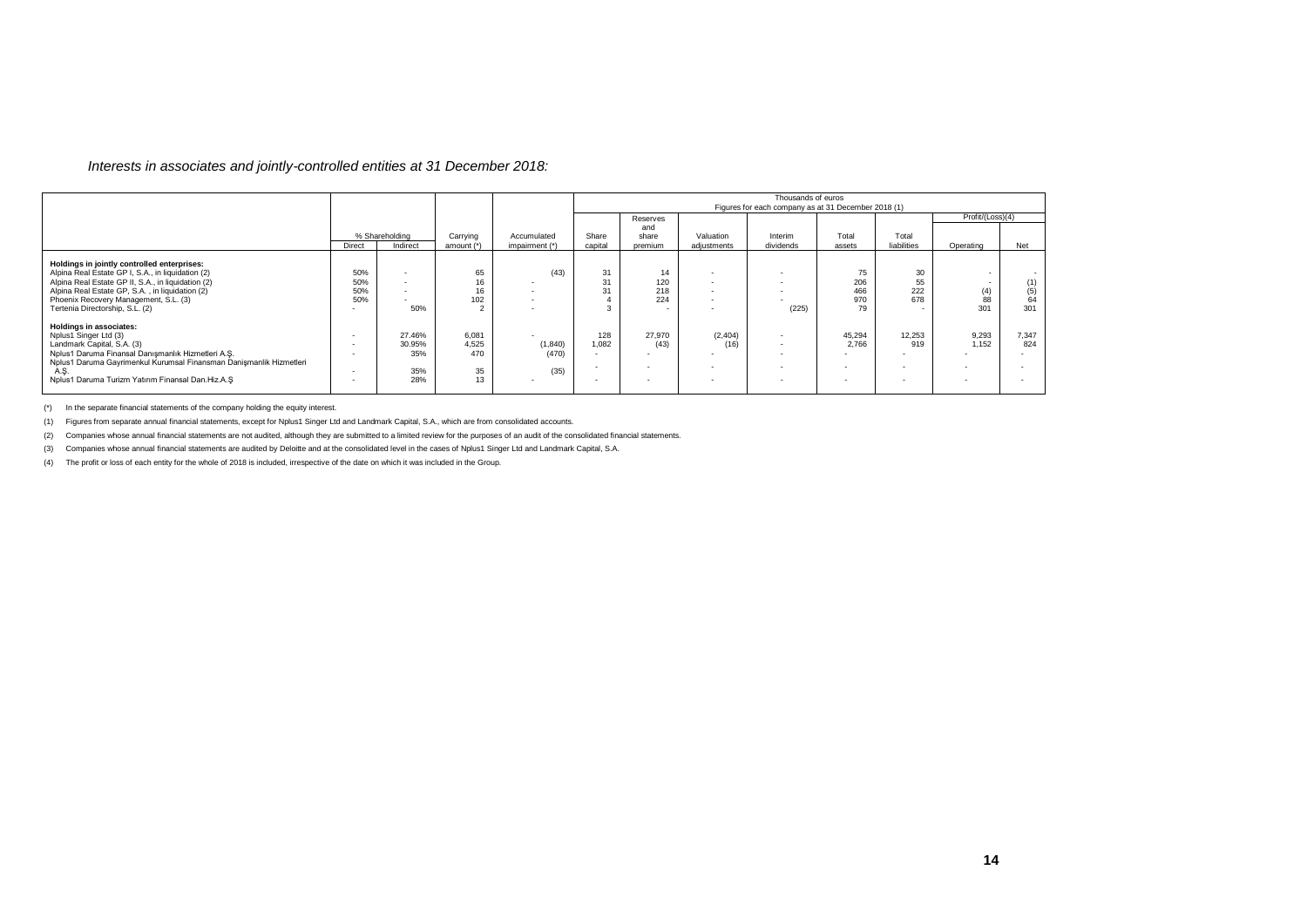### **Separate financials statements**

The separate financial statements of the Group´s parent (Alantra Partner, S.A.) were prepared in accordance with the Spanish general Chart of Accounts (*Plan General de Contabilidad*) approved by Royal Decree 1.514/2007 of 16 November, and the sector-specific versions thereof. The Group recognises its investments in subsidiaries, associates and jointly-controlled entities at cost in the separate financial statements, as stipulated in the Spanish General Chart of Accounts and permitted by IAS 27 "Consolidated and separate financials statements".

The financial statements of Alantra Partners, S.A. at 30 June 2019 and 31 December 2018 are as follows: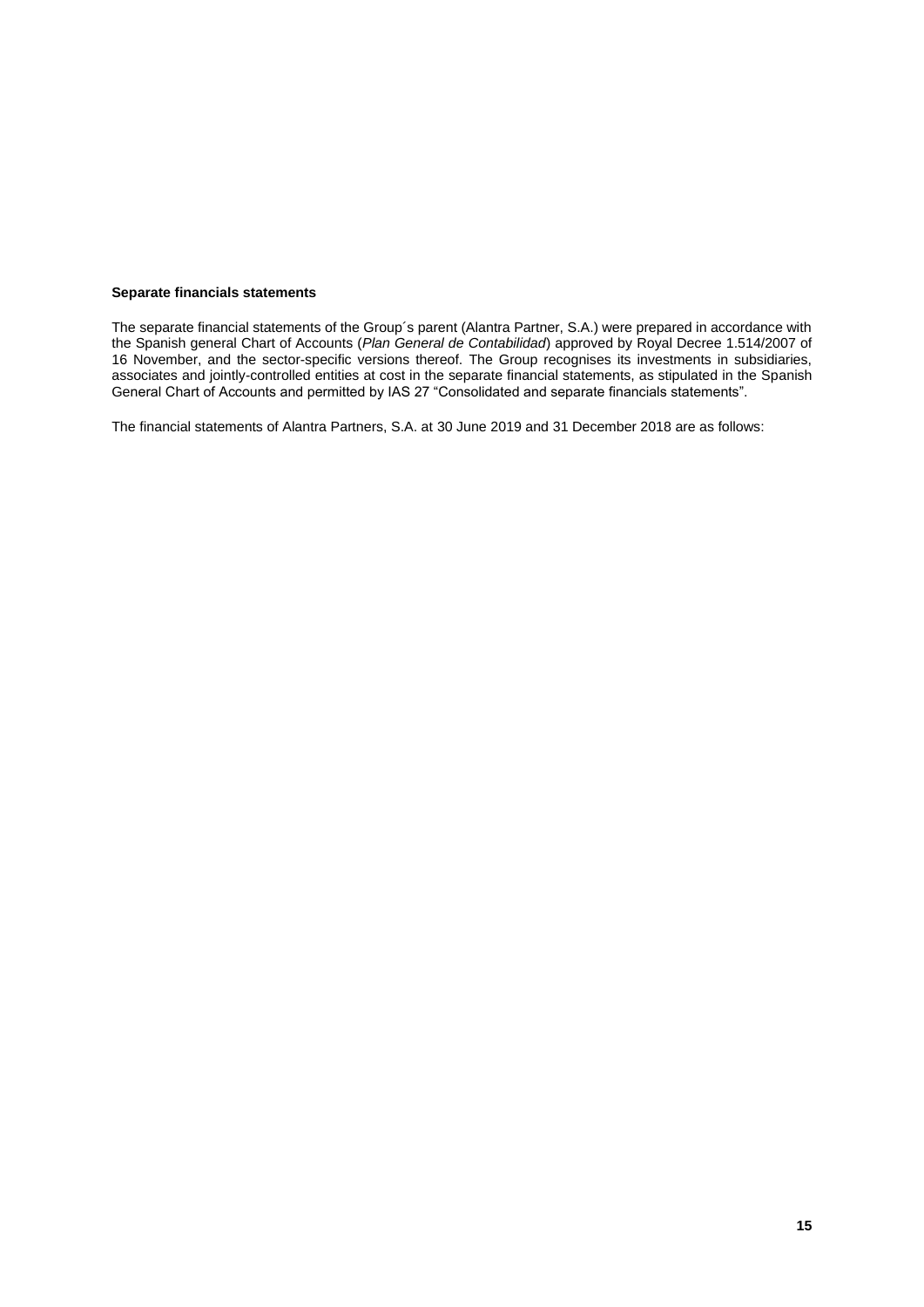#### **BALANCE SHEET AT 30 JUNE 2019 AND 31 DECEMBER 2018**

(Thousand of euros)

|                                                | 30/06/2019  | 31/12/2018 (*) |                                                  | 30/06/2019  | 31/12/2018 (*)           |
|------------------------------------------------|-------------|----------------|--------------------------------------------------|-------------|--------------------------|
| <b>ASSET</b>                                   | (Unaudited) |                | <b>LIABILITIES AND EQUITY</b>                    | (Unaudited) |                          |
|                                                |             |                |                                                  |             |                          |
| <b>NON-CURRENT ASSETS:</b>                     | 193,312     | 158,577        | <b>EQUITY:</b>                                   | 198,512     | 194,945                  |
| Intangible assets                              | 168         | 149            | <b>OWN FUNDS-</b>                                | 201,416     | 197,589                  |
| Inmovilizado material                          | 1,502       | 126            | Capital                                          | 115,894     | 115,894                  |
| Property, plant and equipment -                | 160,287     | 120,456        | Share premium                                    | 111,863     | 111,863                  |
| Equity instruments                             | 160,259     | 120,428        | Reserves-                                        | (37, 162)   | (38, 330)                |
| Loans to companies                             | 28          | 28             | Legal and statutory reserves                     | 23,191      | 22,316                   |
| Long-term financial investments-               | 30,550      | 37,041         | Other reserves                                   | (60, 353)   | (60, 646)                |
| Equity instruments                             | 25,999      | 33,581         | Treasury shares and own equity instruments       | (398)       | (768)                    |
| Loans to third parties                         | 4,334       | 3,304          | Profit (loss) for the period                     | 18,626      | 33,978                   |
| Other financial assets                         | 217         | 156            | Interim dividend                                 | (7, 407)    | (25, 048)                |
| <b>Deferred tax assets</b>                     | 805         | 805            | Other equity instruments                         |             |                          |
|                                                |             |                |                                                  |             |                          |
|                                                |             |                | <b>VALUATION ADJUSTMENTS-</b>                    | (2,904)     | (2, 644)                 |
|                                                |             |                | Available-for-sale-financial assets              | (2,904)     | (2,644)                  |
|                                                |             |                |                                                  |             |                          |
|                                                |             |                |                                                  |             |                          |
|                                                |             |                |                                                  |             |                          |
|                                                |             |                |                                                  |             |                          |
|                                                |             |                | <b>NON-CURRENT LIABILITIES:</b>                  | 3,225       | 3,199                    |
| <b>CURRENT ASSETS</b>                          | 30,852      | 51,200         | <b>Non-current provisions</b>                    | 534         | 534                      |
| Non-current assets held for sale               |             | 7,853          | Non-current payables                             | 2,458       | 2,446                    |
| Trade and other receivables:-                  | 21,862      | 26,635         | <b>Deferred tax liabilities</b>                  | 233         | 219                      |
| Trade receivables                              | 12          | 67             |                                                  |             |                          |
| Receivable from Group companies and associates | 11,142      | 23,001         |                                                  |             |                          |
| Sundry accounts receivable                     | 368         |                | <b>CURRENT LIABILITIES:</b>                      | 22,427      | 11,633                   |
| Employee receivable                            | 113         | 80             | <b>Current payables</b>                          |             | $\overline{\phantom{a}}$ |
| Other receivables from the tax authorities     | $\sim$      | ٠              | Current payables, group companies and associates | 11.387      | 1,210                    |
| Current tax assets                             | 10,227      | 3,487          | Acreedores comerciales y otras cuentas a pagar-  | 11,040      | 10,423                   |
| <b>Current financial investments</b>           | 4,175       | 8,113          | Other payables                                   | 1,697       | 2,870                    |
| Cash and cash equivalents-                     | 4,815       | 8,599          | Employee payables                                | 9,138       | 3,308                    |
| Cash                                           | 4,815       | 8,599          | Other payables to the tax authorities            |             |                          |
| Cash equivalents                               |             |                | Current tax liabilities                          | 205         | 4,245                    |
| <b>TOTAL ASSETS</b>                            | 224,164     | 209,777        | TOTAL EQUITY AND LIABILITIES                     | 224,164     | 209,777                  |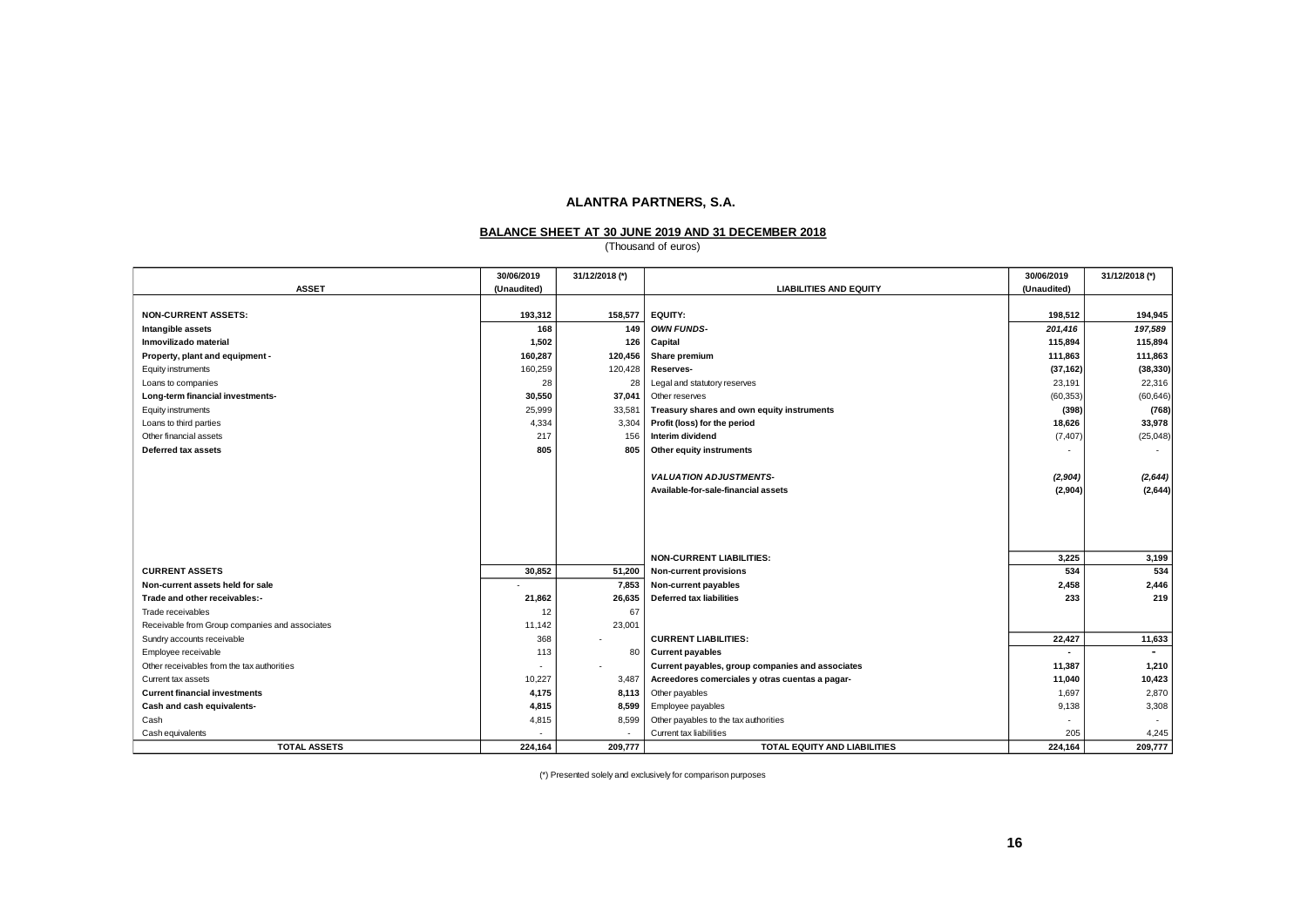#### **INCOME STATEMENTS FOR THE SIX MONTHS PERIODS ENDED 30 JUNE 2019 AND 2018**

(Thousand of euros)

|                                                                            | 30/06/2019<br>(Unaudited) | 30/06/2018 (*)<br>(Unaudited) |
|----------------------------------------------------------------------------|---------------------------|-------------------------------|
|                                                                            |                           |                               |
| <b>CONTINUING OPERATIONS:</b>                                              |                           |                               |
| Revenue                                                                    | 22,352                    | 22,350                        |
| Other operating income-                                                    |                           |                               |
| Non-core and other current operating income                                |                           |                               |
| Personnel expenses-                                                        | (8,921)                   | (2, 290)                      |
| Wages, salaries and similar expenses                                       | (8,639)                   | (2,054)                       |
| Employee benefits expense                                                  | (282)                     | (236)                         |
| Other operating cost-                                                      | (3, 357)                  | (2,884)                       |
| Outside services                                                           | (3,279)                   | (2,807)                       |
| Taxes                                                                      | (78)                      | (77)                          |
| Losses, impairment and changes in trade provisions                         |                           |                               |
| Depreciation and amortisation                                              | (113)                     | (123)                         |
| Impairment losses and gains (losses) on disposal of non-current assets-    |                           |                               |
| Impairment and losses                                                      |                           |                               |
| Negative goodwill in business combinations                                 |                           |                               |
| <b>OPERATING PROFIT (LOSS)</b>                                             | 9,961                     | 17,053                        |
|                                                                            |                           |                               |
| <b>Finance income-</b>                                                     | 212                       | 294                           |
| Form marketable securities and other financial instruments                 |                           |                               |
| Group companies and associates                                             |                           | 272                           |
| Third parties                                                              | 212                       | 22                            |
| <b>Finance cost</b>                                                        | (41)                      | (22)                          |
| <b>Exchange differences</b>                                                | 15                        | (42)                          |
| Impairment losses and gains (losses) on disposal of financial instruments- | 7,912                     | 201                           |
| Impairment and losses                                                      | (37)                      | 104                           |
| Gains (losses) on disponsals and others                                    | 7,949                     | 97                            |
| <b>NET FINANCE INCOME (EXPENSE)</b>                                        | 8,098                     | 431                           |
| <b>PROFIT (LOSS) BEFORE TAX</b>                                            | 18,059                    | 17,484                        |
| Income tax                                                                 | 567                       | 3,557                         |
| PROFIT (LOSS) FOR THE PERIOD FROM CONTINUING OPERATIONS                    | 18,626                    | 21,041                        |
| <b>DISCONTINUED OPERATIONS</b>                                             |                           |                               |
|                                                                            |                           |                               |
| PROFIT (LOSS) FOR THE PERIOD                                               | 18,626                    | 21.041                        |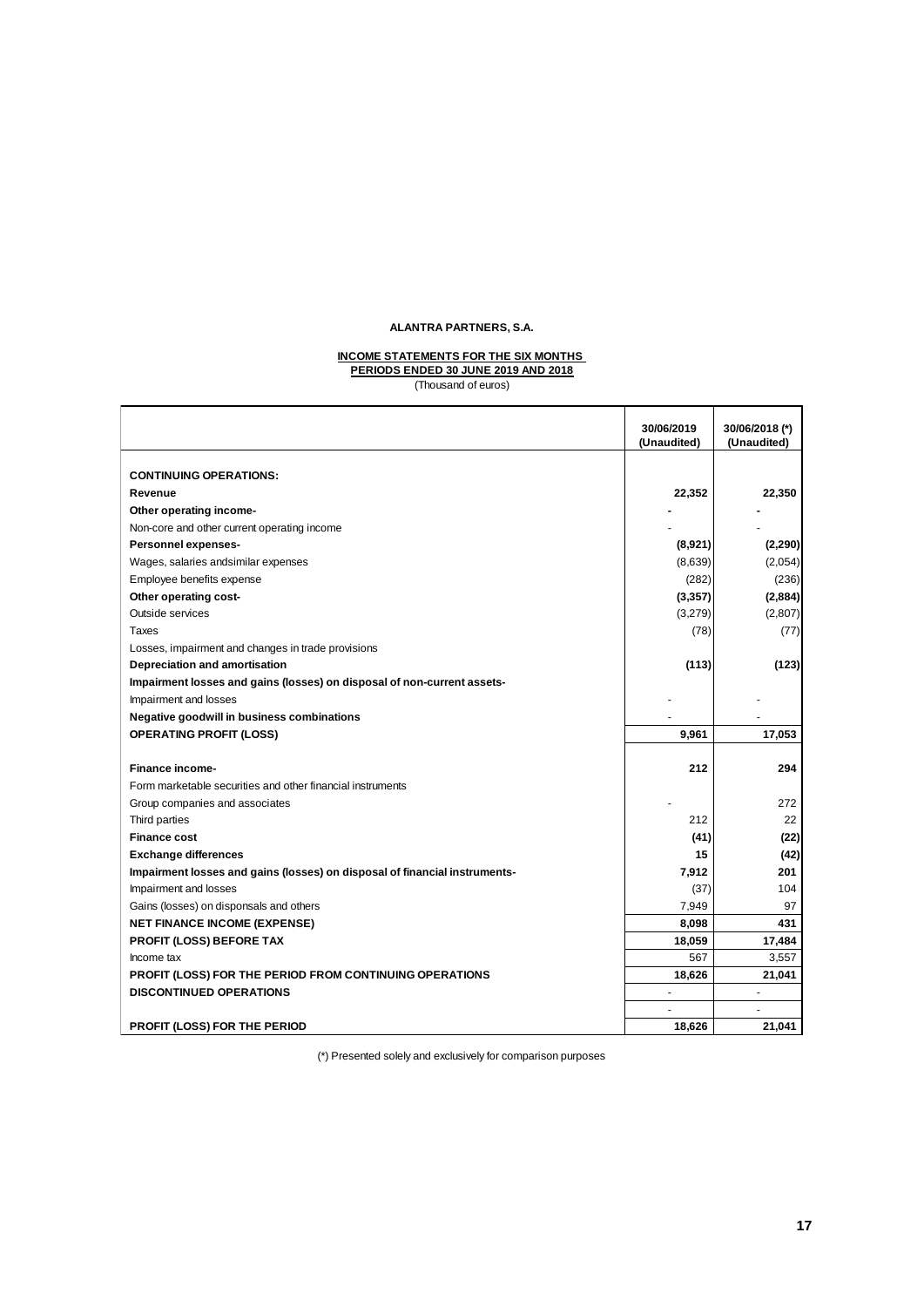### **A) STATEMENTS OF RECOGNISED INCOME AN EXPENSE STATEMENTS OF CHANGES IN EQUITY FOR THE SIX MONTHS PERIODS ENDED 30 JUNE 2019 AND 2018**

(Thousands of euros)

|                                                              | 30/06/2019<br>(Unaudited) | 30/06/2018 (*)<br>(Unaudited) |
|--------------------------------------------------------------|---------------------------|-------------------------------|
| PROFIT (LOSS) FOR THE PERIOD                                 | 18,626                    | 21,041                        |
|                                                              |                           |                               |
| Income and expense recognised directly in equity             |                           |                               |
| <b>Measurement of financial instruments</b>                  | (345)                     | (161)                         |
| Available-for-sale financial assets                          | (345)                     | (161)                         |
| Other income (expense)                                       |                           |                               |
| Cash flow hedges                                             |                           |                               |
| Grants, donations and bequests received                      |                           |                               |
| Actuarial gains and losses and other adjustments             |                           |                               |
| <b>Tax effect</b>                                            | 85                        | 40                            |
| TOTAL INCOME AND EXPENSE RECOGNISED DIRECTLY IN EQUITY       | (260)                     | (121)                         |
|                                                              |                           |                               |
| Amounts transferred to the income statements                 |                           |                               |
| <b>Measurement of financial instruments</b>                  |                           |                               |
| Available-for-sale financial assets                          |                           |                               |
| Other income (expenses)                                      |                           |                               |
| Cash flow hedges                                             |                           |                               |
| Grants, donations and bequests received                      |                           |                               |
| <b>Tax effect</b>                                            |                           |                               |
| TOTAL AMOUNTS TRANSFERRED TO THE INCOME STATEMENT            |                           |                               |
| TOTAL RECOGNISED INCOME AND EXPENSE                          | 18,366                    | 20,920                        |
| (*) Presented solely and exclusively for comparison purposes |                           |                               |
|                                                              |                           | 18                            |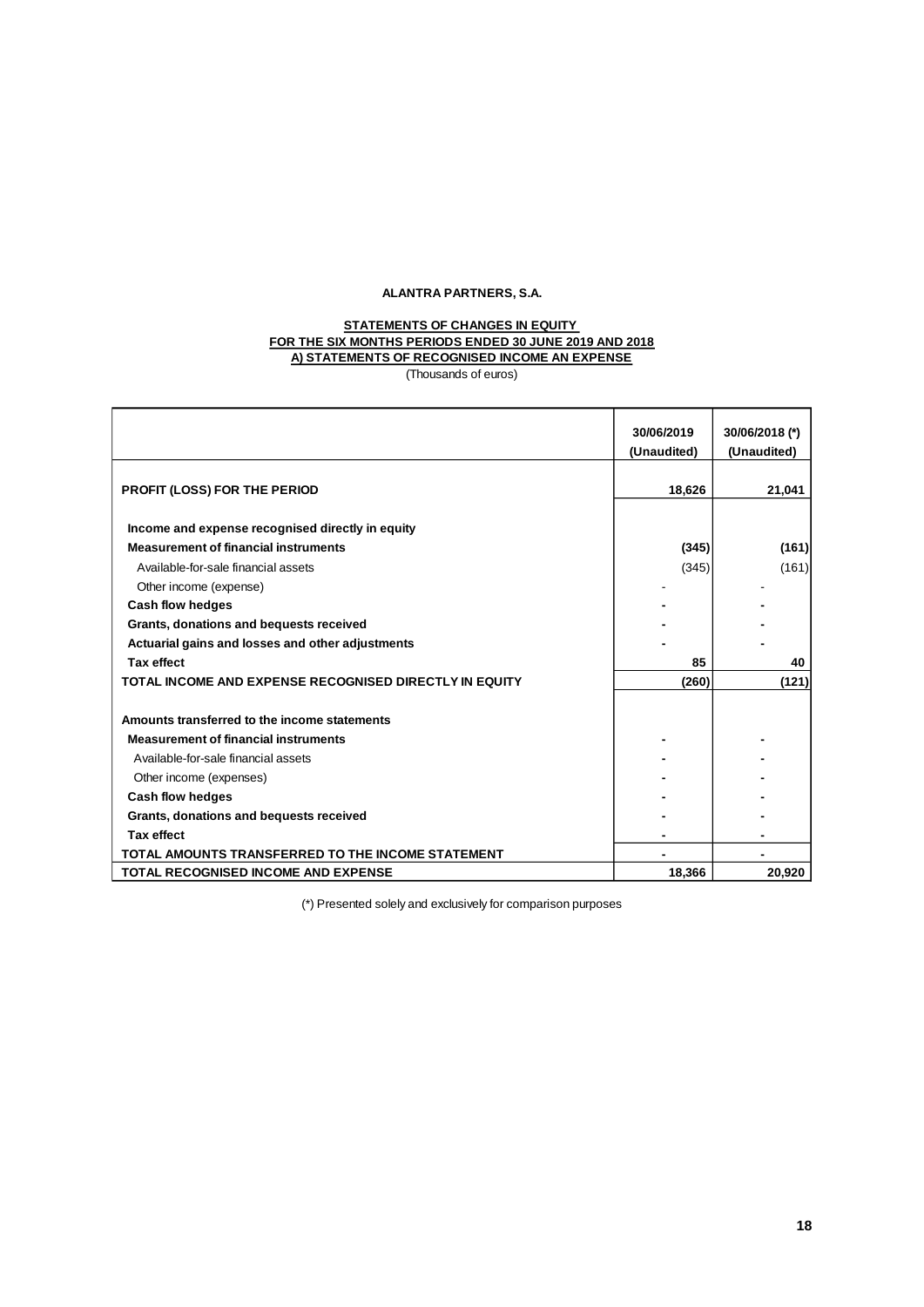#### **STATEMENTS OF CHANGES IN EQUITY B) STATEMENTS OF TOTAL CHANGES IN EQUITY FOR THE SIX MONTHS PERIODS ENDED 30 JUNE 2019 AND 2018** (Thousands of euros)

|                                                 | Capital                  | Share<br>Premium         | Treasury<br><b>Reserves</b><br><b>Shares</b> |                          | Profit (loss)<br>for the period | Interim<br>dividend      | Other<br>Equity<br><b>Instruments</b> | Valuation<br>Adjustments | Grants,<br>donations<br>and bequests received | Total                    |
|-------------------------------------------------|--------------------------|--------------------------|----------------------------------------------|--------------------------|---------------------------------|--------------------------|---------------------------------------|--------------------------|-----------------------------------------------|--------------------------|
| CLOSING BALANCE AT 31 DECEMBER 2018 (*)         | 115,894                  | 111,863                  | (38, 330)                                    | (768)                    | 33,978                          | (25, 048)                |                                       | (2,644)                  |                                               | 194,945                  |
| Adjustments for changes in accounting criteria  |                          | $\overline{\phantom{a}}$ |                                              |                          | ٠                               | $\overline{\phantom{a}}$ |                                       |                          |                                               |                          |
| Restatements to correct errors                  | $\sim$                   | $\overline{\phantom{a}}$ | $\overline{\phantom{a}}$                     |                          | ٠                               |                          |                                       | $\sim$                   |                                               | $\overline{\phantom{a}}$ |
| ADJUSTED OPENING BALANCE AT 1 JANUARY 2019 (*)  | 115,894                  | 111,863                  | (38, 330)                                    | (768)                    | 33,978                          | (25, 048)                | $\overline{\phantom{a}}$              | (2,644)                  | $\sim$                                        | 194,945                  |
| Total recognised income and expense             |                          |                          |                                              | ۰                        | 18.626                          | $\overline{\phantom{a}}$ |                                       | (260)                    |                                               | 18,366                   |
| Transactions with shareholders:                 |                          |                          |                                              |                          |                                 |                          |                                       |                          |                                               |                          |
| Equity issues                                   |                          |                          |                                              |                          | $\overline{\phantom{a}}$        | $\overline{\phantom{a}}$ |                                       |                          |                                               |                          |
| Shares canceled                                 |                          |                          |                                              |                          |                                 | $\overline{\phantom{a}}$ |                                       |                          |                                               |                          |
| Conversion of financial liabilities into equity |                          |                          | $\overline{\phantom{a}}$                     |                          |                                 |                          |                                       |                          |                                               |                          |
| Dividend distribution                           |                          |                          |                                              | $\overline{\phantom{a}}$ |                                 | (7, 407)                 |                                       | . .                      |                                               | (7, 407)                 |
| Transactions with treasury shares (net)         |                          |                          | 293                                          | 370                      |                                 |                          |                                       |                          |                                               | 663                      |
| Business combinations                           |                          | $\overline{\phantom{a}}$ |                                              |                          | ۰                               | $\overline{\phantom{a}}$ |                                       | . .                      |                                               |                          |
| Other transactions                              |                          | $\overline{\phantom{a}}$ |                                              | ۰                        | ٠                               | $\overline{\phantom{a}}$ |                                       |                          |                                               |                          |
| Other changes in equity                         | $\overline{\phantom{a}}$ |                          | 875                                          |                          | (33,978)                        | 25,048                   |                                       |                          |                                               | (8,055)                  |
| CLOSING BALANCE AT 30 JUNE 2019 (*) (**)        | 115,894                  | 111,863                  | (37, 162)                                    | (398)                    | 18,626                          | (7, 407)                 |                                       | (2,904)                  |                                               | 198,512                  |

|                                                 |                          |                          |                          |               |                |                          | Other                    |             | Grants,               |         |
|-------------------------------------------------|--------------------------|--------------------------|--------------------------|---------------|----------------|--------------------------|--------------------------|-------------|-----------------------|---------|
|                                                 |                          | Share                    |                          | Treasury      | Profit (loss)  | Interim                  | Equity                   | Valuation   | donations             |         |
|                                                 | Capital                  | Premium                  | <b>Reserves</b>          | <b>Shares</b> | for the period | dividend                 | <b>Instruments</b>       | Adjustments | and bequests received | Total   |
|                                                 |                          |                          |                          |               |                |                          |                          |             |                       |         |
| CLOSING BALANCE AT 31 DECEMBER 2017 (*)         | 111,518                  | 94,138                   | (38, 701)                | (1, 138)      | 25,227         | (16, 548)                | . .                      | (2, 335)    |                       | 172,161 |
| Adjustments for changes in accounting criteria  | ۰.                       |                          | $\overline{\phantom{a}}$ | ٠             | ٠              | $\overline{\phantom{a}}$ | ٠                        |             |                       | ۰.      |
| Restatements to correct errors                  | $\overline{\phantom{a}}$ | . .                      | $\overline{\phantom{a}}$ | ٠             | ٠              | ٠                        | $\sim$                   | <b>.</b>    |                       | ۰.      |
| ADJUSTED OPENING BALANCE AT 1 JANUARY 2018 (*)  | 111,518                  | 94,138                   | (38, 701)                | (1, 138)      | 25,227         | (16, 548)                | $\overline{\phantom{a}}$ | (2, 335)    |                       | 172,161 |
| Total recognised income and expense             | $\sim$                   |                          | $\overline{\phantom{a}}$ |               | 21,041         | $\overline{\phantom{a}}$ | $\overline{\phantom{a}}$ | (121)       |                       | 20,920  |
| Transactions with shareholders:                 |                          |                          |                          |               |                |                          |                          |             |                       |         |
| Equity issues                                   |                          |                          |                          |               |                |                          |                          |             |                       |         |
| Shares canceled                                 |                          |                          | $\overline{\phantom{a}}$ |               | ٠              |                          |                          |             |                       |         |
| Conversion of financial liabilities into equity |                          |                          |                          |               | ۰              |                          |                          |             |                       |         |
| Dividend distribution                           |                          |                          | $\overline{\phantom{a}}$ | ۰             | ٠              | (6,070)                  | ٠                        |             |                       | (6,070) |
| Transactions with treasury shares (net)         |                          |                          |                          |               | ۰              |                          |                          |             |                       |         |
| Business combinations                           |                          |                          |                          |               | ٠              |                          |                          | <b>.</b>    |                       |         |
| Other transactions                              |                          | . .                      | 30                       |               | ۰.             | ۰                        | ٠                        | $\sim$      |                       | 30      |
| Other changes in equity                         |                          | $\overline{\phantom{a}}$ | 981                      |               | (25, 227)      | 16,548                   | ٠                        |             |                       | (7,698) |
| CLOSING BALANCE AT 30 JUNE 2018 (*) (**)        | 111,518                  | 94,138                   | (37,690)                 | (1, 138)      | 21,041         | (6,070)                  |                          | (2, 456)    |                       | 179,343 |

(\*) Presented solely and exclusively for comparison purposes (\*\*) Unaudited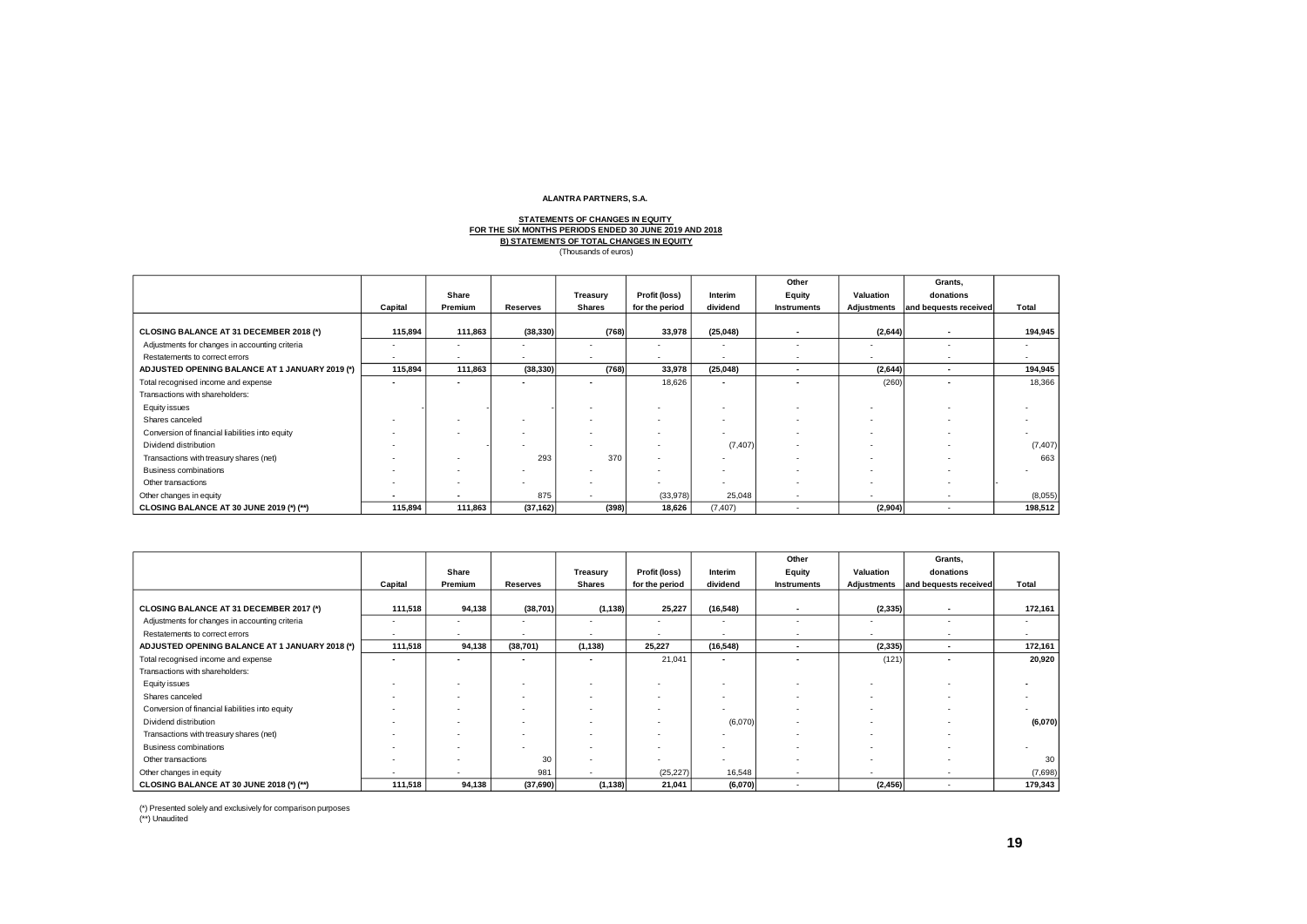# **STATEMENTS OF CASH FLOWS FOR THE**

# **SIX MONTHS PERIODS ENDED 30 JUNE 2019 AND 2018**

(Thousands of euros)

|                                                                          | 30/06/2019  | 30/06/2018 (*) |
|--------------------------------------------------------------------------|-------------|----------------|
|                                                                          | (Unaudited) | (Unaudited)    |
|                                                                          |             |                |
| CASH FLOW FROM (USED IN) OPERATING ACTIVITIES:                           | 39,328      | 13,302         |
| Profit (loss) before tax                                                 | 18,059      | 17,484         |
| Adjustments to profit and loss                                           | 150         | 123            |
| Depreciation and amortisation                                            | 113         | 123            |
| Other net adjustments to profit (loss)                                   | 37          |                |
| Changes in working capital                                               | 5,624       | (19, 304)      |
| Other cash flows from operating activities                               | 15,495      | 14,999         |
| Interest paid                                                            |             |                |
| Dividends received                                                       | 14,651      | 16,067         |
| Interest received                                                        |             |                |
| Income tax recovered / (paid)                                            | 844         | (1,068)        |
| Other sums received / (paid) from operating activities                   |             |                |
|                                                                          |             |                |
| <b>CASH FLOW FROM INVESTING ACTIVITIES</b>                               | (27, 650)   | (8,060)        |
| <b>Payment for investments-</b>                                          | (45, 782)   | (8,236)        |
| Group companies, associates and business units                           | (39, 971)   |                |
| Property, plant and equipment, intangible assets and investment property | (1,512)     | (79)           |
| Other financial assets                                                   | (4,299)     | (8, 157)       |
| Other assets                                                             |             |                |
| Proceeds from sale of investment-                                        | 18,132      | 176            |
| Group companies, associates and business units                           | 4,067       |                |
| Property, plant and equipment, intangible assets and investment property |             |                |
| Other financial assets                                                   | 14,065      | 176            |
| Other assets                                                             |             |                |
|                                                                          |             |                |
| <b>CASH FLOW FROM FINANCING ACTIVITIES</b>                               | (15, 462)   | (13,768)       |
| Sums received / (paid) in respect of equity instruments                  |             |                |
| <b>Issuance</b>                                                          |             |                |
| Redemptions                                                              |             |                |
| Acquisitions                                                             |             |                |
| Disposal                                                                 |             |                |
| Grants, donations and bequests received                                  |             |                |
| Sums received / (paid) in respect of financial liability instruments     |             |                |
| <b>Issuance</b>                                                          |             |                |
| Repayment and redemptions                                                |             |                |
| Dividends paid and payments on other equity instruments                  | (15, 462)   | (13, 768)      |
|                                                                          |             |                |
| <b>EFFECT OF CHANGES IN EXCHANGE RATES</b>                               |             |                |
| NET INCREASE (DECREASE) IN CASH AND CASH EQUIVALENTS                     | (3,784)     | (8,526)        |
|                                                                          |             | 18,005         |
| Cash and cash equivalents, opening balance                               | 8,599       |                |
| Cash and cash equivalents, closing balance                               | 4,815       | 9,479          |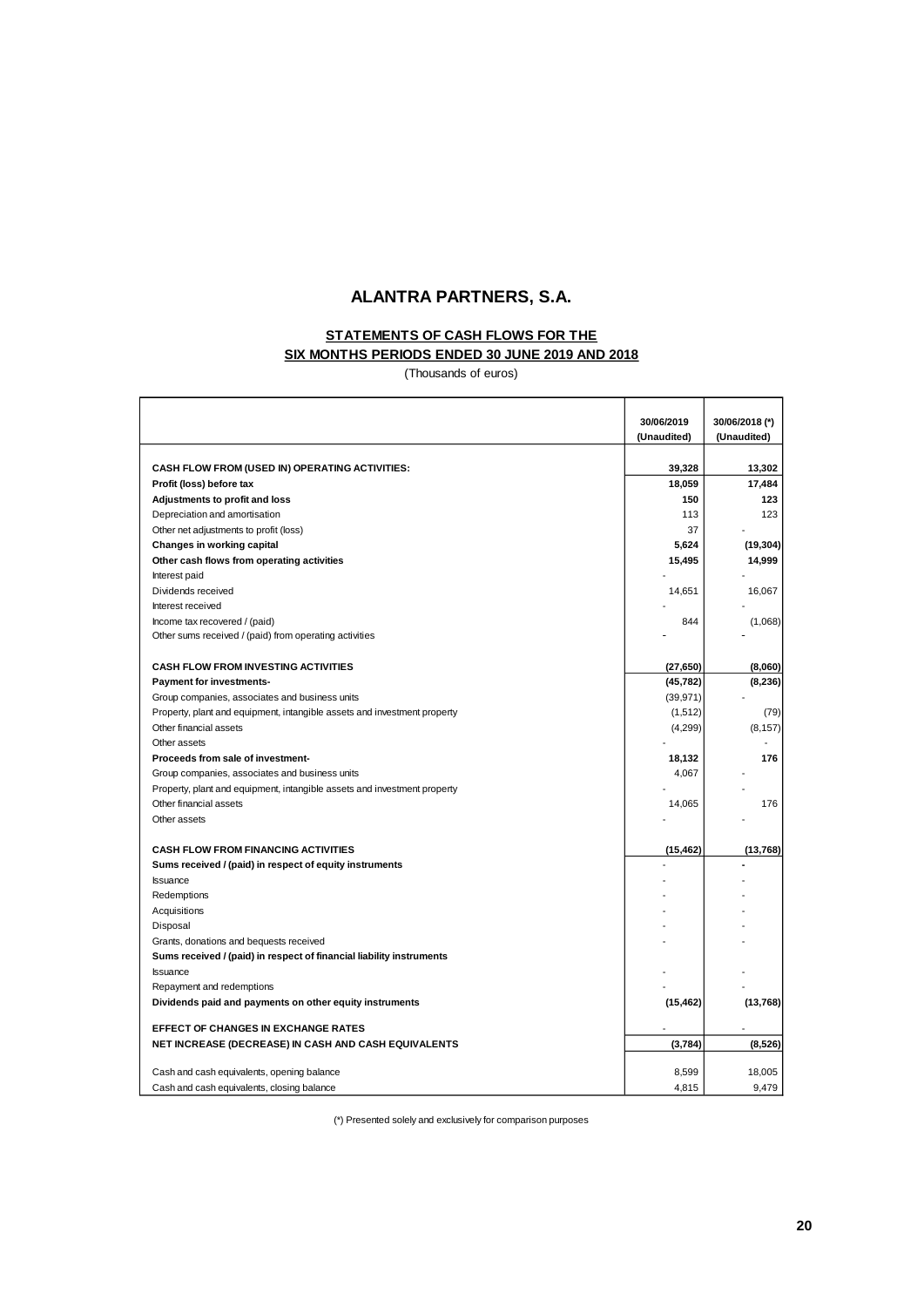#### *2.6 Foreign currency transactions*

The Group's functional currency and presentation currency in its consolidated financial statements is the euro. Therefore, transactions in currencies other than the euro are deemed to be foreign currency transactions and are recognised by applying the exchange rates prevailing at the date of the transaction.

Balances in foreign currencies are translated to euros in two consecutive phases:

- Translation of foreign currency to the functional currency (currency of the primary economic environment in which the entity operates) and
- Translation to euros of the aforesaid balances in the functional currencies of the entities with a noneuro functional currency.

Exchange differences arising on translating foreign currency balances into the functional currency are generally recognised at their net value in the consolidated profit and loss statement under "Exchange differences". As an exception to this rule, exchange differences affecting the value of financial instruments measured at fair value through profit or loss are recognised in the consolidated profit and loss statement together with all other changes that may affect the fair value of the instrument, and exchange differences affecting exchange differences arising on non-monetary items measured at fair value through equity under "Items that can be subsequently reclassified to profit and loss for the period – Translation differences" in the consolidated balances sheet. Also, the exchange differences arising in financial instruments classified as available for sale are recorded under "Items that can be subsequently reclassified to profit and loss for the period – Available-for-sale financial assets" in the consolidated balance sheet, without differentiating them from the rest of the changes that may be recorded in their fair value.

At the reporting date, monetary assets and liabilities denominated in foreign currencies are translated to euros at the rates then prevailing. Any resulting gains or losses, where applicable, are recognised directly in the consolidated profit and loss statement in the year in which they arise.

The gain from acquiring a foreign operation is expressed in the functional currency of the foreign operation and converted at the year-end exchange rate.

Exchange gains or losses deriving from intragroup monetary items payable or receivable in a currency other than the functional currency of one of the parties are not eliminated on consolidation. Unless the monetary item forms part of the net investment in a foreign company, these differences are therefore recognised in the consolidated profit and loss statement.

The exchange rates used by the Company in translating the foreign currency balances to euros for the purpose of preparing the financial statements, taking into account the criteria mentioned above, were the official rates published by the European Central Bank.

At 30 June 2019 and 31 December 2018 the Group held foreign currency in cash (understood to be a currency other than the functional currency for each individual company). The Group granted foreign currency loans to the former shareholders of Downer & Company, LLC and holds other assets and liabilities in foreign currency. The Company also recognized loans denominated in foreign currency with some Group companies. These items essentially generated a net loss during the six-month period ended 30 June 2019 totalling EUR176 thousand (a net loss of EUR57 thousand during the six-month period ended 30 June 2018), and these losses are recognized under the heading "Exchange differences" in the consolidated profit and loss statement.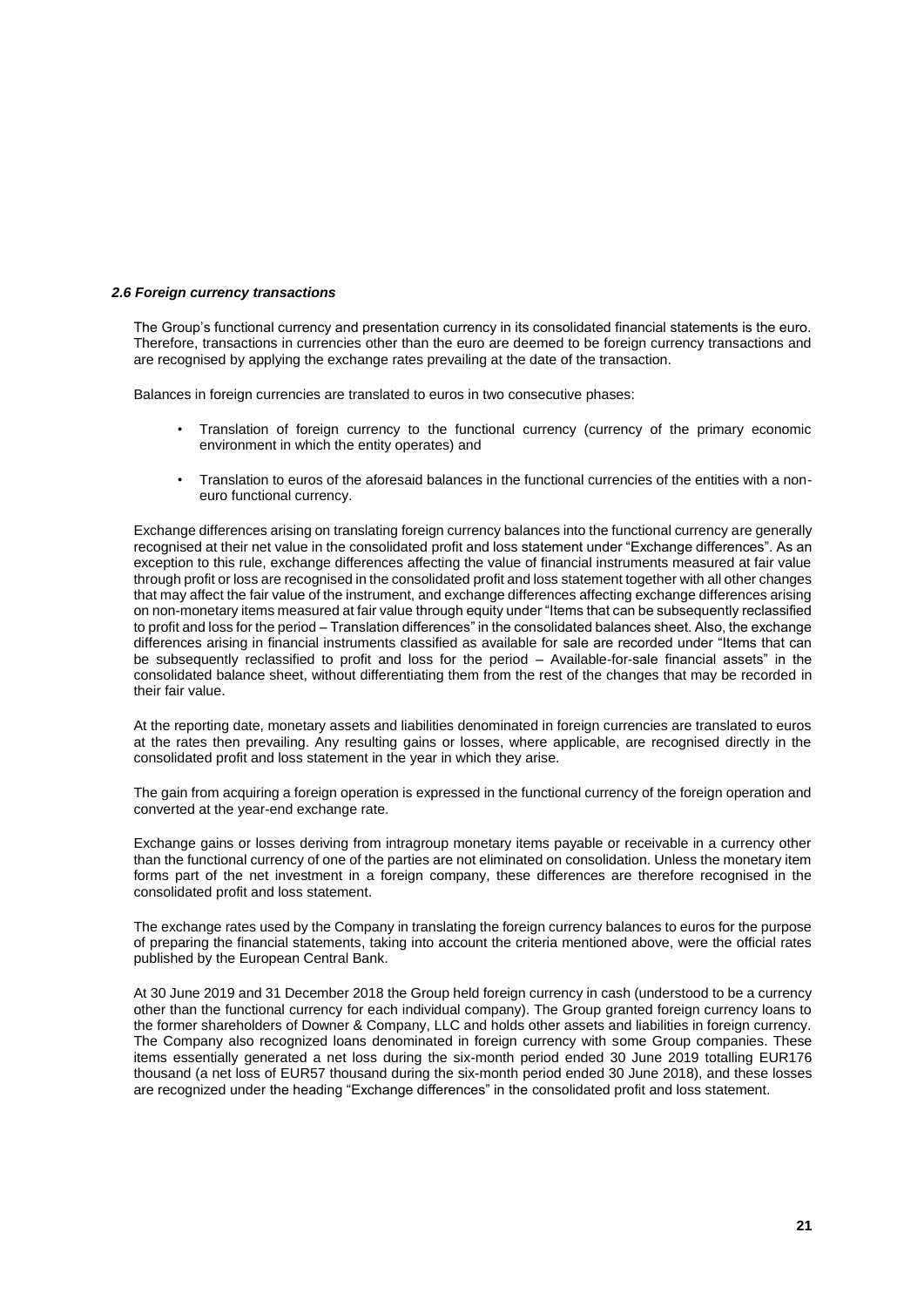#### *Translation of financial statements denominated in foreign currencies*

The financial statements of subsidiaries with a functional currency other than the presentation currency (the euro) were translated to euros as follows:

- The assets and liabilities in their balance sheets were translated at the exchange rates prevailing at the end of the reporting period.
- Equity items were translated at historical exchange rates.
- Income statement items and the corresponding reserves were translated at the cumulative average exchange rates for the period in which they arose. Pursuant to that policy, the Group considers that during the year there were significant variations in exchange rates which, due to their relevance for the accounts as a whole, required application of the exchange rate prevailing at the transaction date instead of the aforesaid average exchange rates.
- Any resulting exchange differences were recognised as a separate component of equity under "Items that can be subsequently reclassified to profit and loss for the period – Translation differences" or "Non-controlling interests".

When control, joint control or a significant influence over a company with a functional currency other than the euro is lost, the translation differences recognised as a component of equity relating to that company are recognised in profit or loss at the same time as the gain or loss on the disposal is recognised. If the investee with a functional currency other than the euro is a jointly-controlled entity or associate and it is partially disposed of, without giving rise to a change in its classification as an investee or the jointly-controlled entity becomes an associate, only the proportional part of the translation differences is recognised in profit or loss. If an ownership interest in a subsidiary with these characteristics is disposed of without losing control over said company, this proportional part of the cumulative translation difference is attributed to the share of non-controlling interests.

The functional currency of the companies Nplus1 Singer Ltd and Landmark Capital, S.A., consolidated using the equity method, is the UK pound and Chilean peso, respectively. The functional currency for the company Alantra AG is Swiss franc. The functional currency for the companies Alantra, LLC, Alantra US, Corporation LLC and EQMC GP, LLC is the US dollar, for the company Alantra Corporate Finance, LLP (formerly Catalyst Corporate Finance, LLP) the UK pound, for the company Alantra Chile SPA the Chilean peso, for the company Alantra Nordics, AB the Swedish kroner and for the company Alantra Corporate Finance Mexico, S.A. de C.V. the Mexican peso. All of these companies are fully consolidated.

The effect of converting the value of the functional currency of the foreign companies into the Company's functional currency is recorded under the heading "Items that may be subsequently reclassified to profit/(loss) for the year - Exchange differences. The breakdown of this heading by company at 30 June 2019 and 31 December 2018, indicating their functional currency, is as follows: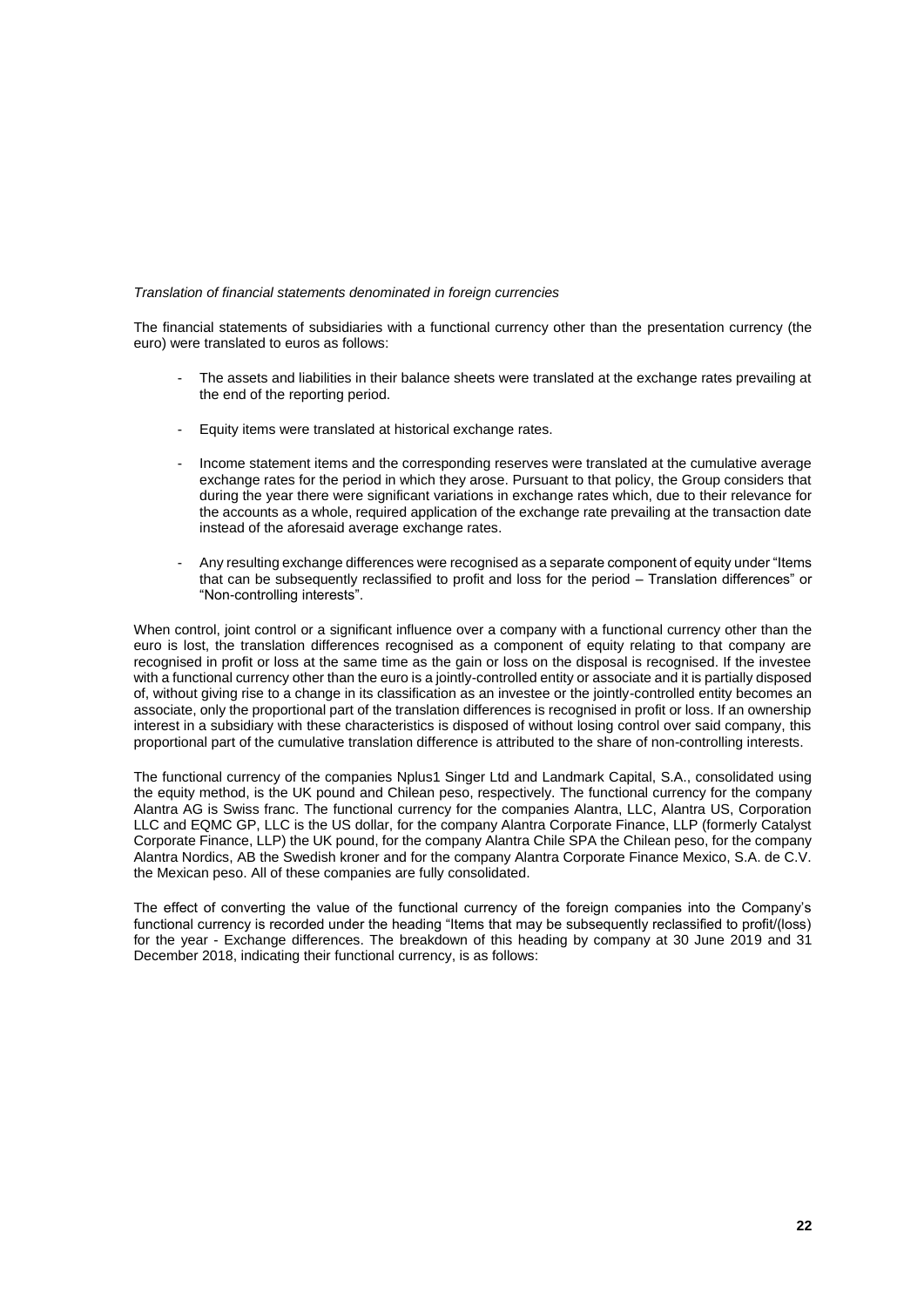|                                                        |                | Thousands of euros |            |
|--------------------------------------------------------|----------------|--------------------|------------|
|                                                        | Currency       | 30-06-2019         | 31-12-2018 |
|                                                        |                |                    |            |
| Nplus1 Singer Ltd (1) (5)                              | Pound sterling | (750)              | (724)      |
| Alantra AG (2)                                         | Swiss franc    | 596                | 445        |
| Alantra US Corporation, LLC (2) (3)                    | US dollar      | (584)              | (826)      |
| Alantra Chile SPA (2) (4)                              | Chilean peso   | (275)              | (495)      |
| EQMC GP, LLC (2)                                       | Us dollar      | (1)                | (1)        |
| Alantra Nordics, AB (2)                                | Swedish korona | (32)               | (17)       |
| Alantra Corporate Finance, LLP (2)                     | Pound sterling | (771)              | (728)      |
| Alantra Corporate Portfolio Advisors International     |                |                    |            |
| Limited $(2)$ $(6)$                                    | Pound sterling | (8)                | (17)       |
| Alantra Corporate Finance México, S.A. de C.V. (2) (6) | Mexican peso   |                    |            |
|                                                        |                | (1.826)            | (2.363)    |

(1) Equity-accounted companies (see Note 2.5).

(2) Fully-consolidated companies (see Note 2.5).

- (3) Includes the effect of unifying the consolidation of Alantra, LLC, which is fully consolidated and has the US dollar as its functional currency.
- (4) Includes the effect of unifying the consolidation of Landmark Capital, S.A., which is consolidated using the equity method and has the Chilean peso as its functional currency.
- (5) Includes the effect of unifying the consolidation of Nplus1 Singer Ltd., which is consolidated using the equity method and has the Pound sterling as its functional currency.
- (6) Company incorporated during 2018.

#### *3. Main changes in the Alantra Group's scope of consolidation*

#### *Agreement for partial sale of Alantra Wealth Management stakes (completed in 2018 and at the 2019 year-end)*

As announced by way of a Material Disclosure dated 14 December 2018, Alantra Partners, S.A. and Grupo Mutua reached an agreement for the acquisition by Grupo Mutua of approximately 25% of the share capital of Alantra Wealth Management Agencia de Valores, S.A. and Alantra Wealth Management Gestión, SGIIC, S.A. The transaction also involved the participation of the management team of Alantra Wealth Management, from whom Grupo Mutua acquired another ownership interest of approximately 25% of the share capital. Following completion of the transaction, the Group would have an equity interest of approximately 25% in both companies.

The main terms and conditions of the transaction were as follows:

- Cash consideration of EUR 23,755 thousand.
- Contingent consideration of up to EUR 6,250 thousand that will be determined based on the degree of fulfilment of the 2018-2022 business plan of Alantra Wealth Management.

Completion of this transaction was subject only to no objection being raised by the CNMV and to its being authorised, as appropriate, by the markets and competition supervisory authorities.

Once the conditions precedent to closure of this deal had been met, on 3 June 2019 the Company and Alantra Wealth Management's management team formalised and completed, in the terms described beforehand, the transfer of 50.01% of the capital of Alantra Wealth Management Agencia de Valores, S.A. and Alantra Wealth Management Gestión, SGIIC, S.A, as announced in a Material Disclosure on the same date.

On completion of the deal, the Group lost control of Alantra Wealth Management, which was reclassified to "Investments accounted for using the equity method" under assets on the consolidated statement of financial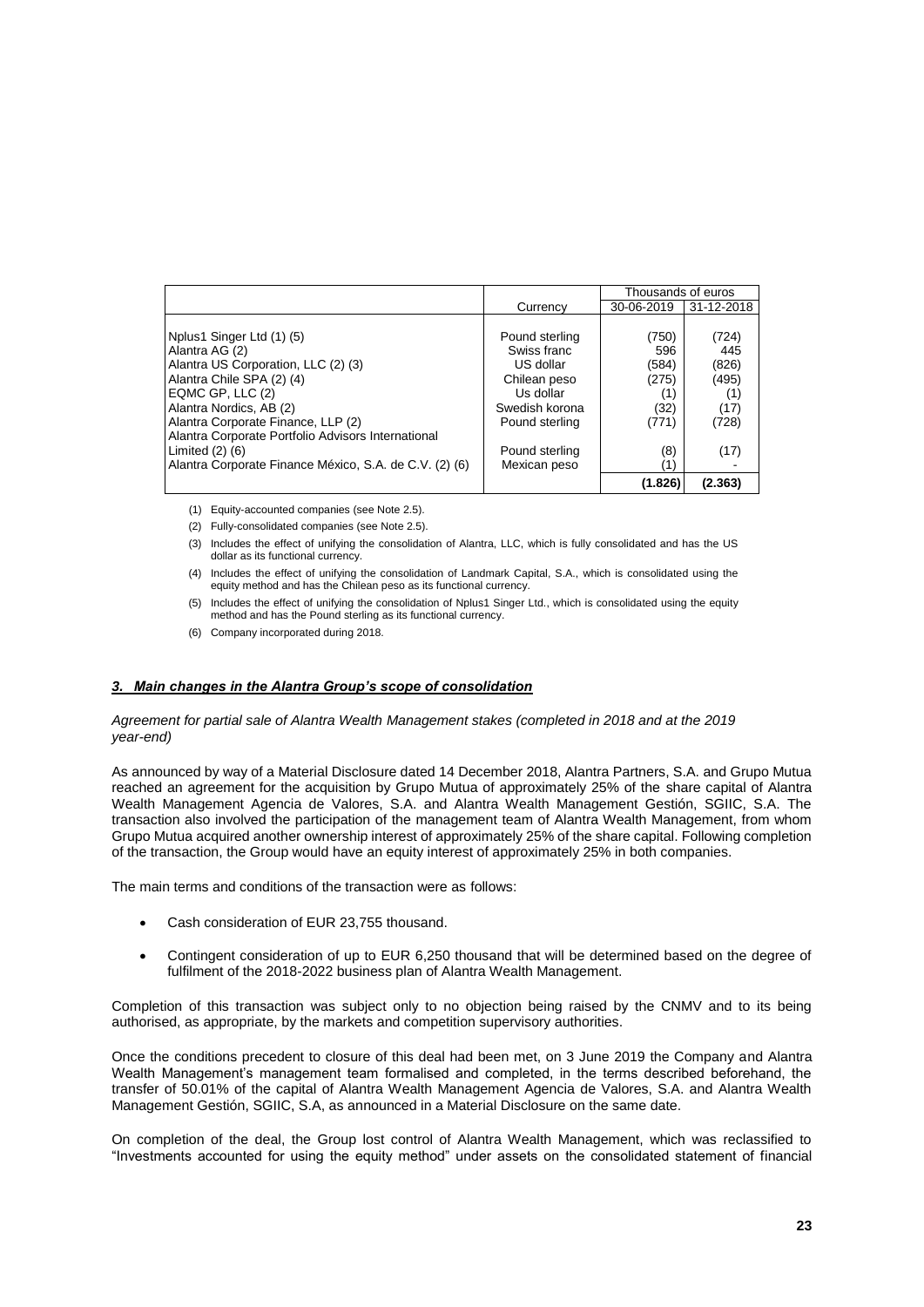position for EUR 9.492 thousand. Moreover, income of EUR 14,257 thousand was generated as a result of recognising the transaction and valuation of the retained interest for accounting purposes, which has been booked under "Gain (loss) on disposal of financial instruments - Other financial instruments" of the consolidated profit and loss statement at 30 June 2019. In addition, the financial liabilities corresponding to the put option manteined in favor by former minority interest have been derecognised, generating a profit of 5,727 thousand euros, which has been booked under "Gain (loss) on disposal of financial instruments" of the consolidated profit and loss statement at 30 June 2019.

#### *Double-phase acquisition of Access Capital Partners Group, S.A.*

As per a Material Disclosure filed with the CNMV, 19 December 2018 an agreement was reached to purchase in two steps 48.98% of Access Capital Partners Group, S.A. by taking a stake in the parent company and the operating company through the Access Group:

- In the first step, the Company will acquire 24.49% of Access Capital Partners Group, S.A. for a cash consideration of EUR 18,997 thousand.
- In 2022, the Company may then increase its stake to 48.98% through a cross call-put option at a price set according to Access Capital Partners Group, S.A.'s performance in 2021 and 2022.

After the deal, Access's current management team will retain control of it. This management company provides strategies to investment capital in non-listed companies, infrastructure and private debt through funds of funds, coinvestment funds and tailor-made solutions for clients. Access has offices in France, Belgium, the UK, Germany, Finland and Luxembourg.

Closure of the deal was only subject to obtaining the corresponding approvals from the supervisory authorities in the markets in which Access operates. According to the Material Disclosure submitted to the CNMV on 17 April 2019, once the conditions precedent to closure of this deal had been met, the first phase was formalised and completed as per the terms described beforehand.

This transaction will see the Company taking a share of Access Capital Partners Group, S.A.'s 2018 profits through dividends distributed in 2019.

### *Other transactions*

On 4 February 2019, an agreement was signed pursuant to which Alantra, s.r.l. (Italy) transferred 100% of its stake in Alantra Corporate Portfolio Advisor (Italy) s.r.l. to Alantra Corporate Portfolio Advisors International Limited for EUR 10 thousand.

On 14 February 2019, Alantra Corporate Portfolio Advisors (Portugal) Lda. was incorporated with Alantra Corporate Portfolio Advisors, S.L. and Alantra Corporate Portfolio Advisors International Limited obtaining 50% of this company's capital each for an immaterial payment.

On 21 May 2019, Alantra Corporate Portfolio Advisor, S.L. agreed to acquire 93.63% of UDA Real Estate Data, S.L.: a digital company providing technology services based on big data and artificial intelligence to the real estate sector. The purchase price of the stakes was EUR 2,945,843.71, EUR 2,128,945.79 of which was settled in cash and EUR 816,897.92 was settled as a deferred payment to certain partners on the first and second anniversary of the closing of the deal, through two payments of EUR 408,448.96 each, on fulfilment of certain conditions. At the same time, it was agreed to increase the capital of UDA Real Estate Data, S.L. by issuing 548 stakes of EUR 1 par value each and an equity premium of EUR 844,9115937. These were fully subscribed by Alantra Corporate Portfolio Advisor, S.L. As a result of the capital increase, Alantra Corporate Portfolio Advisor, S.L. obtained a 94.45% ownership interest in this investee. Also at that date, an irrevocable investment commitment was signed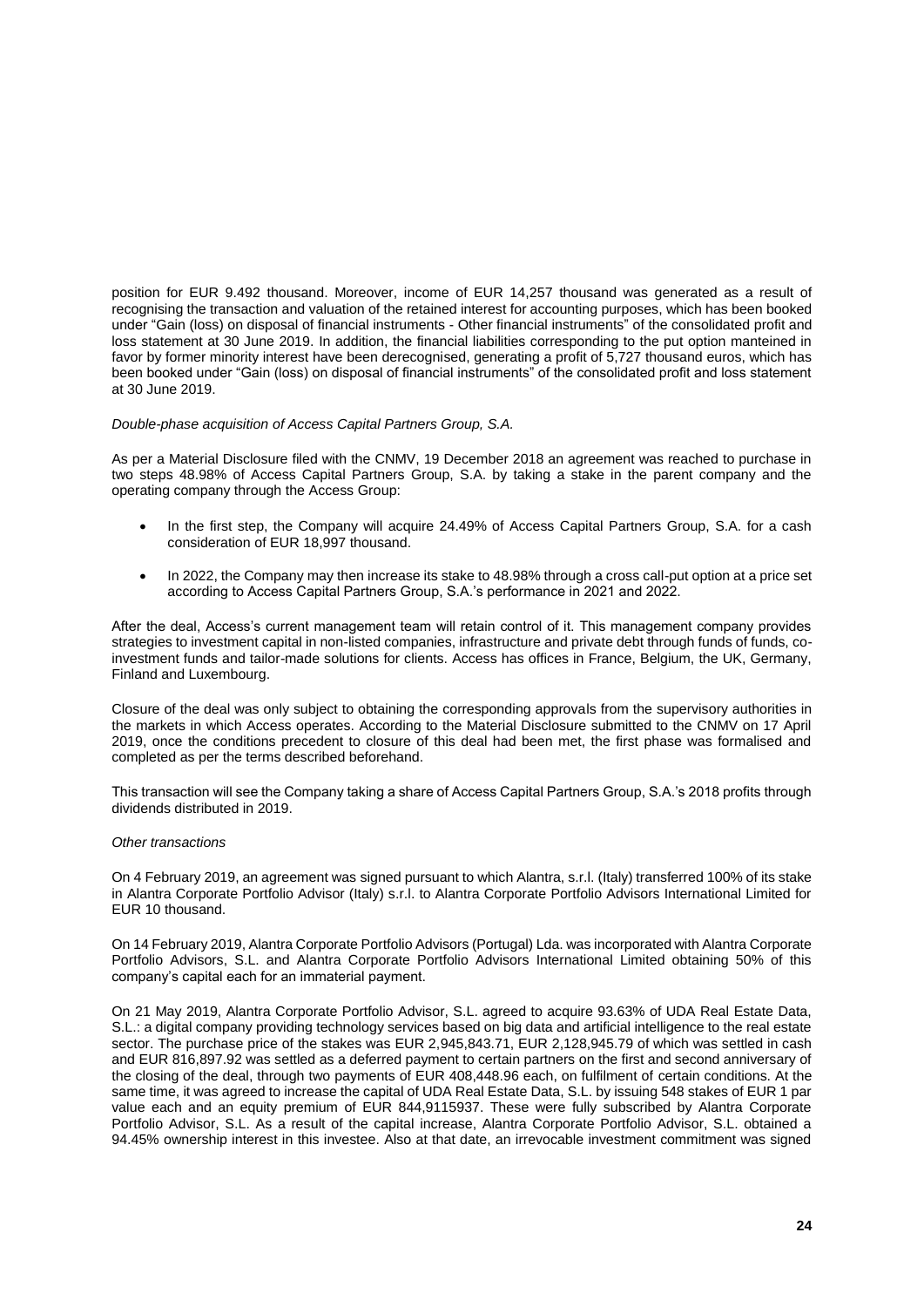by an investor, which will be formalised during the third quarter of 2019. Following its formalisation, Alantra Corporate Portfolio Advisor, S.L.'s ownership interest in UDA Real Estate Data, S.L. will amount to 85%.

On 17 May 2019, Alantra Investment Advisory (Shanghai) Co., Ltd. was incorporated with capital of USD 600 thousand, which was fully subscribed by Alantra Corporate Finance China, S.A.U. (formerly Alantra Equity and Credit Management, S.A.U.).

#### *4. Segment reporting*

In line with IFRS 8, which establishes the obligation to apply and disclose segment reporting for those companies whose equity or debt securities are quoted on public markets, or for companies which are in the process of issuing securities for quotation on public securities market, the Group presented this information in five segments in the accompanying consolidated financial statements.

An operating segment is a component of the Group that engages in business activities from which it may earn revenues and incur expenses and whose operating results are regularly reviewed by the Group's most senior operating decision-maker (Board of Directors) to make decisions about resources to be allocated to the segment and assess its performance, and for which discrete financial information is available.

The Group's segment reporting forms the basis for internal management and oversight of the performance of the different business areas. The Board of Directors is ultimately responsible for said information and for taking operating decisions concerning each of these business areas. The Group's management segments its activity pursuant to the nature of the services provided and they correspond with the business units for which accounting and management information is available:

- a) Business segments
- *Financial Advisory ("Investment Banking")*

Alantra business segment that covers the provision of financial advisory services to companies or entities in corporate finance operations and the provision of stock market brokerage and analysis services to institutional investors.

- *Asset management*

Alantra business segment that according to the Prospectus, covers management and advising in respect of assets of different types for institutional investors, high net-asset families and other professional investors and provided through specialised investment funds or through customer investment portfolios.

- *Structural*

Alantra business segment that includes revenues and expenses related to the governance structure and development of the Alantra Group (corporate governance, strategic coordination, corporate and business development, and corporate services, such as accounting and reporting, risk control, IT systems, human resources management and legal services, amongst others) and which, because they refer to the parent company of the Group (as listed company) or to the overall management thereof, are not directly attributable to the Financial Advisory or Asset Management or Portfolio segments. The Structural segment also includes invoicing of services in respect of Alantra Group companies that are classified as associates, that is, that are not fully consolidated. In Alantra's current growth phase, both in corporate and business terms, the importance of services classified as Structural justifies its consideration as an independent segment.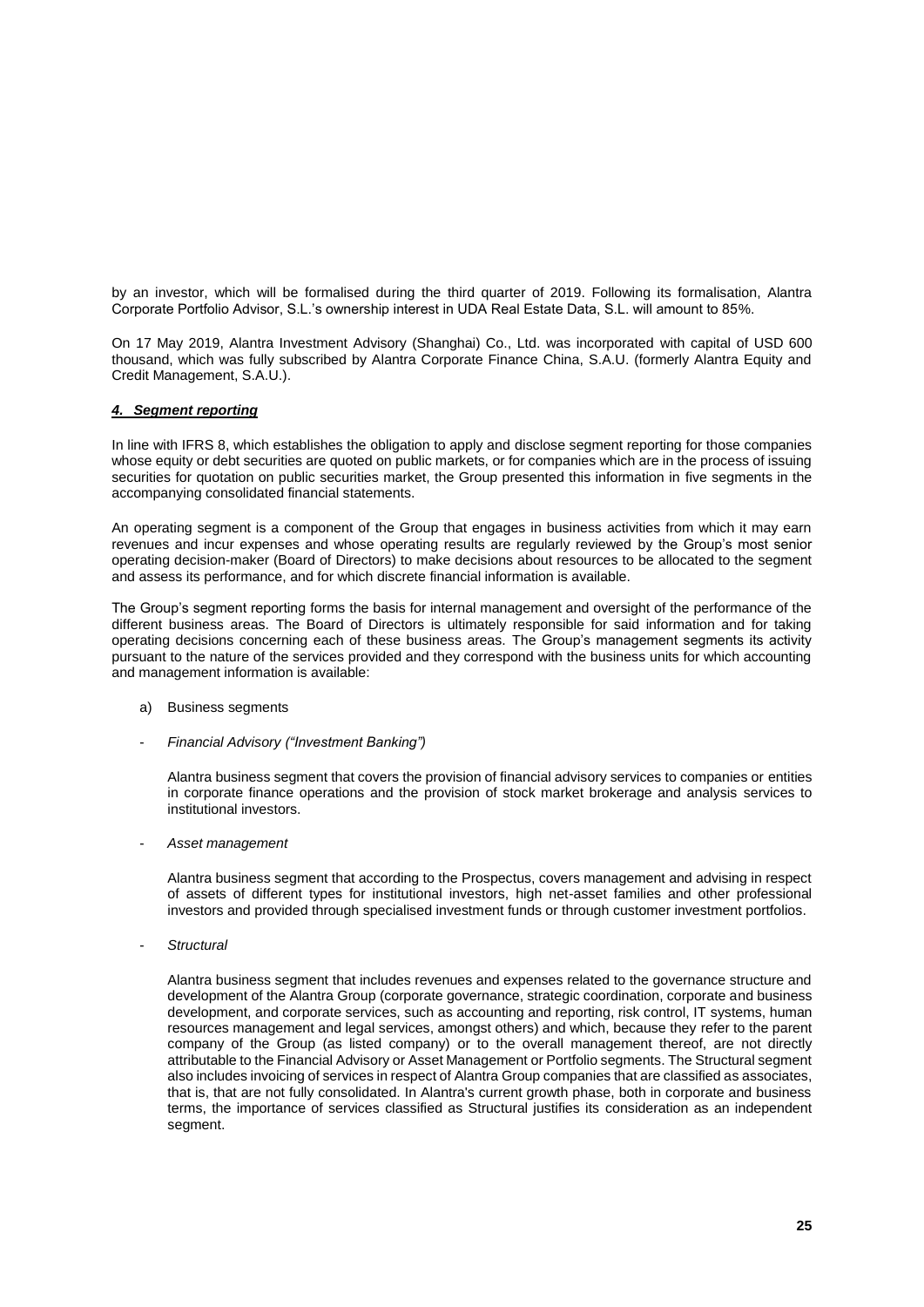These three segments are identified in aggregate as the *Fee Business*. It consists of the grouping or aggregation of the Financial Advisory, Asset Management and Structural segments, and is defined as a whole as the service provision activity, be they advisory or management services, the revenue from which is in the form of remuneration or fees and the expenses of which are those needed for its pursuit, mainly personnel expenses. Specifically excluded from the Fee Business are losses or gains originating from investments of the Group's parent company in the companies that carry on said activities (for example, from the sale of interests in companies or businesses, impairment of goodwill or net financial income from foreign currency), where such is the case, which are included in the Rest segment.

The reason for attributing 100% of the activity of the Structural segment to the Fee Business is that the greater part of time and/or funds invested in Structure are used to manage the growth and complexity from the activity classified in the Financial Advisory and Asset Management segments. This concept is especially significant because several alternative performance measures (APMs) are constructed on it.

- *Portfolio*

Business segment identified by Alantra, which is defined as the activity of generating gains through investments in and subsequent divestments of ownership interests in companies or investment vehicles or funds managed by the Alantra Group's management teams.

- *Rest.* 

This is a residual category that includes all activities that do not belong in any of the four previous business segments (that is, neither Financial Advisory, nor Asset Management, nor Structural, nor Portfolio).

The segments and other alternative performance measures used by the Alantra Group are defined in attached **Glossary of Terms**.

The table below contains the Group's consolidated profit and loss statement by segment at 30 June 2019 and 30 June 2018 (both periods are unaudited):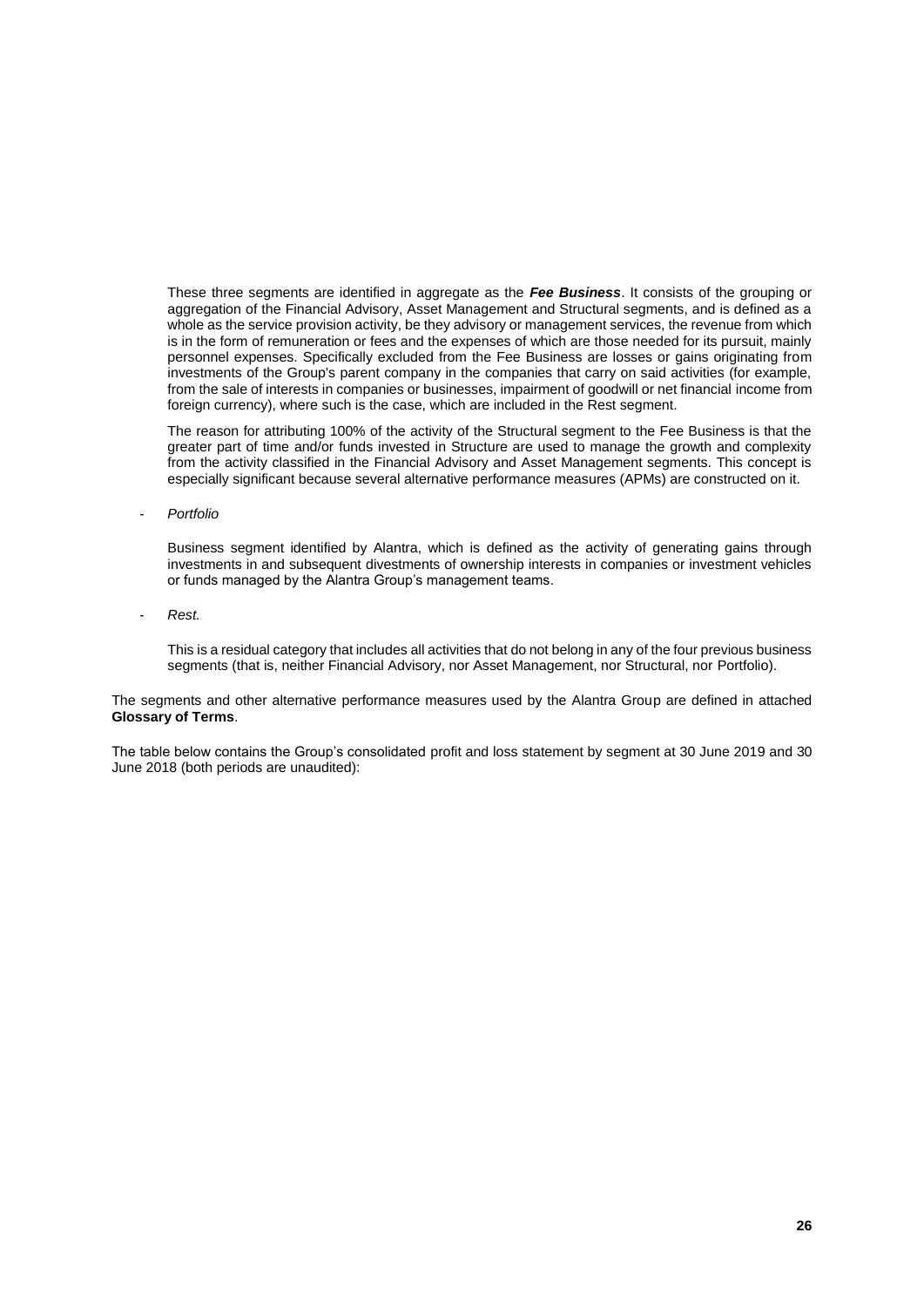|                                                                             | Investment Banking |            | Asset Management |            |            | Structure  |            | Portfolio  | Rest       |            | Consolidation adiustments |            | <b>Total Group</b> | <b>Total Group</b> |
|-----------------------------------------------------------------------------|--------------------|------------|------------------|------------|------------|------------|------------|------------|------------|------------|---------------------------|------------|--------------------|--------------------|
|                                                                             | 30/06/2019         | 30/06/2018 | 30/06/2019       | 30/06/2018 | 30/06/2019 | 30/06/2018 | 30/06/2019 | 30/06/2018 | 30/06/2019 | 30/06/2018 | 30/06/2019                | 30/06/2018 | 30/06/2019         | 30/06/2018         |
|                                                                             |                    |            |                  |            |            |            |            |            |            |            |                           |            |                    |                    |
| Revenue                                                                     | 59,576             | 45,978     | 21,703           | 23,656     | 485        | 585        |            |            |            |            |                           |            | 81,764             | 70,219             |
| Ordinary income among segments                                              | 349                | 462        | 2,265            | 846        | 2,252      | 2,339      |            |            |            |            | (4,866)                   | (3,647)    |                    |                    |
| Other operating revenue                                                     | 56                 |            |                  |            |            |            |            |            |            |            |                           |            | 56                 | $1\vert$           |
| Personnel expenses                                                          | (35, 466)          | (25, 810)  | (9,037)          | (10, 571)  | (2,969)    | (1,937)    | (88)       | (205)      | (5,866)    |            |                           |            | (53, 425)          | (38, 523)          |
| Other operating expenses                                                    | (9,932)            | (8,865)    | (1,935)          | (2, 121)   | (3,206)    | (2,970)    |            |            |            |            |                           |            | (15,073)           | (13,956)           |
| Other operating expenses among segments                                     | (1, 521)           | (1,253)    | (3, 340)         | (2, 373)   | (5)        | (21)       |            |            |            |            | 4.866                     | 3,647      |                    |                    |
| Depreciation and amortisation charge                                        | (1,874)            | (234)      | (305)            | (171)      | (461)      | (123)      |            |            |            |            |                           |            | (2,640)            | (528)              |
| Impairment of non-current assets                                            | (69)               |            | (130)            |            |            |            |            |            | (4,004)    |            |                           |            | (4,203)            | (2)                |
| Gain (loss) on disposal of non-current assets                               |                    |            |                  |            |            |            |            |            |            |            |                           |            |                    |                    |
| Other profit (loss)                                                         |                    |            |                  |            |            |            |            |            |            |            |                           |            |                    |                    |
| Operating profit (loss)                                                     | 11,119             | 10,276     | 9,221            | 9,266      | (3,904)    | (2, 127)   | (88)       | (205)      | (9, 870)   |            |                           |            | 6,479              | 17,211             |
| Finance income                                                              |                    |            |                  |            |            |            | 134        | 469        | 45         | 33         |                           |            | 179                | 502                |
| Finance income among segments                                               |                    |            |                  |            |            |            |            |            |            | 276        |                           | (276)      |                    |                    |
| Finance cost                                                                | (4)                |            | (2)              |            | (4)        |            |            |            | (73)       | (53)       |                           |            | (83)               | (53)               |
| Finance cost among segments                                                 |                    |            |                  |            |            |            |            |            |            | (276)      |                           | 276        |                    |                    |
| Changes in fair value of financial segments                                 |                    |            |                  |            |            |            | 57         | (189)      |            |            |                           |            | 57                 | (189)              |
| Gain (loss) from reclassification of financial assets at amortised          |                    |            |                  |            |            |            |            |            |            |            |                           |            |                    |                    |
| cost to financial assets at fair value                                      |                    |            |                  |            |            |            |            |            |            |            |                           |            |                    |                    |
| Gain (loss) from reclassification of financial assets at fair value through |                    |            |                  |            |            |            |            |            |            |            |                           |            |                    |                    |
| other comprehensive income to financial assets at fair value                |                    |            |                  |            |            |            |            |            |            |            |                           |            |                    |                    |
| Exchanges differences                                                       |                    |            |                  |            |            |            |            |            | (176)      | (57)       |                           |            | (176)              | (57)               |
| Impairment loss/reversal on financial instruments                           | 1.328              | (3,611)    |                  |            |            |            |            | 1,588      | 4.743      |            |                           |            | 6,071              | (2,023)            |
| Gain (loss) on disposal of financial instruments                            |                    |            |                  |            |            |            |            |            |            |            |                           |            |                    |                    |
| Financial instruments at amortised cost                                     |                    |            |                  |            |            |            |            |            |            |            |                           |            |                    |                    |
| Other financial instruments                                                 |                    |            |                  |            |            |            | 724        | 107        | 14,219     |            |                           |            | 14,943             | 107                |
| Net Finance Income (Costs)                                                  | 1,324              | (3,611)    | (2)              |            | (4)        |            | 915        | 1,975      | 18,758     | (77)       |                           |            | 20,991             | (1,713)            |
| Profit (loss) of equity-accounted investees                                 | 664                | 1,086      | 215              | 178        |            |            |            |            |            |            |                           |            | 879                | 1,264              |
|                                                                             |                    |            |                  |            |            |            |            |            |            |            |                           |            |                    |                    |
| Profit (loss) before tax                                                    | 13,107             | 7.751      | 9,434            | 9,444      | (3,908)    | (2, 127)   | 828        | 1,770      | 8,888      | (76)       |                           |            | 28,349             | 16,762             |
| Income tax expense                                                          | (2,872)            | (3, 188)   | (2, 191)         | (2, 304)   | 783        | 575        | (190)      | 3,112      | 51         | 19         |                           |            | (4, 419)           | (1,786)            |
| Consolidated profit (loss) for the period                                   | 10,235             | 4.563      | 7.243            | 7,140      | (3, 125)   | (1, 552)   | 638        | 4.882      | 8,939      | (57)       |                           |            | 23,930             | 14,976             |
| Profit (loss) attributable to the parent                                    | 8,748              | 3,962      | 6,502            | 6,733      | (3, 125)   | (1, 552)   | 641        | 4,686      | 8,939      | (57)       |                           |            | 21,705             | 13,772             |
| Profit (loss) attributable to non-controlling interests                     | 1.487              | 601        | 741              | 407        |            |            | (3)        | 196        |            |            |                           |            | 2.225              | 1,204              |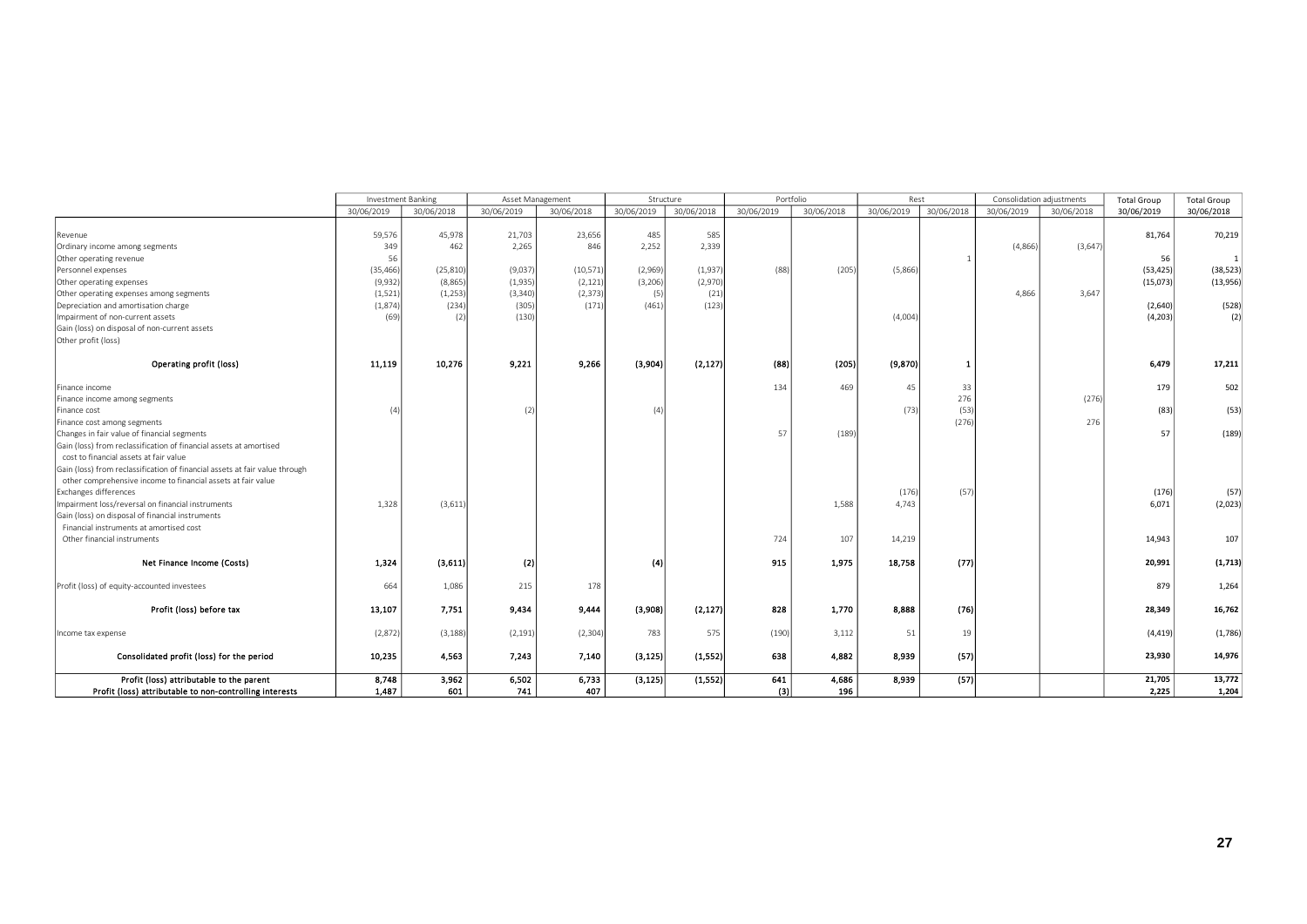### b) Geographical segment reporting

The following table provides a summary of ordinary income from each of the Group's assets, broken down by geographical area. Trading volume is considered to be equivalent to the net turnover reported in the Group's consolidated profit and loss statement for the six months ended 30 June 2019 and 30 June 2018 (both periods are unaudited):

|                                                         |            |                | Turnover net amount |                |
|---------------------------------------------------------|------------|----------------|---------------------|----------------|
|                                                         |            | Individual     |                     | Consolidated   |
|                                                         | 30/06/2019 | 30/06/2018 (*) | 30/06/2019          | 30/06/2018 (*) |
| Domestic market                                         | 22,352     | 22,350         | 32,928              | 38,265         |
| International markets-<br>European Union:<br>Euro Zone: |            |                |                     |                |
| Italy                                                   |            |                | 1,373               | 426            |
| Germany                                                 |            |                | 7,538               | 12,383         |
| France                                                  |            |                | 5,260               | 5,551          |
| Greece                                                  |            |                | 40                  | 104            |
| <b>Netherlands</b>                                      |            |                | 123                 | 952            |
| Portugal                                                |            |                | 366                 | 1,095          |
| Belgium                                                 |            |                | 25                  | 75             |
| Austria                                                 |            |                | 221                 |                |
| Luxembourg                                              |            |                | 1,762               | 850            |
| Non-Euro Zone:                                          |            |                |                     |                |
| United Kingdom                                          |            |                | 18,048              | 7,102          |
| Sweden                                                  |            |                | 2,296               | 1,611          |
| Denmark                                                 |            |                |                     | 16             |
| Switzerland                                             |            |                | 2,738               |                |
| Other countries:                                        |            |                |                     |                |
| <b>United States</b>                                    |            |                | 8,847               | 1,785          |
| India                                                   |            |                | 35                  |                |
| China                                                   |            |                |                     | 4              |
| México                                                  |            |                | 161                 |                |
| Others                                                  |            |                | 3                   |                |
|                                                         |            |                |                     |                |
|                                                         | 22,352     | 22,350         | 81,764              | 70,219         |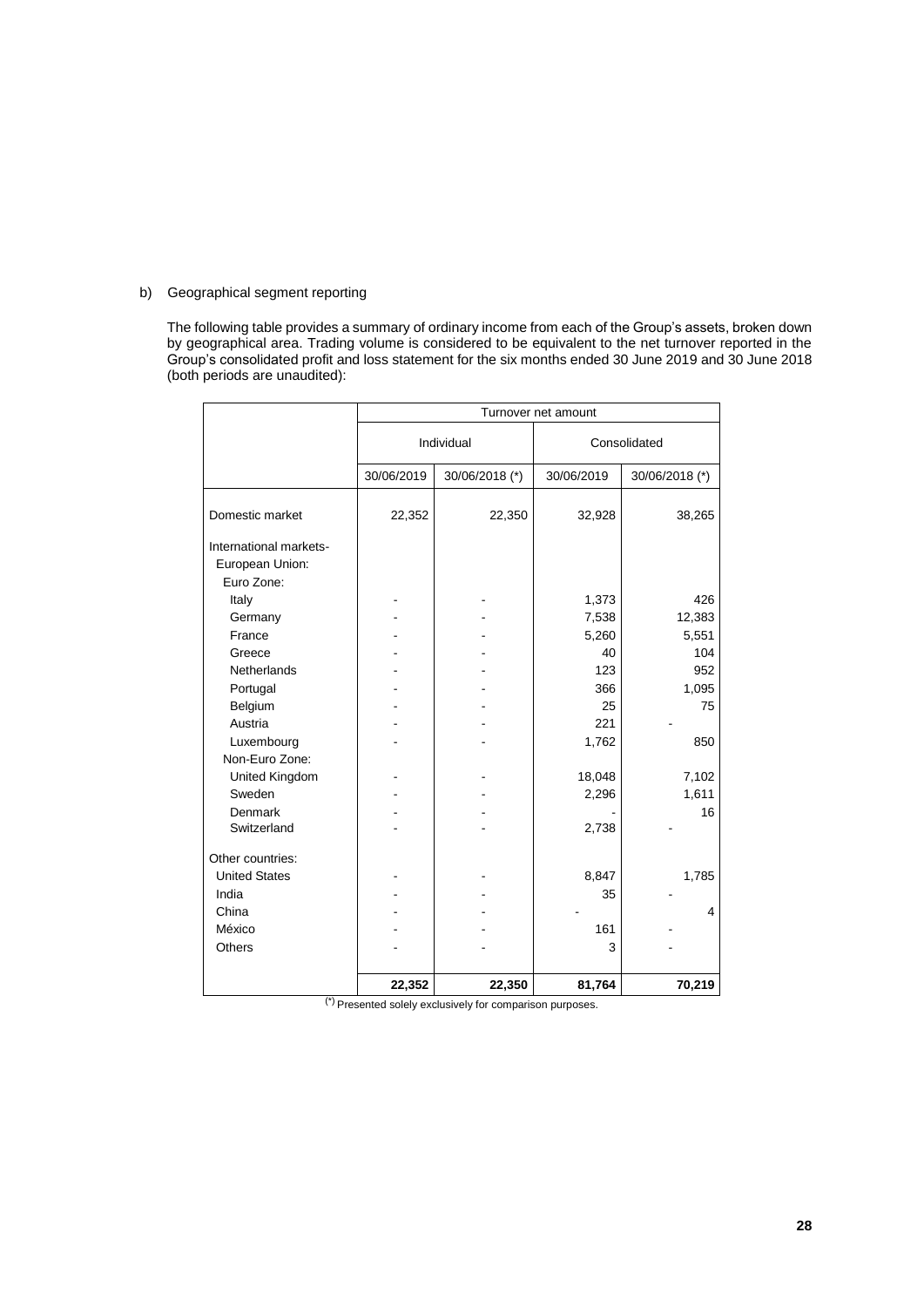The Group's headcount (for the Company and subsidiaries), for the six-month period ended June 30, 2019 and the six-month period ended June 30, 2018 and by professional category and gender at said reporting closes, was as follows:

## *Individual*

|                      | <b>Employees at 30</b><br><b>June 2019</b> |        |       | Total<br>average | <b>Employees at 30</b><br><b>June 2018</b> | <b>Total</b><br>average |       |           |
|----------------------|--------------------------------------------|--------|-------|------------------|--------------------------------------------|-------------------------|-------|-----------|
|                      | Male                                       | Female | Total | headcount        | Male                                       | Female                  | Total | headcount |
|                      |                                            |        |       |                  |                                            |                         |       |           |
| General Management   |                                            |        | ົ     | 3                | ົ                                          |                         | ົ     | 3         |
| University graduates | 20                                         | 15     | 35    | 32               | 13                                         | 16                      | 29    | 27        |
| Clerical staff       |                                            | 10     | 12    | 13               |                                            | 9                       | 11    | 11        |
|                      | 24                                         | 26     | 50    | 48               | 17                                         | 26                      | 43    | 41        |

### *Consolidated*

| <b>Employees at 30</b><br><b>June 2019</b> |      | Total<br>average | <b>Employees at 30</b><br><b>June 2018</b> | <b>Total</b><br>average |             |        |       |           |
|--------------------------------------------|------|------------------|--------------------------------------------|-------------------------|-------------|--------|-------|-----------|
|                                            | Male | Female           | Total                                      | headcount               | <b>Male</b> | Female | Total | headcount |
|                                            |      |                  |                                            |                         |             |        |       |           |
| General Management                         | 38   | ົ                | 41                                         | 44                      | 27          |        | 28    | 28        |
| University graduates                       | 350  | 88               | 438                                        | 432                     | 275         | 97     | 372   | 368       |
| Clerical staff                             |      | 52               | 55                                         | 57                      |             | 33     | 35    | 35        |
|                                            | 391  | 143              | 534                                        | 533                     | 304         | 131    | 435   | 431       |

### *5. Intangible assets*

## *a. Goodwill*

At 30 June 2019 and 31 December 2018, "Intangible assets – Goodwill" on the assets side of the consolidated statement of financial position included goodwill generated from the acquisition of shares conferring control of the following companies: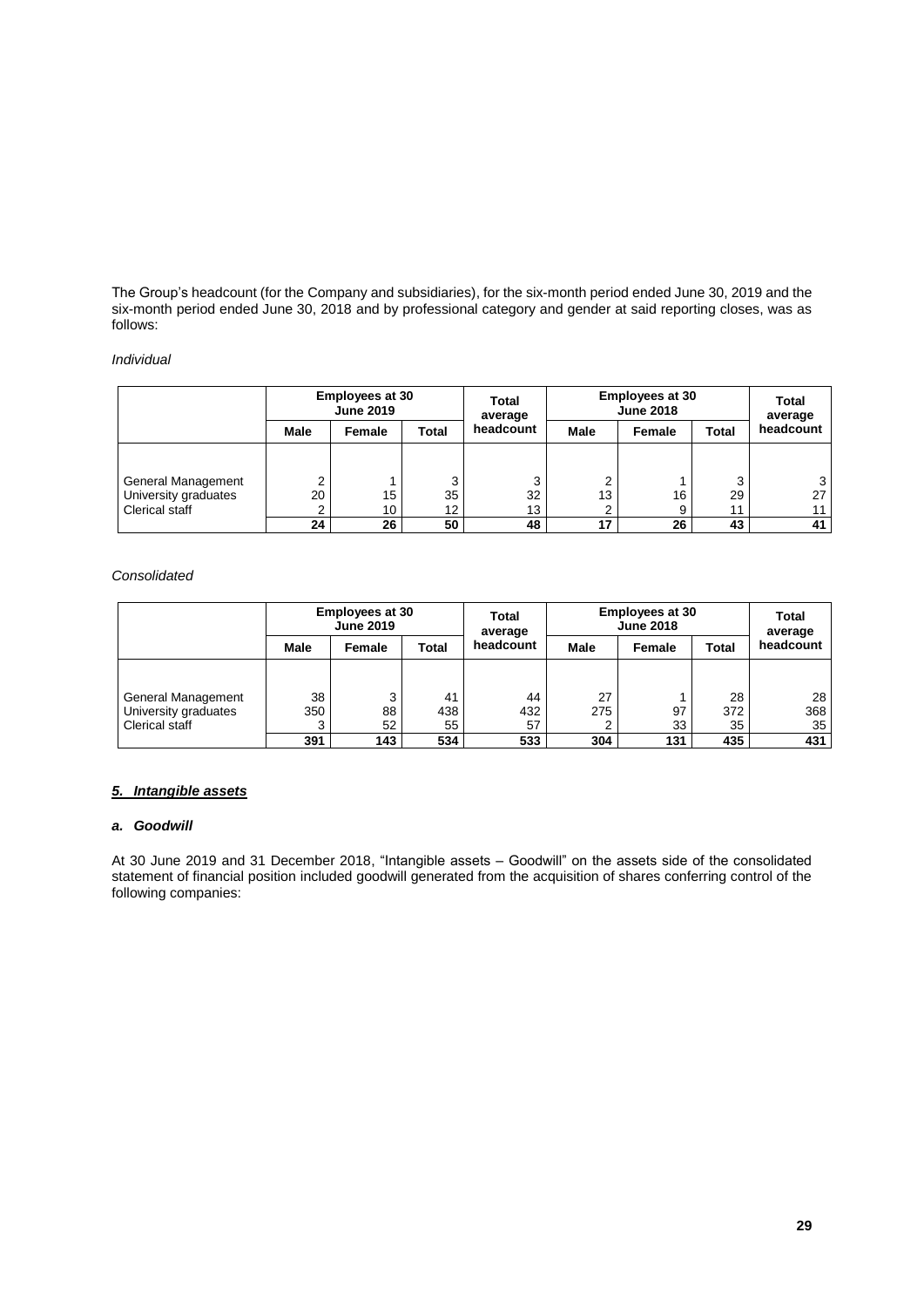|                                                        |        | Thousands of Euros    | Year<br>control |                |
|--------------------------------------------------------|--------|-----------------------|-----------------|----------------|
|                                                        |        | 30/06/2019 31/12/2018 | taken           | Currency       |
|                                                        |        |                       |                 |                |
| Alantra Equities, Sociedad de Valores, S.A.            | 1,499  | 2,999                 | 2010            | Euro           |
| Alantra Deutschland GmbH                               | 416    | 416                   | 2013            | Euro           |
| Alantra Investment Managers, S.L.U.                    | 47     | 47                    | 2013            | Euro           |
| Alantra Corporate Portfolio Advisor, S.L.              | 31     | 31                    | 2014            | Euro           |
| Alantra France Corporate Finance S.A.S.                | 141    | 141                   | 2015            | Euro           |
| Alantra Nordics AB                                     | 90     | 93                    | 2016            | Swedish korona |
| Partnersalantra Portugal, LDA                          | 23     | 23                    | 2016            | Euro           |
| Alantra, LLC                                           | 21,978 | 21,843                | 2016            | US dollar      |
| Alantra Corporate Finance, LLP                         | 32.940 |                       | 2016            | Euro           |
| Alantra Corporate Portfolio Advisor International, Ltd | 669    | 35.474                | 2017            | Pound sterling |
| Alantra AG                                             | 12,173 | 671                   | 2018            | Swiss franc    |
| UDA Real Estate Data, S.L.                             | 1.158  | 11.996                | 2018            | Euro           |
|                                                        |        |                       |                 |                |
| Total                                                  | 71,165 | 73,734                |                 |                |

### *b. Other intangible assets*

The balance of this heading on the assets side of the consolidated balance sheet at 30 June 2019 and 31 December 2018 records software acquired by the Group for EUR 290 and EUR 192 thousand of euros, respectively.

The changes in "Other intangible assets" on the assets side of the consolidated statement of financial position for the six-month period ended June 30, 2019 and the six-month period ended June 30, 2018, were as follows:

|                                  | Software |          | List of cosumers |       |       | Total    |  |
|----------------------------------|----------|----------|------------------|-------|-------|----------|--|
|                                  | 2019     | 2018     | 2019             | 2018  | 2019  | 2018     |  |
|                                  |          |          |                  |       |       |          |  |
| Cost:                            |          |          |                  |       |       |          |  |
| Balance at January 1             | 939      | 1,595    |                  | 1,100 | 939   | 2,695    |  |
| Additions                        | 224      | 27       |                  |       | 224   | 27       |  |
| Other changes                    | (396)    |          |                  |       | (396) |          |  |
| Balances at June 30              | 767      | 1,622    | $\blacksquare$   | 1,100 | 767   | 2,722    |  |
|                                  |          |          |                  |       |       |          |  |
| <b>Accumulated amortisation:</b> |          |          |                  |       |       |          |  |
| Balance at January 1             | (747)    | (1, 287) |                  | (137) | (747) | (1, 424) |  |
| Allowances                       | (126)    | (82)     |                  | (55)  | (126) | (137)    |  |
| Other changes                    | 396      |          |                  |       | 396   |          |  |
| Balance at June 30               | (477)    | (1,369)  | -                | (192) | (477) | (1, 561) |  |
| Intangible assets, net           |          |          |                  |       |       |          |  |
| Cost:                            | 290      | 253      |                  | 908   | 290   | 1,161    |  |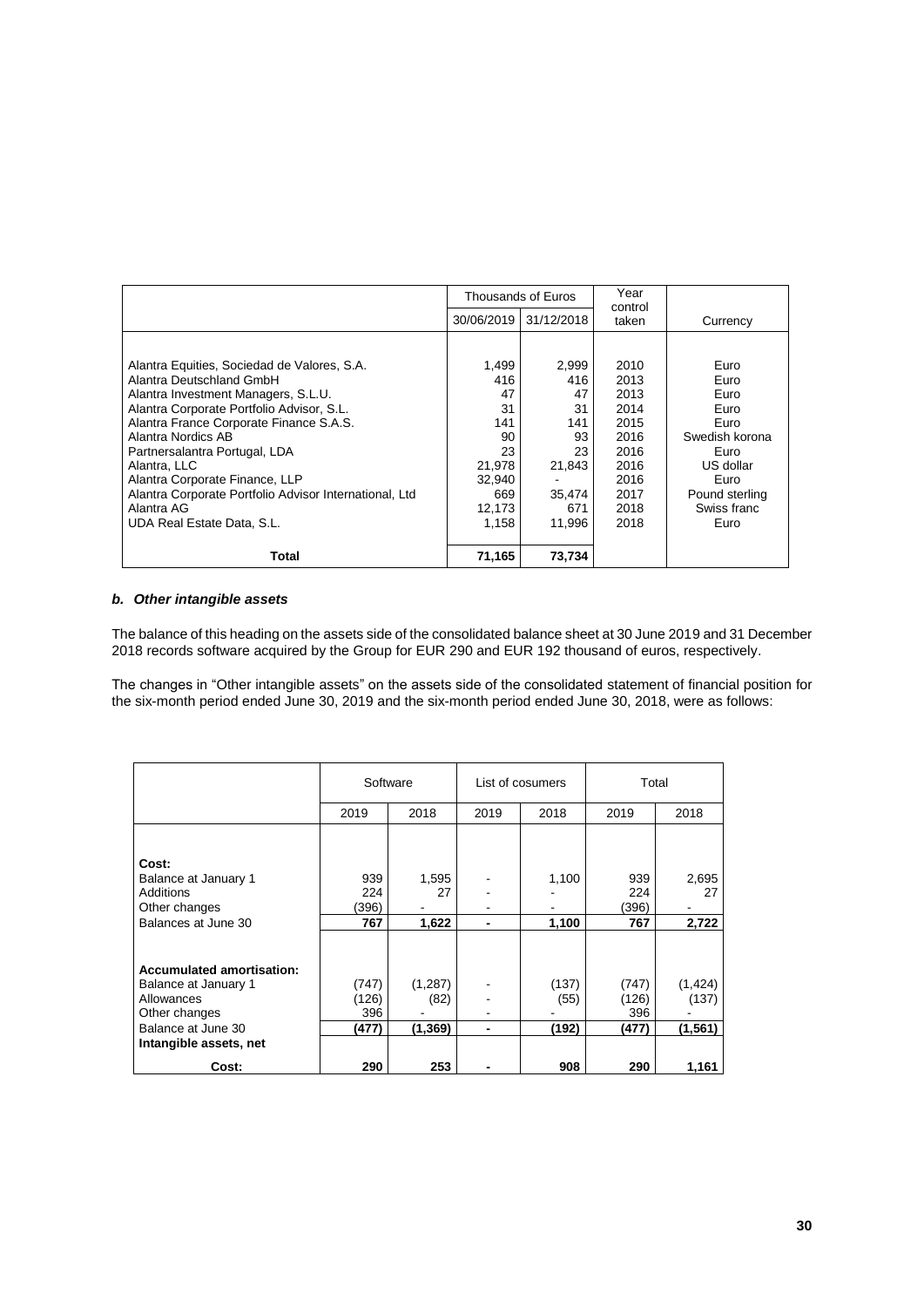## *6. Property and equipment*

The changes in "Property and equipment" on the assets side of the consolidated statement of financial position for the six-month period ended June 30, 2019 and the six-month period ended June 30, 2018, entirely comprising property and equipment for own use, were as follows:

|                                                          |                 |                      |                |                  | Thousands of euros                          |                                       |          |
|----------------------------------------------------------|-----------------|----------------------|----------------|------------------|---------------------------------------------|---------------------------------------|----------|
|                                                          | <b>Fixtures</b> | Computer<br>Hardware | Furniture      | Right-of-<br>use | Other Items of<br>Property and<br>Equipment | Property and<br>equipment in<br>curse | Total    |
| Cost:                                                    |                 |                      |                |                  |                                             |                                       |          |
| Balances at 1 January 2019                               | 3,632           | 2,398                | 1,029          | 20,282           | 265                                         |                                       | 27,606   |
| Additions                                                | 1,329           | 239                  | 413            |                  | 29                                          |                                       | 2,010    |
| Disposals                                                |                 |                      |                |                  |                                             |                                       |          |
| Other changes                                            | (567)           | (275)                | (270)          |                  | (54)                                        |                                       | (1, 166) |
| Balances at 30 June 2019                                 | 4,394           | 2,362                | 1,172          | 20,282           | 240                                         |                                       | 28,450   |
|                                                          |                 |                      |                |                  |                                             |                                       |          |
| <b>Accumulated depreciation:</b>                         |                 |                      |                |                  |                                             |                                       |          |
| Balances at 1 January 2019                               | (1,776)         | (1,617)              | (426)          |                  | (164)                                       |                                       | (3,983)  |
| Allowances                                               | (160)           | (181)                | (49)           | (2, 111)         | (13)                                        |                                       | (2,514)  |
| Disposals                                                |                 |                      |                |                  |                                             |                                       |          |
| Other changes                                            | 433             | 371                  | 44             |                  | 40                                          |                                       | 888      |
| Balances at 30 June 2019                                 | (1, 503)        | (1, 427)             | (431)          | (2, 111)         | (137)                                       | ٠                                     | (5,609)  |
|                                                          |                 |                      |                |                  |                                             |                                       |          |
| Impairment:                                              |                 |                      |                |                  |                                             |                                       |          |
| Balances at 1 January 2019                               | (709)           |                      | (65)           |                  |                                             |                                       | (774)    |
| Allowances                                               | (183)           |                      | (16)           |                  |                                             |                                       | (199)    |
| Other changes                                            | 298             |                      | 81             |                  |                                             |                                       | 379      |
| Balances at 30 June 2019                                 | (594)           | ۰                    | $\blacksquare$ | ٠                |                                             |                                       | (594)    |
| Property and equipment, net:<br>Balances at 30 June 2019 | 2,297           | 935                  | 741            | 18,171           | 103                                         |                                       | 22,247   |

|                                                                                                            | Thousands of euros    |                        |                      |                                                |                                          |                        |  |  |  |
|------------------------------------------------------------------------------------------------------------|-----------------------|------------------------|----------------------|------------------------------------------------|------------------------------------------|------------------------|--|--|--|
|                                                                                                            | <b>Fixtures</b>       | Computer<br>Hardware   | Furniture            | Other Items<br>of Property<br>and<br>Equipment | Property<br>and<br>equipment<br>in curse | Total                  |  |  |  |
| Cost:<br>Balances at 1 January 2018<br>Additions<br>Disposals<br>Other changes                             | 3,827<br>370          | 2,188<br>121           | 835<br>240           | 260<br>12                                      | 235                                      | 7,345<br>743           |  |  |  |
| Balances at 30 June 2018                                                                                   | 4,197                 | 2,309                  | 1,075                | 272                                            | 235                                      | 8,088                  |  |  |  |
| <b>Accumulated depreciation:</b><br>Balances at 1 January 2018<br>Allowances<br>Disposals<br>Other changes | (2,011)<br>(187)<br>5 | (1,510)<br>(159)<br>38 | (518)<br>(34)<br>(5) | (179)<br>(10)<br>(10)                          |                                          | (4,218)<br>(390)<br>28 |  |  |  |
| Balances at 30 June 2018                                                                                   | (2, 193)              | (1,631)                | (557)                | (199)                                          |                                          | (4, 580)               |  |  |  |
| Property and equipment, net:<br>Balances at 30 June 2018                                                   | 2,004                 | 678                    | 518                  | 73                                             | 235                                      | 3,508                  |  |  |  |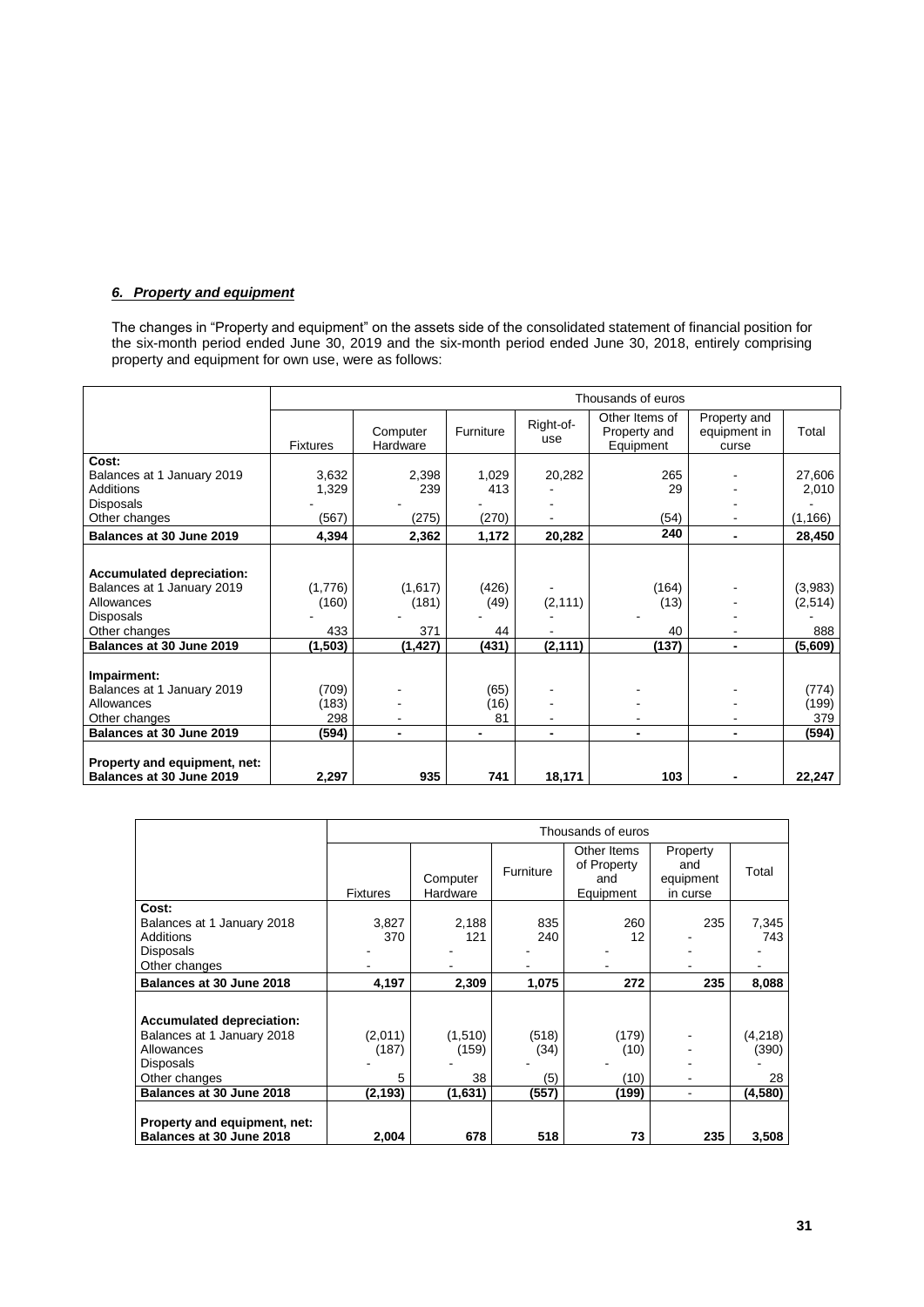### *7. Investments accounted for using the equity method*

This line item comprises the equity/capital instruments issued by Alantra Group investees, which are associated and jointly-controlled entities accounted for using the equity method.

Details of this line item on the assets side of the consolidated statement of financial position at 30 June 2019 and 31 December 2018, contractual currency and whether or not investees' securities are listed or non-listed (all of them non-listed) are as follows:

|                                      |            | Thousands of euros |                |
|--------------------------------------|------------|--------------------|----------------|
|                                      | 30/06/2019 | 31/12/2018         | Currency       |
|                                      |            |                    |                |
| Nplus Singer Ltd                     | 9,017      | 9,718              | Pound sterling |
| Alpina Real Estate GP I, S.A.        | 22         | 22                 | Euro           |
| Alpina Real Estate GP II, S.A.       | 75         | 75                 | Euro           |
| Alpina Real Estate GP, S.A.          | 122        | 122                | Euro           |
| Phoenix Recovery Management, S.L.    | 125        | 146                | Euro           |
| Landmark Capital, S.A.               | 937        | 2.018              | Chilean pesos  |
| Tertenia Directorship, SL            | 2          | 40                 | Euro           |
| Alantra Wealth Management            | 9,492      |                    | Euro           |
| <b>Access Capital Partners Group</b> | 19.204     |                    | Euro           |
|                                      |            |                    |                |
| <b>Total</b>                         | 38,996     | 12.141             |                |

### *8. Financial assets*

Details of the headings "Non-current financial assets" and "Other current financial assets" in the consolidated statement of financial position at 30 June 2019 and 31 December 2018 are as follows: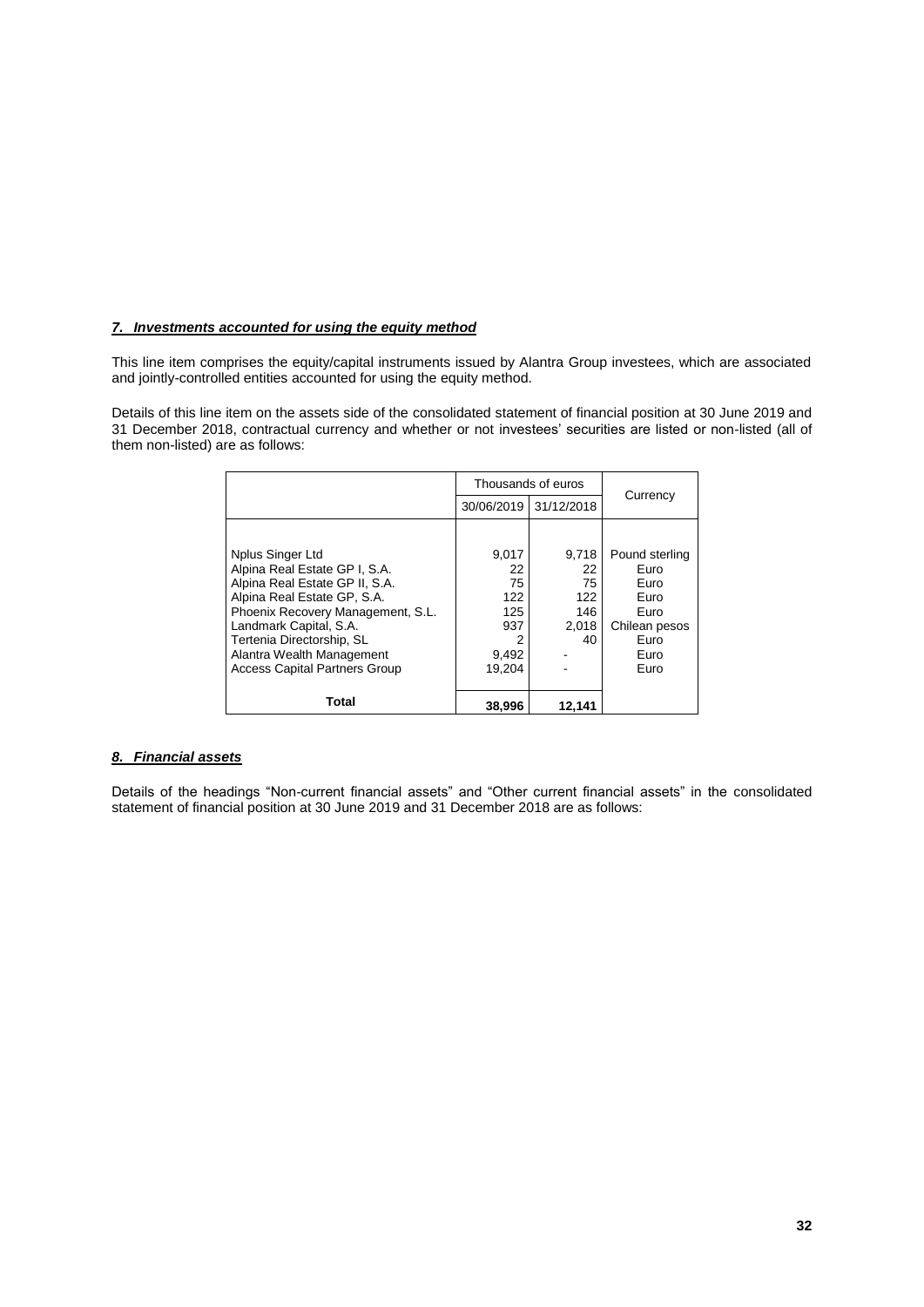### *30 June 2019*

|                                     | Thousand euro                                                                                                                 |        |                         |        |  |  |  |
|-------------------------------------|-------------------------------------------------------------------------------------------------------------------------------|--------|-------------------------|--------|--|--|--|
|                                     | At fair value through<br>At fair value<br>changes in other<br>through changes<br>comprehensive<br>in profit or loss<br>income |        | At<br>amortised<br>cost | Total  |  |  |  |
| <b>Non-current financial assets</b> |                                                                                                                               |        |                         |        |  |  |  |
| Equity instruments                  | 1,759                                                                                                                         | 31,119 |                         | 32,878 |  |  |  |
| Debt securities                     |                                                                                                                               |        |                         |        |  |  |  |
| <b>Derivatives</b>                  |                                                                                                                               |        |                         |        |  |  |  |
| Other financial assets              | 2,531                                                                                                                         |        | 5,491                   | 8,022  |  |  |  |
|                                     | 4,290                                                                                                                         | 31,119 | 5,491                   | 40,900 |  |  |  |
|                                     |                                                                                                                               |        |                         |        |  |  |  |
| <b>Current financial assets</b>     |                                                                                                                               |        |                         |        |  |  |  |
| Equity instruments                  |                                                                                                                               |        |                         |        |  |  |  |
| Debt securities                     |                                                                                                                               |        |                         |        |  |  |  |
| Derivatives                         |                                                                                                                               |        |                         |        |  |  |  |
| Other financial assets              |                                                                                                                               |        | 6,038                   | 6,038  |  |  |  |
|                                     |                                                                                                                               |        | 6,038                   | 6,038  |  |  |  |
| Total                               | 4,290                                                                                                                         | 31,119 | 11,529                  | 46,938 |  |  |  |

## *31 December 2018*

|                                     |                                                                                                                                  | Thousand euro |                         |        |
|-------------------------------------|----------------------------------------------------------------------------------------------------------------------------------|---------------|-------------------------|--------|
|                                     | At fair value<br>through changes in<br>At fair value<br>through changes<br>other<br>in profit or loss<br>comprehensive<br>income |               | At<br>amortised<br>cost | Total  |
| <b>Non-current financial assets</b> |                                                                                                                                  |               |                         |        |
| <b>Equity instruments</b>           | 11,494                                                                                                                           | 28,136        |                         | 39,630 |
| Debt securities                     |                                                                                                                                  |               |                         |        |
| Derivatives                         |                                                                                                                                  |               |                         |        |
| Other financial assets              | 2,528                                                                                                                            |               | 5,313                   | 7,841  |
|                                     | 14,022                                                                                                                           | 28,136        | 5,313                   | 47,471 |
| <b>Current financial assets</b>     |                                                                                                                                  |               |                         |        |
| <b>Equity instruments</b>           |                                                                                                                                  |               |                         |        |
| Debt securities                     |                                                                                                                                  |               |                         |        |
| Derivatives                         |                                                                                                                                  |               |                         |        |
| Other financial assets              |                                                                                                                                  |               | 9,260                   | 9,260  |
|                                     |                                                                                                                                  |               | 9,260                   | 9,260  |
| <b>Total</b>                        | 14,022                                                                                                                           | 28,136        | 14,573                  | 56,731 |

### *9. Cash and cash equivalents*

The breakdown of this line item at 30 June 2019 and 31 December 2018 is as follows: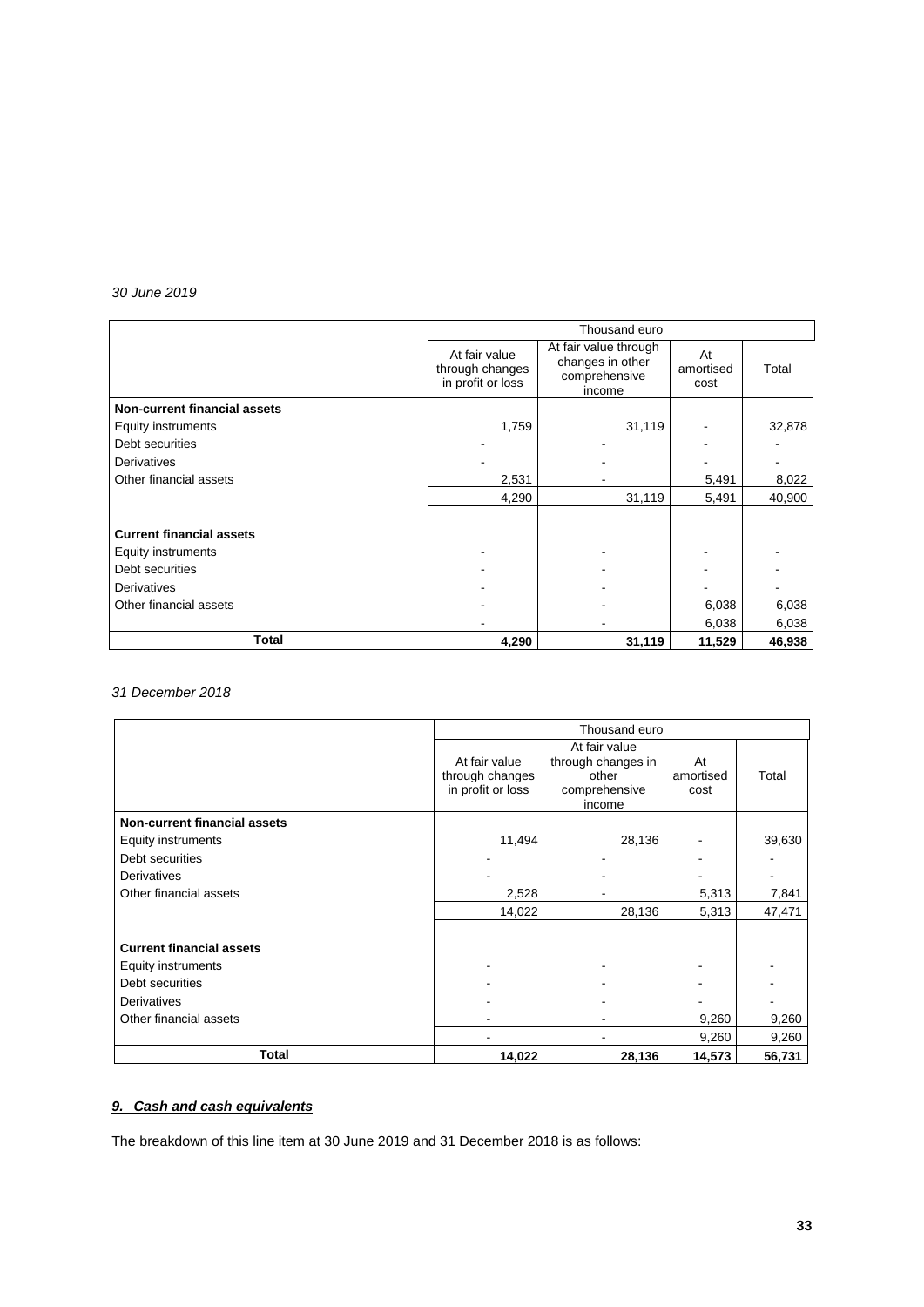|                                                                         |                        | Thousands of Euros     |
|-------------------------------------------------------------------------|------------------------|------------------------|
|                                                                         | 30/06/2019             | 31/12/2018             |
| Current accounts (euros)<br>Current accounts (foreign currency)<br>Cash | 71,652<br>19,664<br>57 | 79,914<br>22,312<br>46 |
|                                                                         | 91,373                 | 102.272                |

Income generated from current accounts for the six-month period ended June 30, 2019 (together with the sixmonth period ended June 30, 2018) was not material for the Group.

### *10. Equity*

The changes in this line item in the consolidated statement of financial position for the six-month period ended June 30, 2019 (together with the six-month period ended June 30, 2018):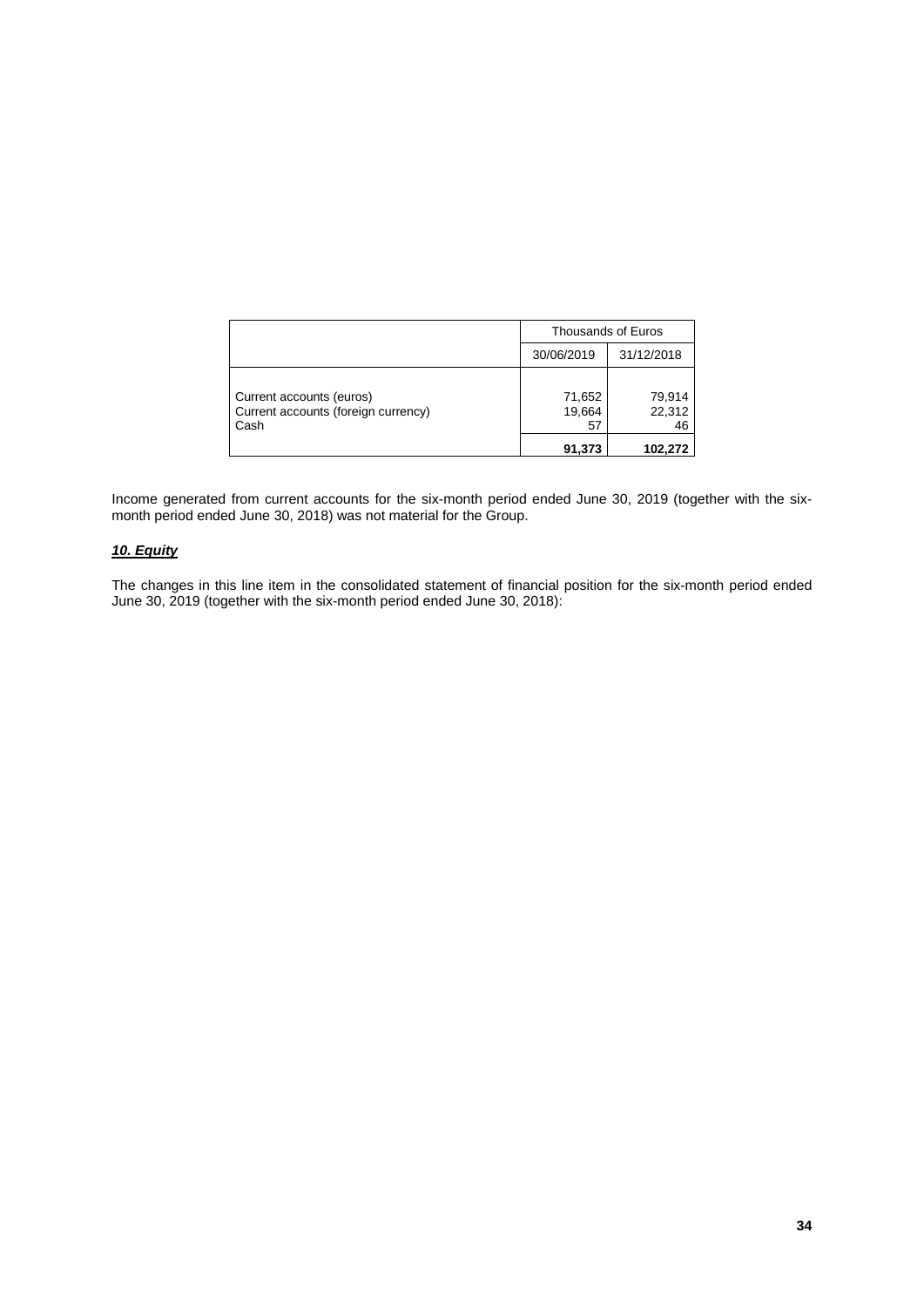|                                                |                          |                          |                                   |                   |                                          |                                                                      | Thousands of euros                   |                                           |                     |                             |          |                          |
|------------------------------------------------|--------------------------|--------------------------|-----------------------------------|-------------------|------------------------------------------|----------------------------------------------------------------------|--------------------------------------|-------------------------------------------|---------------------|-----------------------------|----------|--------------------------|
|                                                |                          |                          |                                   |                   | Reserves                                 |                                                                      | Less: Treasury                       | Profit (loss) for                         |                     |                             |          |                          |
| Capital                                        |                          | Share<br>Premium         | Legal and<br>statutory<br>reserve | Other<br>Reserves | Reserves at<br>consolidated<br>companies | Reserves in<br>companies<br>accounted for using<br>the equity method | shares and own<br>equity investments | the year<br>attributable to the<br>parent | Interim<br>dividend | Other Equity<br>Instruments | Total    | Dividends                |
| Balances at 30 December 2018                   | 115,894                  | 111,863                  | 22,316                            | (38, 157)         | (16, 819)                                | 1.727                                                                | (768)                                | 35,031                                    | (25, 048)           | ٠                           | 206,039  |                          |
| Adjustments for changes in accounting criteria | $\overline{\phantom{a}}$ | $\overline{\phantom{a}}$ |                                   | $\sim$            |                                          |                                                                      |                                      |                                           |                     | $\overline{\phantom{a}}$    | $\sim$   |                          |
| Adjusted balances at 1 January 2019            | 115,894                  | 111,863                  | 22,316                            | (38, 157)         | (16, 819)                                | 1.727                                                                | (768)                                | 35,031                                    | (25, 048)           | $\overline{\phantom{a}}$    | 206,039  |                          |
| <b>Equity issues</b>                           |                          |                          |                                   | $\sim$            |                                          |                                                                      |                                      |                                           |                     | $\overline{\phantom{a}}$    | $\sim$   |                          |
| Distribution of profit for 2018                |                          | $\overline{\phantom{a}}$ | 875                               | (7,528)           | 7.896                                    | 685                                                                  |                                      | (35,031)                                  | 25,048              | ٠                           | (8,055)  | 8,055                    |
| Purchase/sale of treasury stock                | $\overline{\phantom{a}}$ |                          |                                   | 291               |                                          |                                                                      | 369                                  |                                           |                     | $\overline{\phantom{a}}$    | 660      |                          |
| Profit for period ended 30 June 2019           |                          |                          |                                   |                   |                                          |                                                                      |                                      | 21,705                                    |                     | ٠                           | 21,705   | $\overline{\phantom{a}}$ |
| <b>Dividends</b>                               | $\overline{\phantom{a}}$ |                          |                                   | $\sim$            |                                          | <b>COL</b>                                                           |                                      |                                           | (7, 407)            | $\overline{\phantom{a}}$    | (7, 407) |                          |
| Transactions with shareholders or owners       | $\overline{\phantom{a}}$ |                          |                                   |                   |                                          | <b>COL</b>                                                           |                                      |                                           |                     |                             | $\sim$   |                          |
| Other changes                                  |                          | $\overline{\phantom{a}}$ |                                   | (99)              | (1, 324)                                 | (1, 942)                                                             |                                      |                                           | $\sim$              | $\sim$                      | (3,365)  |                          |
| Balances at 30 June 2019                       | 115.894                  | 111.863                  | 23,191                            | (45, 493)         | (10,247)                                 | 470                                                                  | (399)                                | 21,705                                    | (7, 407)            | $\sim$                      | 209,577  | 8,055                    |

|                                                |                          |                          |                                   |                          |                                          |                                                                      | Thousands of euros                                     |                                           |                                                    |                          |                          |                          |  |
|------------------------------------------------|--------------------------|--------------------------|-----------------------------------|--------------------------|------------------------------------------|----------------------------------------------------------------------|--------------------------------------------------------|-------------------------------------------|----------------------------------------------------|--------------------------|--------------------------|--------------------------|--|
|                                                |                          |                          |                                   |                          | Reserves                                 |                                                                      | Less: Treasury<br>shares and own<br>equity investments |                                           | Profit (loss) for                                  |                          |                          |                          |  |
|                                                | Capital                  | Share<br>Premium         | Legal and<br>statutory<br>reserve | Other<br>Reserves        | Reserves at<br>consolidated<br>companies | Reserves in<br>companies<br>accounted for using<br>the equity method |                                                        | the year<br>attributable to the<br>parent | Other Equity<br>Interim<br>dividend<br>Instruments | Total                    | <b>Dividends</b>         |                          |  |
|                                                |                          |                          |                                   |                          |                                          |                                                                      |                                                        |                                           |                                                    |                          |                          |                          |  |
| Balances at 30 December 2017                   | 106,611                  | 94,138                   | 21,335                            | (33,930)                 | (3,714)                                  | 945                                                                  | (1, 138)                                               | 30,316                                    | (16, 548)                                          | $\overline{\phantom{a}}$ | 202,922                  | $\overline{\phantom{a}}$ |  |
| Adjustments for changes in accounting criteria | $\overline{\phantom{a}}$ | $\sim$                   |                                   | $\sim$                   |                                          | $\sim$                                                               |                                                        |                                           | $\sim$                                             | $\overline{\phantom{a}}$ | $\overline{\phantom{a}}$ |                          |  |
| Adjusted balances at 1 January 2018            | 106,611                  | 94.138                   | 21,335                            | (33,930)                 | (3,714)                                  | 945                                                                  | (1, 138)                                               | 30,316                                    | (16, 548)                                          | $\overline{\phantom{a}}$ | 202,922                  | $\overline{\phantom{a}}$ |  |
| <b>Equity issues</b>                           |                          |                          |                                   | $\overline{\phantom{a}}$ |                                          |                                                                      | $\overline{\phantom{a}}$                               |                                           | $\sim$                                             | $\overline{\phantom{a}}$ | $\overline{\phantom{a}}$ |                          |  |
| Distribution of profit for 2017                | $\overline{\phantom{a}}$ | $\overline{\phantom{a}}$ | 981                               | (4, 413)                 | 8,720                                    | 782                                                                  | $\overline{\phantom{a}}$                               | (30, 316)                                 | 16,548                                             | $\overline{\phantom{a}}$ | (7,698)                  | $\overline{\phantom{a}}$ |  |
| Purchase/sale of treasury stock                |                          | $\overline{\phantom{a}}$ |                                   | $\overline{\phantom{a}}$ |                                          | $\sim$                                                               |                                                        |                                           | $\sim$                                             | $\overline{\phantom{a}}$ |                          |                          |  |
| Profit for period ended 30 June 2018           |                          | $\overline{\phantom{a}}$ |                                   | -                        |                                          | $\overline{\phantom{a}}$                                             | $\overline{\phantom{a}}$                               | 13,722                                    |                                                    | $\overline{\phantom{a}}$ | 13,772                   | $\overline{\phantom{a}}$ |  |
| <b>Dividends</b>                               |                          | $\overline{\phantom{a}}$ |                                   |                          |                                          | $\sim$                                                               | $\overline{\phantom{a}}$                               | $\overline{\phantom{a}}$                  | (6,070)                                            | $\overline{\phantom{a}}$ | (6,070)                  | $\overline{a}$           |  |
| Transactions with shareholders or owners       | $\overline{\phantom{a}}$ | $\overline{\phantom{a}}$ |                                   | 30                       | $\overline{\phantom{a}}$                 | <b>.</b>                                                             | $\overline{\phantom{a}}$                               | $\overline{\phantom{a}}$                  | $\sim$                                             | $\overline{\phantom{a}}$ | 30                       |                          |  |
| Other changes                                  |                          | $\overline{\phantom{a}}$ |                                   | (1,055)                  | (107)                                    | $\sim$                                                               |                                                        | $\overline{\phantom{a}}$                  | $\sim$                                             | ٠                        | (1, 162)                 |                          |  |
| Balances at 30 June 2018                       | 106,611                  | 94,138                   | 22,316                            | (39, 368)                | 4,899                                    | 1,727                                                                | (1, 138)                                               | 13,772                                    | (6,070)                                            | $\overline{\phantom{a}}$ | 201,794                  |                          |  |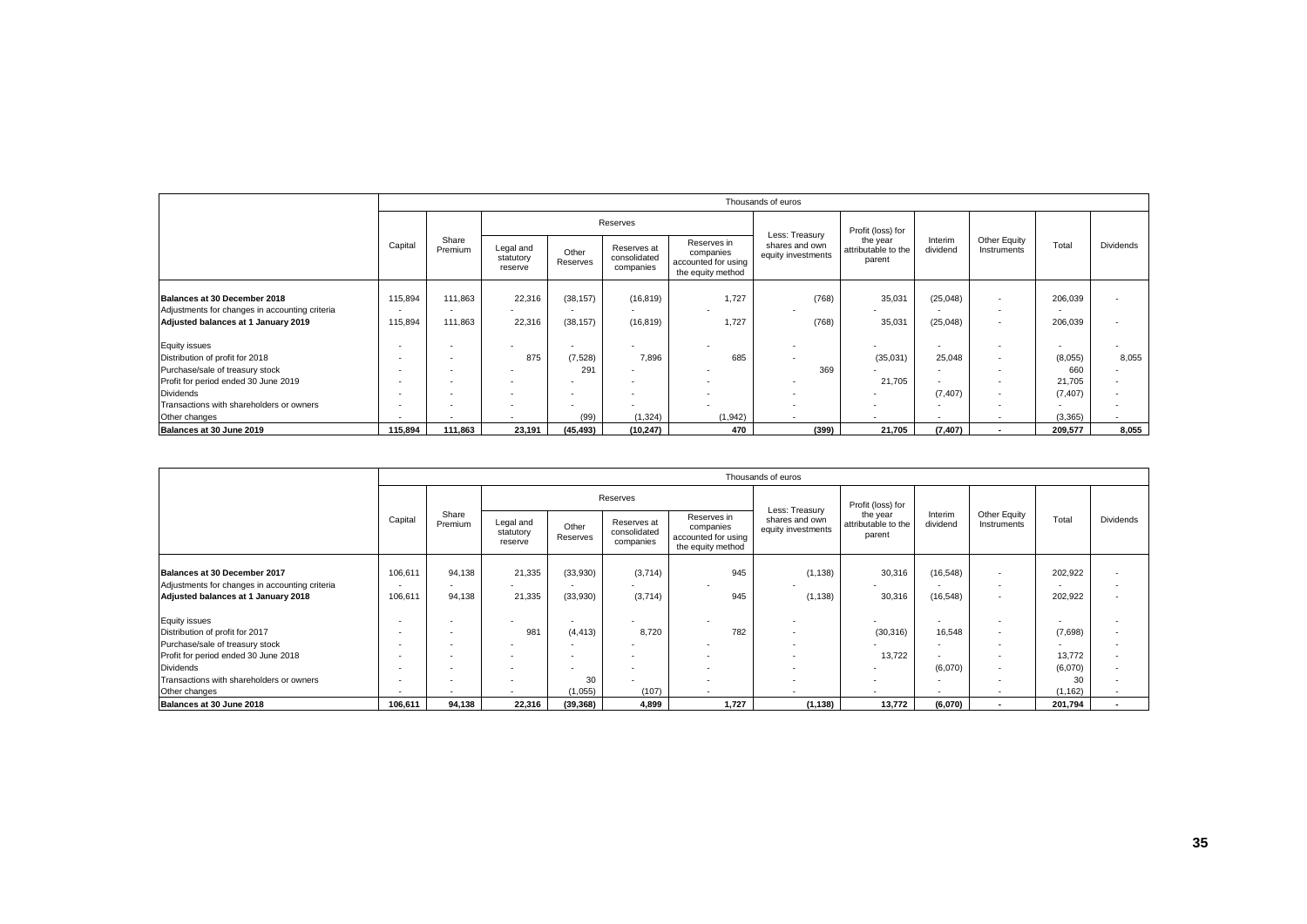#### *Capital*

At 30 June 2019 and 31 December 2018 the share capital stood at EUR115,894,212 euros, represented by 38,631,404 shares each with a nominal value of EUR3. All shares are of the same class and carry the same economic and political rights. These shares are listed on the electronic trading platforms of the Madrid and Barcelona stock exchanges.

At 30 June 2019, the Company held 53,941 treasury shares (103.941 treasury shares at 31 December 2018).

#### *Share premium*

The Spanish Corporate Enterprises Act expressly permits the use of the share premium to increase capital and establishes no specific restrictions as to its use.

#### *Reserves*

The breakdown, by type, of this line item in the consolidated statement of financial position at 30 June 2019 and 31 December 2018 is as follows:

|                                                                                                                                                           | Thousands of Euros                            |                                                 |
|-----------------------------------------------------------------------------------------------------------------------------------------------------------|-----------------------------------------------|-------------------------------------------------|
|                                                                                                                                                           | 30/06/2019                                    | 31/12/2018                                      |
| Legal reserve<br>Statutory reserve<br>Other reserves<br>Reserves in consolidated companies<br>Reserves in companies accounted for using the equity method | 23,178<br>13<br>(45, 493)<br>(10, 247)<br>470 | 22,303<br>13<br>(38, 157)<br>(16, 819)<br>1,727 |
|                                                                                                                                                           | (32,079)                                      | (30, 933)                                       |

#### *Legal and statutory reserve*

Pursuant to the revised text of the Spanish Corporate Enterprises Act, companies posting a profit in a financial year must transfer 10% of profit to the legal reserve until the balance of this reserve reaches at least 20% of the share capital, except when losses from previous years reduced the Company's equity to less than its share capital. In the latter case, profit shall be allocated to offset such losses until equity equals share capital, and will transfer 10% of the remaining profit to the corresponding legal reserve.

The legal reserve may be used to increase capital, provided that the remaining reserve balance does not fall below 10% of the increased share capital. Otherwise, until the legal reserve exceeds 20% of share capital, it can only be used to offset losses, provided that sufficient other reserves are not available for this purpose.

#### *Other reserves*

"Other reserves" includes freely distributable reserves.

#### *Reserves in consolidated Group companies and jointly-controlled entities*

The breakdown of this line item in the consolidated statement of financial position at 30 June 2019 and 31 December 2018 is as follows: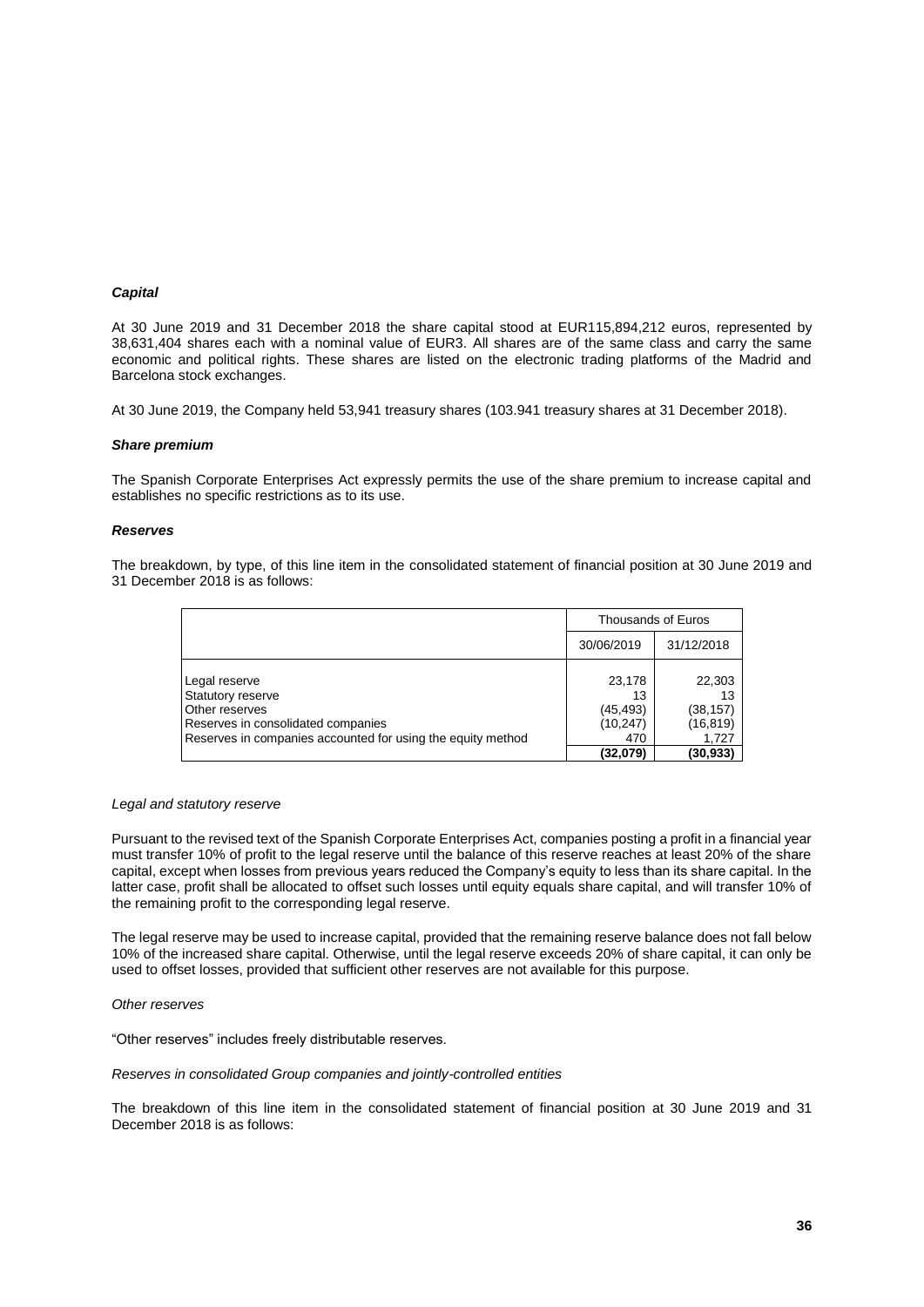|                                                                                                                      |            | Thousands of Euros |
|----------------------------------------------------------------------------------------------------------------------|------------|--------------------|
|                                                                                                                      | 30/06/2019 | 31/12/2018         |
| Alantra International Corporate Advisory (*)<br>Alantra Corporate Finance China, S.A.U. (formerly Alantra Equity and | (9,004)    | (9,974)            |
| Credit Management, S.A.U.)                                                                                           | (170)      | 123                |
| Alantra Investment Managers, S.L.U. (*)                                                                              | (4,931)    | (5, 156)           |
| Alantra Infraestructure, S.L.U. (*)                                                                                  | 571        | 571                |
| Alantra Equities, Sociedad de Valores, S.A.                                                                          | (1, 371)   | (1, 472)           |
| Alantra Asset Management, S.G.I.I.C., S.A.U. (*)                                                                     | 820        | 754                |
| Baruch Inversiones, S.L.                                                                                             | 859        | (26)               |
| Alantra Debt Solutions, S.L.                                                                                         | 207        |                    |
| Alantra Reim. S.L.U.                                                                                                 | (78)       | (157)              |
| Alantra Wealth Management Gestión, S.G.I.I.C., S.A.                                                                  |            | (453)              |
| Alantra Wealth Management A.V., S.A.                                                                                 |            | (1, 412)           |
| Alantra Dinamia Portfolio II, S.L.                                                                                   | 1,731      | 20                 |
| Alantra Capital Markets, S.V., S.A.                                                                                  | (57)       | 144                |
| Alantra Corporate Finance LLP                                                                                        | 869        | 200                |
| Alantra AG                                                                                                           | 308        | 18                 |
|                                                                                                                      | (10,247)   | (16,819)           |

(\*) Corresponds to the reserves contributed to the Alantra Group by each of the consolidated sub-groups therein.

*Reserves in companies accounted for using the equity method*

The breakdown, by company, of this line item in the consolidated statement of financial position at 30 June 2019 and 31 December 2018 is as follows:

|                                                                                                                                                                                                                                                                                                                                                                                                                                           |                                                    | <b>Thousands of Euros</b>                            |
|-------------------------------------------------------------------------------------------------------------------------------------------------------------------------------------------------------------------------------------------------------------------------------------------------------------------------------------------------------------------------------------------------------------------------------------------|----------------------------------------------------|------------------------------------------------------|
|                                                                                                                                                                                                                                                                                                                                                                                                                                           | 30/06/2019                                         | 31/12/2018                                           |
| Nplus1 Singer Ltd.(*)<br>Alpina Real Estate GP, S.A. (in liquidation)<br>Alpina Real Estate GP I, S.A. (in liquidation)<br>Alpina Real Estate GP II, S.A. (in liquidation)<br>Phoenix Recovery Management, S.L.<br>Nplus1 Daruma Finansal Danışmanlık Hizmetleri A.S.<br>Nplus1 Daruma Gayrimenkul Kurumsal Finansman<br>Danismanlik Hizmetleri A.S.<br>Landmark Capital, S.A. (*)<br>Alantra Wealth Management Gestión, S.G.I.I.C., S.A. | 2,140<br>104<br>29<br>58<br>12<br>41<br>(69)<br>97 | 1,569<br>107<br>29<br>58<br>12<br>41<br>(69)<br>(20) |
| Alantra Wealth Management A.V., S.A.                                                                                                                                                                                                                                                                                                                                                                                                      | (466)<br>(1,477)                                   |                                                      |
|                                                                                                                                                                                                                                                                                                                                                                                                                                           | 470                                                | 1.727                                                |

### *Dividends paid*

On 28 March 2019, the Company's Board of Directors agreed to proposed to the General Shareholders' Meeting, the pay-out of a dividend to shareholders of EUR 0.41 per share (gross), distributed as follows:

- Final dividend with a charge to 2018 profit of EUR 0.21191986 per share (gross); and
- Interim dividend with a charge to 2019 profit of EUR 0.19489275 per share (gross).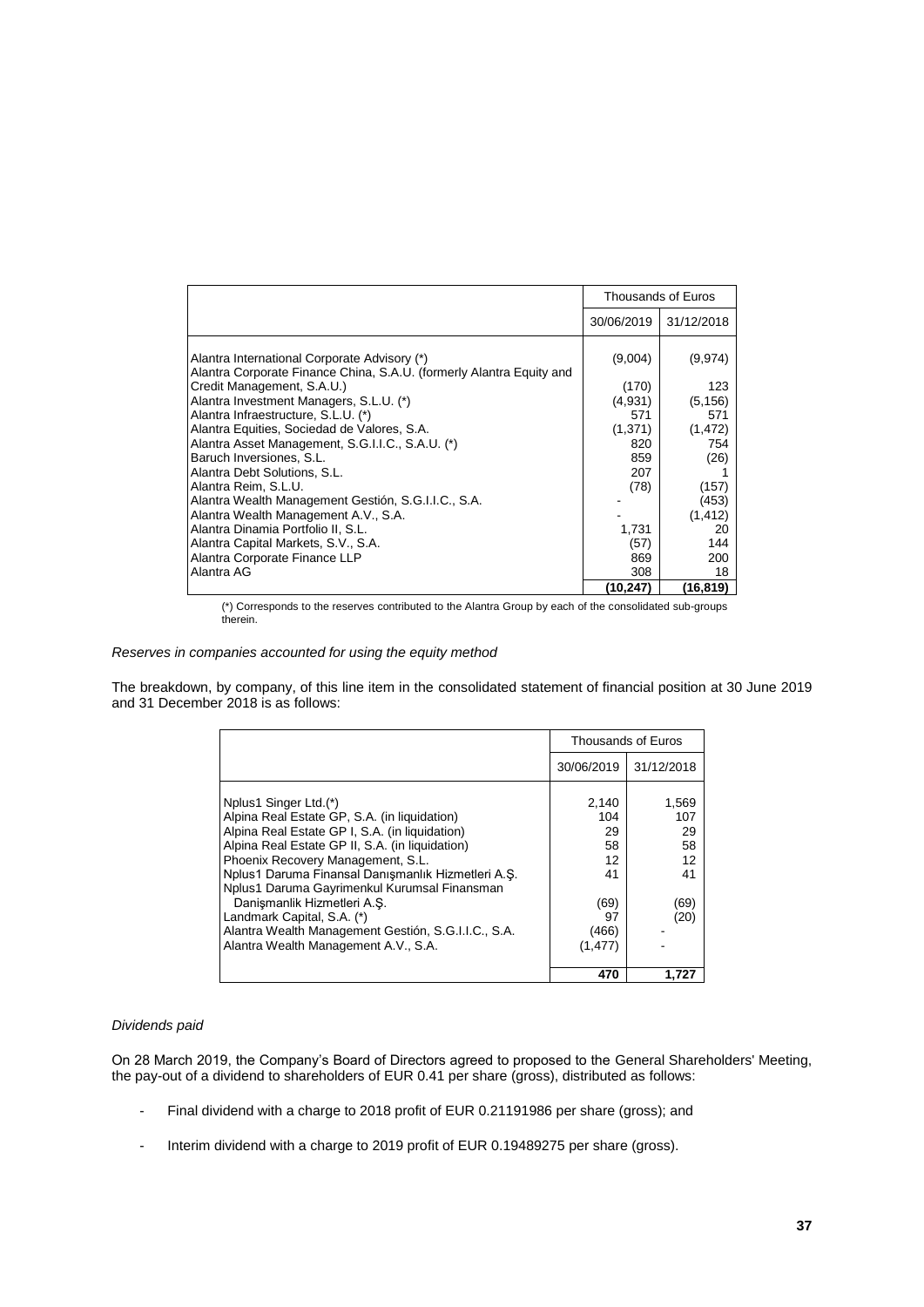On 29 April 2019, the Annual General Shareholders' Meeting approved the distribution of these dividends, which were paid on 13 May 2019.

#### *11. Non-controlling interests*

The balance of this line item in the consolidated statement of financial position comprises the value of the ownership interests of minority shareholders and partners in the subsidiaries. The balance under "Profit (loss) attributable to noncontrolling interests" in the consolidated profit al loss statement represents the share of subsidiaries' profit or loss to which these minority shareholders and partners are entitled.

"Non-controlling interests" in the consolidated statement of financial position at 30 June 2019 related to the ownership interests in the following companies:

|                                                          |         | <b>Thousands of Euros</b> |             |             |            |           |       |
|----------------------------------------------------------|---------|---------------------------|-------------|-------------|------------|-----------|-------|
|                                                          |         |                           |             |             | Profit     |           |       |
|                                                          |         |                           | Valuation   | Traslation  | (loss) for | Interim   |       |
|                                                          | Capital | Reserves                  | Adjustments | differences | the year   | dividends | Total |
|                                                          |         |                           |             |             |            |           |       |
| Alantra Equities, Sociedad de Valores, S.A.              | 1,000   | 425                       |             |             | (59)       |           | 1,366 |
| Alantra Corporate Portfolio Advisors, S.L.               | 3       | 2,113                     |             |             | 588        |           | 2,704 |
| Alantra Corporate Portfolio Advisors International, Ltd. | 1,306   | 359                       |             |             | 1,220      |           | 2,886 |
| Alantra Corporate Portfolio Advisors (Ireland) Ltd       |         | 155                       |             |             | 31         |           | 186   |
| Alantra Corporate Portfolio Advisors (Italy) s.r.l.      | 6       |                           |             |             | (75)       |           | (69)  |
| Alantra Corporate Portfolio Advisors (Portugal) Lda.     |         |                           |             |             | (74)       |           | (73)  |
| <b>UDA Real Estate Data SL</b>                           |         | 785                       |             |             |            |           | 788   |
| Baruch Inversiones, S.L.                                 | 15      | 916                       | 43          |             | (3)        |           | 971   |
| Alantra Debt Solutions, S.L.                             |         |                           |             |             | 128        |           | 129   |
| Alantra Greece Corporate Advisors S.A.                   | 6       | 68                        |             |             | (34)       |           | 40    |
| Partnersalantra Portugal, LDA                            | 5       | 110                       |             |             | (19)       |           | 96    |
| Alantra Nordics AB                                       | 5       | 79                        |             | (6)         | 99         |           | 177   |
| Alantra Belgium NV                                       | 75      | (28)                      |             |             | (37)       |           | 10    |
| Alantra Austria VK                                       | 35      | (71)                      |             |             | (33)       |           | (69)  |
| C.W.Downer & Co. India Advisors LLP                      |         | (17)                      |             |             |            |           | (17)  |
| EQMC GP, LLP                                             |         | 5                         |             | (1)         | (3)        |           |       |
|                                                          |         |                           |             |             |            |           |       |
|                                                          | 2,460   | 4,899                     | 43          | (6)         | 1,729      |           | 9,125 |

"Non-controlling interests" in the consolidated statement of financial position at 31 December 2018 related to the ownership interests in the following companies: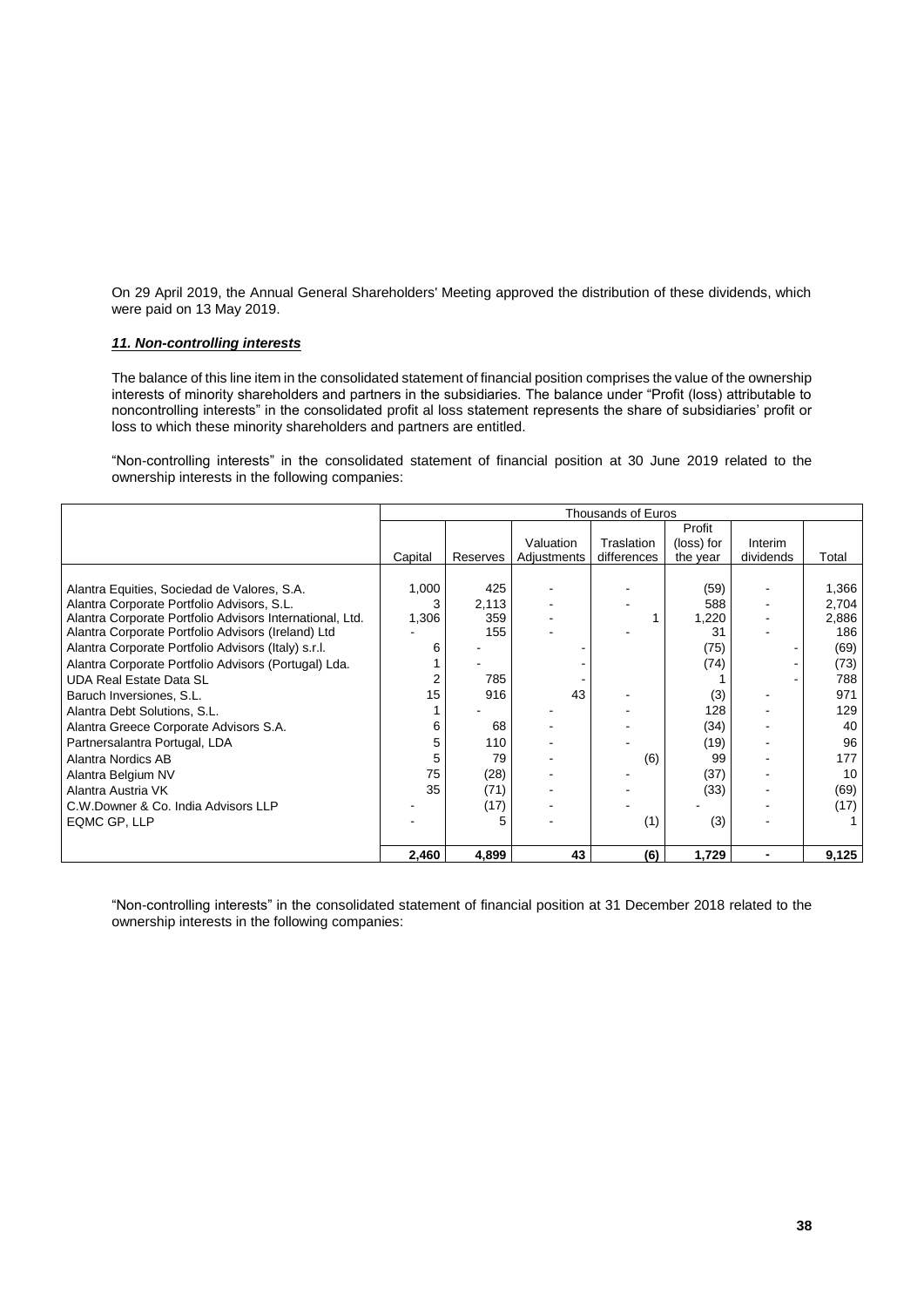|                                                             | Thousands of Euros |          |             |             |            |           |       |
|-------------------------------------------------------------|--------------------|----------|-------------|-------------|------------|-----------|-------|
|                                                             |                    |          |             |             | Profit     |           |       |
|                                                             |                    |          | Valuation   | Traslation  | (loss) for | Interim   |       |
|                                                             | Capital            | Reserves | Adjustments | differences | the year   | dividends | Total |
|                                                             |                    |          |             |             |            |           |       |
| Alantra Equities, Sociedad de Valores, S.A.                 | 1,000              | 516      |             |             | 101        |           | 1,617 |
| Alantra Corporate Portfolio Advisors, S.L.                  |                    | 1,567    |             |             | 2,333      |           | 3,903 |
| Alantra Corporate Portfolio Advisors International,<br>Ltd. | 1,306              | 196      |             | (13)        | 152        |           | 1,641 |
| Alantra Corporate Portfolio Advisors (Ireland) Ltd          |                    | (14)     |             |             | 135        |           | 121   |
| Baruch Inversiones, S.L.                                    | 15                 | (101)    | 45          |             | 9,488      | (8, 471)  | 976   |
| Alantra Debt Solutions, S.L.                                |                    |          |             |             | 164        |           | 165   |
| Alantra Greece Corporate Advisors S.A.                      | 6                  | (41)     |             |             | 109        |           | 74    |
| Partnersalantra Portugal, LDA                               |                    | 32       |             |             | 79         |           | 116   |
| Alantra Nordics AB                                          |                    | 8        |             | (2)         | 158        |           | 169   |
| Alantra Belgium NV                                          | 75                 |          |             |             | (29)       |           | 47    |
| Alantra Austria VK                                          | 35                 | 184      |             |             | (256)      |           | (37)  |
| C.W.Downer & Co. India Advisors LLP                         |                    | (14)     |             |             | (2)        |           | (15)  |
| EQMC GP, LLP                                                |                    | 6        |             | (1)         | (3)        |           | 2     |
|                                                             |                    |          |             |             |            |           |       |
|                                                             | 2,451              | 2,340    | 45          | (15)        | 12,429     | (8, 471)  | 8,779 |

### *Tax matters fiscal*

The Company files consolidated tax returns for the tax group of which it is the parent. The Spanish Corporate Tax Act 27/2014 of 27 November, introduces, *inter alia*, a corporate tax rate at 25% for the years 2019 and 2018.

Companies out of the tax group are taxed at the rates applicable to them.

### *13. Related parties*

Details of transactions with related parties are as follows. All transactions with related parties have been performed under market conditions.

### *13.1. Transactions with Group companies and shareholders*

At 30 June 2019, details of transactions with related parties (excluding investments accounted for using the equity method and investments in the vehicles managed by the Group) are as follows::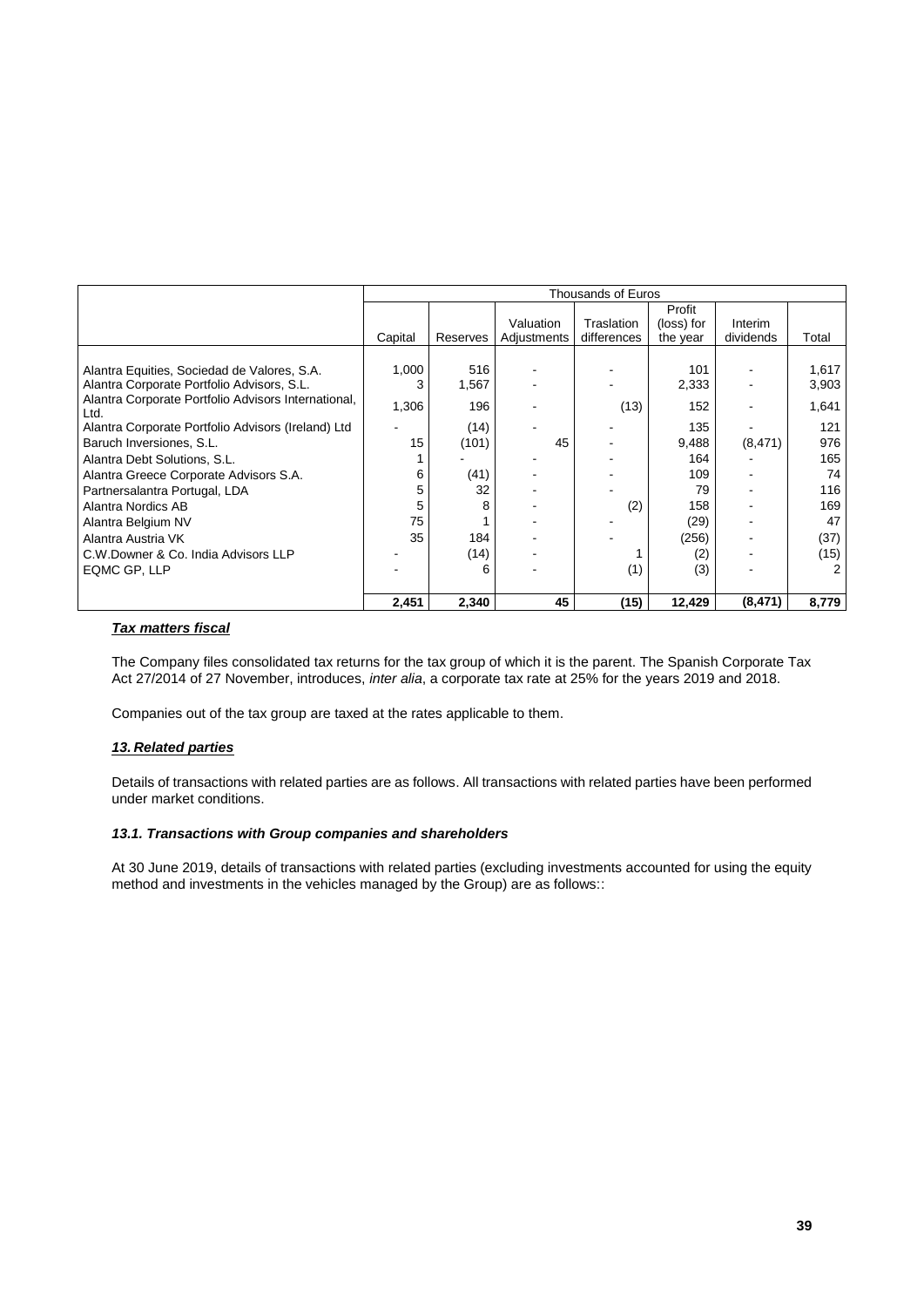## *Expenses and Revenues:*

|                       | Thousands of Euros          |                                |                    |                             |       |
|-----------------------|-----------------------------|--------------------------------|--------------------|-----------------------------|-------|
|                       | Significant<br>shareholders | Key<br>management<br>personnel | Related<br>parties | Other<br>related<br>parties | Total |
|                       |                             |                                |                    |                             |       |
| Finance costs         |                             |                                |                    |                             |       |
| Services received     |                             |                                | 133                | 5                           | 138   |
| <b>Total expenses</b> |                             |                                | 133                | 5                           | 138   |
|                       |                             |                                |                    |                             |       |
| Finance income        |                             |                                | 21                 |                             | 21    |
| Services rendered     | 214                         |                                | 423                |                             | 637   |
| Other income          |                             |                                |                    |                             |       |
| <b>Total revenue</b>  | 214                         |                                | 444                |                             | 658   |

*Statement of financial position:*

|                           | Thousands of Euros          |                                |                    |                             |       |  |
|---------------------------|-----------------------------|--------------------------------|--------------------|-----------------------------|-------|--|
|                           | Significant<br>shareholders | Key<br>management<br>personnel | Related<br>parties | Other<br>related<br>parties | Total |  |
|                           |                             |                                |                    |                             |       |  |
| Trade receivables         |                             |                                | 963                |                             | 963   |  |
| Loans and credit given    |                             |                                | 4,497              |                             | 4,497 |  |
| Other receivables         |                             |                                |                    |                             |       |  |
| <b>Total Receivables</b>  |                             | $\blacksquare$                 | 5,460              |                             | 5,460 |  |
|                           |                             |                                |                    |                             |       |  |
| Trade payables            |                             |                                |                    |                             |       |  |
| Loans and credit received |                             |                                |                    |                             |       |  |
| Other payment obligations |                             |                                | 1,230              |                             | 1,230 |  |
| <b>Total Payables</b>     |                             |                                | 1,230              |                             | 1,230 |  |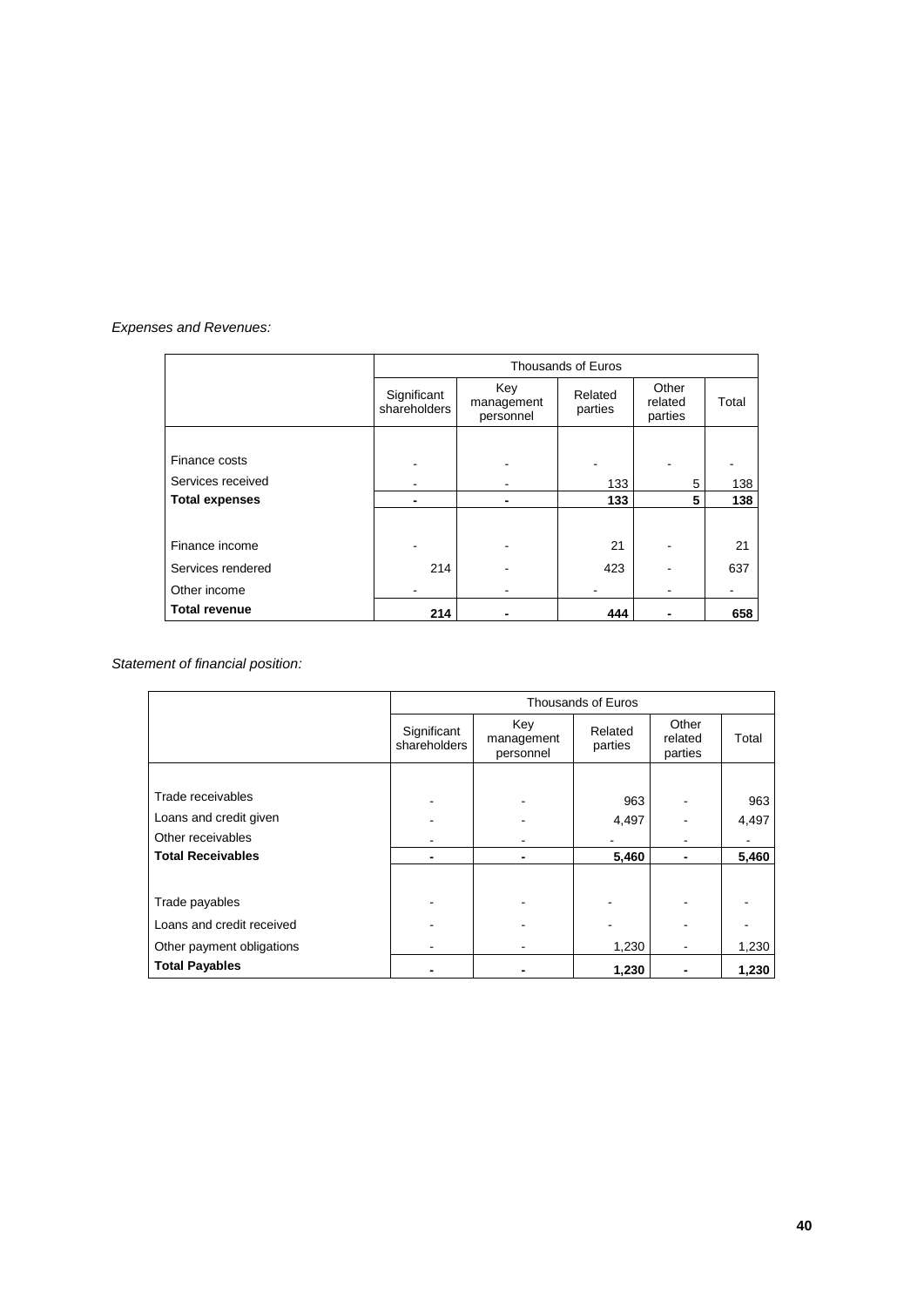At 30 June 2018, details of transactions with related parties (excluding investments accounted for using the equity method and investments in the vehicles managed by the Group) are as follows:

*Expenses and Revenues:*

|                       | Thousands of Euros          |                                |                    |                             |       |
|-----------------------|-----------------------------|--------------------------------|--------------------|-----------------------------|-------|
|                       | Significant<br>shareholders | Key<br>management<br>personnel | Related<br>parties | Other<br>related<br>parties | Total |
|                       |                             |                                |                    |                             |       |
| Finance costs         |                             |                                |                    |                             |       |
| Services received     |                             |                                | 238                |                             | 238   |
| <b>Total expenses</b> | -                           |                                | 238                |                             | 238   |
|                       |                             |                                |                    |                             |       |
| Finance income        |                             |                                | 22                 |                             | 22    |
| Services rendered     | 688                         |                                | 526                |                             | 1.214 |
| Other income          |                             |                                | 20                 |                             | 20    |
| <b>Total revenue</b>  | 688                         |                                | 568                |                             | 1.256 |

*Statement of financial position:*

|                           | Thousands of Euros          |                                |                    |                             |       |
|---------------------------|-----------------------------|--------------------------------|--------------------|-----------------------------|-------|
|                           | Significant<br>shareholders | Key<br>management<br>personnel | Related<br>parties | Other<br>related<br>parties | Total |
|                           |                             |                                |                    |                             |       |
| Trade receivables         |                             |                                | 1,331              |                             | 1,331 |
| Loans and credit given    |                             |                                | 3,106              |                             | 3,106 |
| Other receivables         |                             |                                |                    |                             |       |
| <b>Total Receivables</b>  |                             |                                | 4,437              | ٠                           | 4,437 |
|                           |                             |                                |                    |                             |       |
| Trade payables            |                             |                                |                    |                             |       |
| Loans and credit received |                             |                                |                    |                             |       |
| Other payment obligations |                             |                                | 4,343              |                             | 4,343 |
| <b>Total Payables</b>     |                             |                                | 4,343              |                             | 4,343 |

### *13.2. Transactions with members of the Board of Directors and key management personnel*

The remuneration accrued by the boards of directors of the Company for the six-month period ended June 30, 2019 (together with the six-month period ended June 30, 2018) is as follow: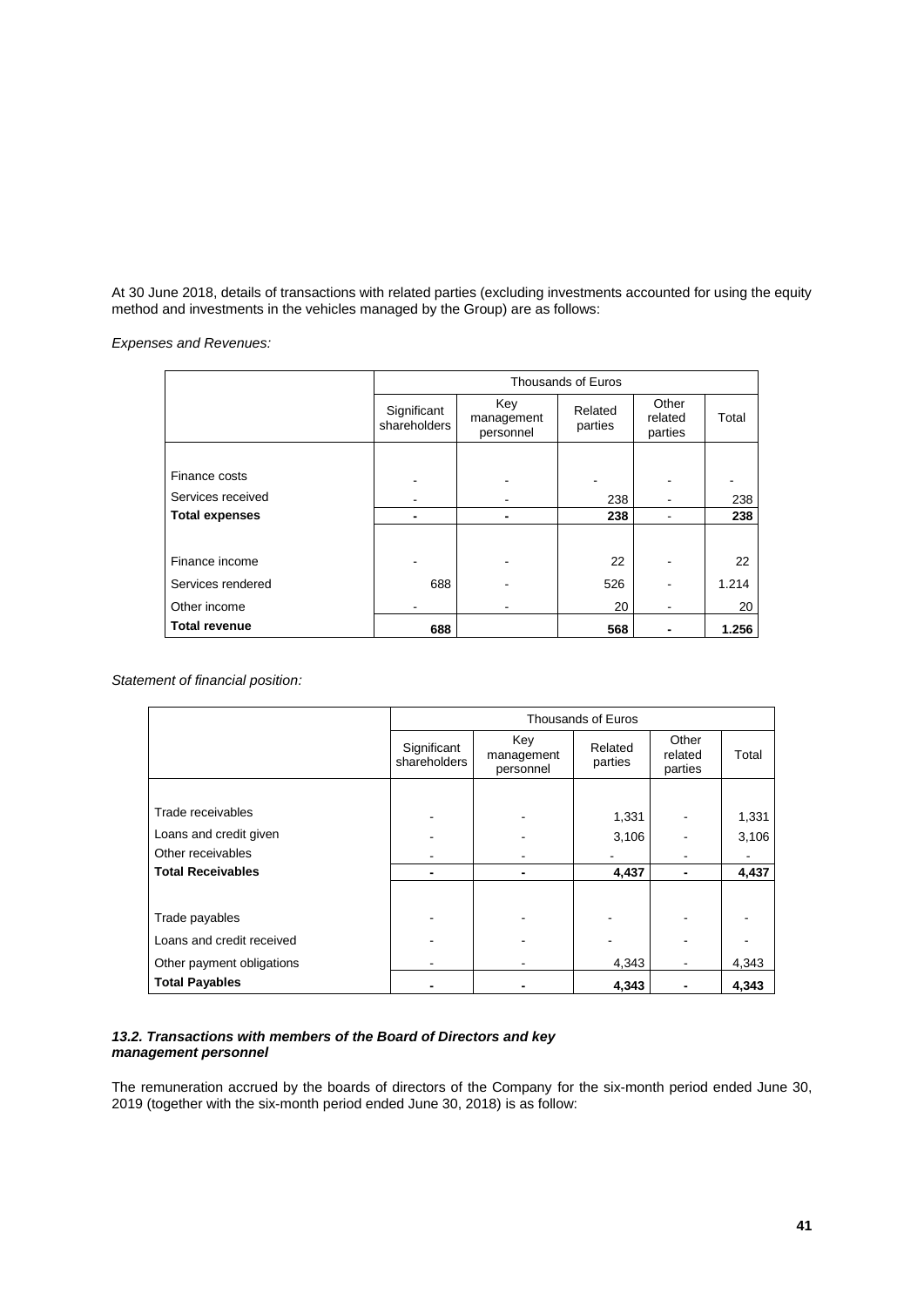|                                                                                                                                                                                                    | Thousands of Euros |            |  |  |
|----------------------------------------------------------------------------------------------------------------------------------------------------------------------------------------------------|--------------------|------------|--|--|
|                                                                                                                                                                                                    | 30/06/2019         | 30/06/2018 |  |  |
| Remuneration for membership on the board<br>and/or board committees<br>Salaries<br>Variable remuneration in cash<br>Share-based remuneration systems<br><b>Termination benefits</b><br>Other items | 174<br>86          | 185<br>91  |  |  |
|                                                                                                                                                                                                    | 260                |            |  |  |

The remuneration accrued by the key management personnel of the Company for the six-month period ended June 30, 2019 (together with the six-month period ended June 30, 2018) is as follow:

|               | Thousands of Euros |            |  |  |  |
|---------------|--------------------|------------|--|--|--|
|               | 30/06/2019         | 30/06/2018 |  |  |  |
| Remunerations | 1,891              | 2,434      |  |  |  |
|               | 1.891              | 2.434      |  |  |  |

At 31 June 2019 and 2018, no loans or advances had been granted to the Company's serving and former key management personnel, and no guarantee obligations or pension or life insurance commitments had been assumed on their behalf.

#### *14. Events after the reporting period*

At 18 July 2019, the Company signed an investment contract with Asabys Asset Services, S.L. ("Asabys") under which it is agreed that, once the suspensive conditions set out therein have been met, Alantra Investment Managers, S.A. (a company belonging to Grupo Alantra) will acquire 35% of Asabys' capital by acquiring shareholdings from Asabys' shareholders, and the subscription of a capital increase to be executed simultaneously with that acquisition. Subsequently, Asabys will incorporate a management company of closed type collective investment entities (SGEIC) of which Asabys will be a sole shareholder, and therefore of which Alantra will have 35% indirectly.

After 30 June 2019 and up until the date these interim financial statements were prepared no significant event took place other than those described above.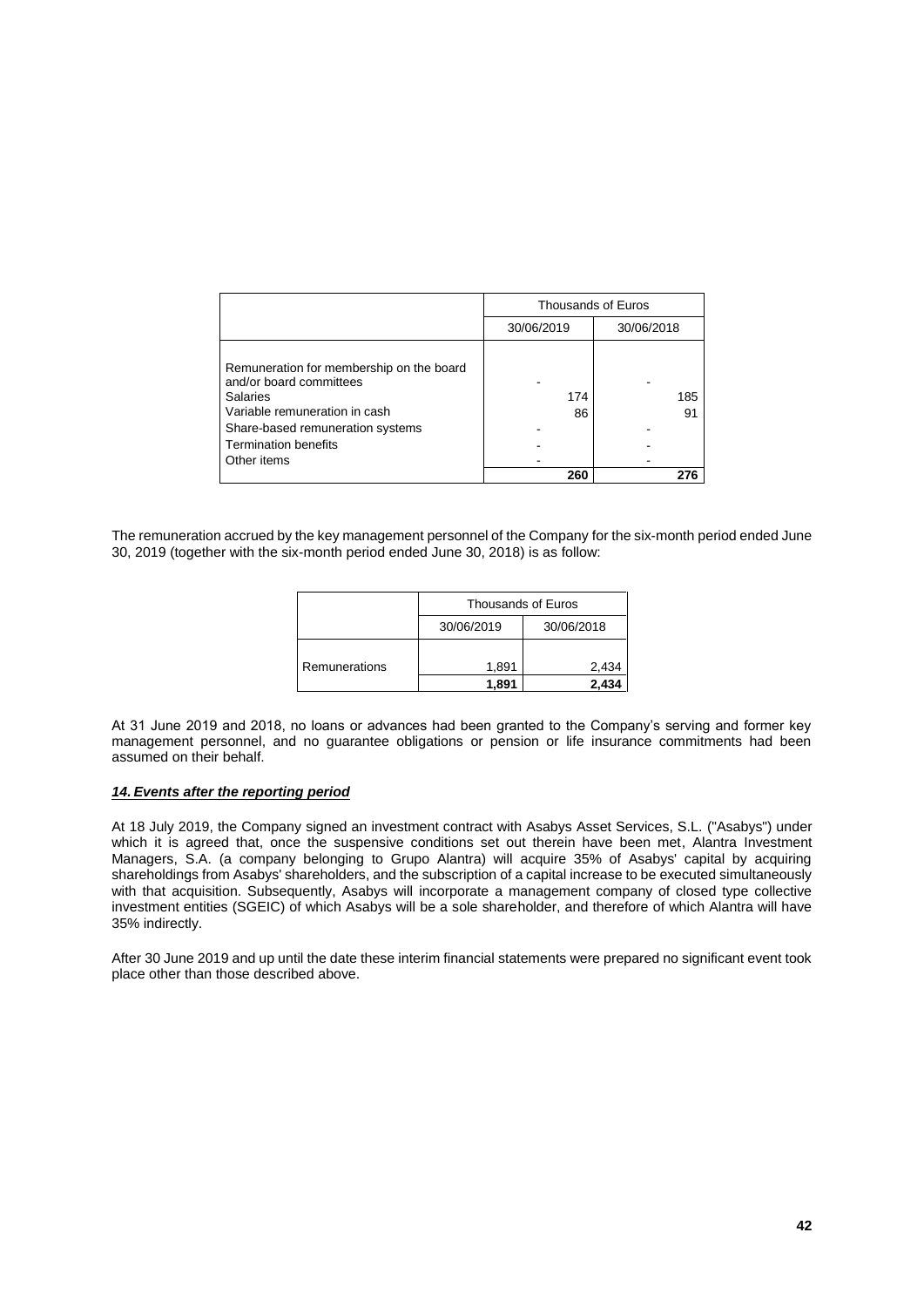*Translation of a report originally issued in Spanish. In the event of a discrepancy, the Spanish-language version prevails.*

# **Alantra Partners, S.A. and companies comprising the Alantra Group**

## **Interim management report at 30 June 2019**

#### **Income and expenses**

Revenue in the first six months of 2019 totalled EUR 81.8 million compared to EUR 70.2 million in the same period of 2018, representing an increase of 16.4%.

The rendering of financial advisory services – which includes providing advice to companies and other entities in corporate transactions (corporate finance) – along with the provision of market analysis and stock brokering services to institutional investors generated income of EUR 59.6 million during the first half of the year, compared to EUR 46.0 million in the same period of the previous year (increase of 29.6%). These services contribute 73% of the Group's total revenue.

Asset management and associated advisory services generated income of EUR 21.7 million – down 8.3% compared to the first half of 2018 when EUR 23.7 million was posted. The following factors contributed to this change:

- Performance fees totalling EUR 6.2 million were charged this year, mostly in relation to the divestment of the vehicle, QMC II, which is now fully divested, compared to EUR 7.6 million in the first six months of 2018.
- As a result of Mutual Madrileña obtaining a 50.1% stake in the companies through which the Group conducts its private banking arm (Alantra Wealth Management Gestión SGIIC, S.A. and Alantra Wealth Management Agencia de Valores, S.A.) (approximately 25% of Alantra and 25% of the management team), the Group has ceased fully consolidating this business and therefore does not recognise its earnings in consolidated revenue.

Operating expenses totalled EUR 75.3 million, which is up 42.1% on the same period in 2018. The reasons behind this are two-fold: 1) the Group's growth and investment in new teams, especially the international expansion of its financial advisory business; and 2) the recognition of charges for depreciation of fixed assets of EUR 6.8 million (due to the new accounting standard on the recognition of leases) and impairment of intangible assets because of the impairment of the Group's various investments given future business and market forecasts.

#### **Net profit**

The net profit attributable to the Company generated in the first half of 2019 totalled EUR 21.7 million. It is notable that the net profit of the Fee business (profit generated from rendering advisory services and asset management) was up 32.6% compared to the first half of 2018 at EUR 12.1 million. Divestments by the Group were almost nonexistent during the first six months, resulting in earnings of EUR 641 thousand. Lastly, non-recurring profit of EUR 8.9 million was generated, primarily from the aforementioned transaction concerning Alantra Wealth Management.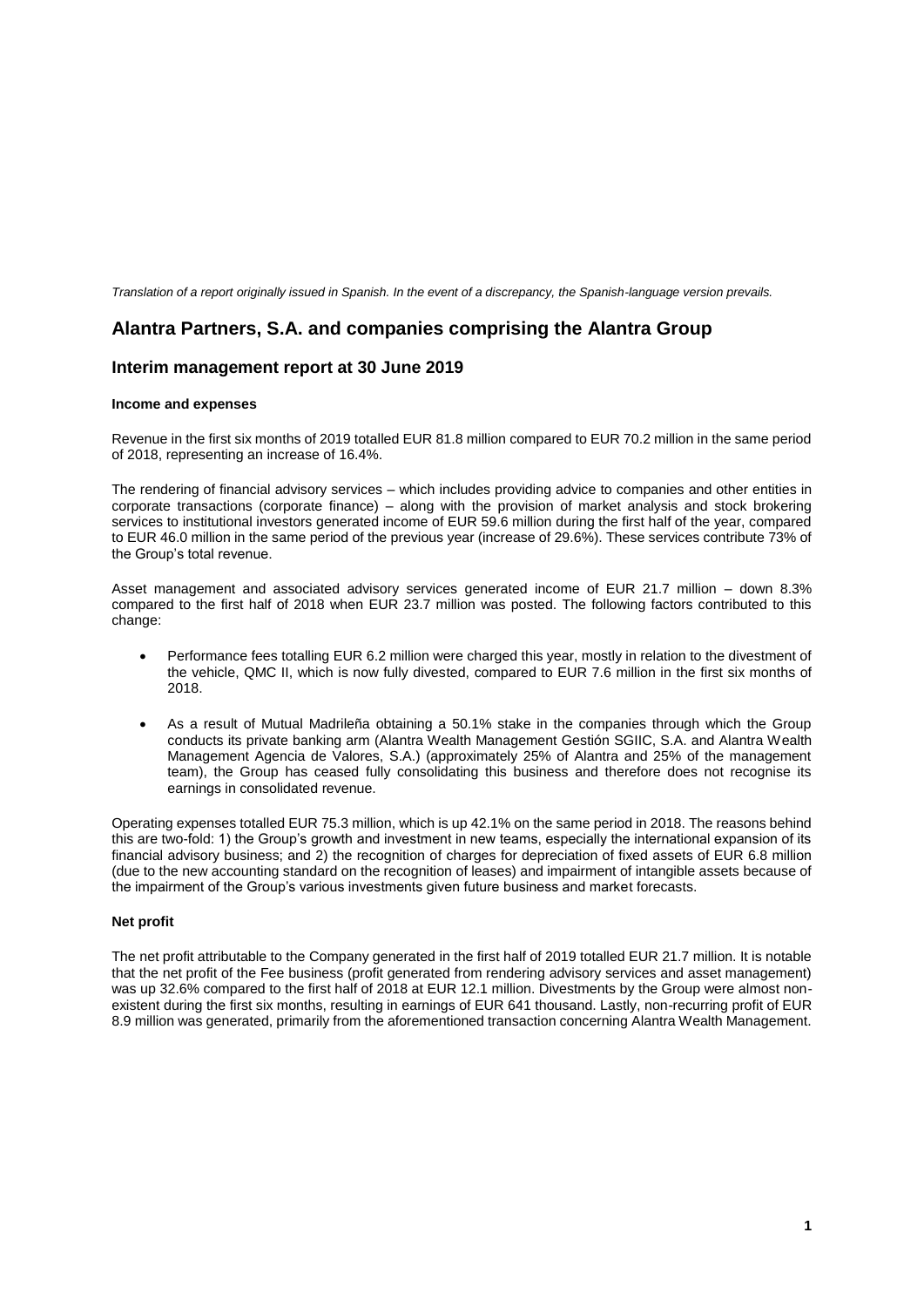| € Thousand                                                          | 30/06/2019 | 30/06/2018 | %              |
|---------------------------------------------------------------------|------------|------------|----------------|
| Net income                                                          |            |            |                |
| Investment banking                                                  | 59,576     | 45,978     | 29.6%          |
| Asset Management                                                    | 21,703     | 23,656     | (8.3%)         |
| Management Fees                                                     | 15,505     | 16,053     | (3.4%)         |
| Success Fees                                                        | 6,198      | 7,603      | (18.5%)        |
| Others                                                              | 485        | 585        | (17.1%)        |
| <b>TOTAL Net income</b>                                             | 81,764     | 70,219     | 16.4%          |
| Other operating income                                              | 56         | 1          |                |
| Personnel Expenses                                                  | (53, 425)  | (38, 523)  | 38.7%          |
| Fixed cost                                                          | (31, 248)  | (23, 251)  | 34.4%          |
| Variable cost                                                       | (22, 177)  | (15, 272)  | 45.2%          |
| Other operating expenses                                            | (15,073)   | (13,956)   | 8.0%           |
| Amortisation                                                        | (2,640)    | (528)      | 400.0%         |
| Impairment losses /gains on disposal of property plants & equipment | (4,203)    | (2)        | $\overline{a}$ |
| <b>TOTAL Operating Expenses</b>                                     | (75, 341)  | (53,009)   | 42.1%          |
| <b>Operating Profit (Loss)</b>                                      | 6,479      | 17,211     | (62.4%)        |
| Finance income (expense) attributable to Portfolio                  | 915        | 1,975      | (53.7%)        |
| Other finance income (expense)                                      | 20,076     | (3,688)    | (644.4%)       |
| Net Finance Income (expense)                                        | 20,991     | (1,713)    | (1325.1%)      |
| Result of companies registered by the equity method                 | 879        | 1,264      | (30.5%)        |
| Non-controlling Interests                                           | (2, 225)   | (1,204)    | 84.8%          |
| Income Tax                                                          | (4, 419)   | (1,786)    | 147.4%         |
| NET PROFIT ATTRIBUTABLE TO THE PARENT COMPANY                       | 21,705     | 13,772     | 57.6%          |
| NET PROFIT DERIVED FROM FEE BUSINESS                                | 12,126     | 9,143      | 32.6%          |
| NET PROFIT DERIVED FROM PORTFOLIO                                   | 641        | 4,686      | (86.3%)        |
| <b>ORDINARY NET PROFIT</b>                                          | 12,766     | 13,829     | (7.7%)         |

| Earnings per share (Euros) | 30/06/2019 | 30/06/2018 | %     |
|----------------------------|------------|------------|-------|
| <b>Basic</b>               | 0.57       | 0.37       | 54.5% |
| <b>Diluted</b>             | 0.57       | 0.37       | 54.5% |

#### **Consolidated statement of financial position**

Equity attributable to the controlling company totalled EUR 206.4 million at 30 June 2019 – a figure similar to that posted at the 2018 reporting close of EUR 202.5 million. Although the Company distributed a final dividend against the 2018 profit (EUR 8,055 thousand) and an interim dividend against the 2019 profit (EUR 7,407 thousand), the Group's activity and earnings from corporate transactions enabled it to retain similar levels of equity.

Non-current assets on the consolidated statement of financial position amounted to EUR 174.7 million at 30 June 2019 compared to EUR 137.4 million at 2018 year-end – up 27.1%. While certain liquid assets in the Company's portfolio have been divested, this heading has increased, primarily for two reasons: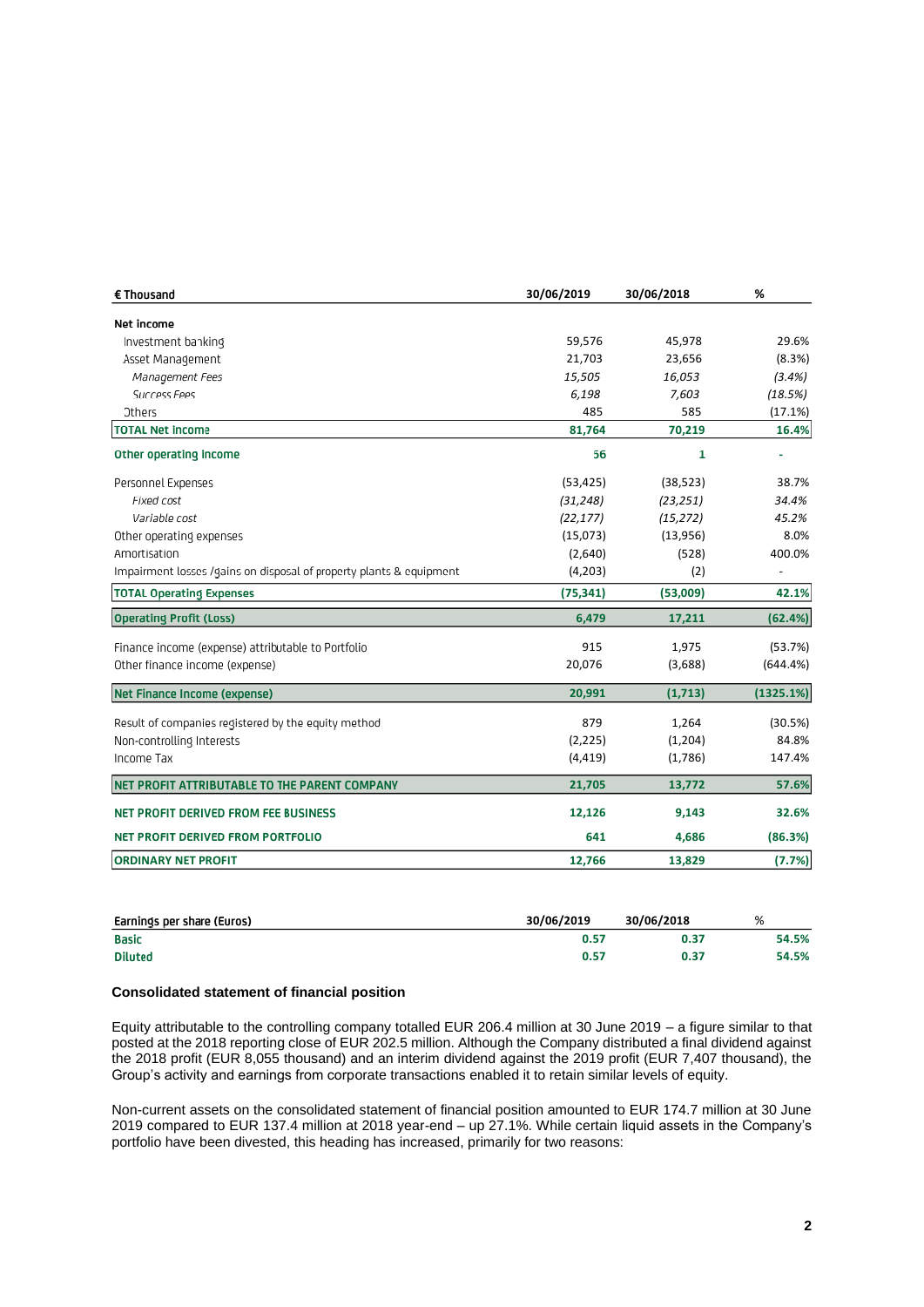- The entry into force of IFRS 16 Leases, which has involved recognising the right to use leased assets (excluding low-value lease agreements and short-term leases) as property, plant and equipment under non-current assets; and
- The Company's acquisition of 24.49% of Access Capital Partners Group, S.A. for a cash consideration of EUR 18,997 thousand. This stake has been recognised under "Investments accounted for using the equity method" on the consolidated statement of financial position".
- During the first half of 2019, the Company and Grupo Mutua reached an agreement for the latter to acquire approximately 25% of the capital of Alantra Wealth Management Agencia de Valores, S.A. and Alantra Wealth Management Gestión, SGIIC, S.A., respectively, as explained in the accompanying notes. The stake retained by the Company has been recognised under "Investments accounted for using the equity method" on the consolidated statement of financial position".

On the other hand, current assets on the consolidated statement of financial position have decreased by EUR 40.9 million (22.27%) from EUR 183.6 million at the 2018 reporting close to EUR 142.7 million at 30 June 2019. This reduction is primarily due to:

- The sale of the private banking arm described above, which resulted in the derecognition of assets held for sale featuring on the consolidated statement of financial position at the 2018 reporting close; and
- A smaller trade receivables balance.
- "Cash and cash equivalents" under current assets also totals EUR 91.3 million, following the inflow of cash from the net settlement of trade items and the private banking deal mentioned above, although dividends pay-outs and new corporate investments have been performed that mean this balance is slightly lower than at year-end 2018 (EUR 102.2 million).

Along with cash, the Company has bank deposits of EUR 4.2 million recognised under "Current financial assets" on the consolidated statement of financial position.

Noteworthy is the EUR 29.1-million increase in non-current liabilities due to the long-term lease liabilities recognised on the consolidated statement of financial position since 1 January 2019, and the decrease in current liabilities as trade and other payables have been settled.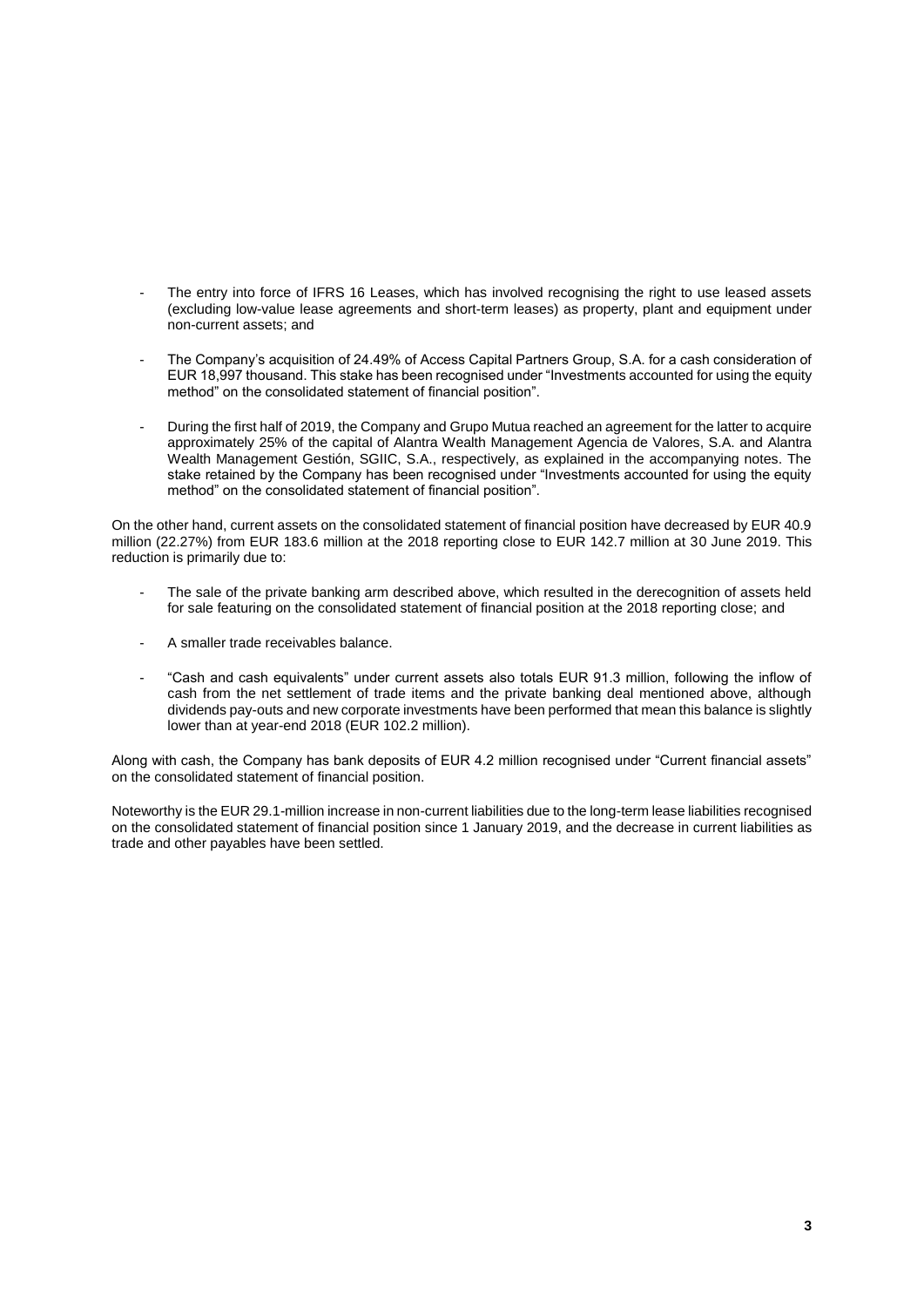## **GLOSSARY OF TERMS**

## **Business segments identified**

- o **"Business Segment"** means each operating segment or identified component of Alantra classified as such because (a) it carries on business activities that can generate revenue and incur expenses (including revenues and expenses from transactions with other components of the same entity); (b) its operating results are examined at regular intervals at the highest level of operating decision making in the entity in order to decide the resources that should be allocated to the segment and assess its performance; and (c) differentiated financial information is available in relation to the segment.
- o **"Financial Advisory" (Investment Banking).** Identified business segment in Alantra which includes financial advisory services to companies and entities in corporate finance operations, as well as the provision of stock market brokerage and analytical services to institutional investors.
- o **"Asset Management".** Identified business segment in Alantra which consists in managing and advising assets of different types for institutional investors, wealthy families and other professional investors and which is provided through specialised investment funds or through customer investment portfolios.
- o **"Structural".** Identified business segment in Alantra that includes revenues and expenses related to the governance structure and development of the Alantra Group (corporate governance, strategic coordination, corporate and business development, and corporate services, such as accounting and reporting, risk control, IT systems, human resources management and legal services, amongst others) and which, because they refer to the parent company of the Group (as listed company) or to the overall management thereof, are not directly attributable to the Financial Advisory or Asset Management or Portfolio segments. The Structural segment also includes invoicing of services in relation to Alantra Group companies that are classified as associates, that is, that are not fully consolidated. In Alantra's current growth phase, both in corporate and business terms, the importance of services classified as Structural justifies its consideration as an independent segment.
- o **"Portfolio".** Identified business segment in Alantra that is defined as the activity of obtaining capital gains by investing and subsequently selling stakes in companies or in investment funds or vehicles managed by the Alantra Group management teams. The current investment portfolio has a dual origin: (i) in the companies invested in by the Company as venture capital firm before the Merger and which, at the date of the Merger, had not yet been disposed of or sold; and (ii) investments of the Alantra Group in vehicles managed or advised by the Group itself.
- o **"Rest".** This is a residual category that includes all activities that do not belong in any of the four previous business segments (that is, neither Financial Advisory, nor Asset Management, nor Structural, nor Portfolio).
- o **"Fee Business".** This is the grouping or aggregation of the Financial Advisory, Asset Management and Structural segments, and is defined as a whole as the service provision activity, be it advisory or management services, the revenue from which is in the form of remuneration or fees and the expenses of which are those needed for its pursuit, mainly personnel expenses. Specifically excluded from the Fee Business are losses or gains originating from investments of the Group's parent company in the companies that carry on said activities (for example, from the sale of interests in companies or businesses, impairment of goodwill or net financial income from foreign currency), which are included in the Rest segment.

The reason for attributing 100% of the activity of the Structural segment to the Fee Business is that the greater part of time and/or funds invested in Structure are used to manage the growth and complexity from the activity classified in the Financial Advisory and Asset Management segments. This concept is especially significant because several alternative performance measures (APMs) are constructed on it.

o **"Ordinary Business".** Grouping or aggregation of segments comprised by the Fee Business (Financial Advisory, Asset Management and Structural) plus the Portfolio segment.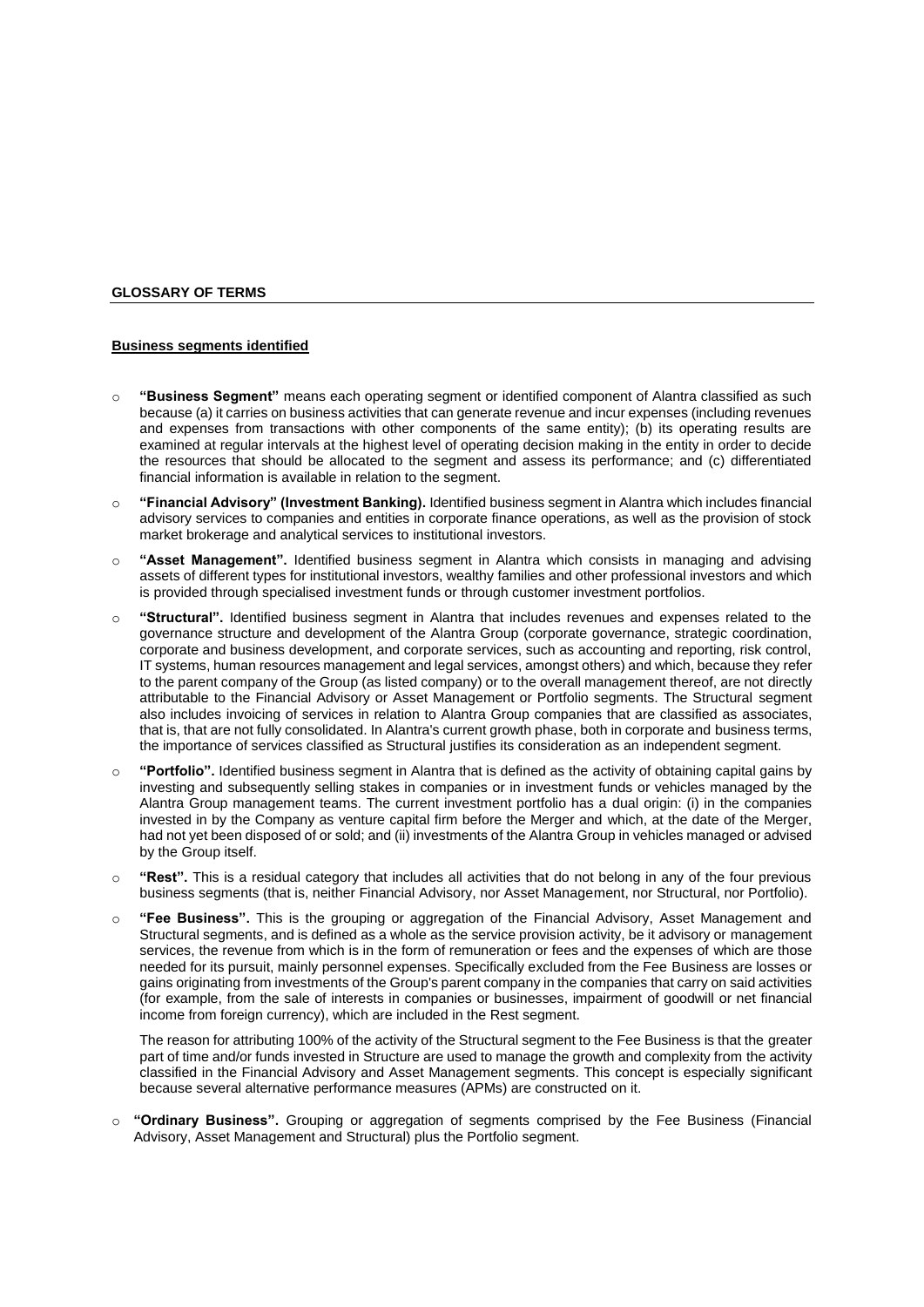## **Alternative performance measures**

- o **"Alternative performance measure"** is a financial measure of past or future financial performance, financial position or cash flows of a company other than the financial measures defined or detailed in the applicable financial reporting framework.
- o **"Fee Business Net Profit**" means the profit generated from the provision of advisory and management services of the Fee Business (that is, the Financial Advisory, Asset Management and Structural segments), the revenue from which is in the form of remuneration or fees and the expenses of which are those needed for its pursuit, mainly personnel expenses.

The Fee Business Net Profit is calculated as the sum of the Profit attributable to the parent company in respect of the said three segments.

The distinct nature of the two areas of Alantra's activity (Fee Business and Portfolio) justifies the relevance of specifically identifying the net profit from the Fee Business attributable to the parent company in the information released to the market.

o "**Portfolio Net Profit**" is the profit generated from investment and subsequent sale of holdings in companies, investment funds or investment vehicles managed by the Alantra Group. The Portfolio Net Profit is equal to the profit attributable to the parent company in respect of the Portfolio segment.

The distinct nature of the two areas of Alantra's activity (Fee Business and Portfolio) justifies the relevance of specifically identifying the Portfolio Net Profit attributable to the parent company in the information released to the market.

o **"Ordinary Net Profit"** is the profit generated by the Group's normal or ordinary activity, that is, the activity included in the Financial Advisory, Asset Management and Portfolio segments. Ordinary Net Profit is calculated as the sum of the Fee Business Net Profit and the Portfolio Net Profit.

Ordinary Net Profit is a significant indicator or net profit (or profit attributable to the parent company) and for determining what part of net profit comes from the company's ordinary activity and not from extraordinary items.

o **Financial Indebtedness** is the aggregate volume of the Group's debt to banks, credit institutions and similar entities for the purpose of funding its activity. This does not include debts to employees, suppliers or companies within the scope of consolidation or their shareholders. It likewise does not include liabilities to banks, credit institutions or similar entities if those liabilities have specific associated assets of the same amount.

Financial indebtedness is calculated as the sum of the statement of financial position captions grouped under "Debts with financial institutions" that meet the criteria mentioned in the definition of this Measure, which means it does not include the EUR2,458 thousand recorded under liabilities in the consolidated statement of financial position at 30 June 2019 (EUR2,446 thousand at 31 December 2018).

Financial Indebtedness is a significant indicator in evaluating the Group's consolidated statement of financial position.

o **"Pay Out"** means the percentage of the Group's profits that the Company distributes to its shareholders.

It is calculated by dividing the aggregate amount per share distributed by the Company to its shareholders for a given period (whether as dividends or as distribution of reserves or share premium) by the diluted earnings per share generated during that period.